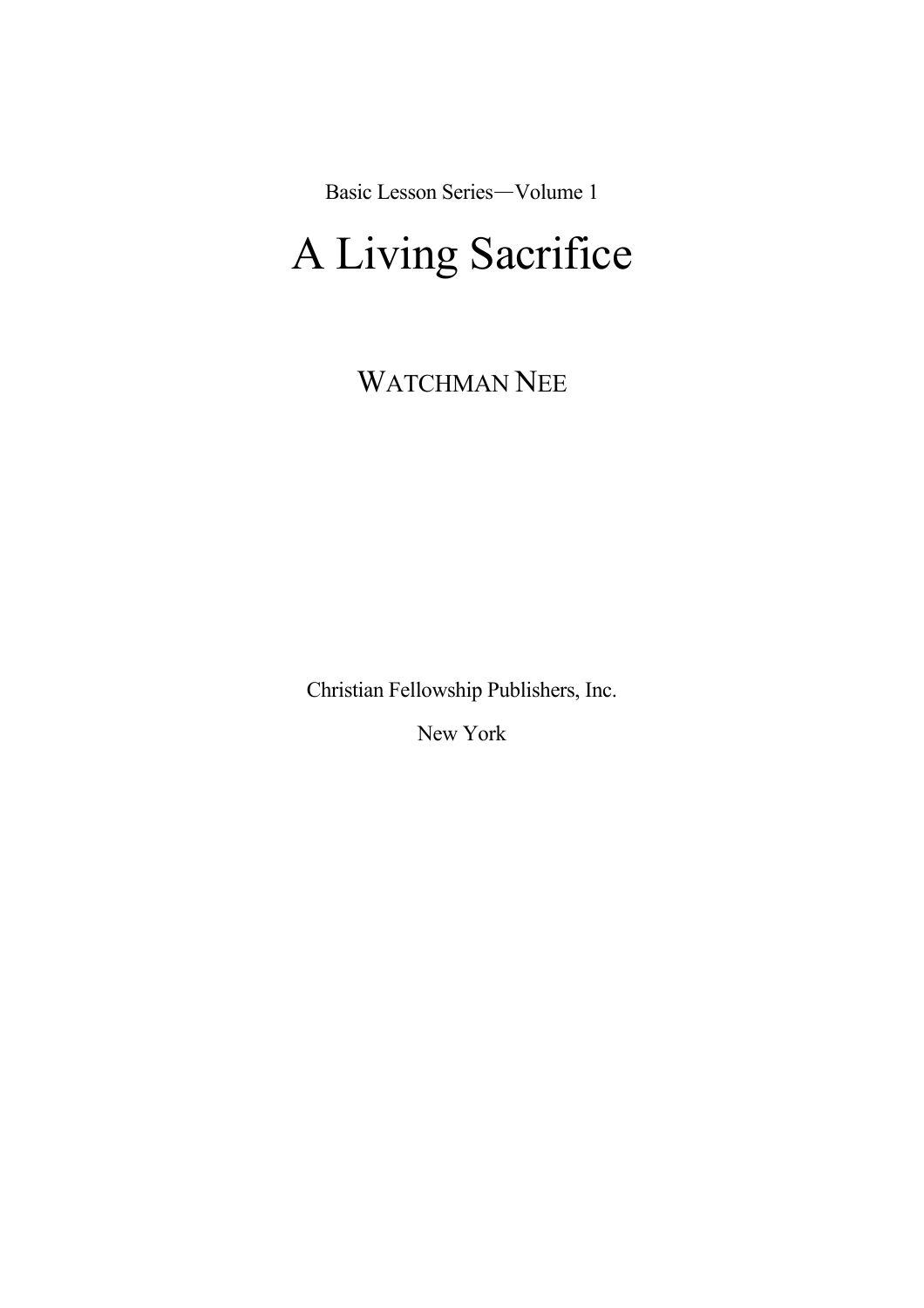Copyright ©1972 Christian Fellowship Publishers, Inc. New York All Rights Reserved

(ISBN 0-935008-08-X)

Available from the Publishers at:

11515 Allecingie Parkway Richmond, Virginia 23235

PRINTED IN U.S.A.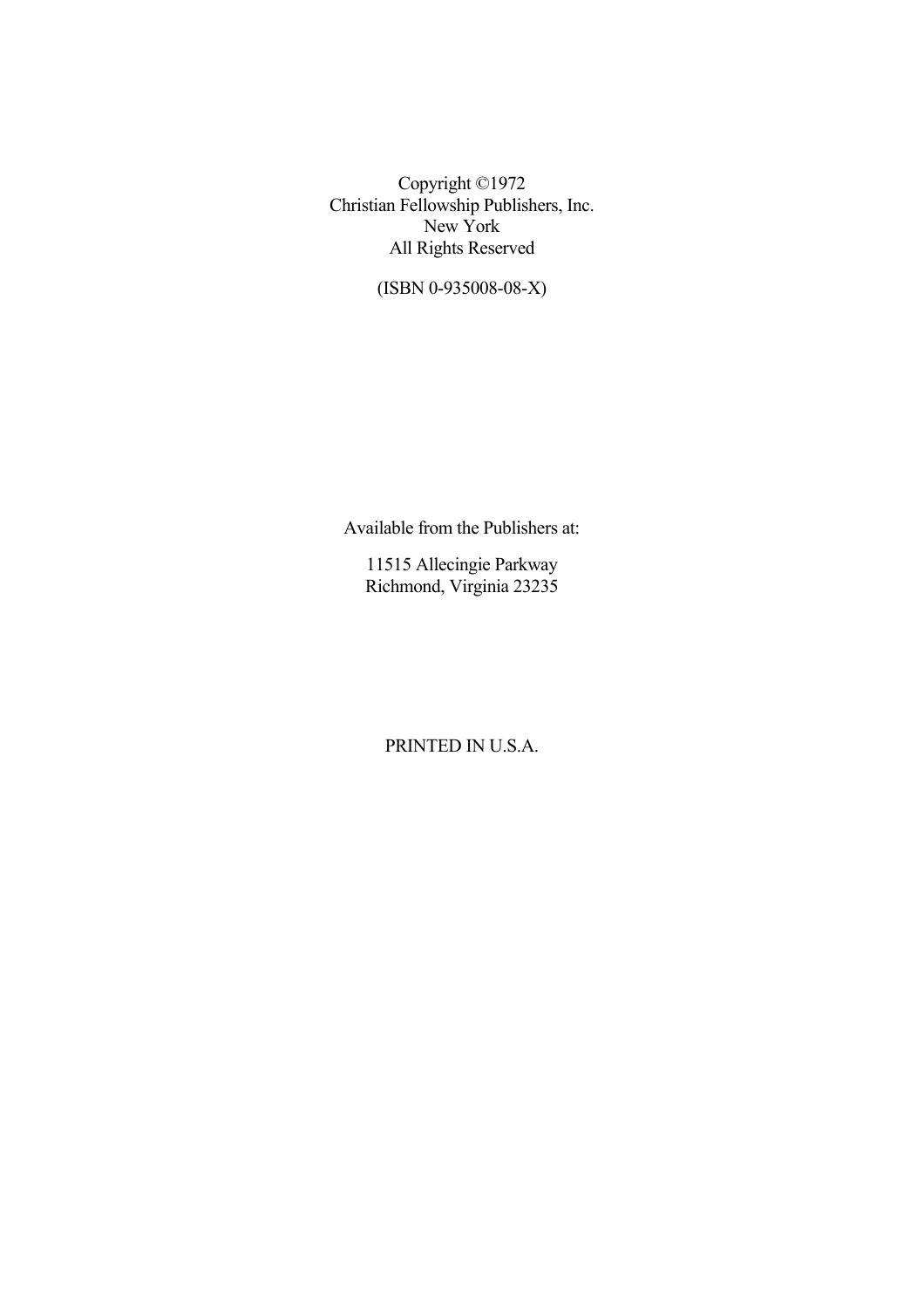Basic Lesson Series—Volume 1

# **CONTENTS**

| 1. BAPTISM             | 5  |
|------------------------|----|
| 2. CONCLUDING THE PAST | 21 |
| 3. SELLING ALL         | 35 |
| <b>4. CONSECRATION</b> | 49 |
| 5. STUDYING THE BIBLE  | 63 |
| 6. PRAYER              | 77 |
| 7. EARLY RISING        | 91 |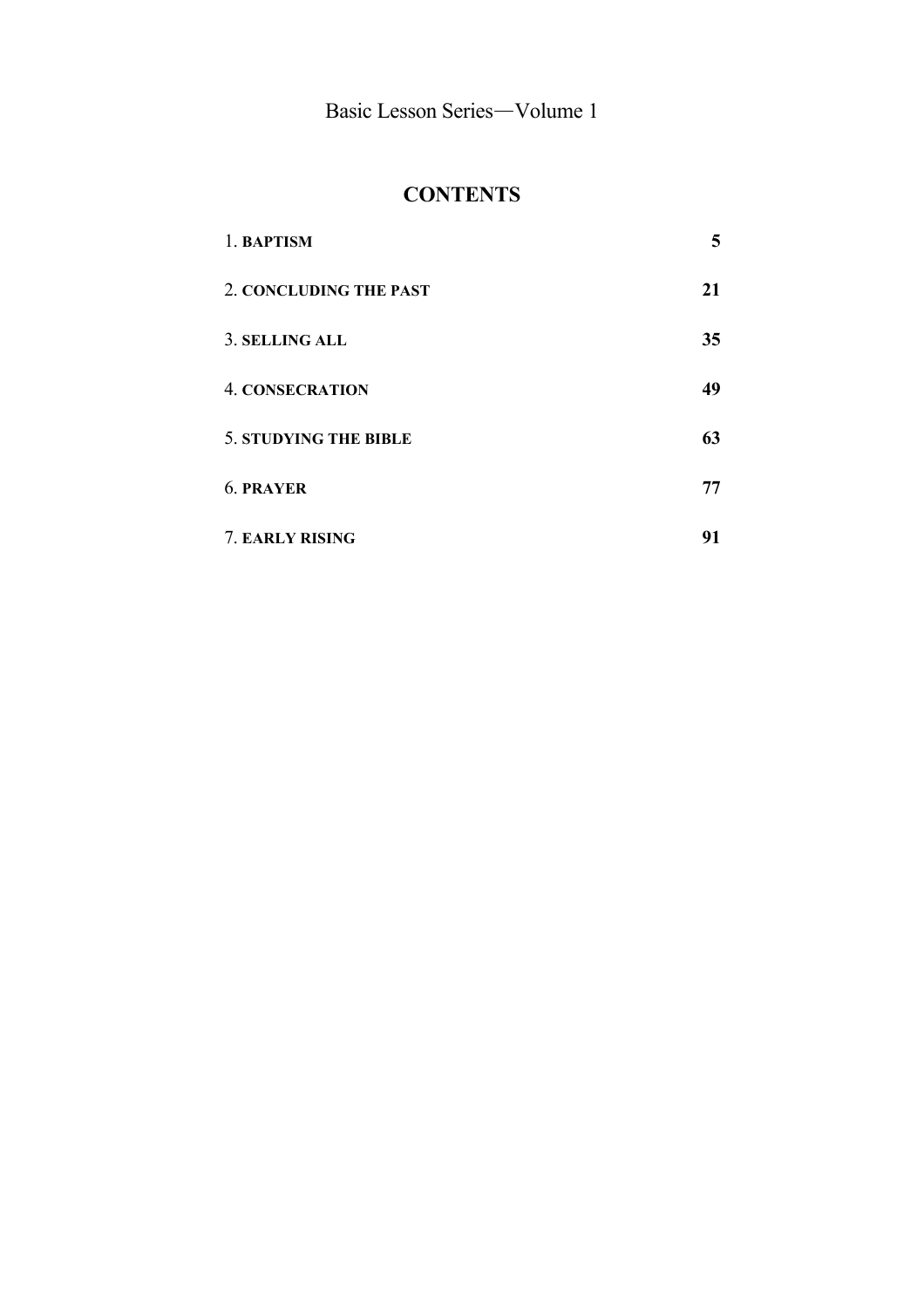# **BASIC LESSONS ON PRACTICAL CHRISTIAN LIVING**

Burdened with the need of a firm foundation for the Christian life, brother Watchman Nee gave a series of basic lessons on practical Christian living during the training session for workers held in Kuling, Foochow, China in 1948. He expressed the hope that these essential lessons might be faithfully learned by God's people, thereby laying a good foundation for the building up of the Body of Christ.

These messages on practical Christian living have now been translated from the Chinese language and will be published in a series of six books, bearing the various titles of. (1) *A Living Sacrifice*; (2) *The Good Confession*; (3) *Assembling Together*; (4) *Not I, But Christ*; (5) *Do All to the Glory of God; and* (6) *Love One Another*.

"Exercise thyself unto godliness" (I Tim. 4:7), is the exhortation of the apostle Paul. May our hearts be so exercised by God's Word as to give the Holy Spirit opportunity to perfect the new creation.

All quotations of the Scriptures, unless otherwise indicated, are from the American Standard Version of the Bible (1901).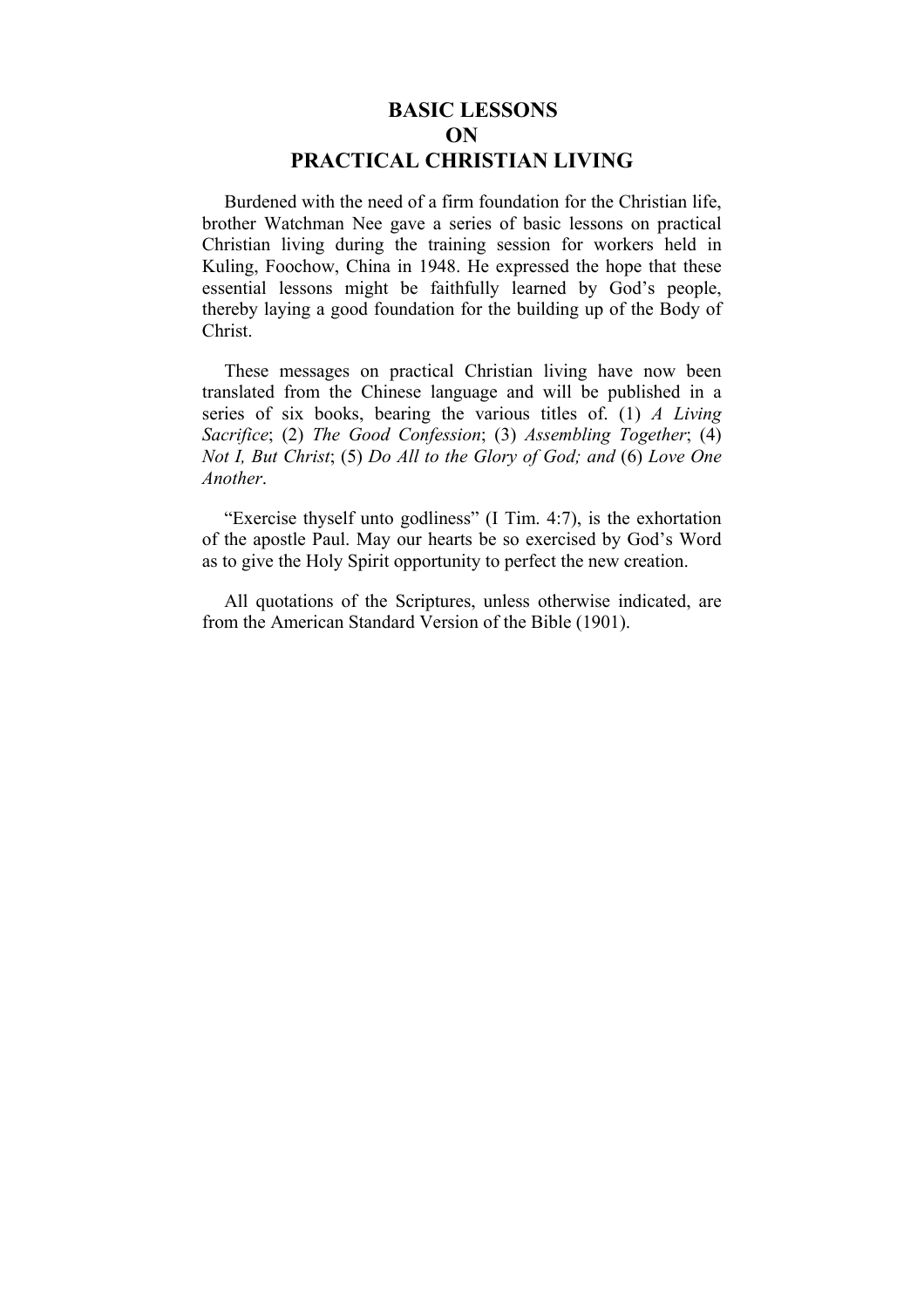

<span id="page-4-0"></span>**18 BAPTISM**<br> **18 BAPTISM**<br> **18 Bible, we shall focus our consideration on just two of its aspects which, we are convinced, every new believer must know. These two aspects are: (1) What is the real** Realizing the comprehensiveness of baptism in the Bible, we shall focus our consideration on just two of its aspects which, we are convinced, every new believer must know. These two aspects are: (1) What can baptism do for a person? and (2) What is the real

meaning of baptism? Before the believer is baptized, he should look ahead and ask: Now that I am going into the water, what will baptism do for me? This is viewing baptism in advance. But after baptism, the believer needs to cast a backward look and ask the second question: What is the meaning of this which I have undergone? The first is foresight, an understanding before baptism; the second is hindsight, an ascertaining following baptism.

# *Two Sets of Scriptures On Baptism*

*Set 1:* 

*He that believeth and is baptized shall be saved; but he that disbelieveth shall be condemned.* 

*Mk. 16:16* 

*And Peter said unto them, Repent ye, and be baptized every one of you in the name of Jesus Christ unto the remission of your sins; and ye shall receive the gift of the Holy Spirit.*

*Acts 2:38* 

*And now why tarriest thou? arise, and be baptized, and wash away thy sins, calling on his name.* 

*Acts 22:16* 

*That aforetime were disobedient, when the longsuffering of God waited in the days of Noah, while the ark was a preparing, wherein few, that is, eight souls, were saved through water: which also after a true likeness doth now save you, even baptism, not the putting away of the filth of the flesh, but the interrogation*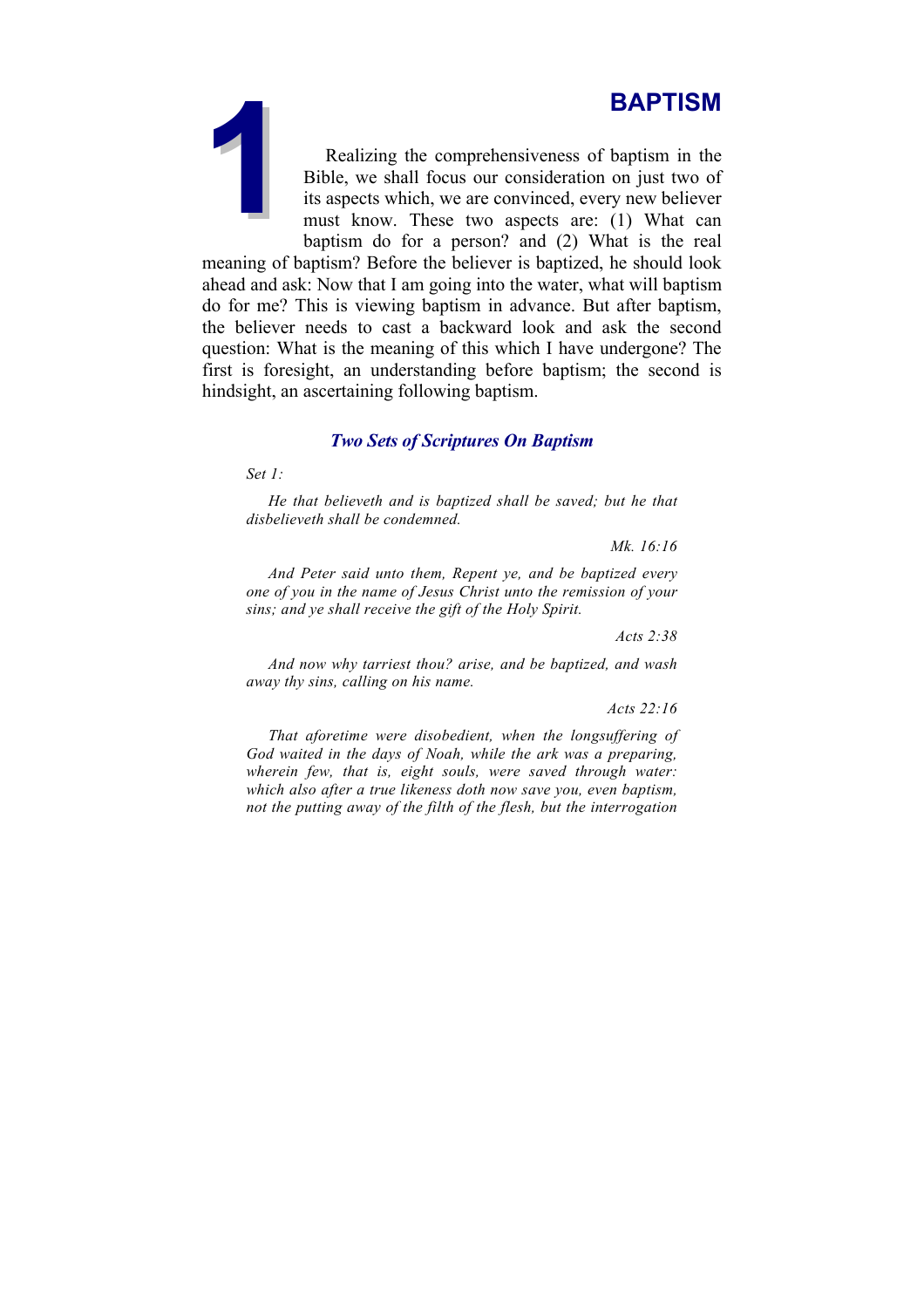*of a good conscience toward God, through the resurrection of Jesus Christ.* 

*I Pet. 3:20-21* 

*Set 2:* 

*Or are ye ignorant that all we who were baptized into Christ Jesus were baptized into his death? We were buried therefore with him through baptism into death: that like as Christ was raised from the dead through the glory of the Father, so we also might walk in newness of life.* 

*Rom. 6:3-4* 

*Having been buried with him in baptism, wherein ye were also raised with him through faith in the working of God, who raised him from the dead.* 

*Col. 2:12* 

The first set of Scriptures above is concerned with what baptism will do to the one baptized, while the second set explains the meaning of baptism. The one deals with what the believer ought to know on this side of the water, that is, in advance of baptism; the other treats of what he should know on the farther side of the water, after baptism. Let us look at these respectively.

# *What Can Baptism Do for a Person?*

*"He that believeth and is baptized shall be saved; but he that disbelieveth shall be condemned."* 

*Mk. 16:16* 

1. SHALL BE SAVED.

We would suppose that most Protestants become a bit apprehensive over this verse. When they see it, they change it in their mind to read "He *that believeth* and *is* saved shall be baptized." The Lord, however, has not so said. In order to escape the error of the Roman Catholic Church, Protestants unwittingly alter God's Word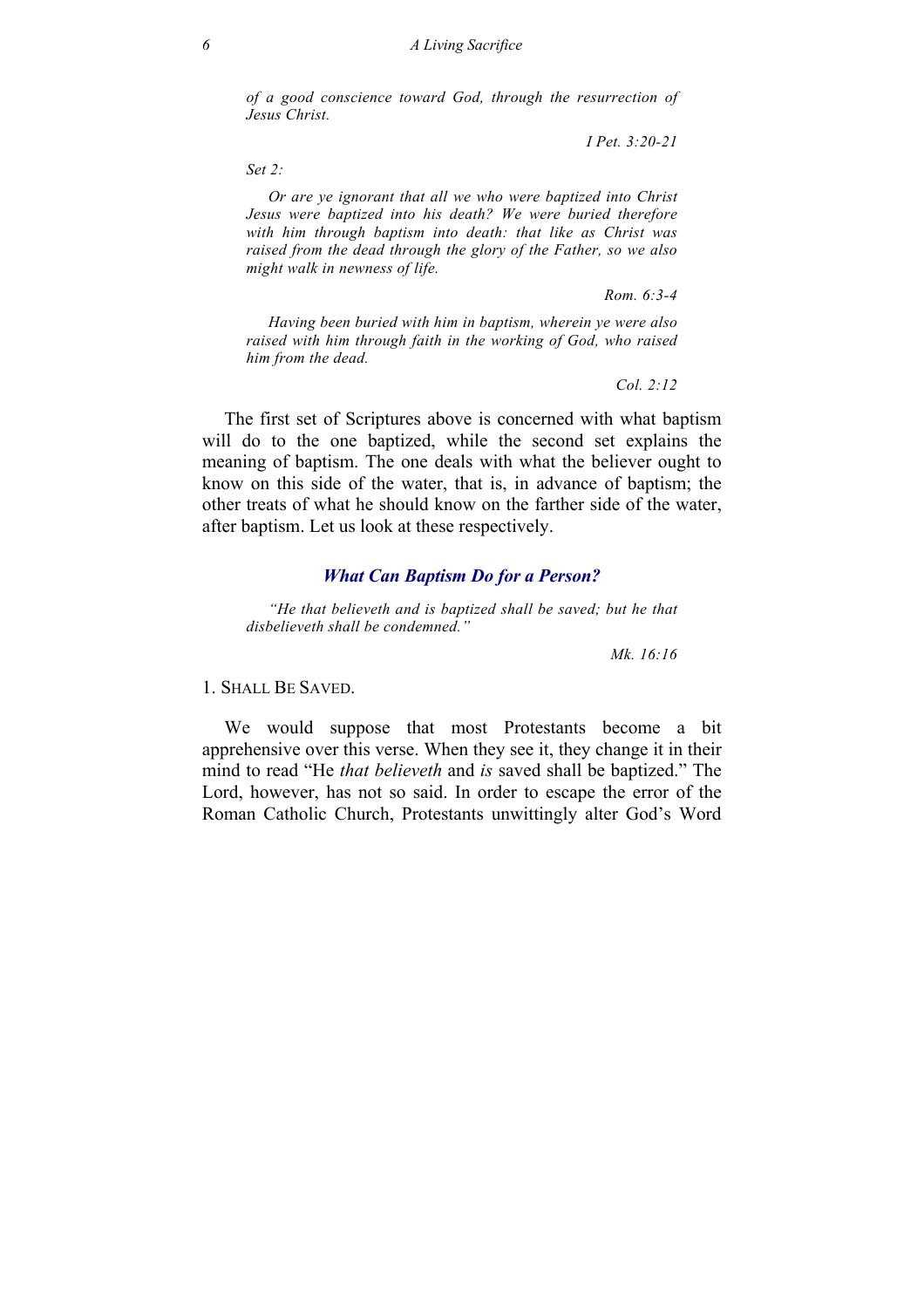and thus fall into another error. The Lord speaks clearly that "he that believeth and is baptized shall be saved." No one is authorized to change it to "he that believeth and is saved shall be baptized."

#### THE OBJECTIVE OF SALVATION IS THE WORLD

Now let us be clear as to the meaning of the word "salvation" in the Bible. What is the objective of salvation? This may not be easily understood by new believers because they lack an accurate knowledge of what salvation is. According to the Bible, salvation is related to the world, not to hell. The opposite of eternal life is perdition, while the opposite of salvation is the world. We are to be saved out of the world. As long as we belong to the world, we are in the state of perdition.

It is imperative for us to understand man's state before God. People of the world today need not do anything to cause them to perish. No one is required to kill in order to perish; nor by not killing will any be spared from perdition. The whole world is perishing, but God is pulling out some from among the perishing. So far as the whole world is concerned, it is already damned; but so far as individuals are concerned, this one and that one are being saved. It is not separating a flock of one hundred into fifty sheep and fifty goats; rather, it is netting some fish out of a sea of fish. All those that are caught in the net are saved while those that remain in the sea are yet lost.

Therefore, in answering the question of whether one is saved or lost, the issue does not rest on one's personal conduct; it is instead settled by the person's whereabouts. If he is in the boat, he is saved; if he is still in the sea, he is lost. It makes no difference if one is good or bad, a gentleman or a villain, with or without conscience. As long as he is in the world, he is lost. If he has not come out, has not left that place which is under judgment, he is a condemned sinner.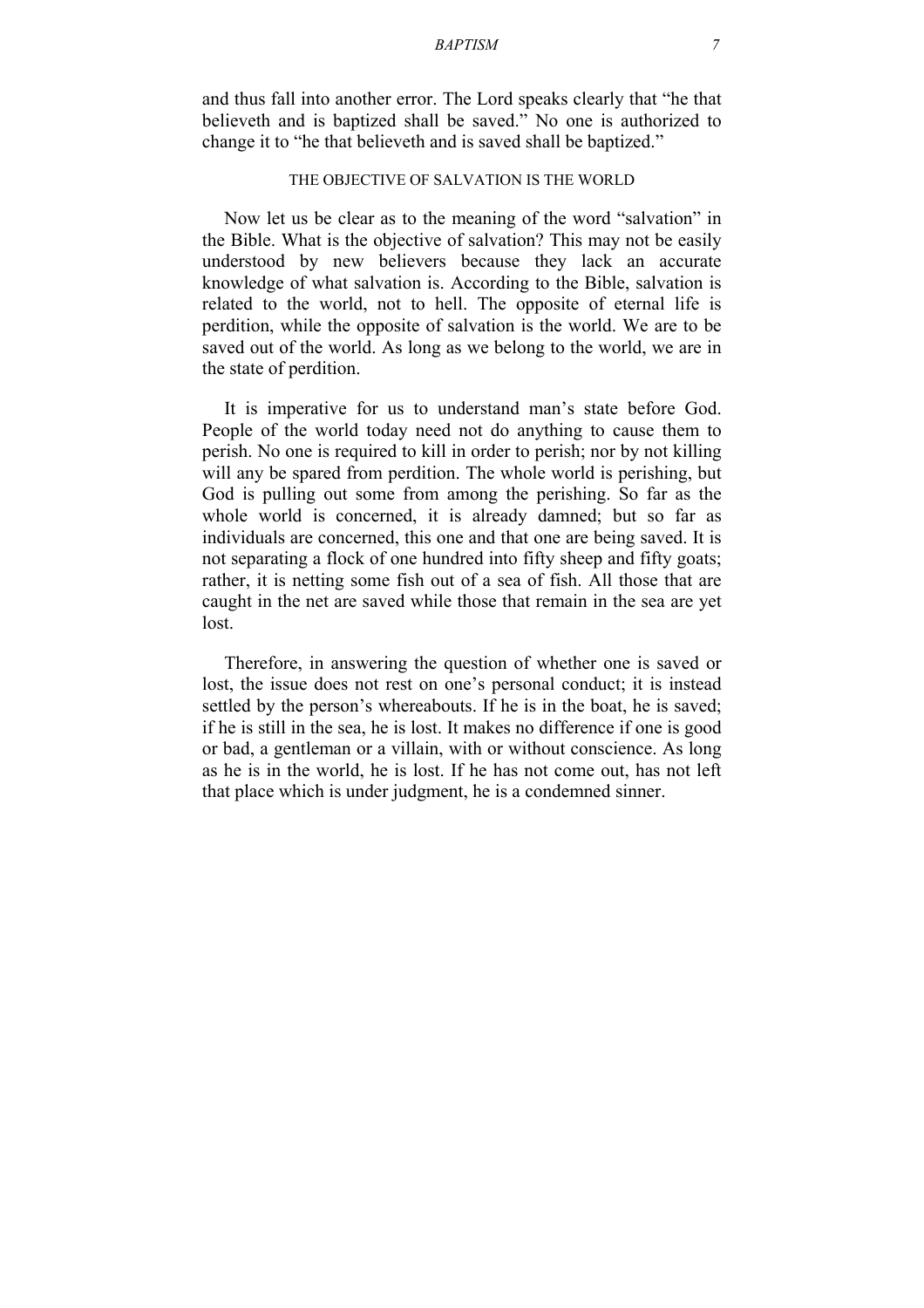#### *8 A Living Sacrifice*

#### SALVATION IS A MATTER OF POSITION

"For as through the one man's disobedience (Adam's) the many were made sinners" (Rom. 5:19). It is not necessary for a person to sin in order to be qualified as a sinner. Because of one man's sin, all have been constituted sinners. As long as the person is in Adam, that is, in the world, he stands opposite to God, and is therefore an enemy of God. His position is wrong, for it is a lost position. This, then, is the story of the unsaved.

Brethren, let us be absolutely clear as to the real meaning of "salvation." It is a word frequently used but used with such confusion. So far as today is concerned, eternal life is not as broad in its scope as salvation, for to have eternal life is today a personal matter. But to be saved indicates both a coming out of a particular brotherhood as well as a receiving of eternal life. Hence to have eternal life is purely personal while to be saved is personal plus corporate.

Salvation speaks of my leaving one brotherhood, and entering into another. Eternal life merely tells me what I have entered into, but it leaves unmentioned from where I came. Salvation includes the coming out as well as the entering in, whereas eternal life simply deals with the entering in. As a result, during this present age salvation is more comprehensive in its scope than eternal life, for it deals with the matter of being delivered from the world, of coming out of the world.

Let us notice the four cardinal facts concerning the world as shown in the Bible: (a) The world is condemned or judged before God, (b) the world lies in the evil one, (c) the world crucified the Lord Jesus, and (d) the world is an enemy to God. Please note that the world not only sins, but crucified the Lord Jesus as well. It is therefore God's enemy. These are the four cardinal facts of the world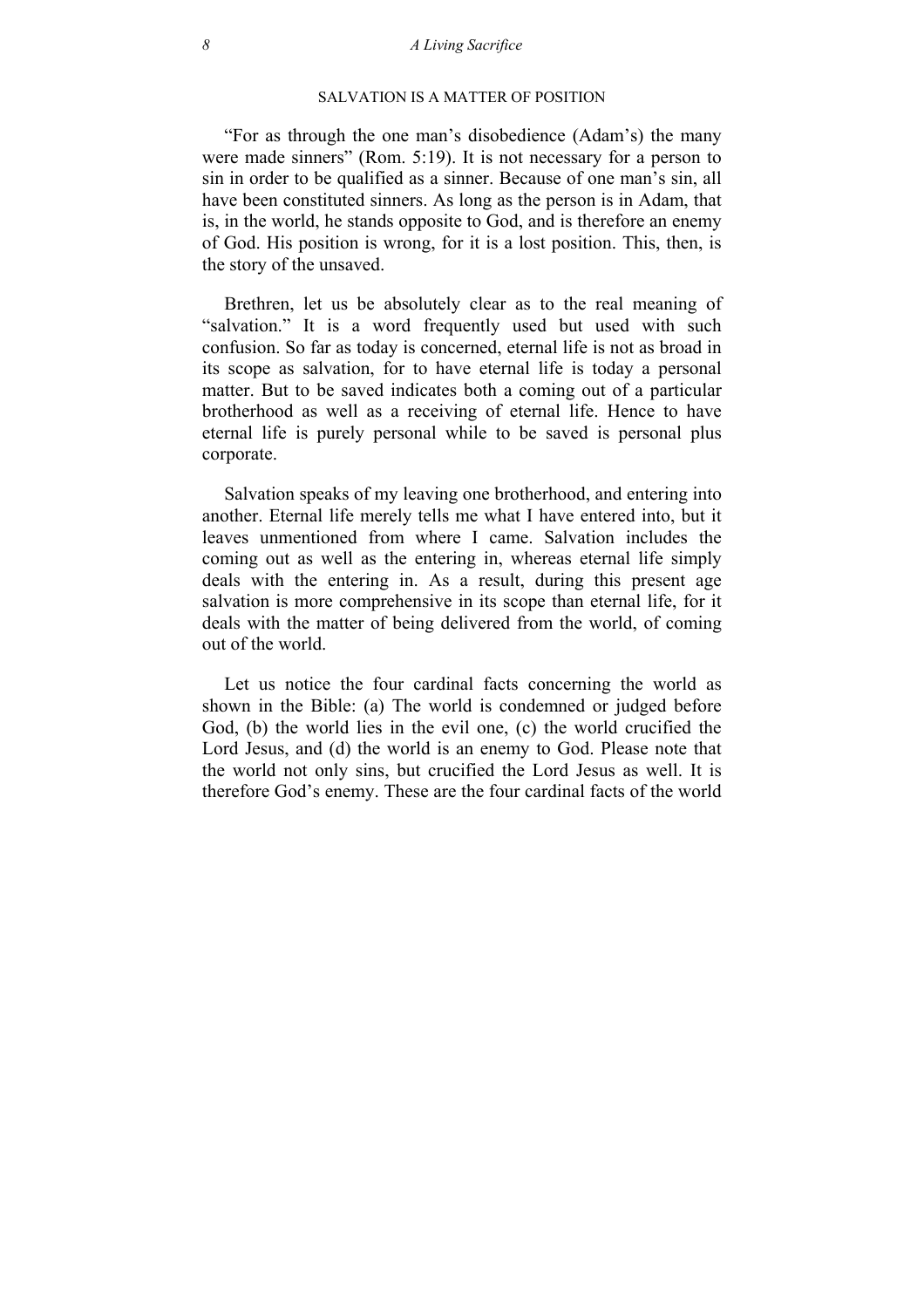#### *BAPTISM 9*

as God sees it. All who are in the world, irrespective of their personal conduct, are already judged and thus in perdition.

What is wrong with people in this world is far more than personal unrighteous acts of behavior. Their very position is wrong before God. How can a person forsake the world if he is still keenly aware of its loveliness? But one day he is made to see the wrong position of the world before God. However lovely the world may be, it has to be forsaken. So salvation deals with deliverance from an improper relationship with and position in the world.

The Jewish people once cried out, "His blood be on us, and on our children" (Matt. 27:25). Although I am not directly responsible for the slaying of the Lord Jesus, my forefathers did murder Him. Even though I am not personally engaged in the act, yet I belong to that brotherhood which has slain the Lord. The brotherhood I am with is God's enemy and it is condemned. Whether I myself am right or wrong is another question. What lies before me is this: I need God to enlighten me that I may see that the brotherhood to which I belong is wrong. The world I am in is wrong in that it has killed the Lord Jesus and is therefore constituted God's enemy. It is already judged by God. I need to be released from such a relationship; I need to be delivered from that position.

What is meant by salvation then? To be saved is to be released from that brotherhood, that position, and that relationship to the world. In other words, I come out of the world. People are usually most concerned with their personal justification, but they need to be reminded of the place from which they have been saved. Salvation is to be saved out of the world, not merely out of hell, for the world is under the judgment of God.

#### BAPTISM FOLLOWS BELIEVING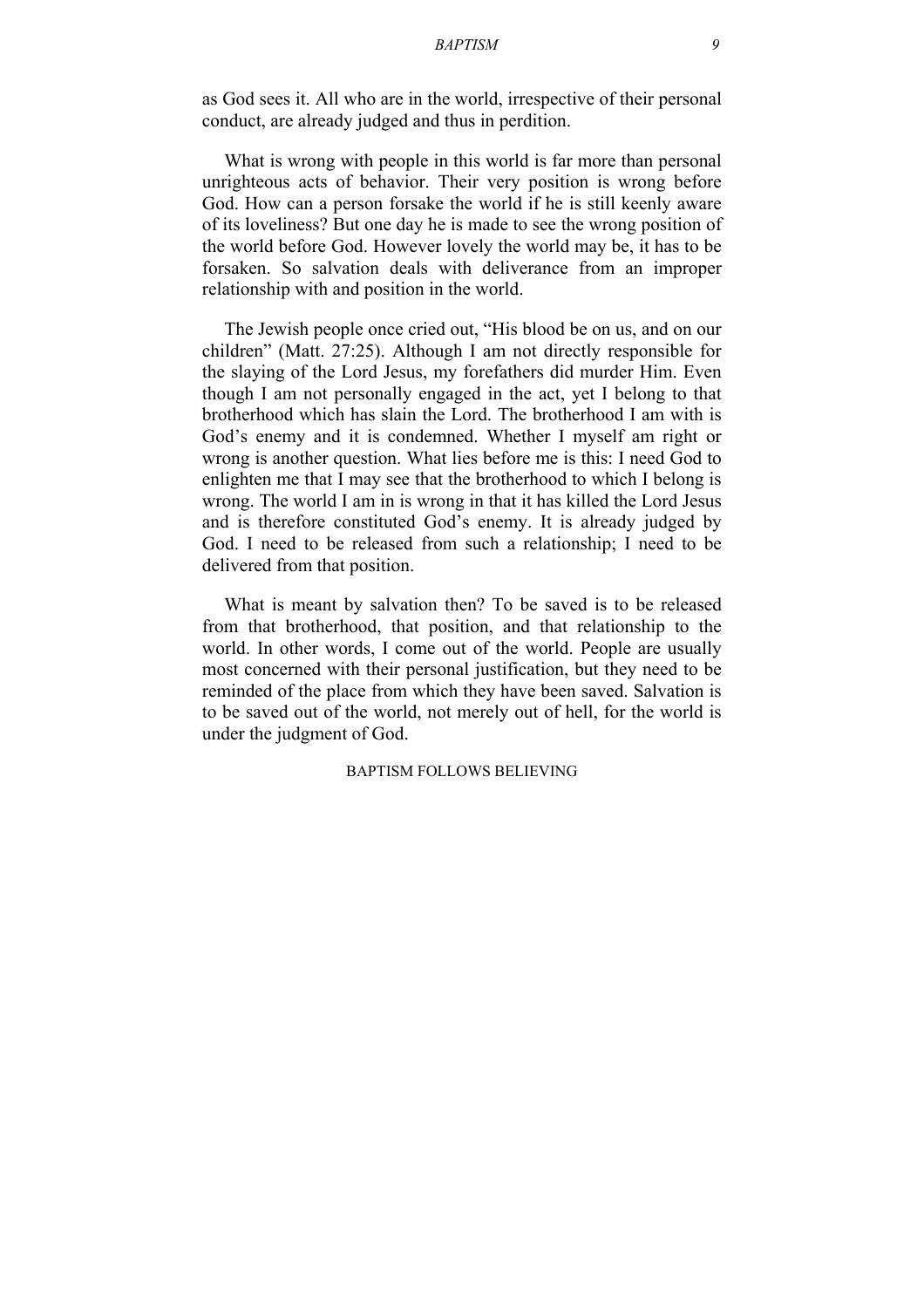There is not the slightest doubt that whosoever believes in the Lord Jesus has eternal life. We have preached this glad news for many years. As soon as one believes in the Lord Jesus, whoever he may be, he receives eternal life and is thereby forever favored by God. But let us remember: believing without being baptized is not yet salvation. Indeed, you have believed; indeed, you have eternal life; but you are not yet reckoned as a saved person in the eyes of the world. As long as you are not baptized, you will not be recognized as saved. Why? Because no one knows your difference from the rest of the world. You must rise up and be baptized, declaring the termination of your relationship with the world; then and only then are you saved.

What is baptism? It is your emancipation from the world. It frees you from the brotherhood to which you once belonged. The world knew that you were one with it, but the moment you are baptized, it immediately becomes aware of the fact that you are finished with it. The friendship which you had maintained so many years has now come to an end. You were buried in the tomb, you terminated your course in the world. Before baptism, you knew you had eternal life; after baptism, you know you are saved. Everybody recognizes that you are the Lord's, for you belong to Him.

"He that believeth and is baptized shall be saved." Why? Because having believed and been baptized, it is now an open fact where one stands. Were there no faith, there would not be that inward fact which alone makes things real. But with that inward reality, baptism puts one outside of the world and terminates the former relationship with the world. Baptism, therefore, is separation.

#### NO BAPTISM, NO TESTIMONY

"But he that disbelieveth shall be condemned." Disbelief alone is enough for condemnation. As long as one belongs to the world brotherhood, his disbelief seals his condemnation. In contrast, he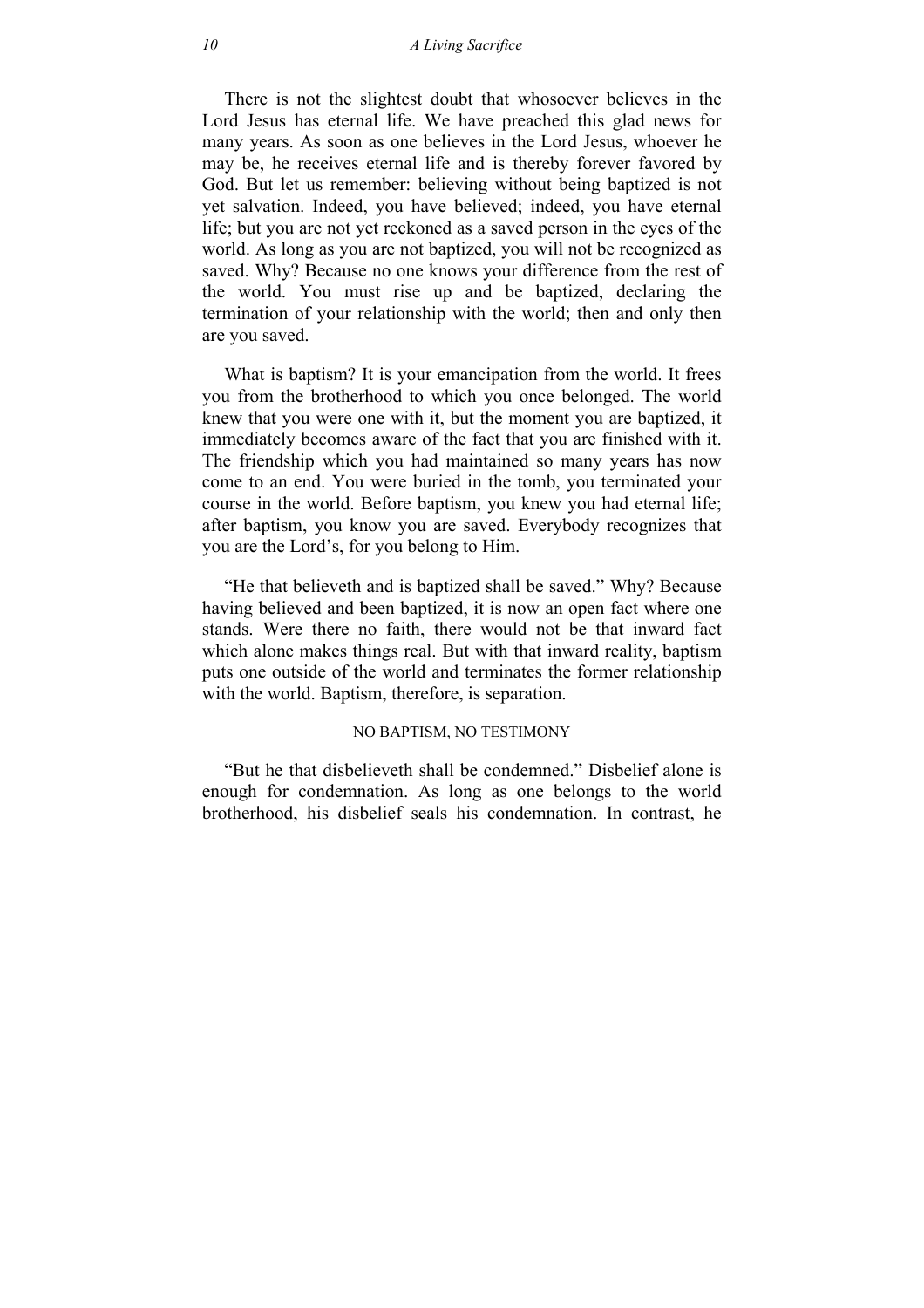#### *BAPTISM 11*

who believes must be baptized, for as long as he is not baptized, he has not come out of the world in outward testimony.

We discover three amazing facts in the religious world of Judaism, Hinduism and Islamism.

(a) Judaism persecutes the baptized. Among the Jews, a person may be a secret Christian without being persecuted. The greatest difficulty with many hundreds and thousands of Jews is not in believing the Lord Jesus but rather in being baptized. Once the person is baptized he is liable to be cast out and disowned.

(b) Hinduism ostracizes the baptized. In India, no one will lay hands on you if you remain unbaptized. But as soon as you *are* baptized, you will be ostracized. It is as if the world permits you to have eternal life but stands against anyone being baptized.

(c) Islamism murders the baptized. The reaction of Islamism is more severe. It is rare to find a living Mohammedan who has turned Christian, for the Moslems kill those that do. One of the most successful workers among the Mohammedans, Dr. Zwemer, once declared that his work would never be big since the results of his labor all ended in death; no one lived on. Among the Mohammedans, those who believe must immediately be sent away or else within two or three days after baptism they will be murdered.

Baptism is a public announcement that declares, "I have come out of the world." Never take the word "salvation" purely in the personal sense. According to the Bible, it is more a matter of coming out of the world than of escaping hell.

### 2. UNTO THE REMISSION OF SINS.

"And Peter said unto them, Repent ye, and be baptized every one of you in the name of Jesus Christ unto the remission of your sins"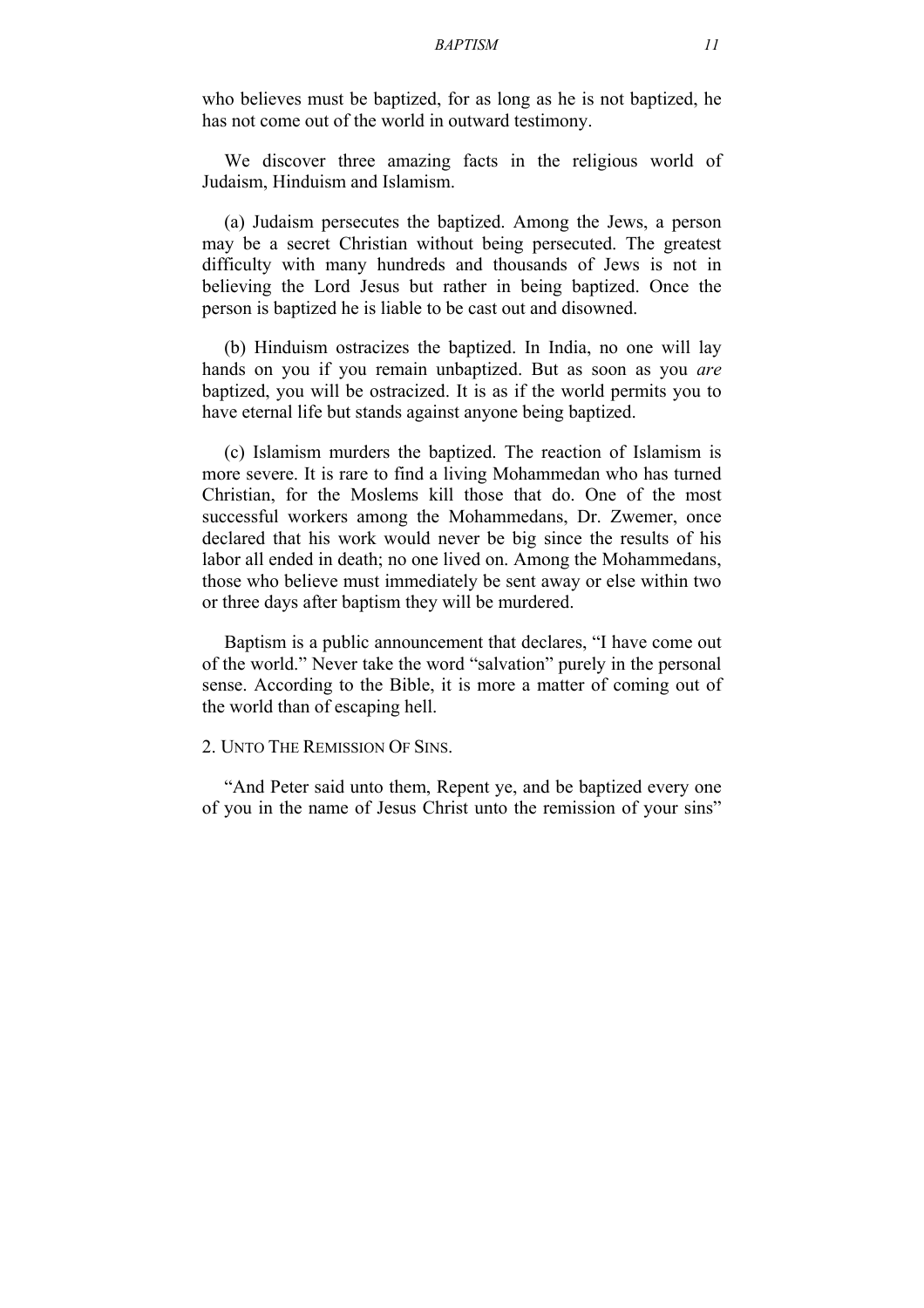(Acts 2:38). Does the word of the apostle sound strange in our ears? Again, many Protestants seem to have difficulty with this verse so plainly spoken by the apostle. In what way can baptism lead to the forgiveness of sins? Is it not strange that the apostle does not lay stress on "believing" in his message?

We may ask ourselves whether Peter in this message recorded in Acts 2 is seeking to persuade people to believe. Not at all. Is this a reflection upon Peter's ability to preach the gospel? Is his preaching inferior to ours? Is his presentation inadequate? We know that, according to the whole Bible, the most important point touching the gospel is belief. How then is it that Peter overlooks such a cardinal feature? He can omit other less important aspects but surely not this one. Yet strangely enough, he speaks on baptism instead of on faith, and the Holy Spirit causes a pricking of the hearts of those who listen to him. In accordance with orthodoxy, we would claim that faith alone is necessary; but Peter declares that his hearers must be baptized in the name of Jesus Christ.

Why is it that Peter speaks only of baptism? It is because all of his hearers were participants in the killing of the Lord Jesus. Fifty days ago they had cried out: "Away with this man!" (Luke 23:18) They had been in the crowd shouting their rejection. Now, though, some of them desired to be separated from the crowd. How? By being baptized. Through baptism they would come out of the world and sever their relationship with that brotherhood. As soon as I step into the water to be baptized, my sins are remitted, that is, I come out of the brotherhood to which I once belonged. This is why Peter on Pentecost tells them to be baptized in the name of the Lord Jesus that their sins may be remitted. This single act of baptism causes them to come out of the world.

Do you now see that you who originally were of the world and therefore were enemies of the Lord will be saved if you come out of it? You need to confess before God and man that you have come out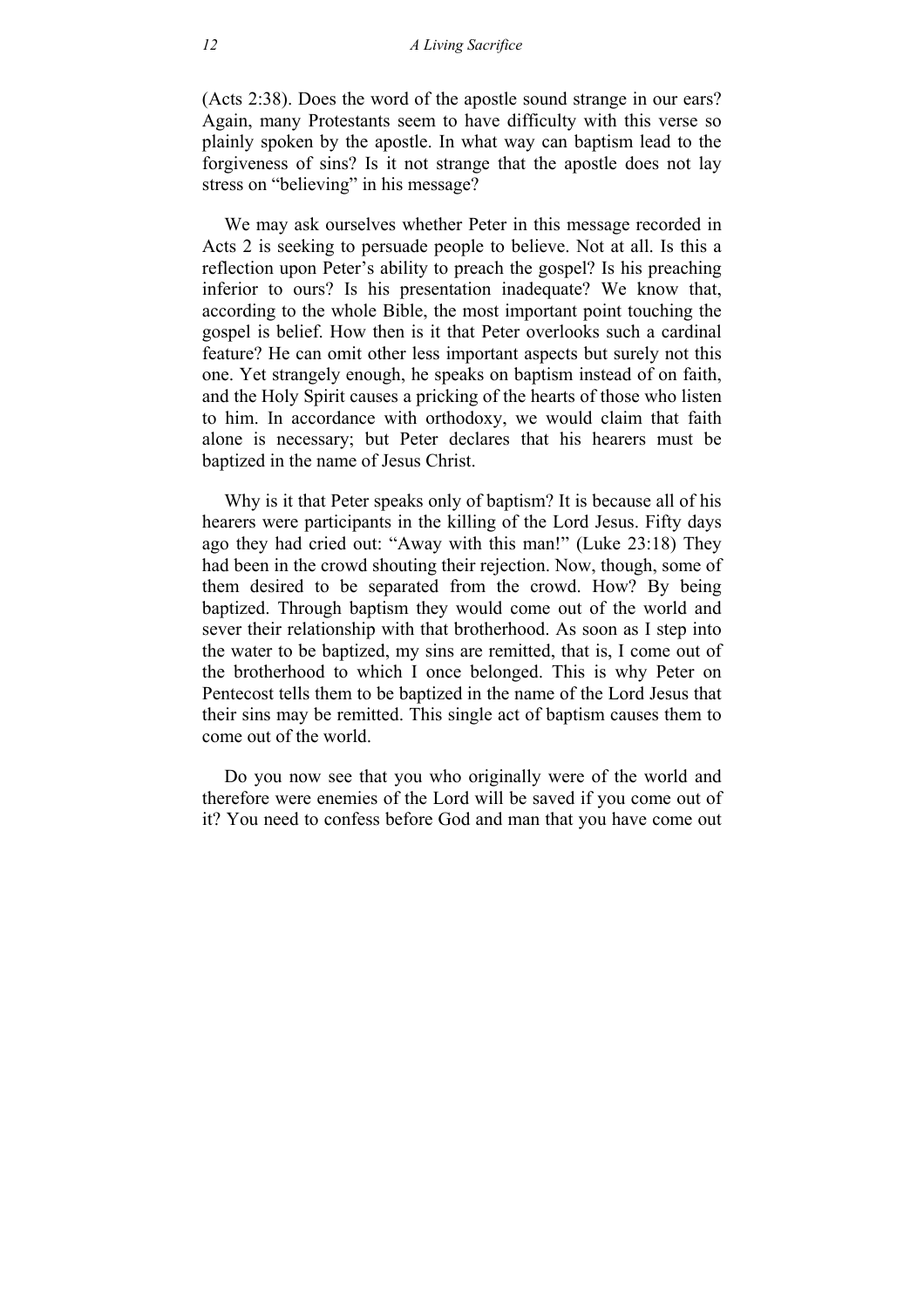#### *BAPTISM 13*

and are today no longer associated with the world. This is the greatest teaching of Pentecost. Let our minds be molded by God's record instead of by any system of Protestant theology.

3. WASH AWAY SINS.

Let us next consider the case of Paul. Ananias says to Paul, "Arise, and be baptized, and wash away thy sins, calling on his name" (Acts 22:16).

Paul is universally accepted as the foremost teacher and prophet and apostle in Christianity. What if there were some flaw in his experience as well as in his teaching? He is told not to tarry but to arise and be baptized. Why? To wash away his sins. The Roman Catholic Church errs here in changing this verse into a personal experience before God. They fail to see that this Scripture deals with the question of the world. Consequently they baptize dying people in order to wash away their sins. They do not recognize that baptism is related to the world instead of to God. But Protestants equally err in attempting to hide the verse.

Being formerly a person of the world, Paul, now that he has both believed and seen the Lord Jesus, should arise and be baptized. Thus baptized, his sins are washed away, for he has severed his relationship with the world. If one becomes a Christian secretly without being baptized, the world will still consider him one of its own. The believer may say he is saved, but the world will not accept his statement. Not until he is baptized does he compel the world to see his salvation. Who would be so foolish as to go into the water unless there were a good reason for it? Yes, as soon as a Christian is baptized he is freed from the world. Hence this water is linked to the world.

The world will still reckon a person one of its own if he does not give an outward expression of his inward faith. For example, in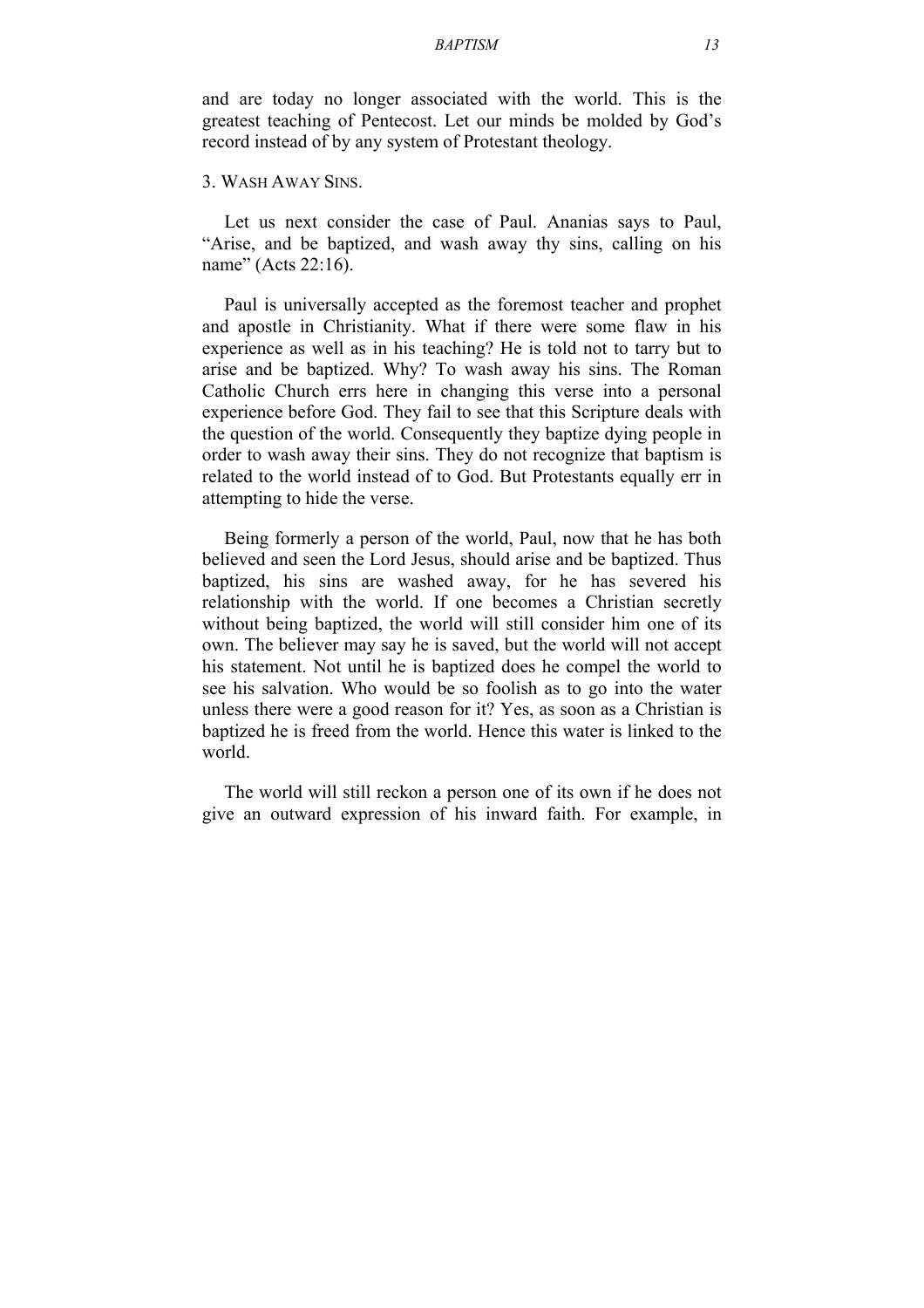Kuling, Foochow, there is an idol festival in the autumn. Every inhabitant is supposed to contribute to it. If one merely says he has believed in the Lord and cannot therefore participate, he will nonetheless not be excused. But let him be baptized, and he will immediately be known as having left the world. Consequently, baptism is the best way of separation. Through baptism the believer declares to the entire world that he has severed his relationship with it and has come out of it.

Since baptism is a public testimony, it should be openly conducted. Oftentimes unbelievers may come to a baptismal service. But some believers suggest that in order to avoid confusion there should not be too many spectators in a baptismal service. Well then, does this mean that John the Baptist has yet something to learn at their feet, for without doubt the scene at the Jordan River was quite disorganized! No, let the world witness what we are doing!

## 4. SAVED THROUGH WATER.

God's words maintain a unity of thought. It is said in 1 Peter 3:20- 21 ". . . in the days of Noah . . . wherein few, that is, eight souls, were saved through water." This gives a slightly different angle to salvation. The Lord states that "he that believeth and is baptized shall be saved"; Peter declares on the Day of Pentecost, "Repent ye, and be baptized every one of you in the name of Jesus Christ unto the remission of your sins; and ye shall receive the gift of the Holy Spirit"; Paul is told to "arise and be baptized, and wash away (his) sins, calling on his (Christ's) name"; but Peter here shows us how to be saved through ("dia" in the original) water.

Whatever cannot pass through water is not saved but is drowned. At the time of Noah all were baptized, but only eight souls came safely out of the water. Except for the eight, all were washed down and failed to come up. In other words, to them the water became the water of death. But to us, this water is the water of salvation. They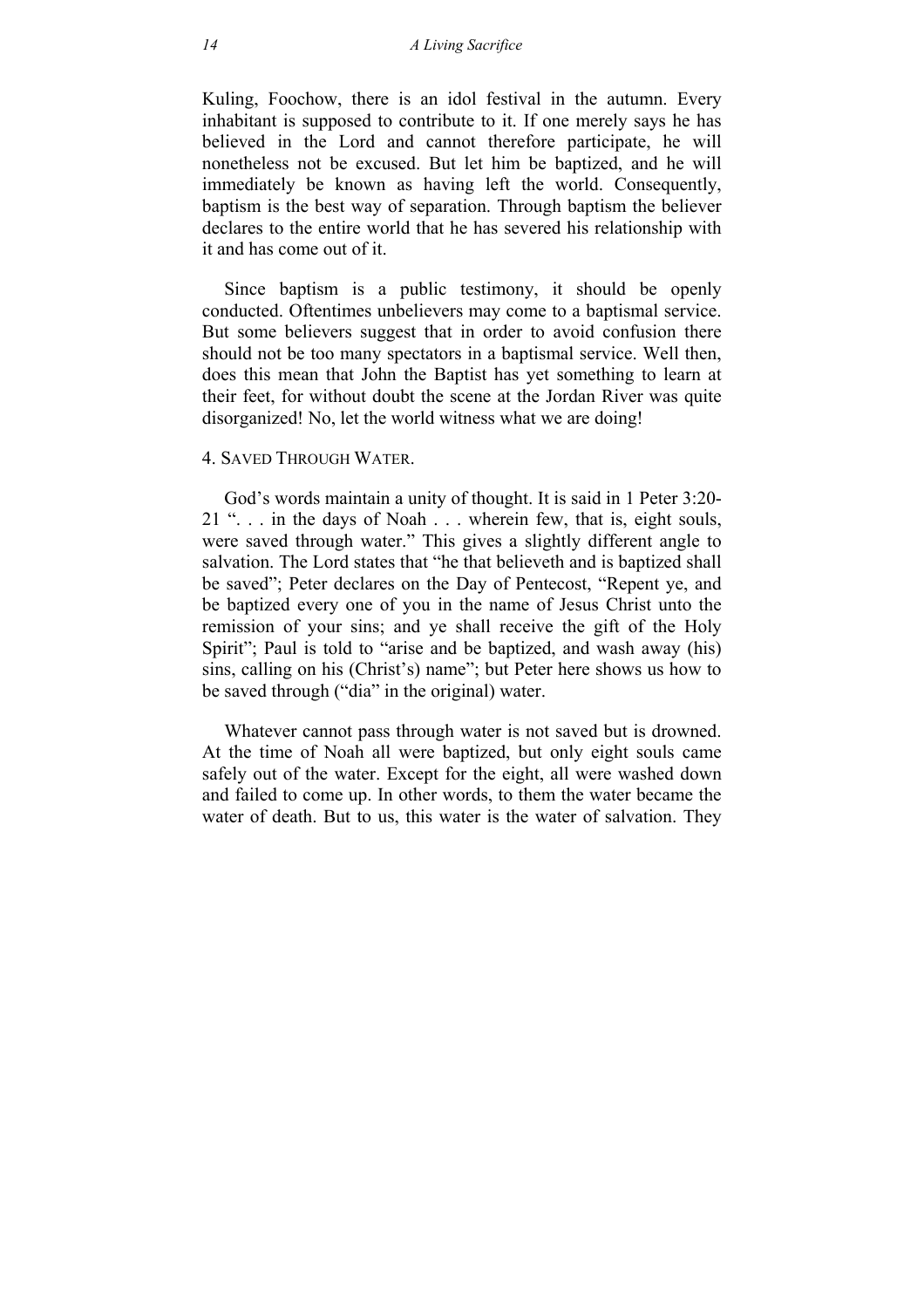#### *BAPTISM 15*

were immersed by the water and sank to the bottom, but we emerged from it. Do you not notice that there is something positive in Peter's word? It is quite true that when the flood came, all mankind was drowned. There were nevertheless eight persons in the ark who emerged from the water. The water could not retain them. These eight were saved while the remainder all perished. Today the whole world lies under the wrath of God. Yet if I am baptized, I have passed through God's wrath and have come out from the condemned world. This is the meaning of baptism.

Baptism is immersion on the one side and emergence on the other side. It speaks of passing through the water and of coming out of it. Let us emphasize the side of emergence. All went into the water, but only eight persons came out. Today we too are saved by baptism. How is this? Because we have entered into the water and have then emerged from it. No person who has not yet believed in the Lord Jesus should be baptized, for he will not be able to emerge from the water. But we believers can testify to the world that we have found the way out.

#### HEREAFTER WE ARE OUT OF THE WORLD

From this first set of four Scripture passages, we now ought to be clear as to what baptism can do for us. As we are baptized, we are delivered from the world. The new believer should not let many years pass before he is liberated from the world. The first thing he should do is be baptized. He must understand what the state of the world is before God. What is it to be saved? It is to be dissociated from one's former state. It is to have one's relationship with the world cleanly dissolved. Henceforth the believer is on the other side of the world. The newly converted needs to be shown this way.

Soon after one has believed in the Lord, he should be shown that he is one who stands outside the world. His baptism is a definite expression of his being delivered from the world. Hereafter he abides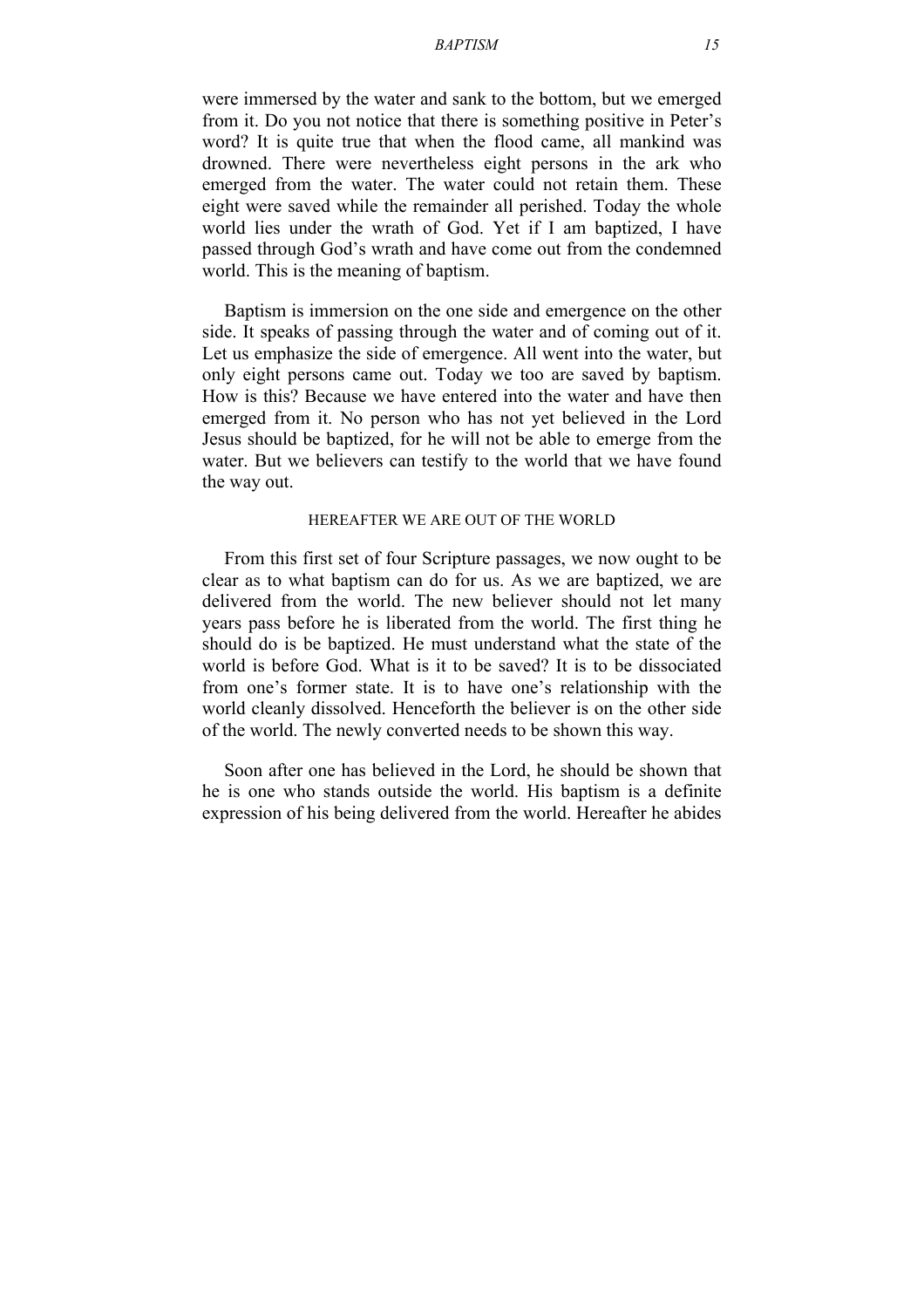in the ark and therefore has gone over to the other side. Many things he cannot do, not only for the sake of his having believed in the Lord Jesus but also because of his having been baptized. He has crossed over a bridge to the other side. This makes baptism most meaningful.

#### BAPTISM MEANS YOU ARE FINISHED

The error of Protestantism is in overlooking the significance of baptism when it seeks to perfect the doctrine of salvation. We must restore the place of baptism today. What is its meaning? It is a coming out of the world; it is the proper procedure for being delivered from the world. When one is baptized he declares to people that he has come out of the world. Miss M. E. Barber has put it in poetic form: "Then the grave, with dear ones weeping, knowing that all life has fled." These dear ones know that you are finished, that you have come to the end of your road. Such baptism is most effective. Anything higher than this would be impractical. You must come out of the old realm. To have eternal life is the story of your spirit before God; but to be saved is your testimony to the world by declaring you no longer have any part in it.

# *What Is the Real Meaning of Baptism?*

Now that the Christian is baptized, he needs to look back and assess the real meaning of baptism. "Or are ye ignorant that all we who were baptized into Christ Jesus were baptized into his death?" (Rom. 6:3). "Having been buried with him in baptism, wherein ye were also raised with him through faith in the working of God, who raised him from the dead" (Col. 2:12). This is a looking backward, not forward. Remember that the words in Mark 16, Acts 2, Acts 22, and 1 Peter 3 were words spoken *before* baptism, while the words in Romans 6 and Colossians 2 were spoken *after* baptism. After baptism, we are notified by God that in our baptism we were actually baptized into the Lord's death and were buried with Him, and so also we were raised with Him in resurrection.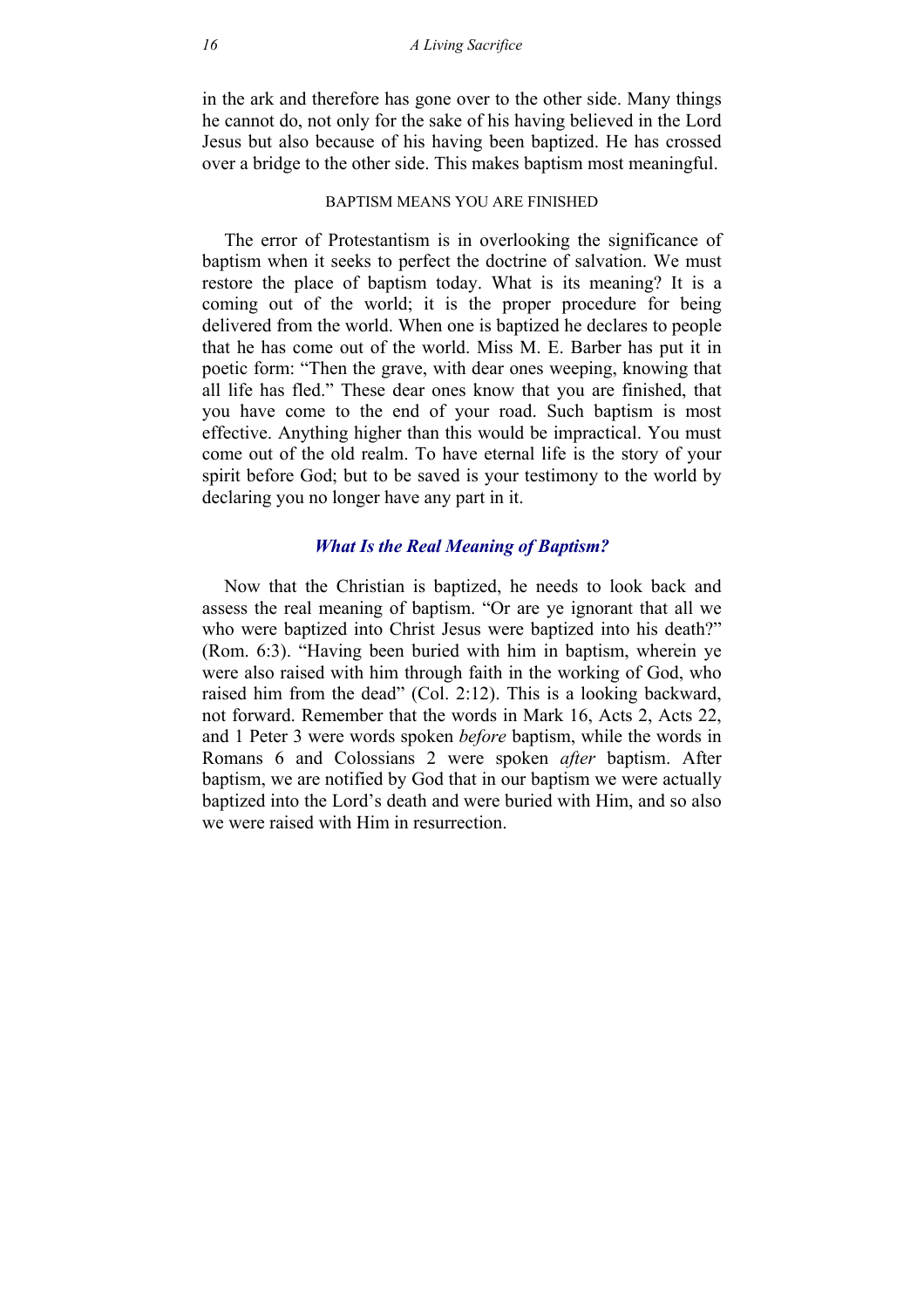*BAPTISM 17* 

Romans 6 stresses death and burial, though in addition it touches upon resurrection. Colossians 2, however, emphasizes burial and resurrection. It is therefore a step further, for its focal point is resurrection. The water serves as a tomb. What is buried must be dead, but what emerges must be alive in resurrection. Romans describes the first part of the truth and Colossians the last part of the same truth.

1. SO GREAT A GOSPEL

Perhaps one time when you sensed the heaviness of your sins, you heard of the death of the Lord Jesus. Such news was truly the gospel to you. Or, perhaps at a time when you were conscious of how wicked you are and, tried your best to free yourself from the dominion of sin and yet couldn't—perhaps at that time you learned that you were already dead. That indeed was the gospel to you. Praise be to God, for such is the gospel of Jesus Christ. As the death of the Lord is a great gospel, so our death in Christ is also a great gospel. It is a joyous thing to know of the Lord's death; it is equally joyous to know of one's own death in the Lord. What is your first thought upon hearing of the news of death? Like Joseph of Arimathea, you think of burial, for burial is the first human reaction to death. The gospel proclaims today that you are dead in Christ. The first thing to do thereafter is to prepare for burial.

Therefore, beloved, when you step into the water of baptism or when you look back to your baptism after the lapse of many years, you need to remember that you are one already dead. You ask people to bury you because you believe you are dead. You would no doubt vigorously object if anyone should want to bury you before your death. Even if you were too weak to voice your objection, you would certainly resist being buried before you had breathed your last breath. Death is therefore *the* prerequisite of burial.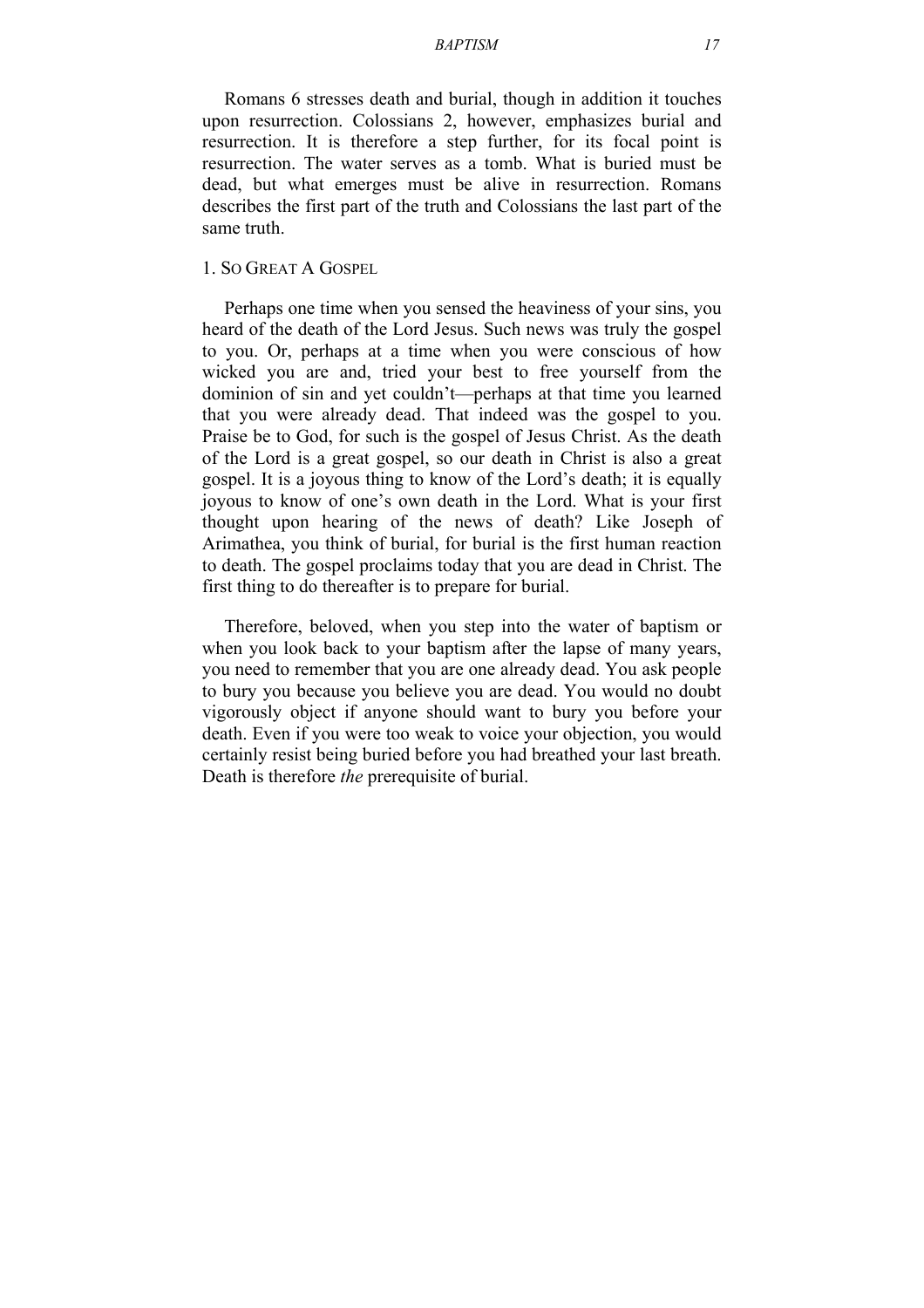New believers should be instructed that at the time of the crucifixion of the Lord Jesus they too were crucified. It is on this basis that they request to be buried in water. But just as the Lord Jesus was raised from among the dead, they too shall be raised through the working of the same power of resurrection within them. In coming out of the water, they become resurrected ones; they are no longer their former selves.

This is something which they ought often to look back upon. Having believed that they were dead, they asked to be buried. Now having emerged from the water, they thus shall walk in newness of life. They are now on the resurrection side.

#### 2. WE ARE IN CHRIST

Once there was a heading in a newspaper which read: "One Person, Three Lives." The story was this: after a pregnant woman had been murdered, the medical authorities subsequently discovered that there were twins in her womb. Hence, the peculiar headline! May we draw your attention to the fact that in the case of our Lord, it is one Person but countless lives. This is actually the meaning of the scriptural phrase, "in Christ." Outwardly the murderer killed only the mother, but since twins were in the mother's womb, they too died when the mother died. Likewise, this happens to those who are in Christ. When Christ died, we too died.

"But of him (God) are ye in Christ Jesus" (1 Cor. 1:30). It is of God that we are in Christ, and the fact is we *are* in Christ. Since one died, we all died. Were we ignorant of the meaning of being in Christ, we could never understand what co-death with Him is. The twins could die, together with the mother, because they were in the mother's womb. Spiritual truth is even more real than physical fact. God has joined us to Christ, hence His death is our death.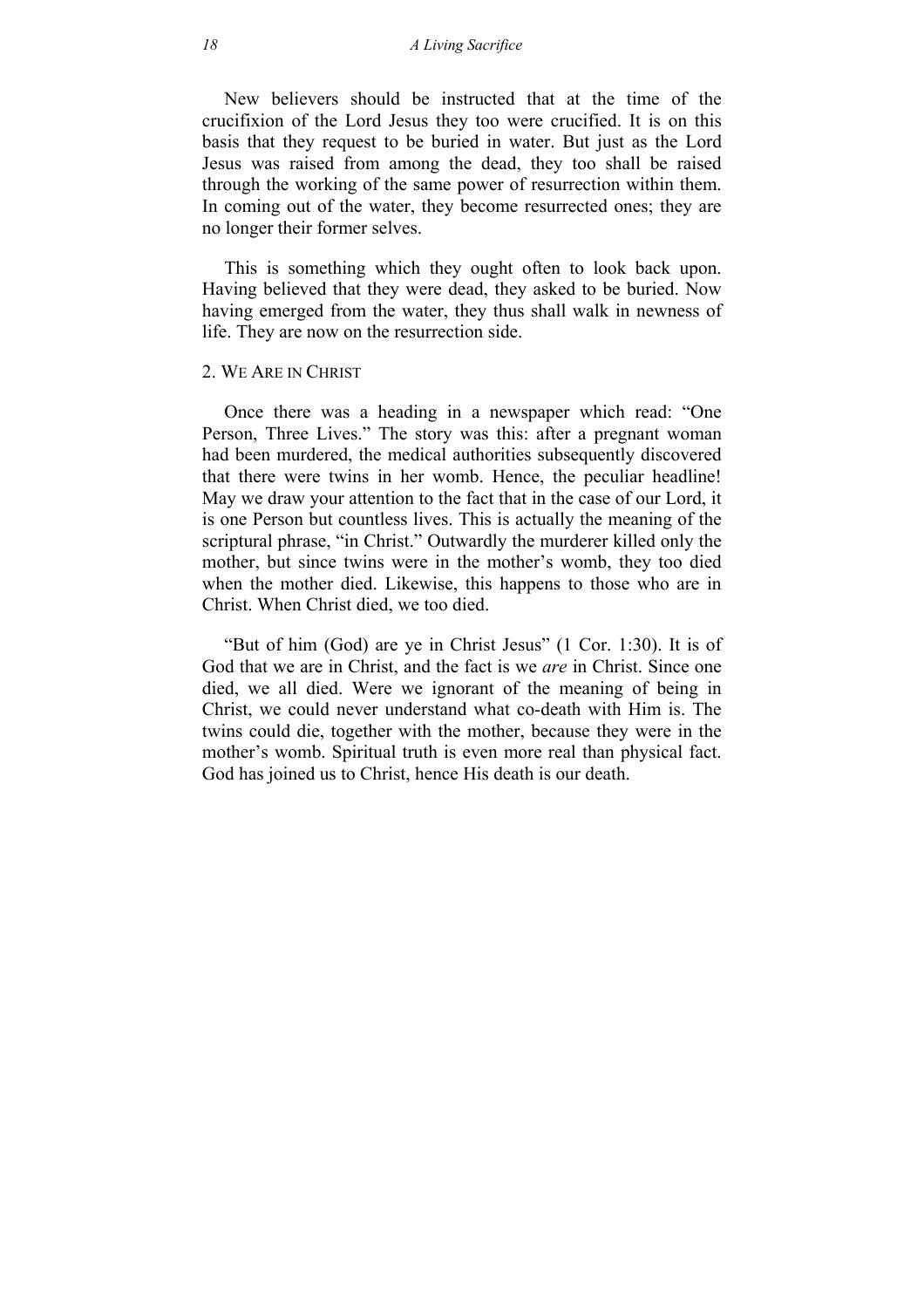#### *BAPTISM 19*

We have already died in Christ. Let us believe this fact. In being immersed in and emerging from the water, we declare that we are on the other side of the tomb. This is resurrection. The reckoning in Romans 6 is to reckon to our being alive to God in Christ Jesus as well as to our being dead to sin in Christ Jesus. Though in ourselves we may not feel any difference, yet this glorious experience is in Christ.

We sincerely hope that all new believers will be brought into this exercise. In realizing they are dead, they allow themselves to be buried in water. By seeing they are resurrected, they come out of the water to serve God.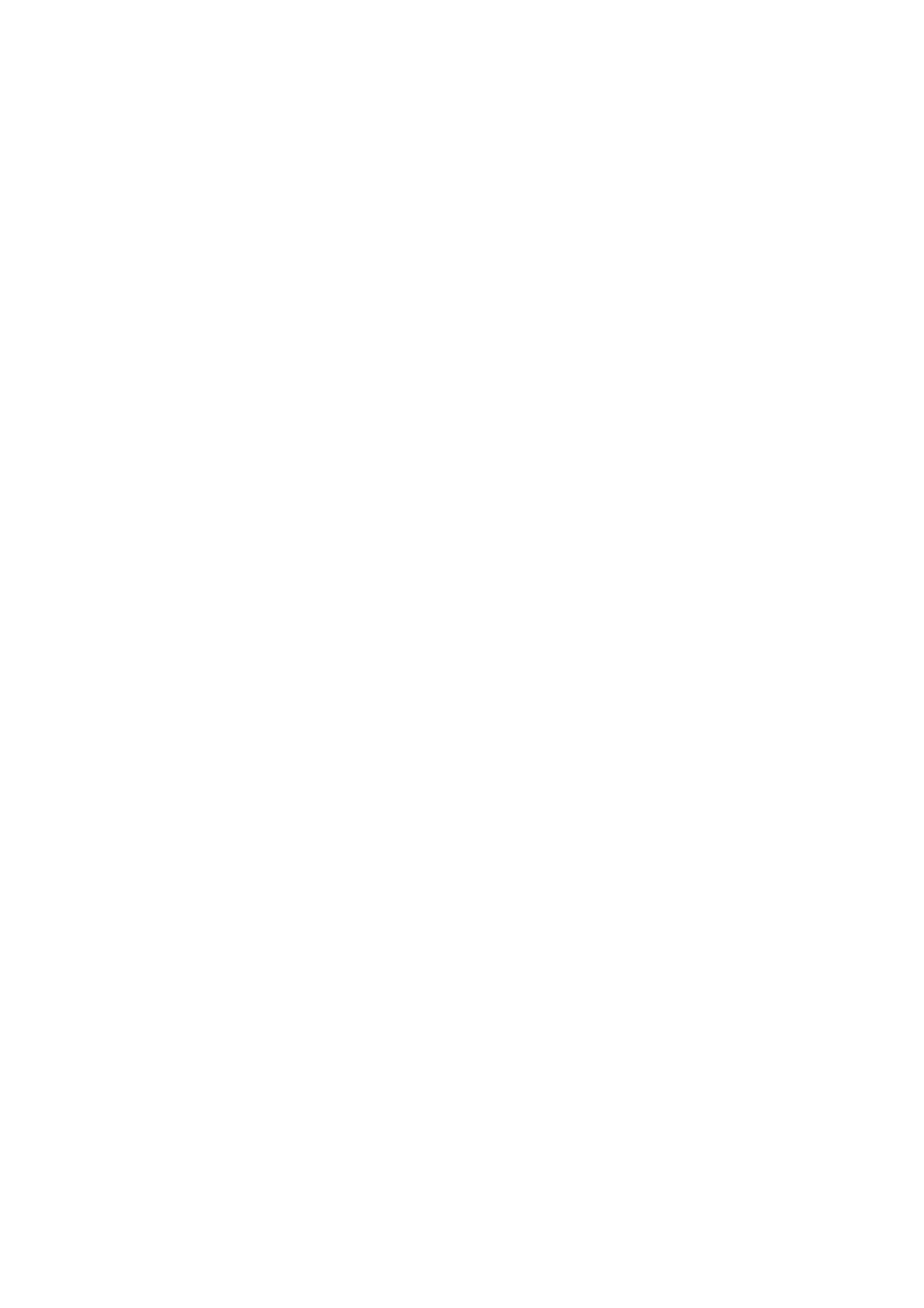<span id="page-20-0"></span>

**2CONCLUDING THE PAST**<br>After one believes in the Lord, he invariably has a number of things from the past that await termination.<br>The question before us is: how should he conclude them? After one believes in the Lord, he invariably has a number of things from the past that await termination. The question before us is: how should he conclude them?

# *The Teaching of the Bible*

In the Bible, especially in the New Testament, God does not seem to stress much on the things which one did before he trusted in the Lord. Try to find some passages anywhere between Matthew and Revelation which deal with the concluding of the past. If you do try, you will have to concede that it is extremely difficult to find such passages. True, the epistles do recount our past improper manner of life; they also reveal to us what our future actions should be. But they do not recommend what to do about our past. For instance, in both the letter to the Ephesians and that to the Colossians our past is mentioned, but neither of them tells us how we ought to conclude it. They only deal with what we should do hereafter. The same is true in the letters to the Thessalonians. They too recall the past without specifying how to conclude it, for the emphasis again is on the future, as if the past were no longer a problem.

However, there is no doubt that the past needs to be properly concluded. Many revivalists preach relentlessly on the conclusion of the past by new believers. Can it be that they overstress this matter? In studying the word of God, it seems the apostles and even John the Baptist paid little attention to it.

# 1. THE ANSWERS OF JOHN THE BAPTIST

When the multitudes asked the question, "What then must we do?" John the Baptist, answering, said to them, "He that hath two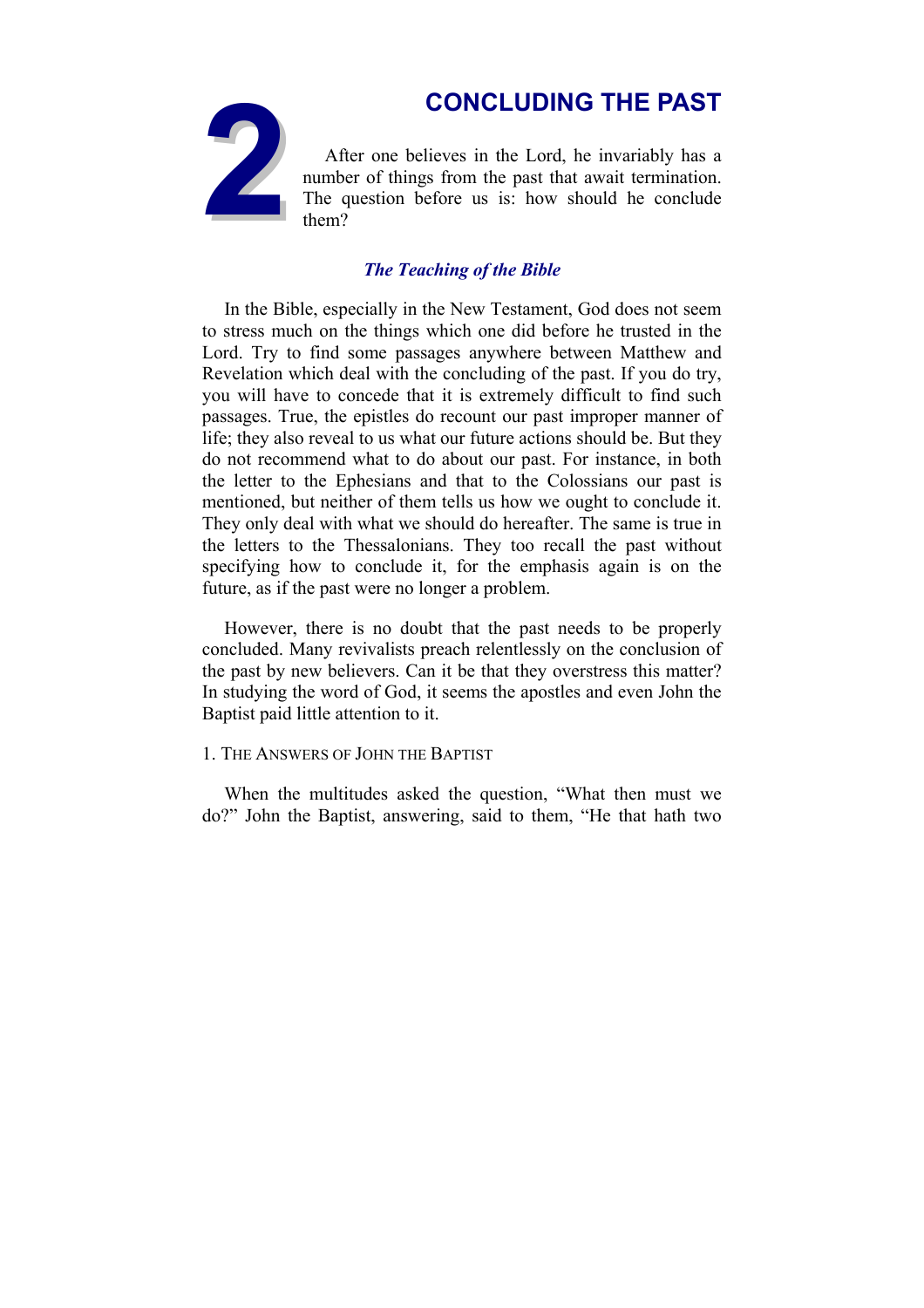coats, let him impart to him that hath none; and he that hath food, let him do likewise." You see, he referred not to the past but to the hereafter. And there also came publicans asking, "Teacher, what must we do?" He said to them, "Extort no more than that which is appointed you." And soldiers also asked him, saying "And we, what must we do?" And he said to them, "Extort from no man by violence, neither accuse any one wrongfully; and be content with your wages" (See Lk. 3:10-14). All these show us that even John, who preached repentance, did not stress the past but rather emphasized the future.

# 2. THE TEACHING OF PAUL.

If we spend some time in perusing Paul's letters, we will find he always accentuates the hereafter, leaving the past unmentioned. Why? Because the past is all under the precious blood. A slight deviation in this matter would corrupt the gospel, pervert the teaching of repentance and even spoil the way of restitution. Hence, we must carefully, before God, solve this problem. It is true that there are certain things from the past which require an ending, but there are special reasons for these. We should be very clear as to our standing on this matter.

# 3. THE TEACHING OF FIRST CORINTHIANS

"Or know ye not that the unrighteous shall not inherit the kingdom of God? Be not deceived: neither fornicators, nor idolaters, nor adulterers, nor effeminate, nor abusers of themselves with men, nor thieves, nor covetous, nor drunkards, nor revilers, nor extortioners, shall inherit the kingdom of God. And such were some of you: but ye were washed, but ye were sanctified, but ye were justified in the name of the Lord Jesus Christ, and in the Spirit of our God" (1 Cor. 6:9-11). Though Paul mentioned what the Corinthians were like and what they had done, yet he made no suggestion as how to solve those things. His emphasis on their being washed and sanctified and justified in the name of the Lord Jesus and in the Spirit of God surely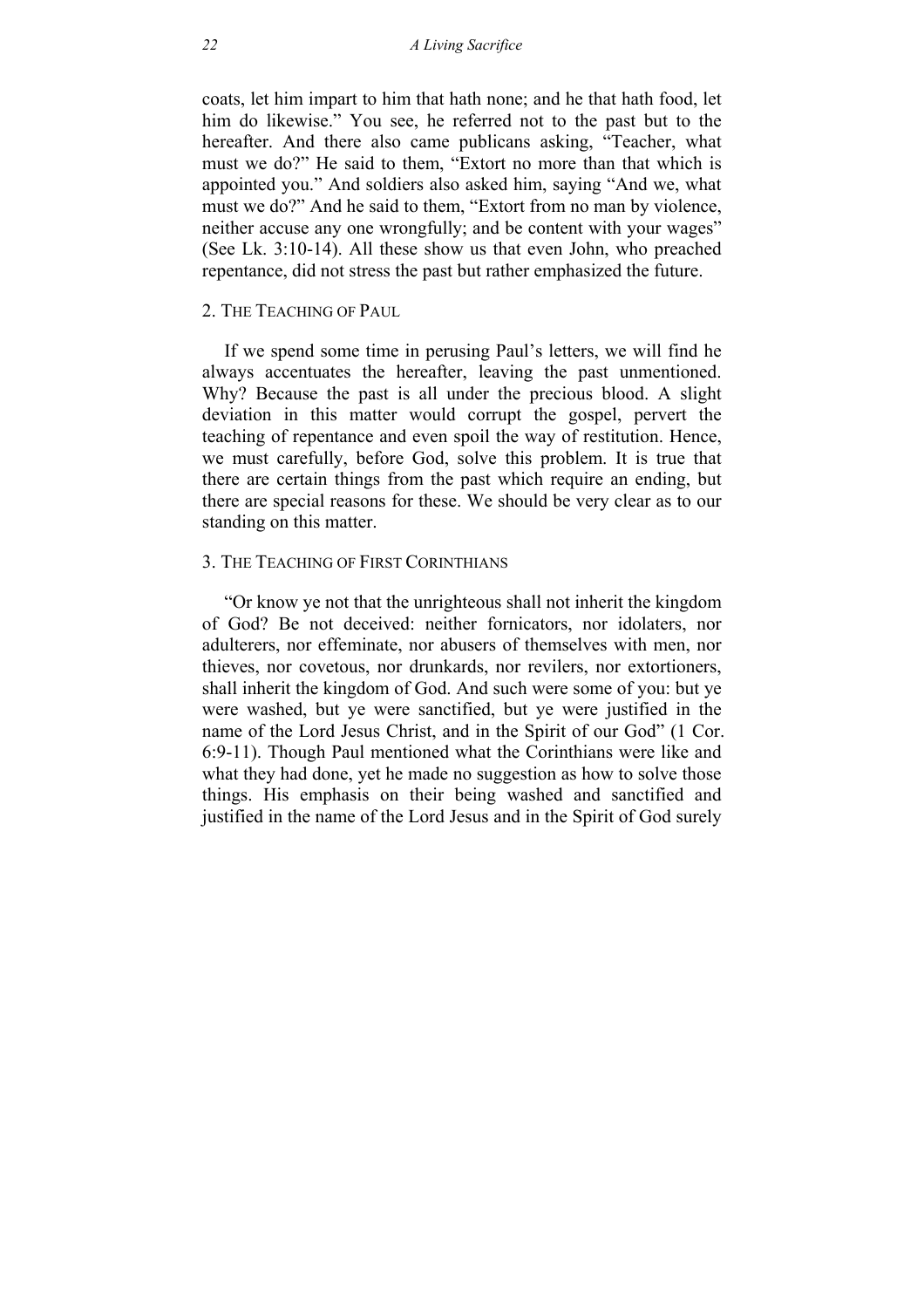was not directed toward the concluding of the past. Our Savior has already dealt with our past; hence, the point to stress today is on life from now on. One who is saved is washed, sanctified and justified.

#### 4. THE TEACHING OF EPHESIANS

"And you did he make alive, when ye were dead through your trespasses and sins, wherein ye once walked according to the course of this world, according to the prince of the powers of the air, of the spirit that now worketh in the sons of disobedience; among whom we also all once lived in the lusts of our flesh, doing the desires of the flesh and of the mind, and were by nature children of wrath, even as the rest:—but God, being rich in mercy, for his great love wherewith he loved us, even when we were dead through our trespasses, made us alive together with Christ" (Eph. 2:1-5). Nothing is taught here as to how we may best conclude all those things of the flesh, for the one all-inclusive conclusion is that our Lord, by the great love and rich mercy of God, has completely solved our past.

"This I say therefore, and testify in the Lord, that ye no longer walk as the Gentiles also walk, in the vanity of their mind, being darkened in their understanding, alienated from the life of God, because of the ignorance that is in them, because of the hardening of their heart; who being past feeling gave themselves up to lasciviousness, to work all uncleanness with greediness. . . that ye put away, as concerning your former manner of life, the old man, that waxeth corrupt after the lusts of deceit; and that ye be renewed in the spirit of your mind, and put on the new man, that after God hath been created in righteousness and holiness of truth" (Eph. 4:17-24). These all pertain to the conditions of the past.

"Wherefore, putting away falsehood . . ." (Eph. 4:25a). Now he deals with the future. However, he only says to put away falsehood hereafter without telling how to deal with the past lies. "Speak ye truth each one with his neighbor . . . Be ye angry, and sin not: let not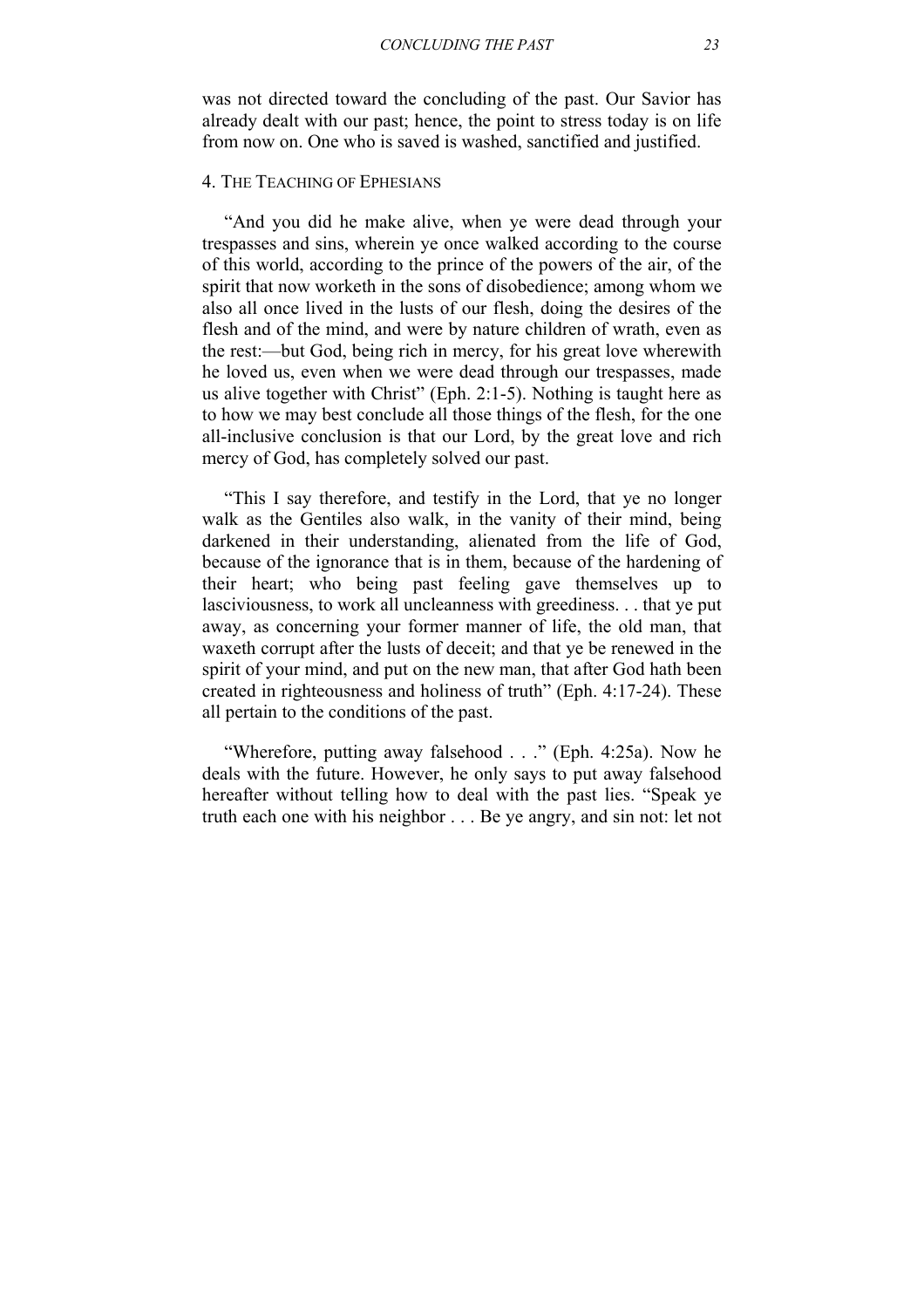the sun go down upon your wrath: neither give place to the devil" (vv.25b-27). Nothing is said of the past but only of the future. "Let him that stole steal no more" (v.28a). Again the emphasis is on the hereafter; he does not deal with the problem of how to return what was stolen. "But rather let him labor, working with his hands the thing that is good . . . Let no corrupt speech proceed out of your mouth, but such as is good for edifying as the need may be, that it may give grace to them that hear. And grieve not the Holy Spirit of God . . . Let all bitterness, and wrath, and anger, and clamor, and railing, be put away from you, with all malice" (vv.28b-31). All these instructions follow the same tenor of touching only on one's life from now on.

"But fornication, and all uncleanness, or covetousness, let it not even be named among you, as becometh saints; nor filthiness, nor foolish talking, or jesting, which are not befitting: but rather giving of thanks" (Eph. 5:3-4). Still following the same principle, these words are related to the believer's conduct in the days to come, rather than to the concluding of the past during the time of unbelief.

From the epistles, we may discover a marvelous truth—what God stresses is the future of the believer. He is not concerned with the past life nor does He labor over what we should do about the past. This is a very basic understanding all believers need to have.

Due to some mistaken concepts of the gospel, dealing with the past is sometimes stressed to such an excess that it puts people into bondage. We are not suggesting that the past needs no dealing, for there are a few things which do require such dealing. However, we have to maintain that this is not foundational. God tells us that all our past sins are under the blood. We are completely forgiven because the Lord Jesus has died for us. We are saved through Christ our Substitute, not on the ground of our dealing with the past. No one is saved by his past good conduct, nor is anyone saved because of repentance for his past evil. We are saved through the redemption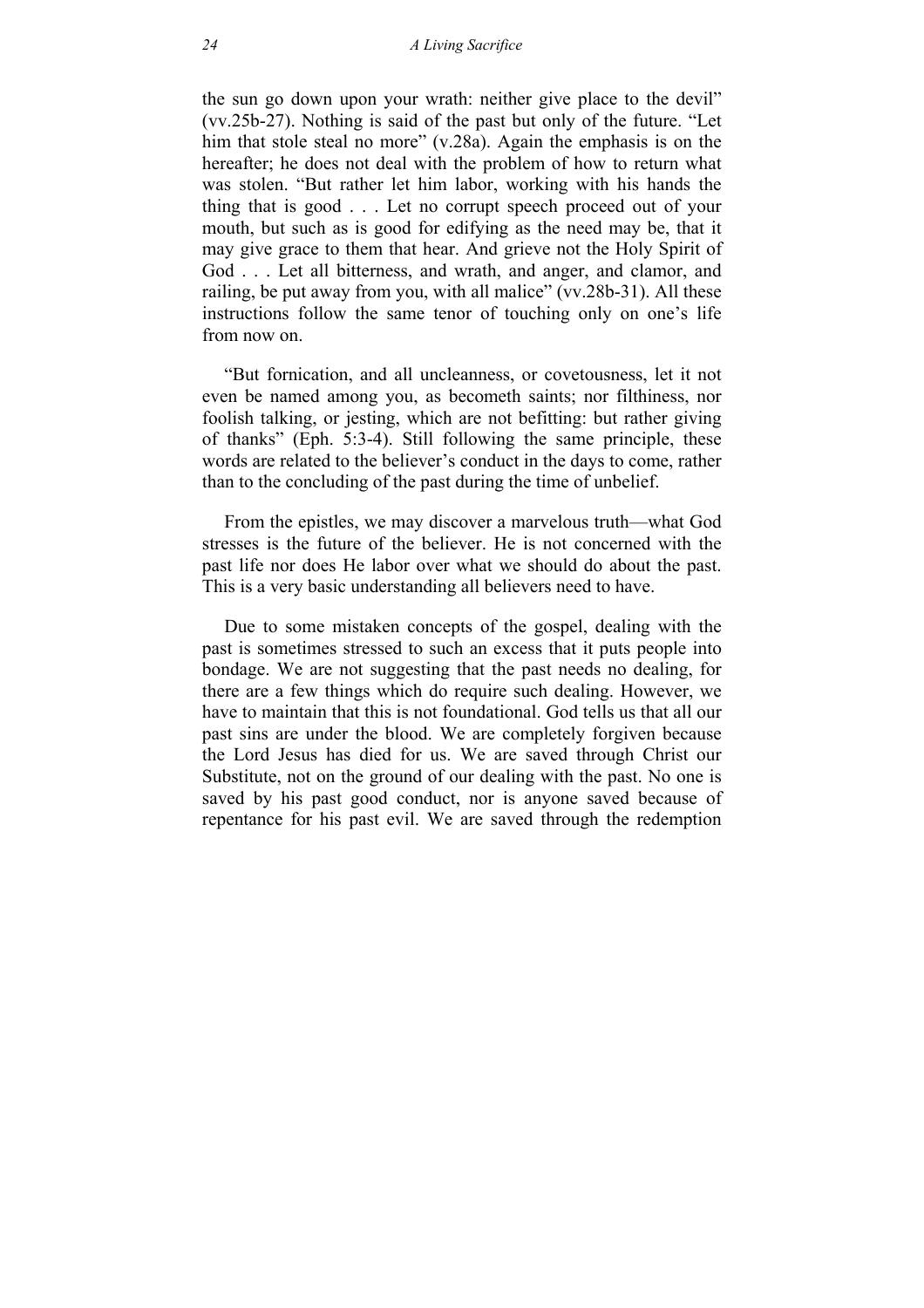accomplished by the Lord Jesus on the cross. This alone is the foundation on which we firmly stand.

### *What Needs to be Dealt With*

What, then, should we do about the past? After searching the New Testament carefully, we find a few places where this matter of concluding the past is mentioned. But all these cases are examples, none of them is a teaching. Our Lord has thus left us a few examples for our guidance in solving the past.

#### 1. THINGS OF IDOLS MUST BE CONCLUDED

". . . turned unto God from idols" (I Thes. 1:9). Things pertaining to idols are not as simple as many think. Remember, we are the temple of the Holy Spirit. What agreement has the temple of God with idols? Even the apostle John, in writing to the believers, exhorts, "My little children, guard yourselves from idols" (I John 5:21).

We must understand the way Scripture views idolatry. God forbids the making of any graven image or any likeness of anything that is in heaven above or in the earth beneath or in the water; He also prohibits the entertaining of any thought that these images are alive. As soon as such a thought is cherished, these images become idols. The images in themselves are nothing, but if they are reckoned as alive, they turn diabolic. Hence the worship of these images is strictly forbidden; no heart is allowed to turn towards them. One of the ten commandments bans the making of images (see Deut. 5:8).

". . . Inquire not after their gods, saying, How do these nations serve their gods?" (Deut. 12:30b). Do not inquire after other gods through curiosity. Do not ask how the nations serve their gods. God forbids us to make such investigations for this will only lead to following the ways of the nations.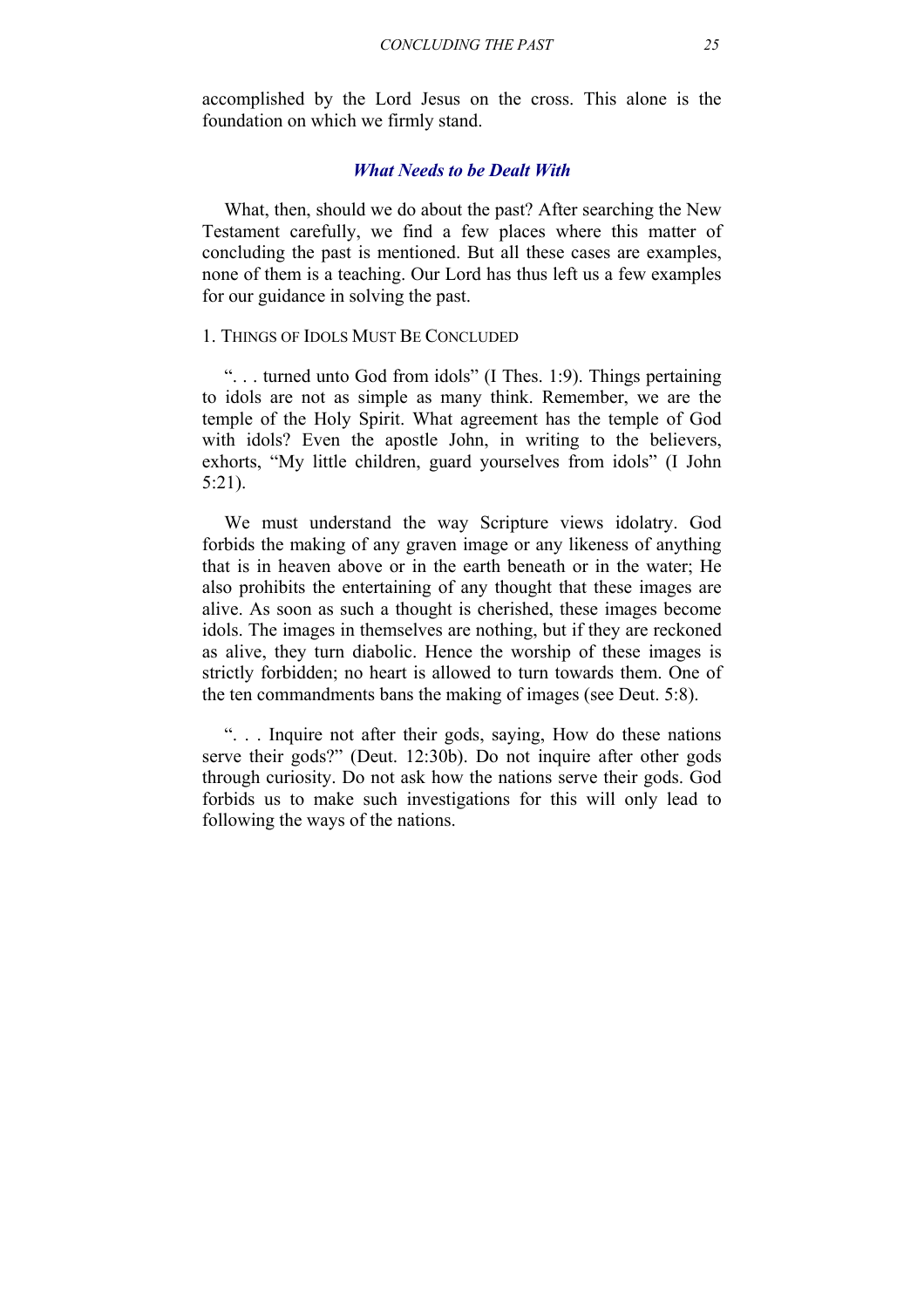What agreement has the temple of God with idols? The application is clear: Christians are not to visit heathen temples except for special reasons, such as spending the night in the mountains where no other provision can be found.<sup>\*</sup> They are not supposed to visit these temples for recreational purposes. It is not fitting for them to get too close to idols. "Guard yourselves from idols" means do not get too close to them.

"Nor take their names (other gods) upon my lips" (Ps. 16:4). Even in the pulpit we should be careful not to mention the names of other gods unless it is absolutely necessary for illustration. We should also put an end to all superstitions, not even entertaining any fear of fate. Too many believers still trust luck and pay attention to their fortunes as governed by their facial or palm configurations. Such things are prohibited. Whatever has anything at all to do with idolatry must be completely forfeited, once and for all, before God.

Starting from the very first day of his life of faith in Christ, a believer must be separated from idols and things pertaining to idolatry. He must not any more mention the names of idols, nor consult with fortunetellers. He should keep himself away from heathen temples, from entertaining any thought of worshipping images. He should not inquire into how other religions worship. The past must be totally concluded. Any idolatrous objects he may have should be smashed, not sold; they should be destroyed. This is very serious, for God is extremely jealous of idols.

If believers today are not wholly separated from idols, how can they escape the greatest idol of the future, even the image of anti-Christ? Not only that which is carved or molded should not be worshipped; likewise nothing living may be worshipped. The day is coming when the man of sin shall have a living image. No image can

-

<sup>∗</sup> Editor's note: This was often true in China.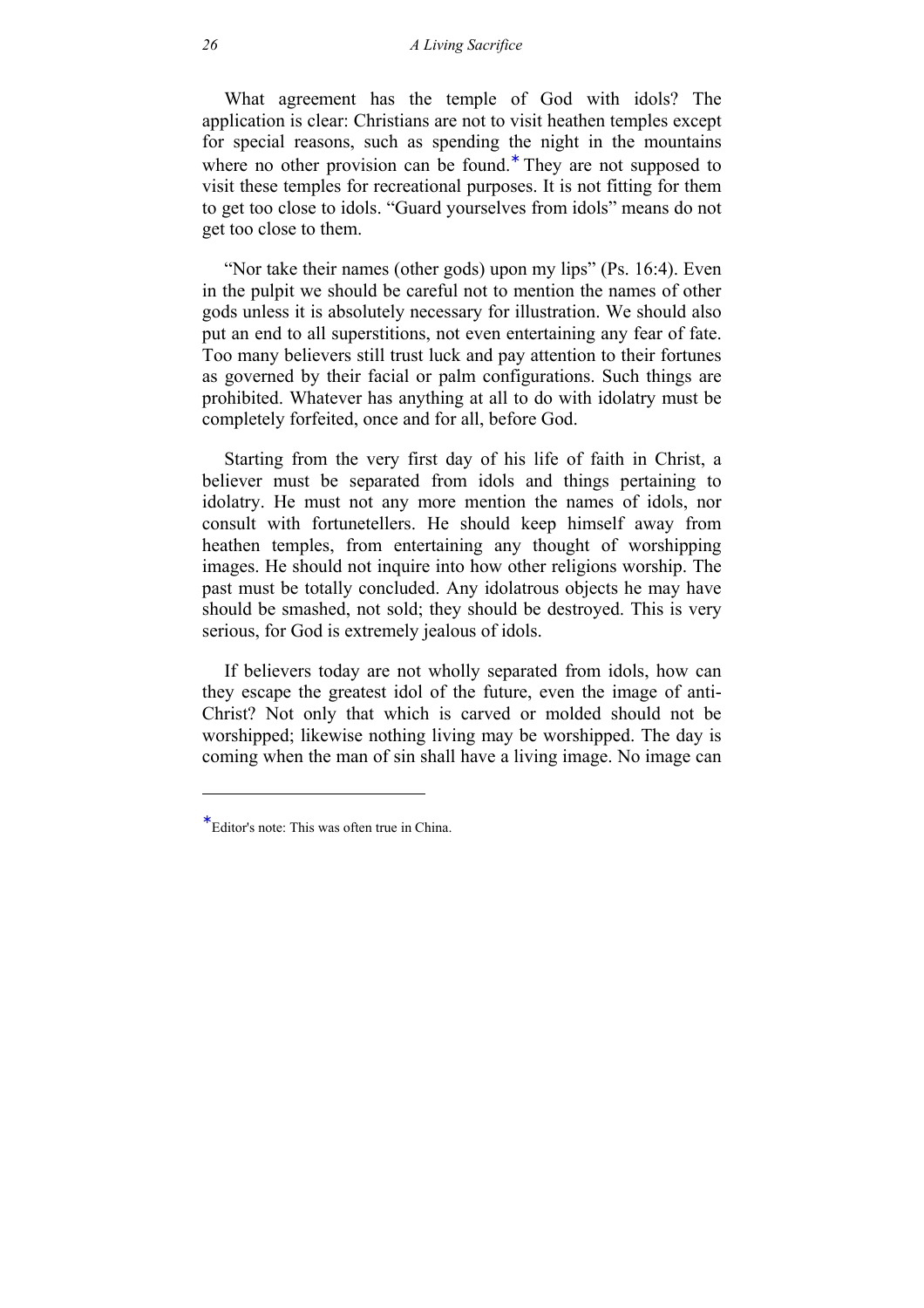be worshipped, not even the so-called image of Christ or of Mary. The habit of not worshipping any image needs to be cultivated.

We must not serve in the flesh; we ought to serve in the spirit, for God is seeking for those who serve Him in spirit and not in flesh. God is a Spirit; He is not an image. Knowing this will deliver many believers from falling into the Roman Catholic Church, whose influence will greatly increase at the coming of the anti-Christ.

Hence, the first thing in concluding the past is to reject all former idols. We must turn from idols to wait for the Son of God at His second coming. We should not keep any image of the Lord Jesus; none is His true likeness and therefore is worthless. In the Vatican Museum there are over two thousand different images of the Lord Jesus. These are all the products of artists' imaginations. Many artists roam the world paying people to pose for them. Let us tell you, this is blasphemy. God is a jealous God, and He will not tolerate such a thing. All superstitions must be rejected; even every tinge of idolatry should be thoroughly cleared away.

# 2. CERTAIN THINGS REQUIRE A CONCLUSION

"And not a few of them that practised magical arts brought their books together and burned them in the sight of all: and they counted the price of them, and found it fifty thousand pieces of silver" (Acts 19:19). This, too, is something a new believer must bring to a conclusion. Though there is no command nor teaching, yet such dealing is clearly the result of the Holy Spirit's working. The Holy Spirit so works in believers that they bring forth those things which ought not to be in their possession and burn them. The books mentioned in Acts 19 were worth fifty thousand pieces of silver—a lot of money. But they were not sold so that the church might use the proceeds; rather they were burned. If Judas had been present, he certainly would have objected to that burning for the value of the books was worth far more than thirty pieces of silver; the money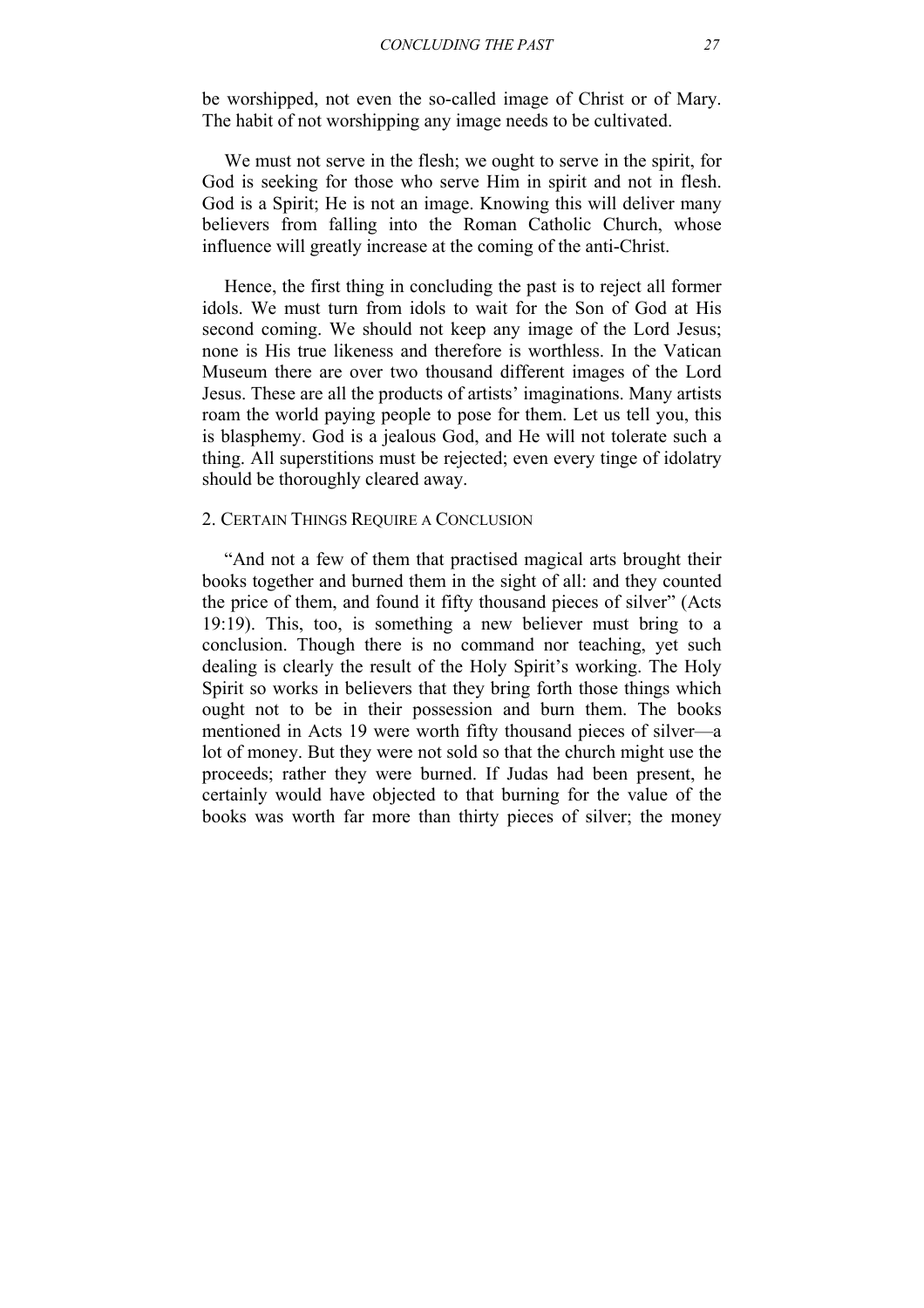could have been used to aid the poor. The Lord, however, was pleased to have the books burned.

There are several things that need to be brought to a conclusion. Images are one, books on magic are another. The principle is clear: all images must be rejected and all doubtful things must be dealt with. We have the scriptural example that things that have a definite connection with sin, such as gambling instruments or obscene books, must be burned.

How about things which are unbecoming to the saints? In an unbeliever's home, it would be quite natural to find things connected with sin and things not befitting the saint. Thus, after one has believed in the Lord, he should go home and look over his belongings. Things connected with sin should be destroyed, not sold. Things unbefitting the saint may be altered where possible, as with clothing, or may be sold.

A good illustration is found in Leviticus 13 and 14 where it speaks of garments belonging to one who is leprous. Such garments may be likened to the things we need to deal with. Under investigation, some of those garments were found to have the plague of leprosy in them, and since they could not be washed they were burned with fire. Some garments, however, could be washed and the plague depart in the washing; these could be used again. In like manner, some of our clothes may be changed by shortening or lengthening them, for the problem involved is merely a matter of style. Others, however, are so involved with sin that they cannot be redeemed; therefore they must be burned.

A new believer needs to learn this lesson well at the outset, so that he will not be able to forget it throughout his life. He should be made to realize that to be a Christian is a very real thing. It involves much more than merely going to church and listening to sermons.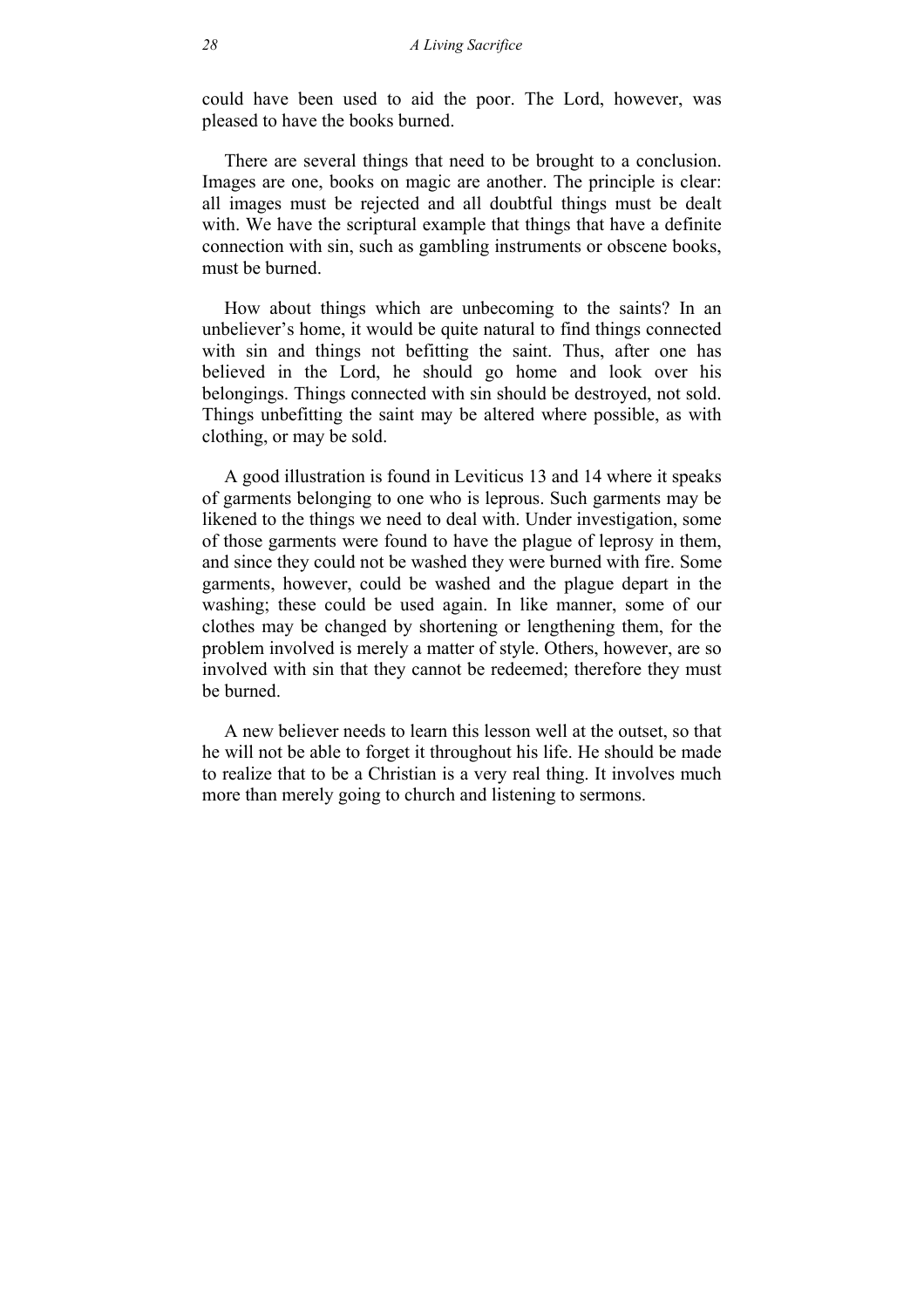### 3. ALL INDEBTEDNESS MUST BE REIMBURSED

"And Zacchaeus stood, and said unto the Lord, Behold, Lord, the half of my goods I give to the poor; and if I have wrongfully exacted aught of any man, I restore fourfold" (Lk. 19:8). Zacchaeus sets us a good example. Strangely there is no teaching on this subject but each believer acts as he is moved by the Holy Spirit. Hence a little more here and a little less there, each doing as he is led by the Holy Spirit. If this were something merely of doctrine or teaching, then all would be done uniformly.

The power of the Lord was so strong upon Zacchaeus that he was willing to restore fourfold whatever he had wrongfully exacted from any man. Actually we would consider a twofold compensation as quite sufficient. The principle in Leviticus is to "add the fifth part more thereto" (Lev. 6:5). Suppose the indebtedness is a thousand dollars; then the reimbursement would be a thousand two hundred dollars. But when one is moved by the Holy Spirit, he must follow that moving, whether it be fourfold or even tenfold. Therefore, let us remember that the Bible does not give us any teaching on this matter; all that is given is simply the principle, the application of which is according to the leading of the Holy Spirit.

If a new believer has in the past extorted or cheated anybody or has stolen or taken possession of anything unrighteously, we believe he should deal with these things as the Lord works in him. Financially he may be unable to clear up what he has defrauded. Though this will not affect his being forgiven by God, it will have a definite bearing on his testimony.

For example: If I have stolen from a certain person a thousand dollars before I am saved, I cannot possibly preach the gospel to him if I have not cleared up that fraud. I may try to preach to him, but his mind most likely will only be occupied with that thousand dollars. No doubt I have been forgiven by God, but I have no testimony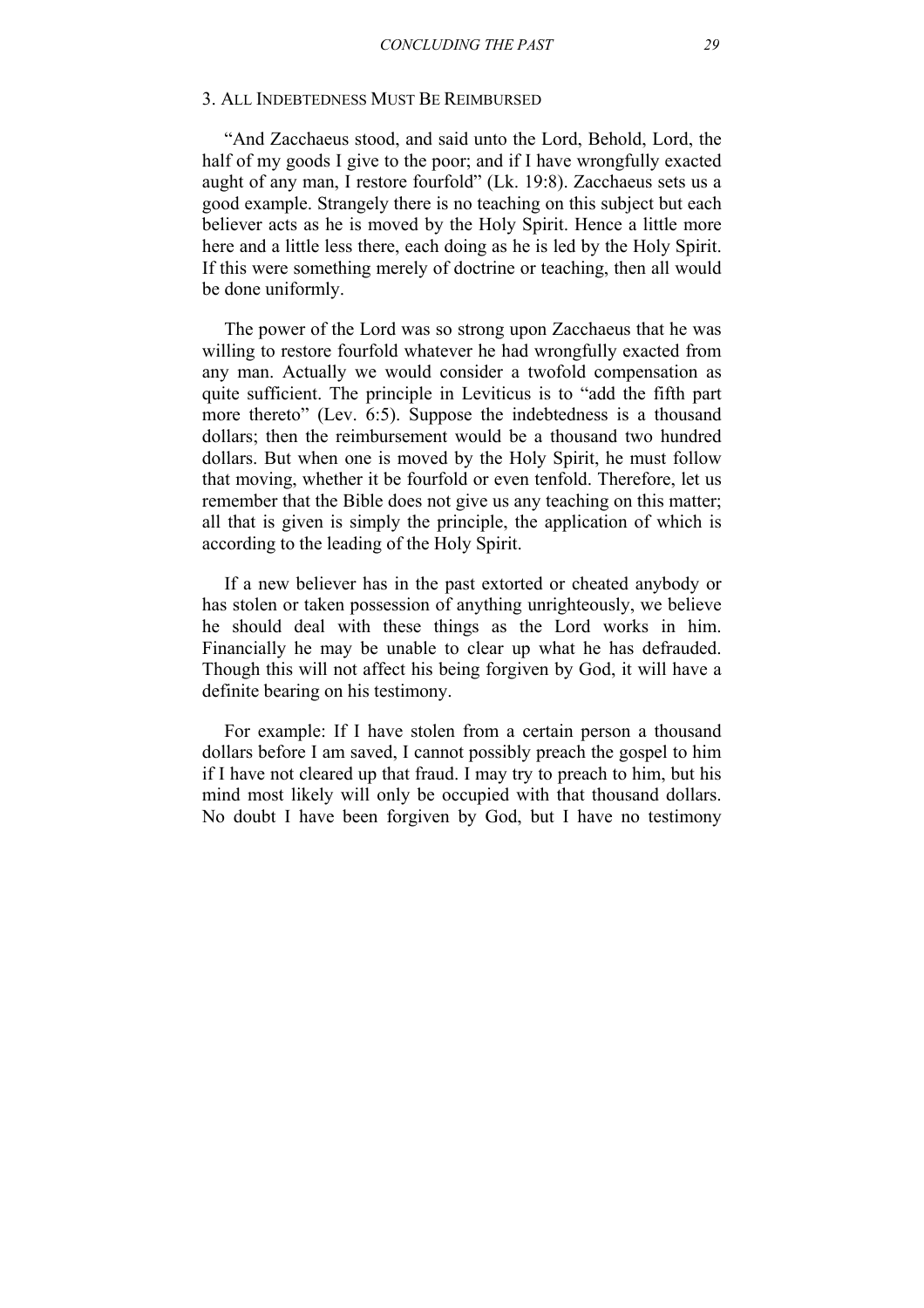before that particular person. I cannot excuse myself from repaying him by saying, "Am I not forgiven by God?" This matter has much to do with my testimony.

Please remember: Zacchaeus returned fourfold for the sake of his testimony. At a time when people were all murmuring saying, "He (Jesus) is gone into lodge with a man that is a sinner," when they complained how much this man had extorted and wrongfully exacted of many, Zacchaeus stood and said, ". . . if I have wrongfully exacted aught of any man, I restore fourfold." This fourfold indemnity was not a condition for becoming a son of Abraham nor was it a requirement for receiving the salvation of God. But it was nonetheless the *result* of being a son of Abraham and the *result* of having salvation come to his house. His fourfold restoration sealed the mouths of his critics, for it was much more than he had defrauded. Due to this restoration of conduct, he had a testimony before men. This, then, is the ground for testimony.

I know a brother in the Lord who, before he was saved, was unrighteous in money matters and also sinful in certain conduct. He had many schoolmates, most of whom belonged to the upper middle class. After he was saved, he was quite zealous in trying to win his schoolmates to Christ, but he failed terribly. Though he earnestly preached the gospel to them, they could not believe him and wondered about his past fraud and misdemeanor. They had not forgotten his past, for he had never restored as Zacchaeus had done. His past sins were forgiven before God, but they remained a problem to men. Had he confessed his fault and paid back his debt, his testimony could have been received.

As a new believer, one needs to ask himself if he has wronged or defrauded anybody, if he has taken home things which do not belong to him or things which he has obtained unrighteously. If so, he could make a clean sweep of them by dealing with each one. Christian repentance includes the confession of past faults. It is not like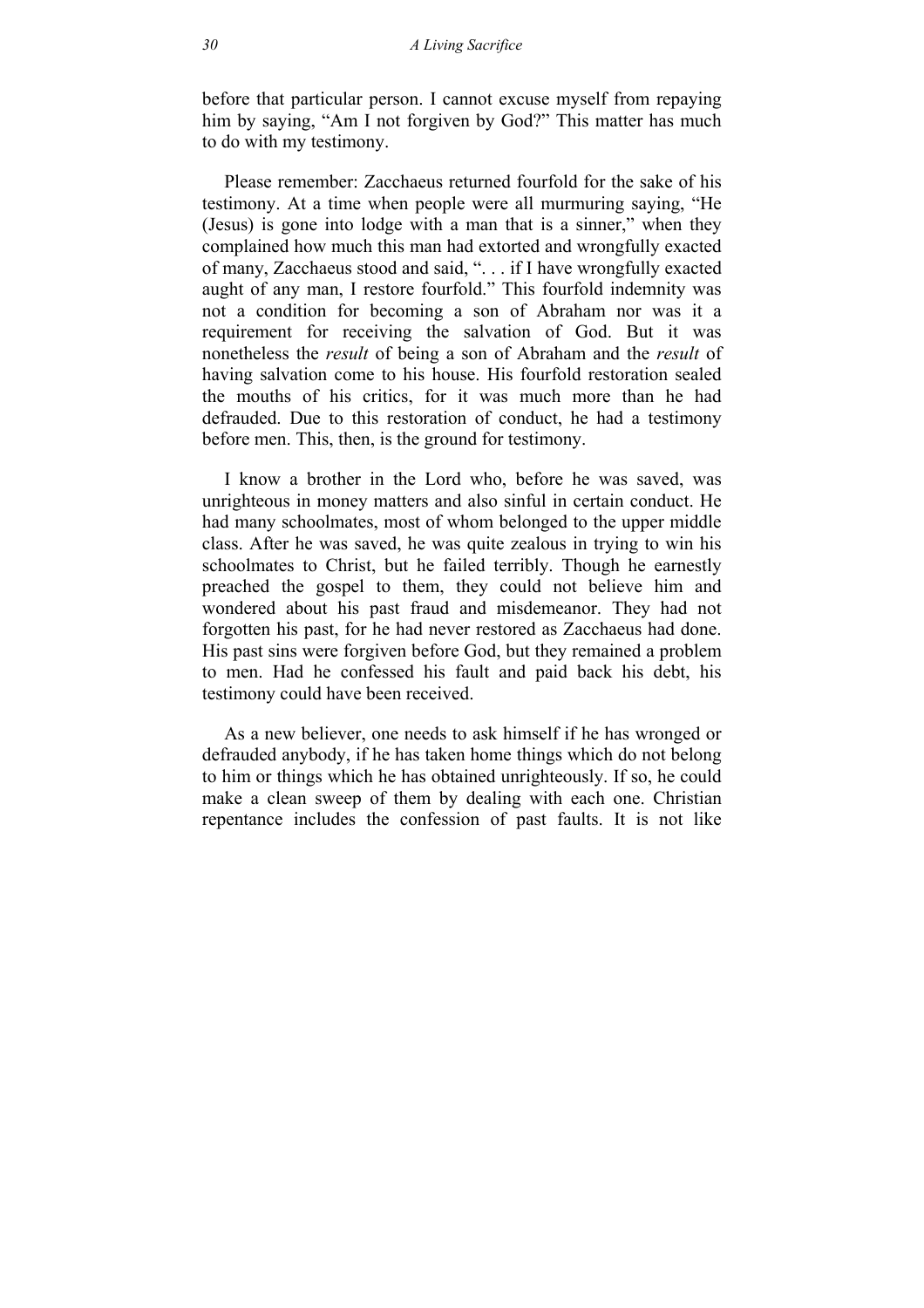ordinary repentance which simply involves a change of conduct. For example: if, as a worldling I often lost my temper in the past, it would be enough for me to show my repentance by not repeating it. But as a Christian, in addition to the change in conduct, I must also confess that losing my temper was wrong. I must not only control my temper before God but also I must confess to men my former fault of losing my temper. Thus shall this matter be concluded.

If one used to steal, he is clear now before God if he stops stealing. Yet this does not clear him before men. Even if for three consecutive years he steals nothing, men will still consider him as a thief. So, for the sake of testimony, not only must he stop stealing, but also he must confess to men his past fault. He is able to do this because he has been saved by grace.

#### A COMPLICATED PROBLEM

Here is a complicated problem: Suppose I have stolen ten thousand dollars, but now do not have even a thousand dollars with me. How then shall I solve this problem? In principle, I must confess candidly my fraud and concede that I am presently unable to repay. Reimbursement is one thing, confession is another thing. Whether or not I am capable of reimbursing, I must confess; otherwise I will never be able to testify. Although confession frequently means hardship, it still has to be done.

In the special situation of there having been killing involved, what should be done in order to conclude the past? The Bible records two such incidents, one in which the person is directly involved with the killing, the other in which he is indirectly involved. The first incident concerns the robber on the cross. The word "robber" in the Greek does not mean an ordinary robber but one who murders people, not a common thief but one who kills for money. But after this robber believed in the Lord, his sins were forgiven, for there is no sin which cannot be cleansed by the precious blood. The Lord said to him,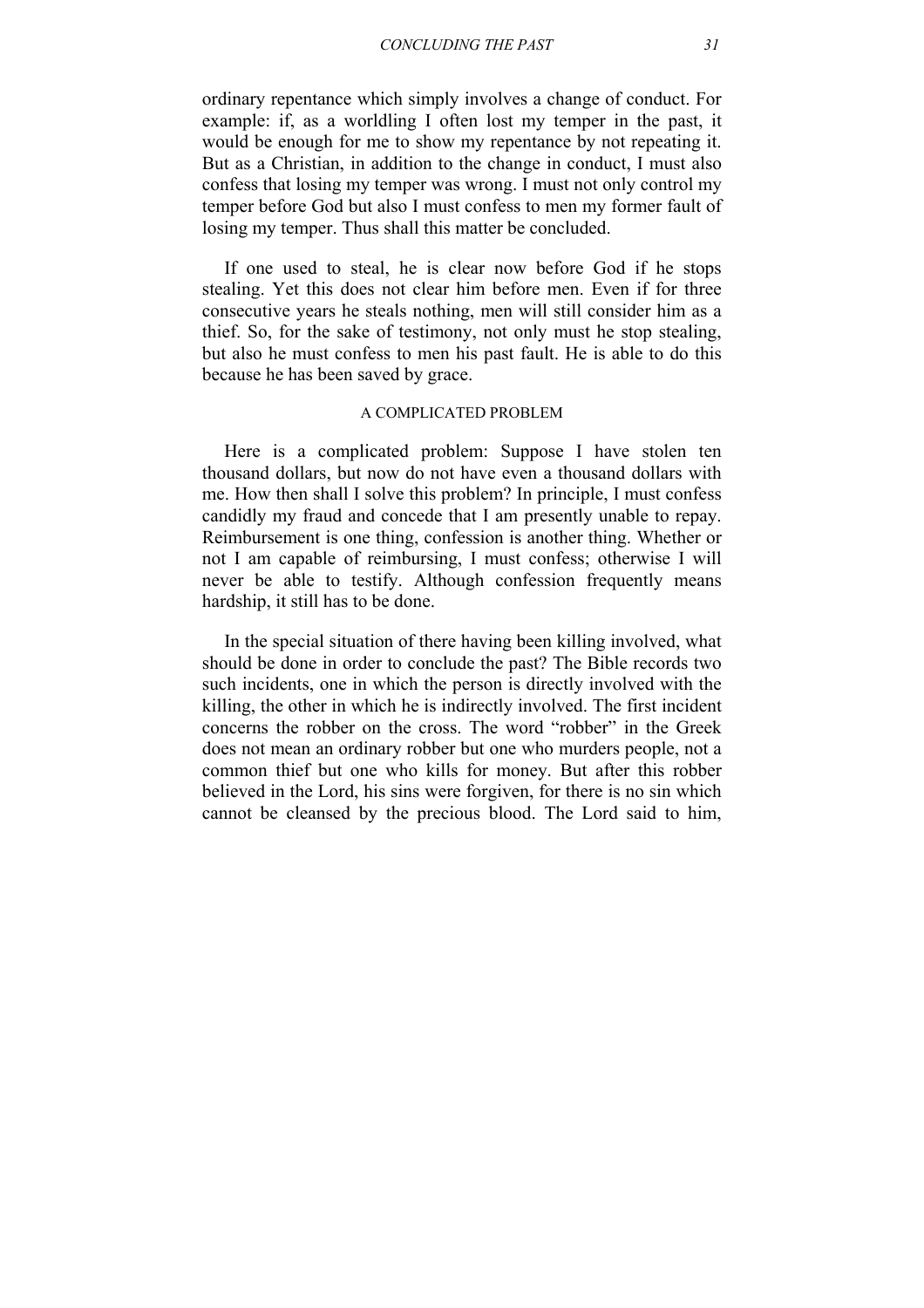"Verily I say unto thee, Today shalt thou be with me in Paradise" (Lk. 23:43). This robber did not deal with his past nor did he have the opportunity to do so. The Scripture mentions no more of his past, as if letting bygones be bygones. The second incident concerns Paul who was indirectly involved in a killing. He did not personally kill anybody, yet he was an accomplice in the murder of Stephen as he watched over the cloaks of those who stoned Stephen to death. Scripture, though, is just as silent on the dealing of the past in this case as in the former case.

In general principle, when we encounter such cases, we should not overburden the conscience of the new believer unless God especially works in his heart. In the two instances recorded in the New Testament, God seems to overlook the matter of restoring the past. Some believers, however, may not have peace in their conscience due to the working of the Holy Spirit within them. This is different from ordinary accusation. If they can express their regrets to the afflicted families, surely this is not something to be forbidden. Nevertheless, this is neither teaching nor commandment.

# 4. UNFINISHED THINGS MUST BE CONCLUDED

When a person becomes saved, he undoubtedly has many worldly affairs in his hands that are still unfinished. These may easily hamper his following the Lord. What is the scriptural way of concluding these things? When someone in the New Testament went to the Lord and said, "Lord, suffer me first to go and bury my father," the Lord Jesus answered him saying, "Follow me; and leave the dead to bury their own dead" (Matt. 8:21-22). So, in matters which are concerned with earthly responsibilities, the word of the Lord is: follow Me and let the dead bury the dead.

Here is an unbelieving father who is yet alive. The thought of the disciple is to go home and wait till his father is dead and buried before he comes to follow the Lord. But the Lord counteracts with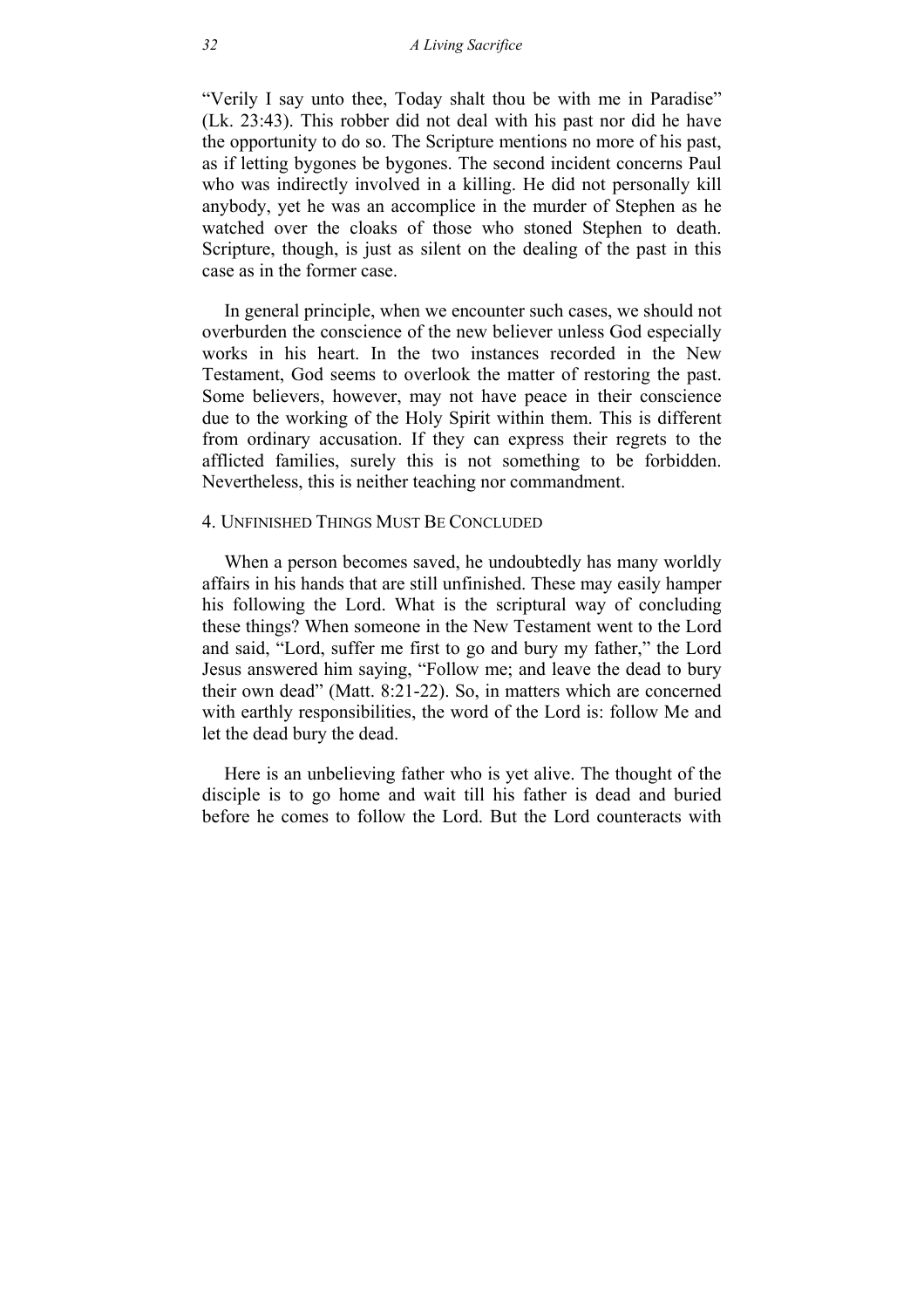the principle of letting the dead bury the dead. The first, "the dead," refers to the people of this world who are spiritually dead. The second, "the dead," refers to the physically dead. The Lord beckons him to follow and leave the burial to the worldlings. This is in no way to suggest to new believers that they should not perform filial and also funereal duties to their parents; rather, it is a principle on which to lay hold. Let the people of this world continue on with all the unfinished business. If we must finish these affairs ourselves, we may not have time to be Christians at all.

There is always the possibility the father will not die. Hence we must let the dead bury the dead. This does not mean that we will not take care of things; it simply denotes that we will not allow such things to hinder us. Who can be a Christian if he must first take care of the thousand and one affairs of the family and of making a livelihood? Let us not wait until all these earthly affairs are taken care of before coming to Christ. If we do, we will never follow the Lord. Who would ever have the chance to believe the Lord if he had to finish all of his business first? Therefore, do not let these things of the dead bind us. To us, these things can be left unfinished. They can just be left behind as we start to follow the Lord.

From what we can find in the Word of God, these four items discussed above are the main things of the past which need to be concluded. A new believer should learn how to deal with each.

# *A Question*

A question is raised: what if the person who has been wronged is not aware of it? Should such sin be confessed to him too?

The answer is: is there any physical indebtedness involved? If there is, it must be confessed. The best way to do this, though, is together with the church. For example: if I have caused you to incur a loss of a thousand dollars, I should be willing to confess this and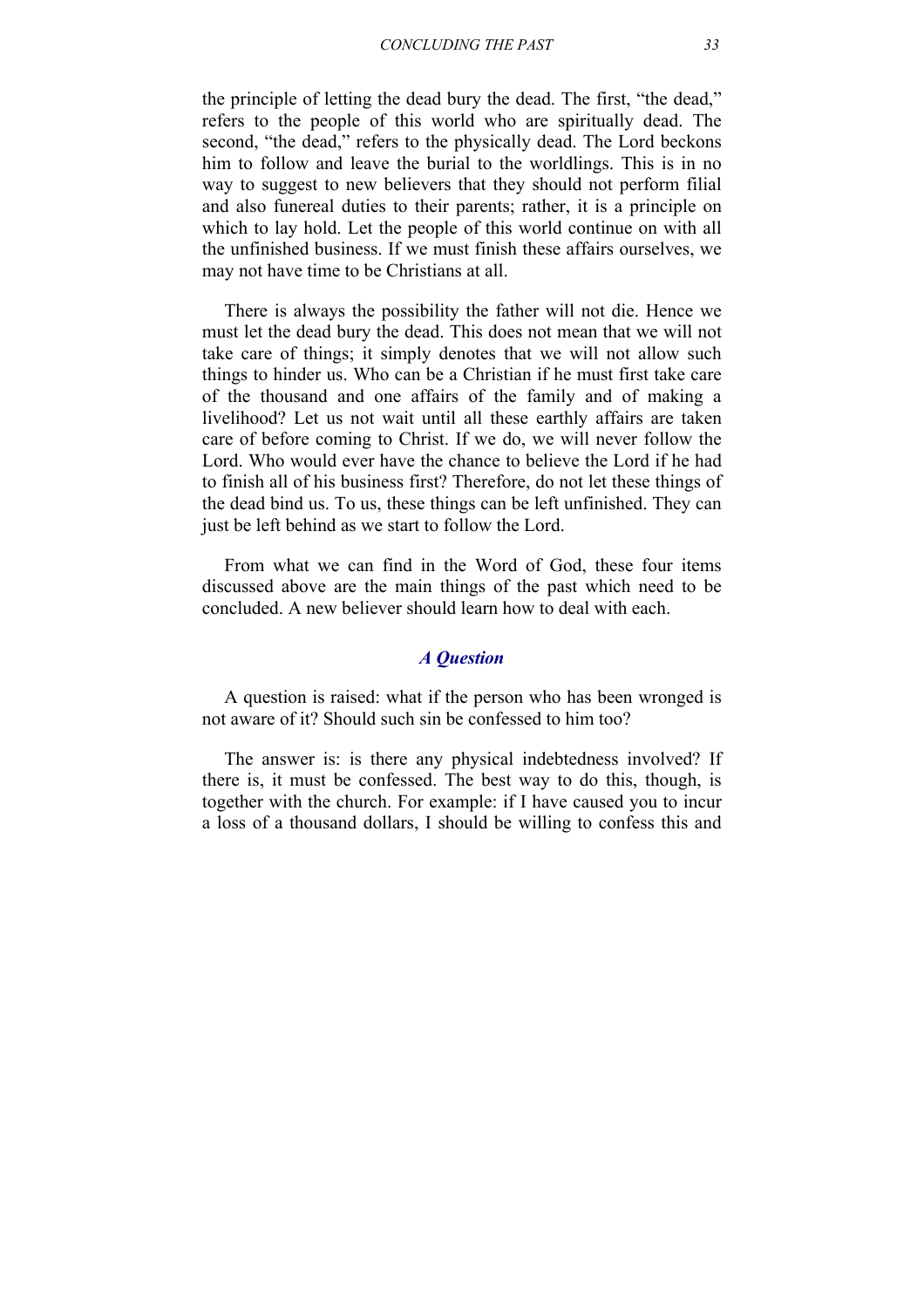reimburse you. But I must do it in the way that will be most profitable to you. A new believer tends to go to extremes and thus may spoil things. It is best to bring the matter to the church and let the more experienced brethren help decide. This is because the new believer may easily either come under excessive accusation of his conscience or he may desist from dealing with anything due to the difficulties involved. What is done in revival meetings can never be compared with what is done in the church. In the former case the new believer has to strike out alone; in the latter case he has the benefit of the fellowship of the church.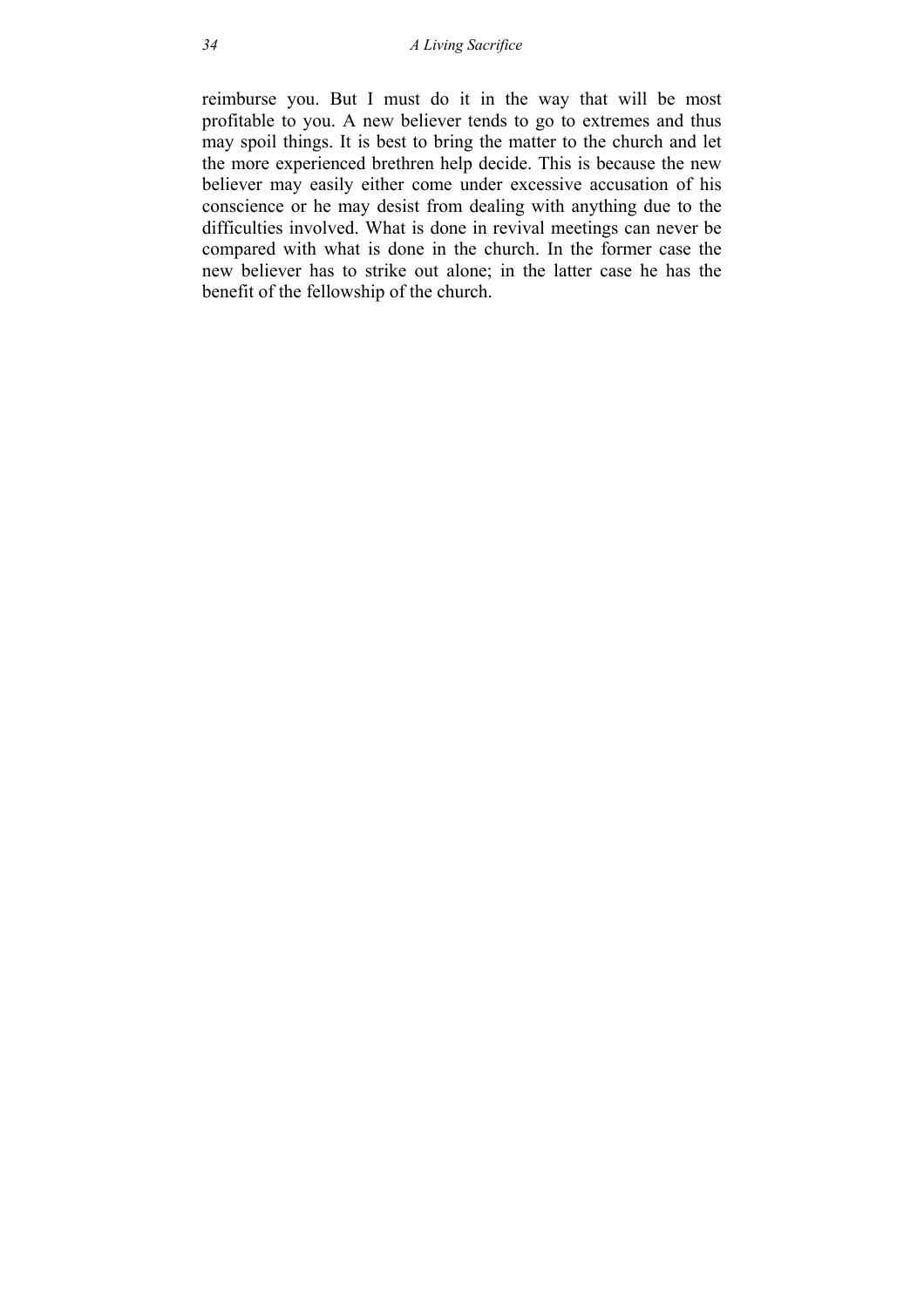

<span id="page-34-0"></span>**SELLING ALL**<br>
And a certain ruler asked him, saying, Good Teacher,<br>
what shall I do to inherit eternal life? And Jesus said<br>
unto him, Why callest thou me good? none is good, save<br>
one, even God. Thou knowest the commandm *And a certain ruler asked him, saying, Good Teacher, what shall I do to inherit eternal life? And Jesus said unto him, Why callest thou me good? none is good, save one, even God. Thou knowest the commandments, Do not commit adultery, Do not kill, Do not steal, Do not bear false witness, Honor thy father and mother. And he said,*

*All these things have I observed from my youth up. And when Jesus heard it, he said unto him, One thing thou lackest yet: sell all that thou hast, and distribute unto the poor, and thou shalt have treasure in heaven: and come, follow me. But when he heard these things, he became exceeding sorrowful; for he was very rich. And Jesus seeing him said, How hardly shall they that have riches enter into the kingdom of God! For it is easier for a camel to enter in through a needle's eye, than for a rich man to enter into the kingdom of God. And they that heard it said, Then who can be saved? But he said, The things which are impossible with men are possible with God. And Peter said, Lo, we have left our own, and followed thee. And he said unto them, Verily I say unto you, There is no man that hath left house, or wife, or brethren, or parents, or children, for the kingdom of God's sake, who shall not receive manifold more in this time, and in the world to come eternal life.* 

#### *Luke 18:18-30*

*And he entered and was passing through Jericho. And behold, a man called by name Zacchaeus; and he was a chief publican, and he was rich. And he sought to see Jesus who he was; and could not for the crowd, because he was little of stature. And he ran on before, and climbed up into a sycomore tree to see him: for he was to pass that way. And when Jesus came to the place, he looked up, and said unto him, Zacchaeus, make haste, and come down; for to-day I must abide at thy house. And he made haste, and came down, and received him joyfully. And when they saw it, they all murmured, saying, He is gone in to lodge with a man that is a sinner. And Zacchaeus stood, and said unto the Lord, Behold, Lord, the half of my goods I give to the poor; and if I have wrongfully exacted aught of any man, I restore fourfold. And Jesus said unto him, To-day is salvation come to this house,*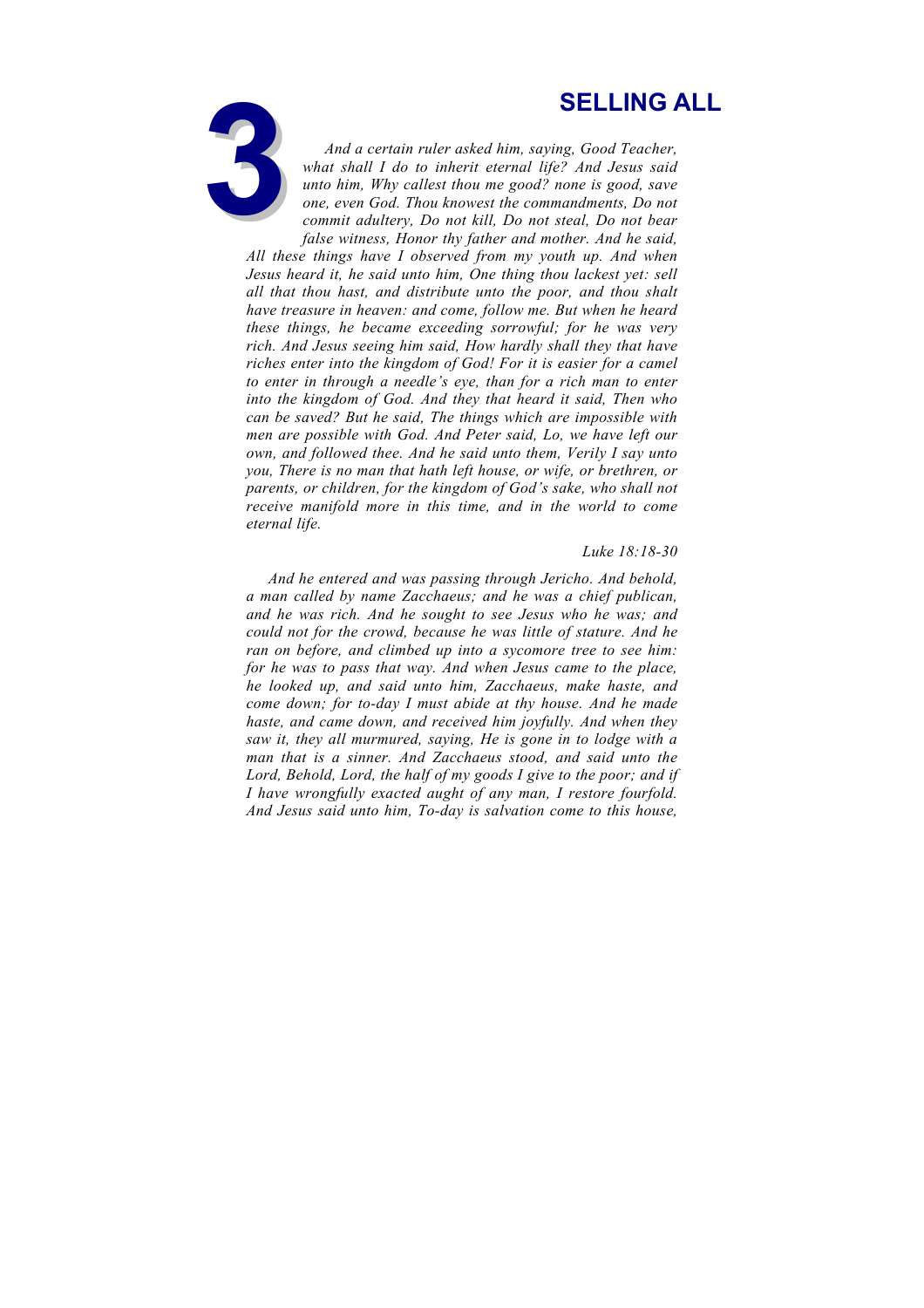*forasmuch as he also is a son of Abraham. For the Son of man came to seek and to save that which was lost.* 

*Luke 19:1-10* 

*And all that believed were together, and had all things common; and they sold their possessions and goods, and parted them to all, according as any man had need.* 

#### *Acts 2:44-45*

*And the multitude of them that believed were of one heart and soul: and not one of them said that aught of the things which he possessed was his own; but they had all things common. And with great power gave the apostles their witness of the resurrection of the Lord Jesus: and great grace was upon them all. For neither was there among them any that lacked: for as many as were possessors of lands or houses sold them, and brought the prices of the things that were sold, and laid them at the apostles' feet: and distribution was made unto each, according as any one had need.* 

 *Acts 4:32-35* 

*Lay not up for yourselves treasures upon the earth, where moth and rust consume, and where thieves break through and steal: but lay up for yourselves treasures in heaven, where neither moth nor rust doth consume, and where thieves do not break through nor steal: for where thy treasure is, there will thy heart be also. The lamp of the body is the eye: if therefore thine eye be single, thy whole body shall be full of light. But if thine eye be evil, thy whole body shall be full of darkness. If therefore the light that is in thee be darkness, how great is the darkness! No man can serve two masters: for either he will hate the one, and love the other; or else he will hold to one, and despise the other. Ye cannot serve God and mammon.* 

*Matt. 6:19-24* 

### *The Prerequisite*

To help young believers walk in this path of selling all, the church herself needs to be living in such a state. It would be most difficult for young ones to be told to walk one way and yet to be shown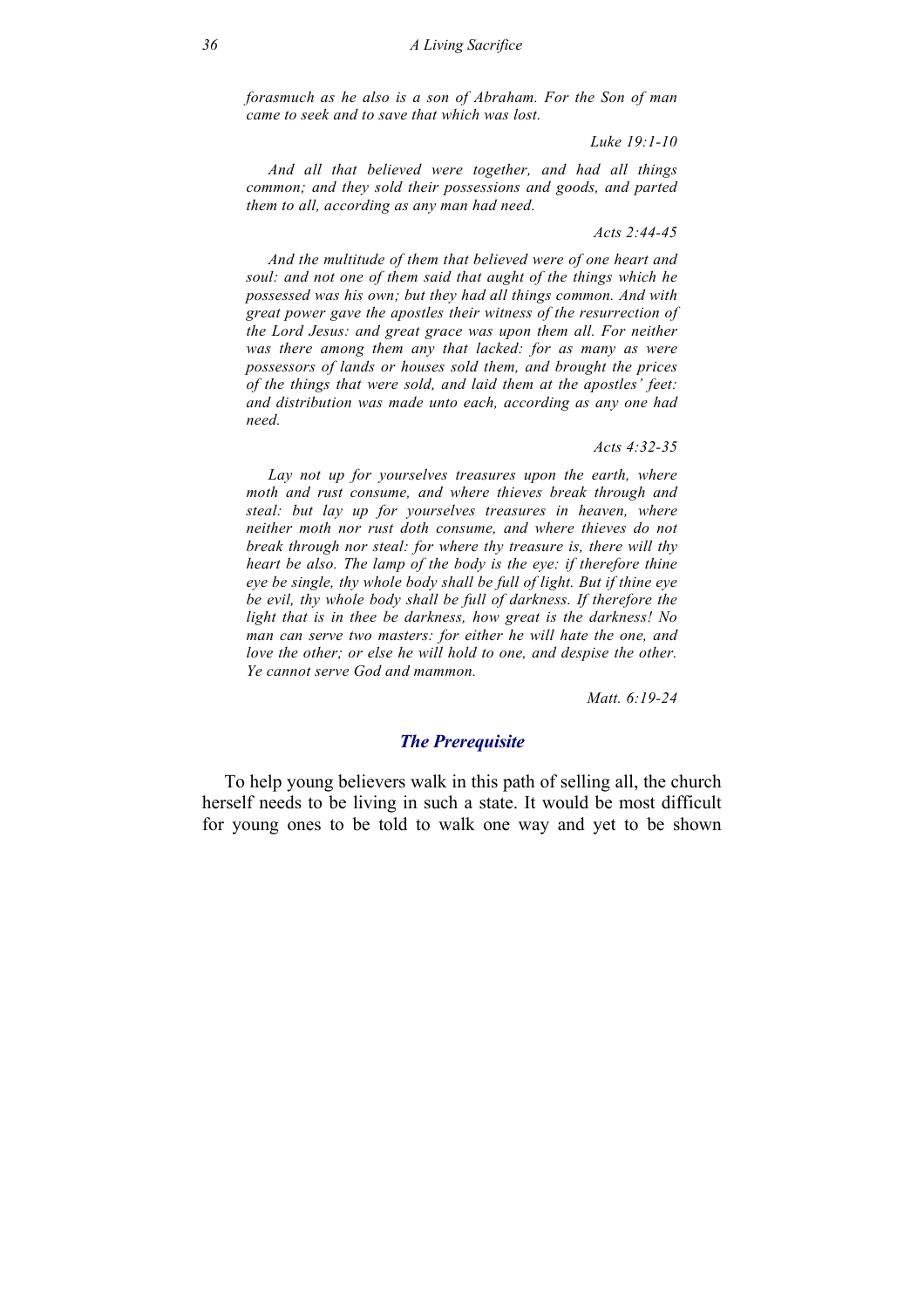another way. If the church is not a consecrated church, she has no right to speak of consecration. If she is not separated from the world, she is not entitled to mention baptism or separation. If the brethren do not sell all and follow the Lord, what good is it to instruct young believers to sell all? God's children need to live in the way wherewith they wish to help others. This does not rule out the possibility that some of God's specially chosen souls may yet walk in this way even though the church does not take such a position, but it does mean it will be impossible for the most to go along. Should most of the brethren be wholly abandoned to God, it will be easier for newcomers to do likewise. But if we do not give all, how can we expect beginners to lay their all on the altar? For this path of selling all to be carried through, the local assembly itself must be strong in this respect.

## *The Lesson of the Young Ruler*

Let us start with the example of the young ruler in Luke 18. He was a man of good conduct, not a bad person before God. He had kept all the commandments and had shown due respect to the Lord Jesus by calling Him a good teacher. And the Lord Jesus considered him quite precious, for to meet such a person was rare. Looking upon him, Jesus loved him.

However, the Lord set down one requirement. If anyone desires to serve Him, he must be perfect. Notice what the Lord said: "If thou wouldst be perfect. . . . One thing thou lackest yet" (Matt. 19:21; Lk. 18:22). In other words, the Lord wants those who follow Him to follow Him perfectly, not lacking in anything. People cannot follow God if they have solved ninety and nine of their problems but have yet one problem unsolved. To follow God demands the whole being. It must be all or not at all.

Indeed, this young ruler had kept the commandments from his youth up. He habitually feared God. Yet he lacked one thing. He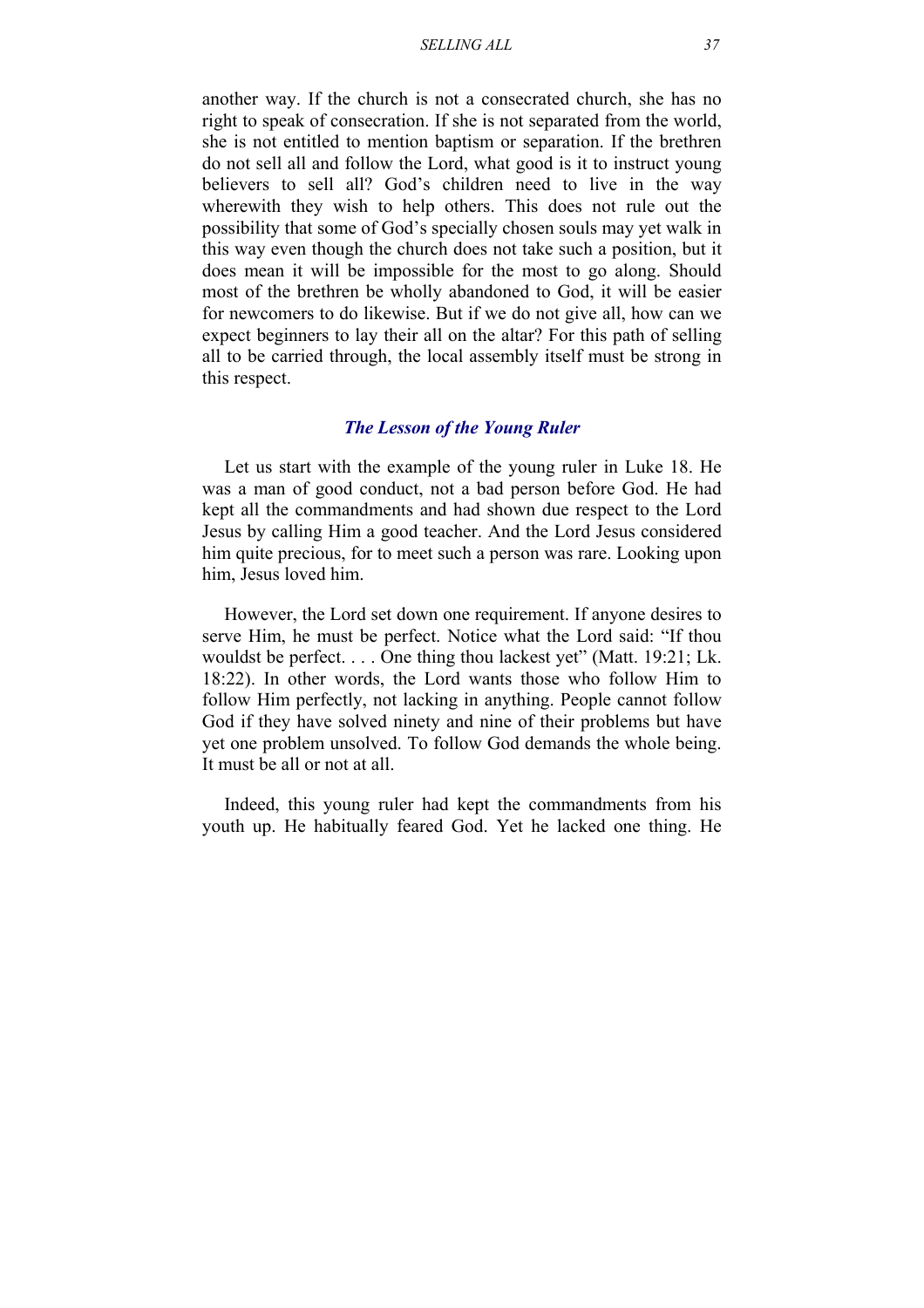needed to sell all his property and distribute the proceeds to the poor; then the way would be clear for him to come and follow the Lord.

# 1. TO FOLLOW THE LORD MEANS TO SELL ALL

Have you seen that no one can possibly follow the Lord if he does not sell all that he has? This exacting demand must be clearly understood. According to the record of the Bible, when the young man heard the saying, he went away sorrowful, for he was one who had great possessions. Having come so near to the Lord and having seen so clearly too, he yet kept his sorrow even as he determined to keep his wealth. "For the love of money . . . have pierced themselves through with many sorrows" (I Tim. 6:10). Men may hoard wealth but they cannot hoard happiness. As they accumulate wealth, they also accumulate trouble. In gathering wealth, they gather sorrows and problems. Here was a young man who kept his wealth but was unable to follow the Lord. If wealth is what you want, then you need not think of following the Lord. To keep wealth is also to keep your sorrow, for wealth and sorrow always go together.

He who gives up his wealth is a happy man, whereas he who is reluctant to part with it is a sad person. This statement is always true. Those who are greedy of material things dwell in sorrows. May the newly saved Christian seek happiness by laying aside all and following the Lord.

Having watched the young ruler depart sorrowfully, the Lord added a comment: "How hardly shall they that have riches enter into the kingdom of God!" The question at first was: "What shall I do to inherit eternal life?" Now it is related to the matter of entering into the kingdom of God. In connection with this, Peter then asks who can be saved? To be saved, to have eternal life, and to enter into the kingdom of God are all three put together. If you wish to have eternal life, you must forsake all that you have or else you will be hindered. Remember, a rich man (that is, one who trusts in riches) has no way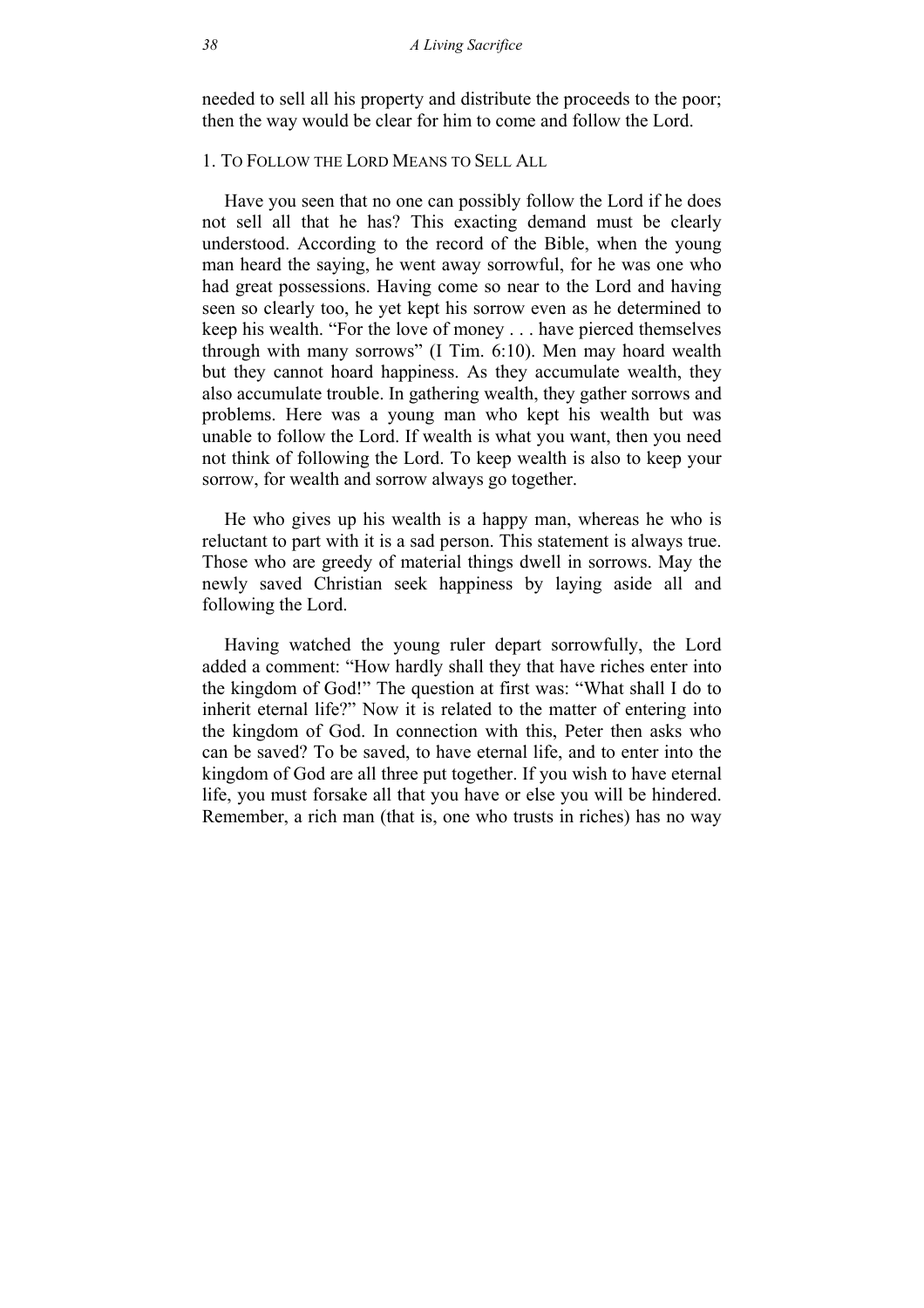to enter into the kingdom of God. Indeed, the Lord would save such a one if he asked for it. But being saved, he would resign all. This does not mean that he was saved by forsaking his wealth. It simply affirms that once saved he will naturally abandon all.

As it is absolutely impossible for a camel to enter through a needle's eye, so is it equally impossible for a rich man to enter into the kingdom of God. We Christians are all like camels, big or small camels, but nevertheless camels. Thus when Peter heard those words, he was frightened and therefore remonstrated, "Then who can be saved?" Peter after all was a Bible teacher. He combined the statement our Lord said to the young ruler with His latter comment and concluded that the rich cannot enter into the kingdom of God and that only those who have sold all can have eternal life. Peter did not feel easy with this teaching. If eternal life is to be obtained by works and not by faith, if the rich must sell all before he can enter into the kingdom of God, who then can be saved? Who is able to sell first and then obtain eternal life? Who is able to make himself poor before he is saved?

### 2. THE REAL ISSUE

The Lord Jesus answered with one sentence, and in this one sentence is the crux of the whole problem. Let us too hold onto this word: "The things which are impossible with men are possible with God." It is quite clear that such a thing as abandoning all to enter into the kingdom of God is unheard of in this world. The Lord acknowledges this as humanly impossible. What was wrong with the young ruler was not his inability to sell all, but rather his sorrowful departure. God knows it is impossible for men to sell and distribute all to the poor. But when the young man sadly left, he seemed to conclude that this was also impossible with God. Of course it is wrong for me not to forsake my all, but does not the Lord know all about it? Therefore the Lord declares: what is impossible with men is possible with God. How can anyone get a camel through a needle's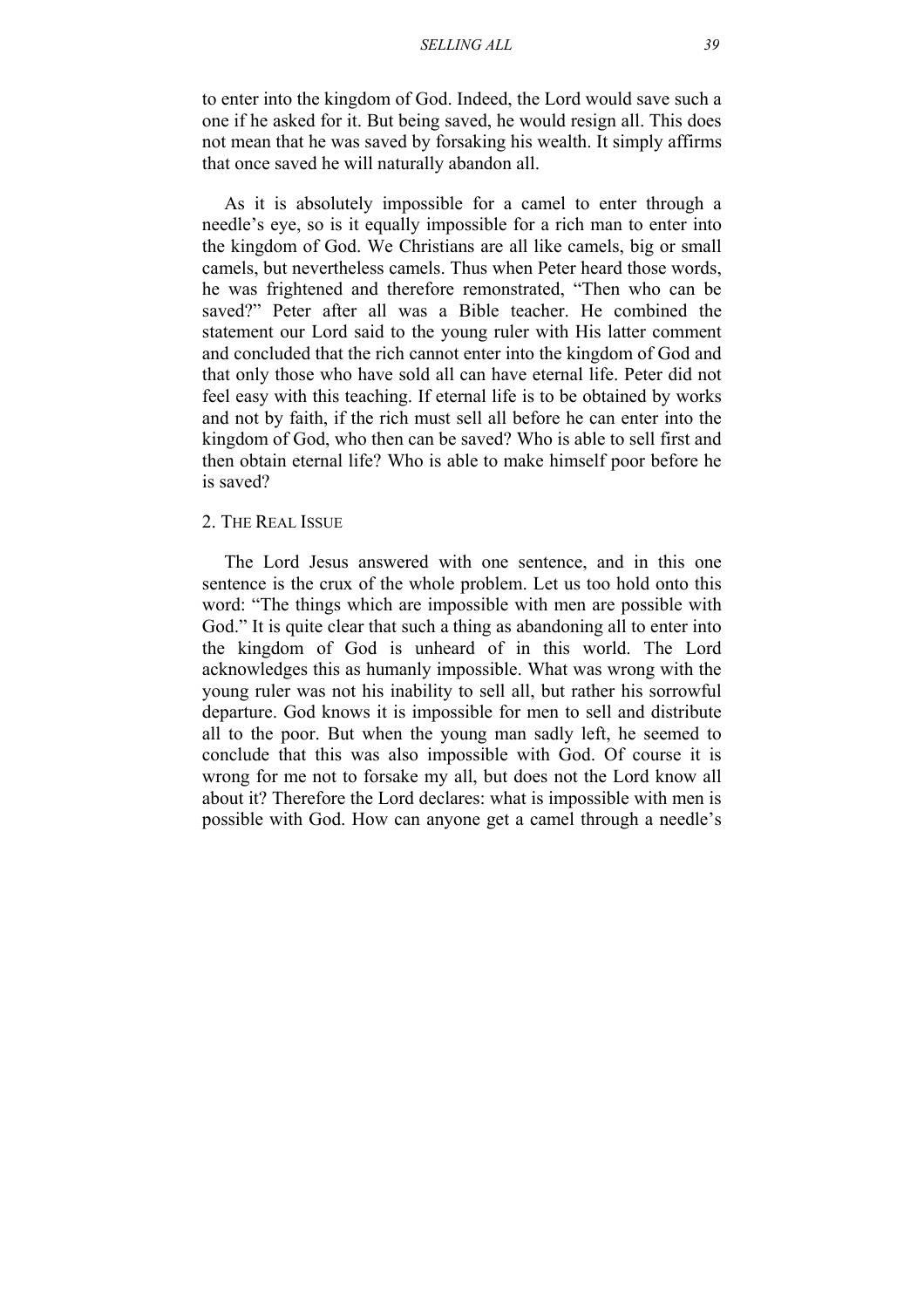eye? Impossible. Similarly, people on this earth all love wealth and to ask them to sell all is to ask for the impossible. But if I go away with sorrow, then I am really wrong, for I have limited the power of God.

The young ruler could not abandon all, but God can do it. In other words, the Lord was prepared to give grace to the young man if he had only cried, "O Lord, I cannot abandon my wealth, but give me grace. What is impossible with me is possible with You. Enable me to do what I am unable to do. Lord, I just am too attached to my wealth to give it up and distribute it to the poor and then come and follow You, but You can make me to be what You want me to be." The mistake he made was to not pray, ask, and believe. He ought not to have sorrowfully departed. Man's failure is not due to his weakness, but to his not accepting God's strength. It is not in his inability but in not allowing God to enable him. He cannot do it, but why not let God deliver him? This is what the Lord stresses here. The things which are impossible with men are possible with God. Our Lord wanted to prove to the young ruler what God can do, but he, instead, went away with the conclusion that the thing was impossible to him.

Let us therefore see that there is always a way for us. If we can gladly forsake all, as Peter did, then we should thank God for that. But if we feel hesitant, as the young ruler did, then there is yet a way open to us. We merely need to bow our heads and say to the Lord, "I cannot," and He will undertake for us.

### 3. A CHRISTIAN MUST BE ABSOLUTE

Peter, after hearing what the Lord said, asked: "Lo, we have left our own, and followed thee," as if to say, "What then will happen to us?" The Lord's answer shows it is well to leave all, for He said: anyone who has left house or wife or brethren or parents or children for My sake and for the sake of the gospel shall receive manifold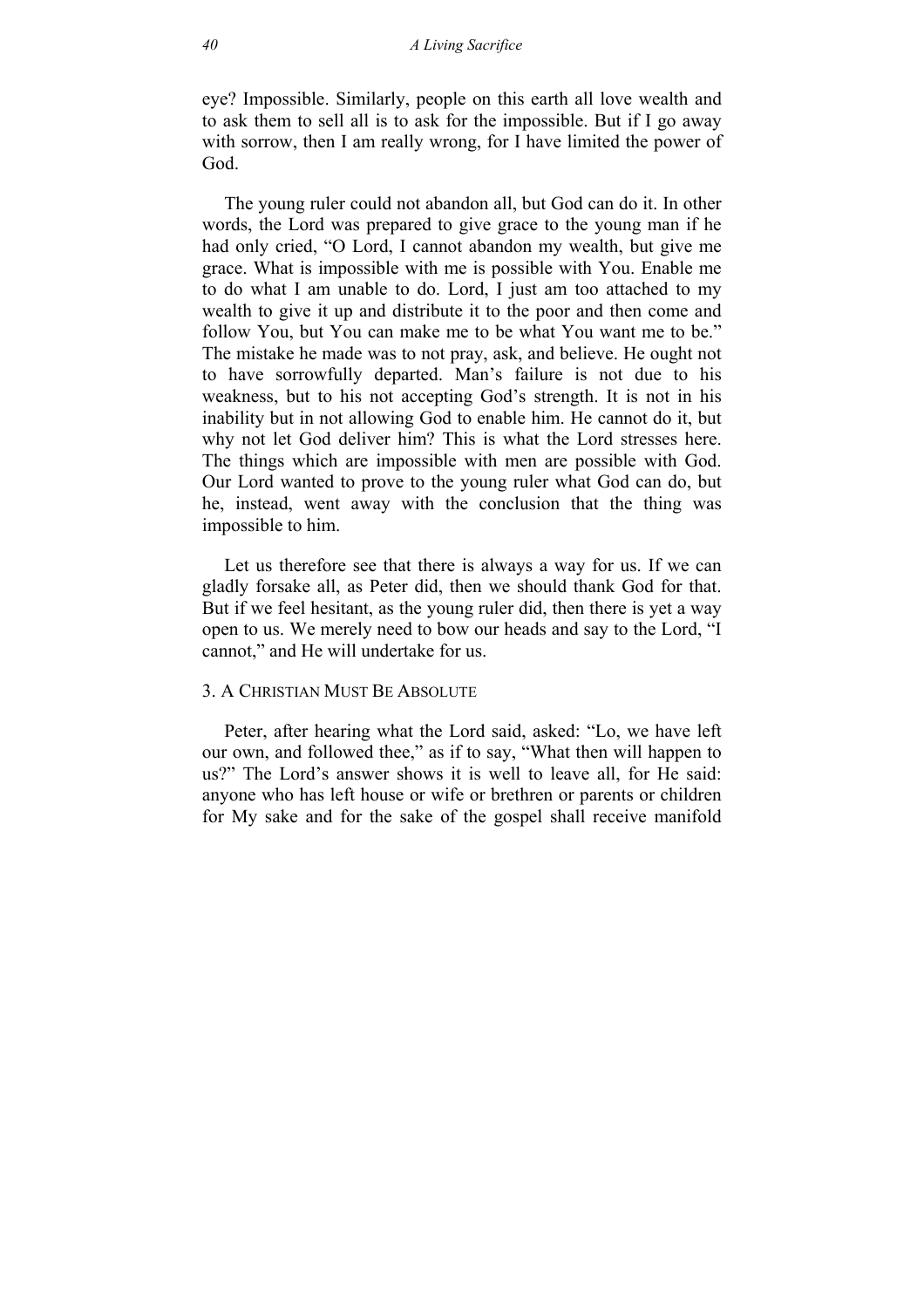more in this time, and in the world to come, eternal life. He does desire us to follow Him and to forsake all for His sake and the gospel's sake. This clearly indicates the absolute necessity for a Christian to forsake all and follow the Lord.

Young believers need to know that unless they forsake all they cannot follow the Lord. We have a good example of this in the twelve apostles. When they were called by the Lord, they gladly and promptly left their boats, nets, and all and followed Him. They forsook without hesitancy. How we thank God for new believers like them. Nevertheless, even if some, like the young ruler, feel hesitant to sell all, they still are shown a way to follow the Lord. With men it is impossible, but with God all things are possible.

Let us remember: of the thirteen who were called, eleven followed eagerly, one pretended to follow, and one hesitated. The one who pretended was Judas and the one who hesitated was the young ruler. When the word of the Lord is proclaimed, do not imagine that of those who respond, there will be only one who truly follows the Lord. No, the Bible tells us there was only one who was afraid to follow. If the whole church walks in this way, there need be no fear of having too many young rulers. Such people do exist, but they are only occasionally encountered. Of the thirteen, eleven were quite absolute.

### *The Lesson of Zacchaeus*

Zacchaeus was a Jew, but he worked for the Roman government. From the Jewish standpoint, he was a traitor, because he cooperated with the Roman Empire. He helped the Roman Empire collect taxes from his own people. Furthermore, he was a sinner. He did not have a good character like the young ruler who kept the commandments from his youth. Like other tax collectors, he was greedy and extorted as much as he could. He certainly had earned his poor reputation. Yet, the Lord Jesus passed by. Great is His power to attract people to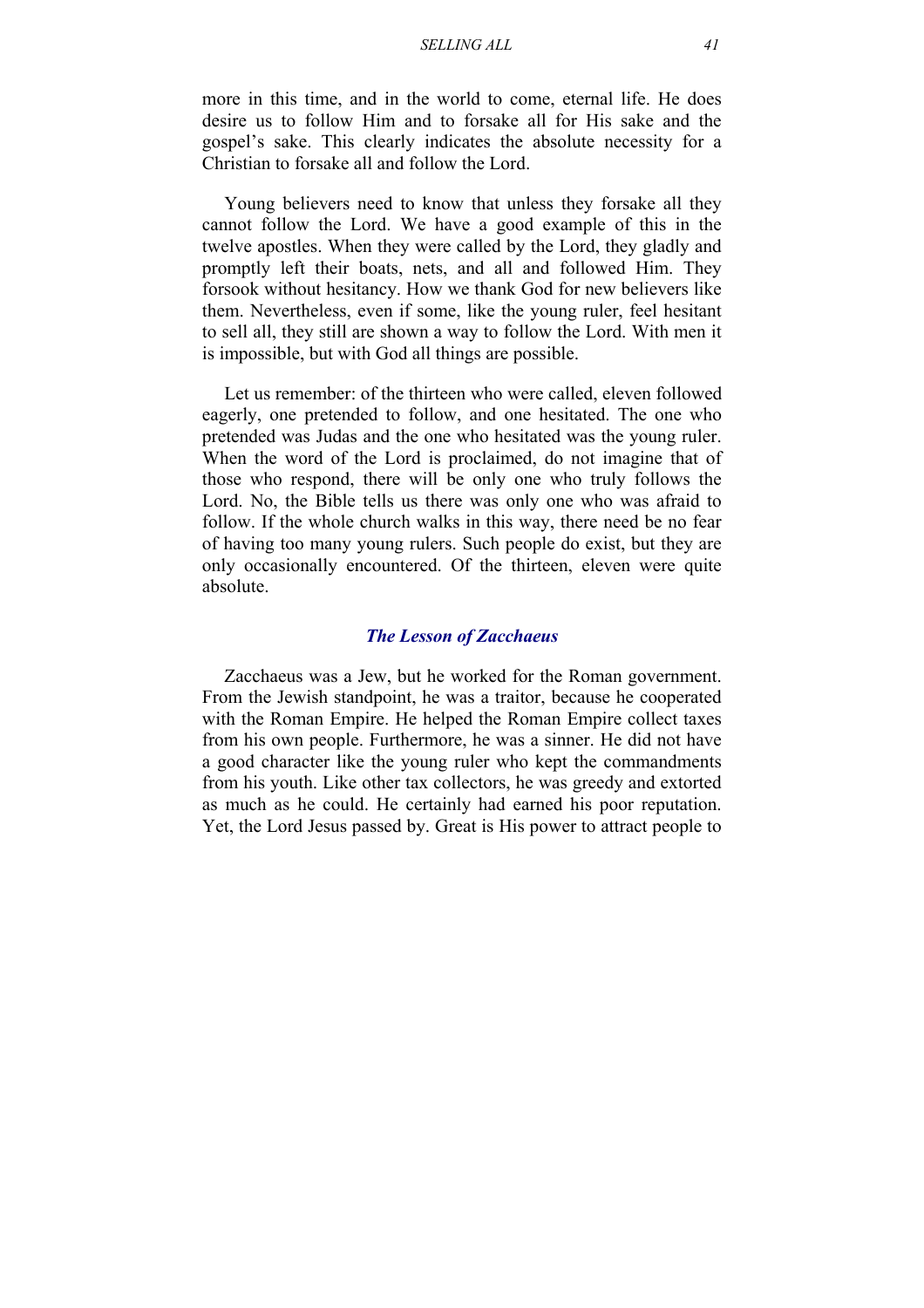Him. "No man can come to me, except the Father that sent me draw him" (John 6:44). So this tax collector was drawn by God to His Son. Due to his short stature, Zacchaeus climbed a tree to see Jesus. The Lord looked at him but did not preach a sermon to him. He did not say, "You must repent and confess your sins," nor did He reproach him for extortion and greediness; neither did He require him to sell all, give to the poor, and follow Him. No sermon was preached, just a few simple words were said: "Zacchaeus, make haste, and come down; for to-day I must abide at thy house." Not a single word of exhortation. How strange that the Lord should speak nothing of the truth of regeneration as in John, chapter 3, or of the living water as in chapter 4, or of the light as in chapter 8, or of the grain of wheat as in chapter 12. Neither did He speak on Christian conduct as found in Matthew, chapters 5 to 7. He neither preached nor exhorted. It was just a personal contact, a private encounter. A heart which desired the Lord was met by the Lord who chose him. Zacchaeus knew nothing at all of any doctrine.

The people standing around at that time began to murmur. They thought it highly unfair for Jesus of Nazareth to go to no house but that of such a sinner. They all knew Zacchaeus and what sort of a person he was. As soon as they heard what the Lord said, they felt hurt.

Take note of the point of emphasis here. The Lord did not preach any doctrine, but simply said, "I must abide at thy house." That simple word, however, was sufficient. Actually, He had not yet come to Zacchaeus' house; He merely suggested His coming. But this was enough, for wherever the Lord is, there the love of money departs. When He comes, all those problems are solved. His desiring to go to Zacchaeus' house was as powerful as if He were already there. Just that simple statement, "I must abide at thy house," made Zacchaeus bankrupt, for he stood and declared, "Behold, Lord, the half of my goods I give to the poor; and if I have wrongfully exacted aught of any man, I restore fourfold."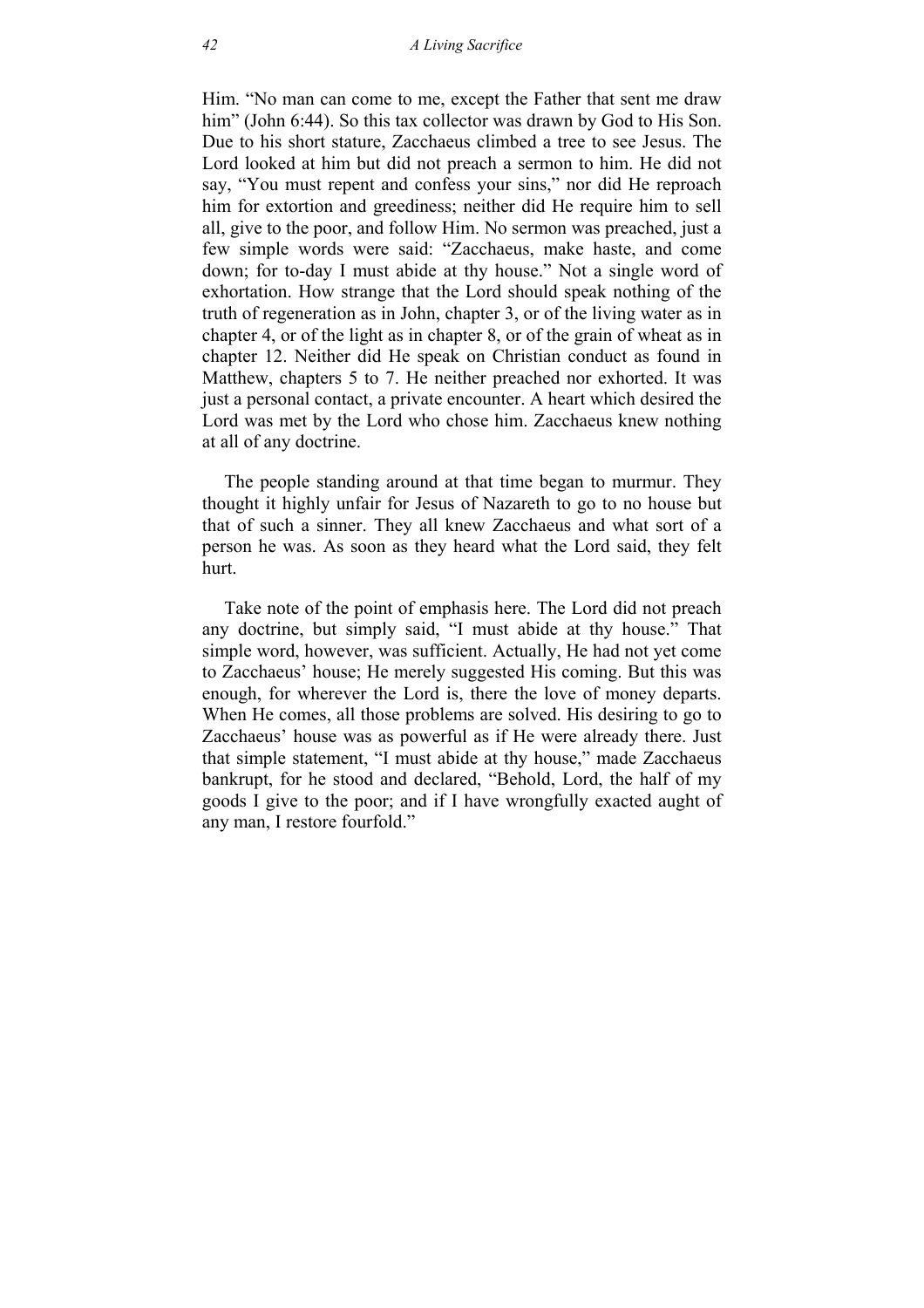The young ruler was exhorted by the Lord, but he failed to obey; Zacchaeus was not even persuaded and yet he fully followed the Lord's wish. Both were rich, and generally speaking, the older a person is the more he loves money. But here it was the older one who let go his money. The young ruler represents "impossible with men," whereas Zacchaeus represents "possible with God." To sell all and follow the Lord is not a small matter. To do so is not easy, for who would be willing to forsake his wealth? Unless he had gone mad, no man would part with all his possessions at once. But the story of Zacchaeus demonstrates to us that what is impossible for man is possible for God. Zacchaeus did what the Lord wished without hearing or accepting any doctrine. This illustrates how easily it can be done.

## A CAMEL PASSES THROUGH THE NEEDLE'S EYE

When God is at work, the camel passes through the needle's eye. In Luke 18 a camel circles around the needle's eye hesitantly and fails to go through, but in chapter 19 that camel swiftly passes through the eye of the needle. Chapter 18 tells us it is impossible with men; chapter 19 shows us all things are possible with God. For the world, selling all is madness, but for those looking to the Lord it can be quickly done.

How could Zacchaeus do this? Because, first, he was a son of Abraham, and second, salvation had come to his house that day. He did it, not because he himself was able to nor because he had cried and prayed and meditated in his heart on all that the Lord had said, and thus had finally with gnashing teeth given in. He did not surrender a bit today and a bit tomorrow until he was forced to surrender all. Neither by determination nor by struggling nor by consideration did he do it. Then how was it that he could dissolve his house in such a way? Had he not hoarded for decades, braved many dangers and fallen into great disrepute in order to build up his house? But now he deliberately destroyed it all—because salvation had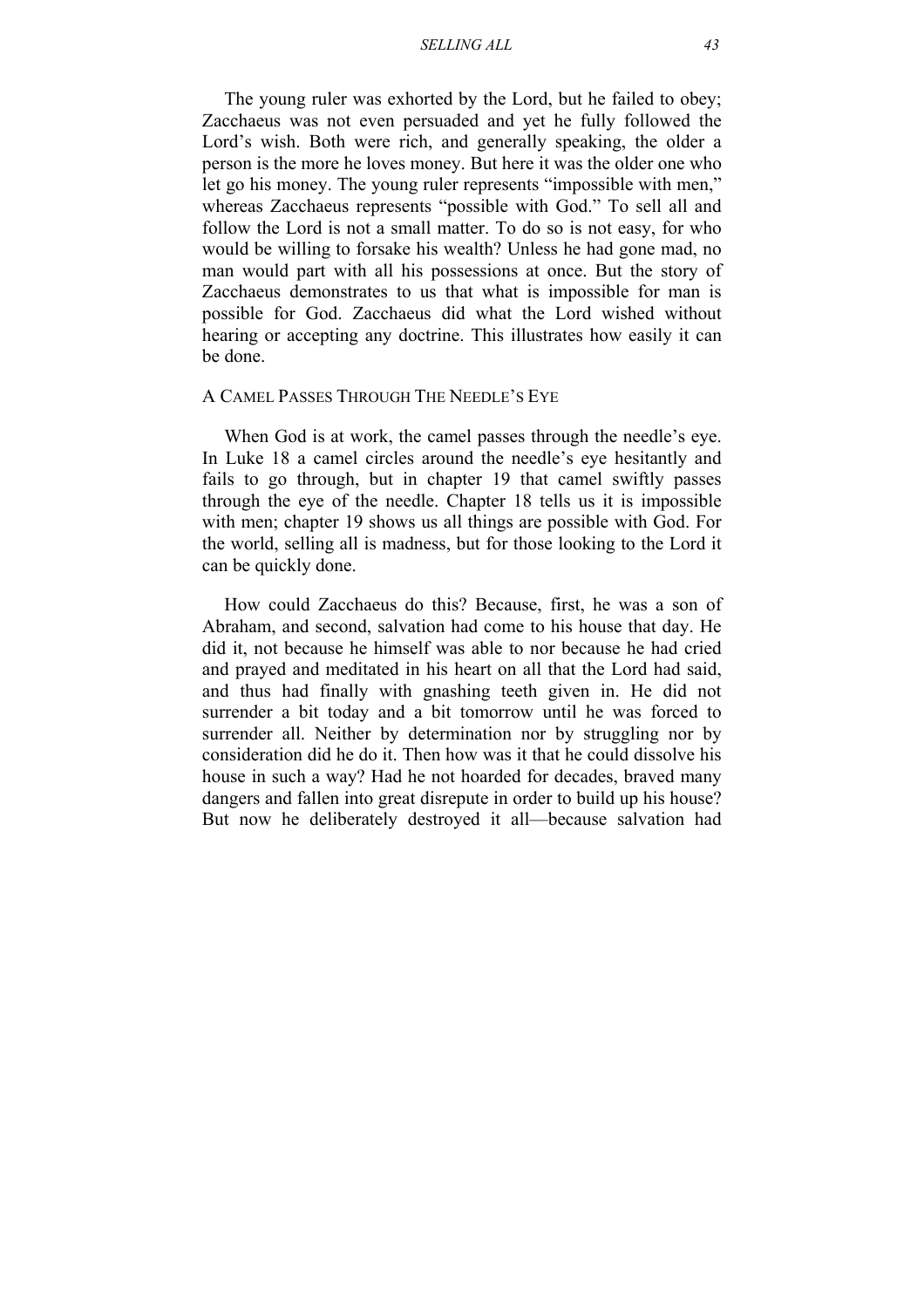come to his house. He did not save himself, it was the Lord who saved him.

When salvation comes to a house, the power of the Lord also comes to it. Read together the two places where Zacchaeus' house is mentioned: "To-day I must abide at thy house," and "To-day is salvation come to this house." It is clear that the Lord is the salvation. The coming of the Lord to our house is the coming of salvation to us. When the Lord comes, salvation comes and power comes too.

"For the Son of Man came to seek and to save that which was lost" (Lk. 19:10). This is a famous verse in Christianity. The Son of Man came to do one thing, to seek those who are lost in wealth. All who love money are lost persons. The Lord today is seeking for such lost ones. He found Zacchaeus and He found us too. We were once lost, but now the Lord has found us. Therefore, our problems likewise can be solved. Money will lose its power over us.

# *God's Way for Today*

Take note of these two chapters, Luke 18 and 19: in the one the young ruler was charged by the Lord to sell all, but went away sadly; in the other Zacchaeus abandoned all without even being asked. In His days on this earth our Lord required people to forsake all and follow Him. Likewise the church, shortly after its founding, did the same thing. In Acts 2 and 4 we find that at the beginning of the church all things are held in common; that is, not one of the believers said that any of the things he possessed was his own. In other words, the hand of the Lord was upon all those who were saved. Once they had gained eternal life, their possessions began to lose their grip, and, in quite a natural way, they sold their houses and properties.

Applying this principle to those of us today who come to follow the Lord, it should also be quite natural to us that our many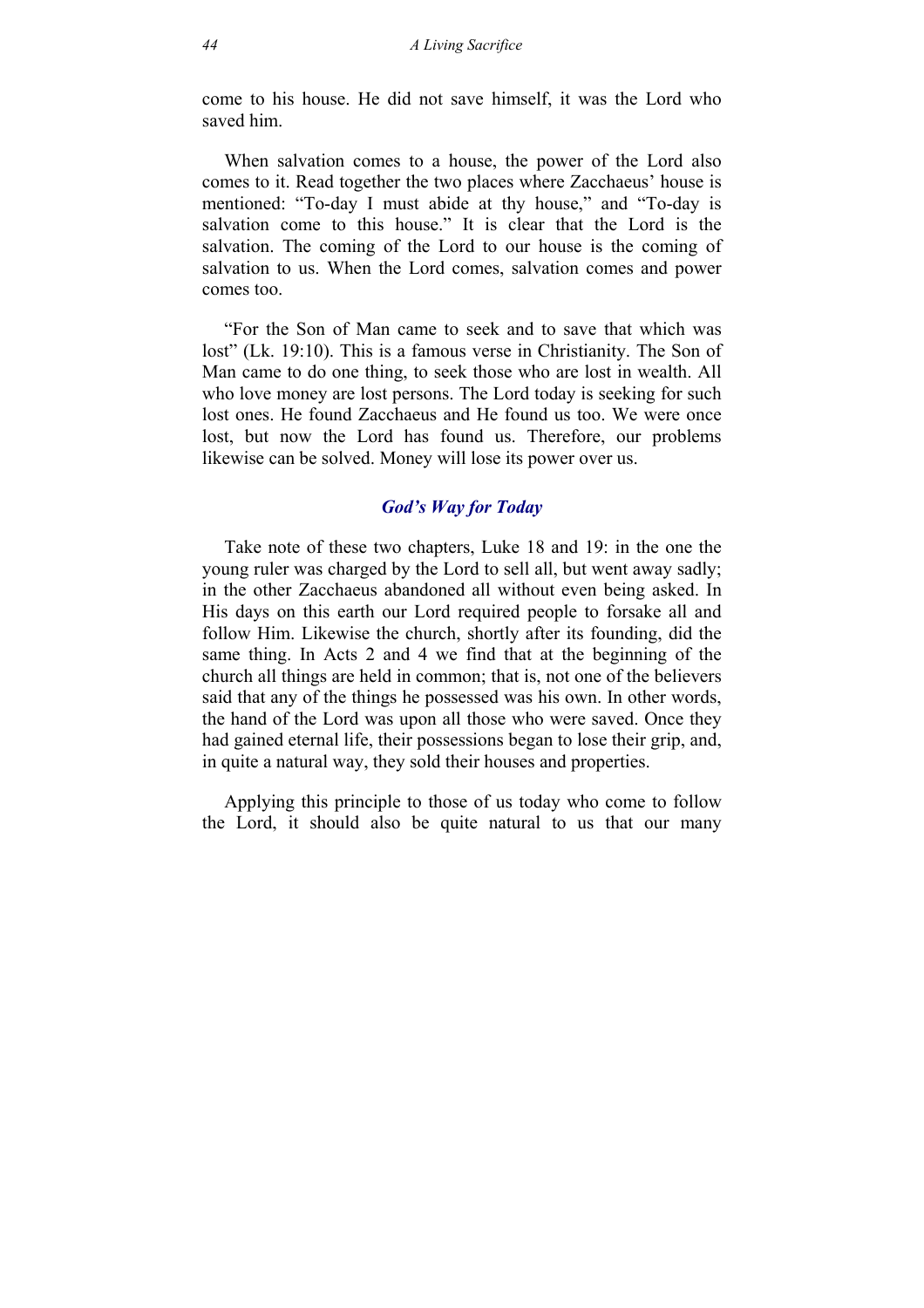possessions be touched by Him. Our attitude should be turned so that we no longer regard these things as our own. No one then will say that this or that thing belongs to me. No one will claim anything as peculiarly his own. Whatever there is, you may use it just as much as I may. Whatever money there is in my pocket may be put in your pocket as well. Whatever clothes I have, you may wear them too. This is the attitude one must have towards possessions. From my own personal life let me tell you something which may sound like a joke. For nearly twenty years, I have had the habit of purchasing a dozen or half dozen of anything I buy. Some brothers wonder why I buy so much. For example: I need a pair of sunglasses. So I say to the Lord, "O God, if You really want to give me a pair of sunglasses, then You must give me six pair." Why? Because I feel more peaceful wearing my sunglasses after I have given away five pair to the brethren. Or if I buy a safety razor, I usually buy a dozen; razor blades, a gross. Why do I do this? Because if I buy only one safety razor, it would be exclusively for my own use. Of course, I cannot give a razor to each and everyone of a thousand or two thousand brothers. But it does bring a different flavor if I give to some brothers before I use mine. Otherwise, I would tend to feel that this razor belongs exclusively to me. Those brothers and sisters who have known me over the years will, I think, know this habit of mine. Usually I purchase in dozens, though I only use one. Thus shall we be delivered from things.

THE PRINCIPLE OF "ALL THINGS IN COMMON"

Let us not hold on to things too tightly. This garment of mine maybe the Lord does not want me to have it permanently; maybe it should be given away tomorrow. Therefore it is better that I make two or three garments instead of one. This is the flavor that we should maintain. Everytime we buy things, we should not think only of ourselves but of others as well. This is not to say that we should not buy anything new; it simply suggests that there must always be the savor of having all things in common. Of course I am not talking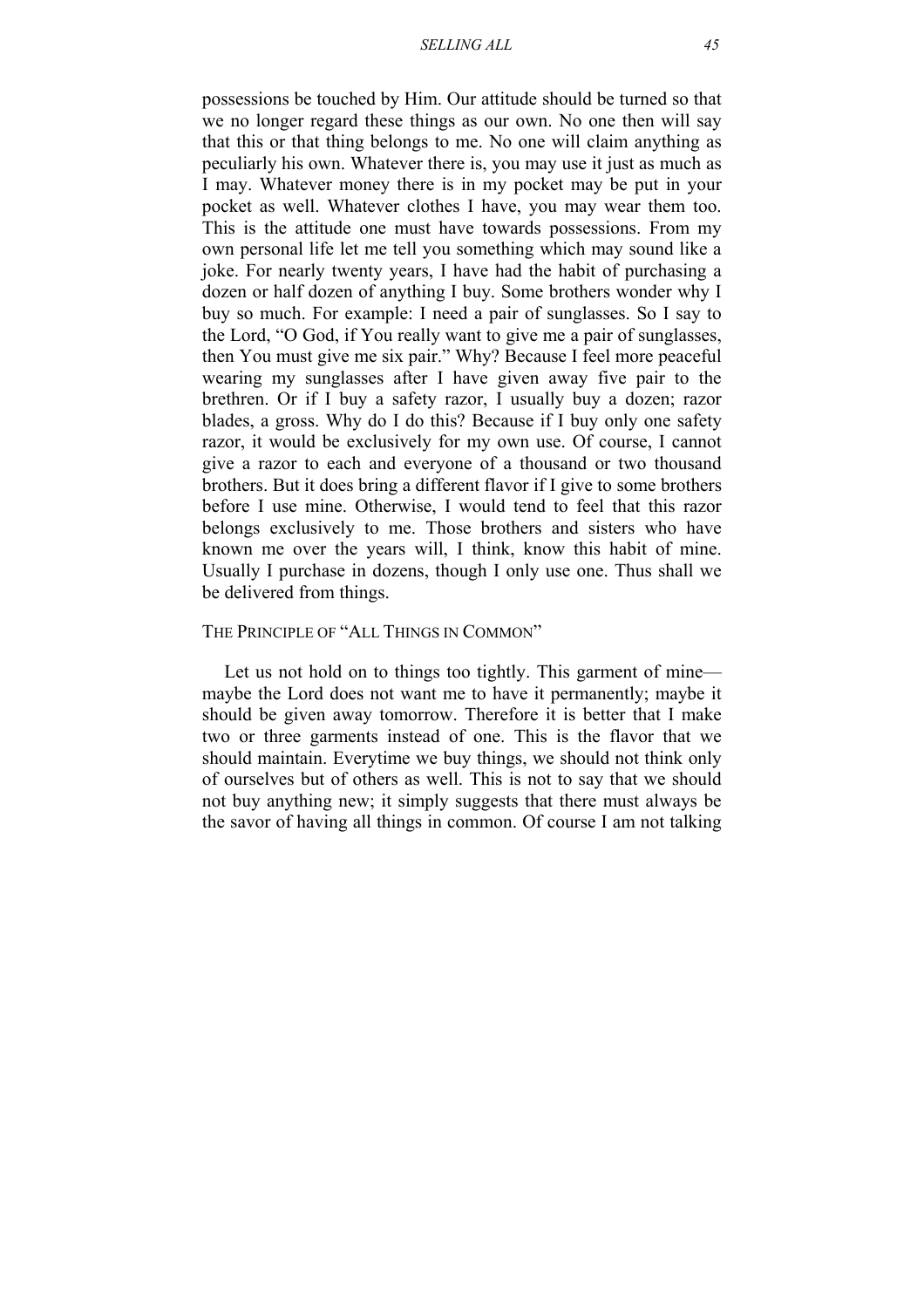about any particular thing or action; I only stress the particular principle. We should never think of ourselves only but should always maintain the principle of holding all things in common.

What, then, is the lesson God would have us learn? First of all, let us learn not to be rooted in this world, but to hold all things loosely. To be so delivered from the things of the world is not a small matter. How stingy are the people of this world! How many are the miserly people! They are close-fisted not only in big things but in small things as well. They actually pennypinch in everything.

The more we read the second and fourth chapters of Acts, the more we are convinced that we should not hold on to anything, but should rather hold all things in common. God's children must be liberal towards others of God's children. Whether or not we actually sell our property and give to the poor, the sentiment is the same. We must be willing to share with others. Let us not hold onto anything, even to such a small article as a knife or a pen. We need to let all things go. If we obey in this, God will not suffer us to have less; yea, He will even give us more.

So, this is the example of the early church. In the beginning, the twelve disciples said to the Lord, "We have left our own, and followed thee." During Pentecost, at the first revival, the three thousand and the five thousand quite naturally did the same thing. First, it was the twelve who forsook all and followed the Lord without hearing any teaching on it. The Lord did not tell them to sell all; He merely said, "Come ye after me" (Matt. 4:19). They responded to the call by abandoning all. In like manner, the apostles did not instruct the three thousand or the five thousand to sell their possessions; those believers just did it spontaneously. This is what the church has been practicing throughout the centuries. And this is what we too must do today. It would be tragic if such a practice were not continued.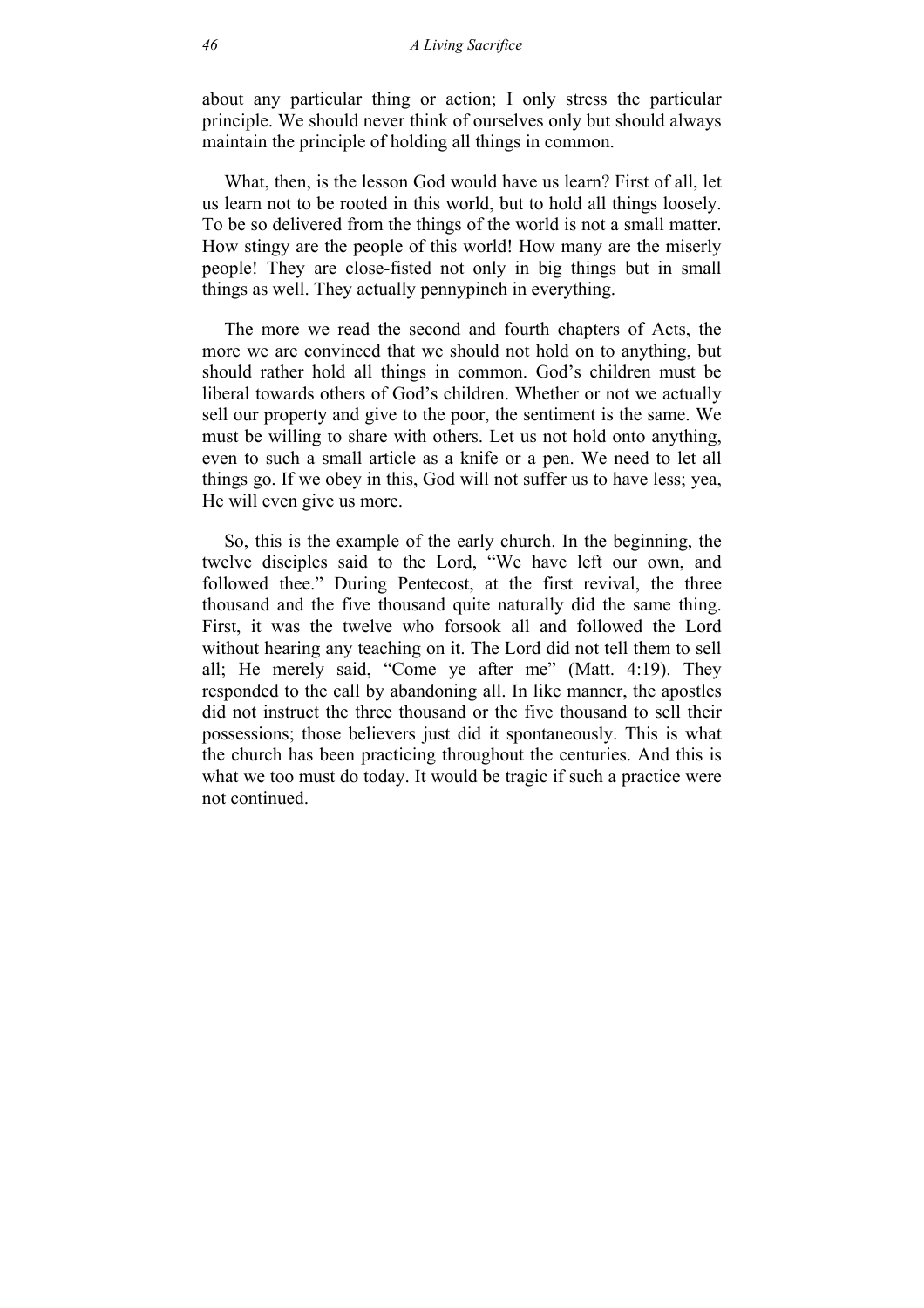#### *God or Mammon*

Let us return to Matthew 6 where it says we can only serve one master. We cannot serve God and mammon. Mammon (or riches) is an idol which many have served over the past years. Such service gets a firm grip on the heart. Now, though, if we are going to serve God, we must choose whom to serve—God or mammon. We cannot serve both. What does the Lord say? "For where thy treasure is, there will thy heart be also" (Matt. 6:21). Once a brother told me: "My treasure is on earth but my heart is in heaven." Such a brother should be exhibited in a Christian museum as a rarity! The Lord says it cannot be, but he invents a can be. Is it not greater than a miracle? However, the word of the Lord is candid and sure. One's heart always follows the treasure. There is no escape from it. No matter how one reasons, his heart goes after his treasure.

"Lay not up for yourselves treasures upon the earth" (Matt. 6:19). If you do, you will end up serving mammon and not God. You cannot serve both God and mammon. You must choose either one or the other. How detrimental it would be to choose mammon, for such treasure is subject to moth and rust and thieves. Let us, therefore, learn to serve God. Let us give all that we have to God and maintain the simplest kind of life here on this earth.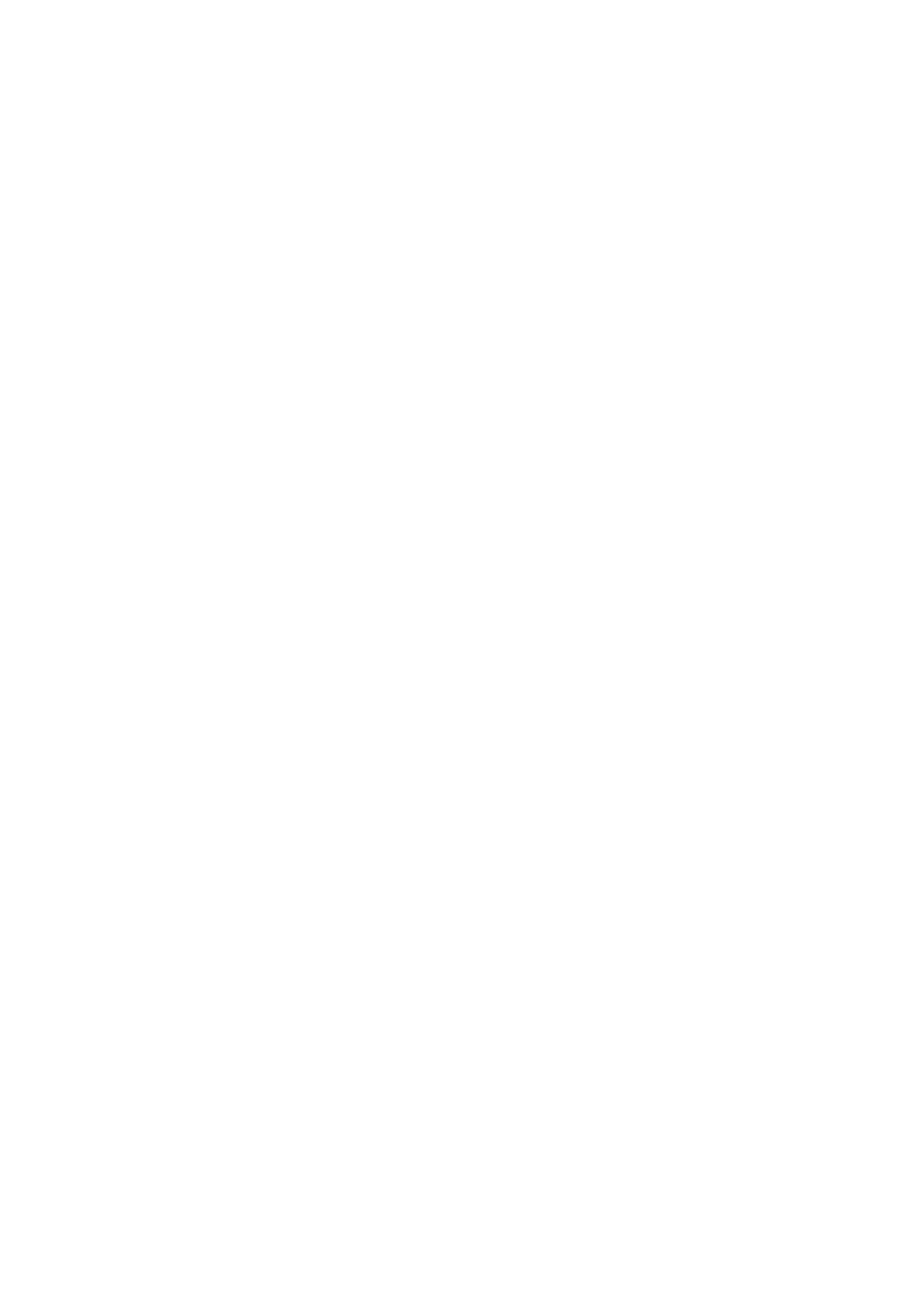**4D.** And for Agron's sons thou shalt make coats, and thou shalt make for them girdles, and head-tires shalt thou make for them, for glory and beauty. And thou shalt put them upon Agron thy brother, and upon his sons with *And for Aaron's sons thou shalt make coats, and thou shalt make for them girdles, and head-tires shalt thou make for them, for glory and beauty. And thou shalt put them upon Aaron thy brother, and upon his sons with him, and shalt anoint them, and consecrate them, and sanctify them, that they may minister unto me in the priest's office. And thou shalt make them linen breeches to cover the flesh of their nakedness; from the loins even unto the thighs they shall reach: and they shall be upon Aaron, and upon his sons, when they go in unto the tent of meeting, or when they come near unto the altar to minister in the holy place; that they bear not iniquity, and die: it shall be a statute for ever unto him and unto his seed after him.* 

#### *Ex. 28:40-43*

*And he presented the ram of the burnt-offering: and Aaron and his sons laid their hands upon the head of the ram. And he killed it; and Moses sprinkled the blood upon the altar round about. And he cut the ram into its pieces; and Moses burnt the head, and the pieces, and the fat. And he washed the inwards and the legs with water; and Moses burnt the whole ram upon the altar: it was a burnt-offering for a sweet savor: it was an offering made by fire unto Jehovah; as Jehovah commanded Moses. And he presented the other ram, the ram of consecration: and Aaron and his sons laid their hands upon the head of the ram. And he slew it; and Moses took of the blood thereof, and put it upon the tip of Aaron's right ear, and upon the thumb of his right hand, and upon the great toe of his right foot. And he brought Aaron's sons; and Moses put of the blood upon the tip of their right ear, and upon the thumb of their right hand, and upon the great toe of their right foot: and Moses sprinkled the blood upon the altar round about. And he took the fat, and the fat tail, and all the fat that was upon the inwards, and the caul of the liver, and the two kidneys, and their fat, and the right thigh: and out of the basket of unleavened bread, that was before Jehovah, he took one unleavened cake, and one cake of oiled bread, and one wafer, and placed them on the fat, and upon the right thigh: and he put the whole upon the hands of Aaron, and upon the hands of his sons,*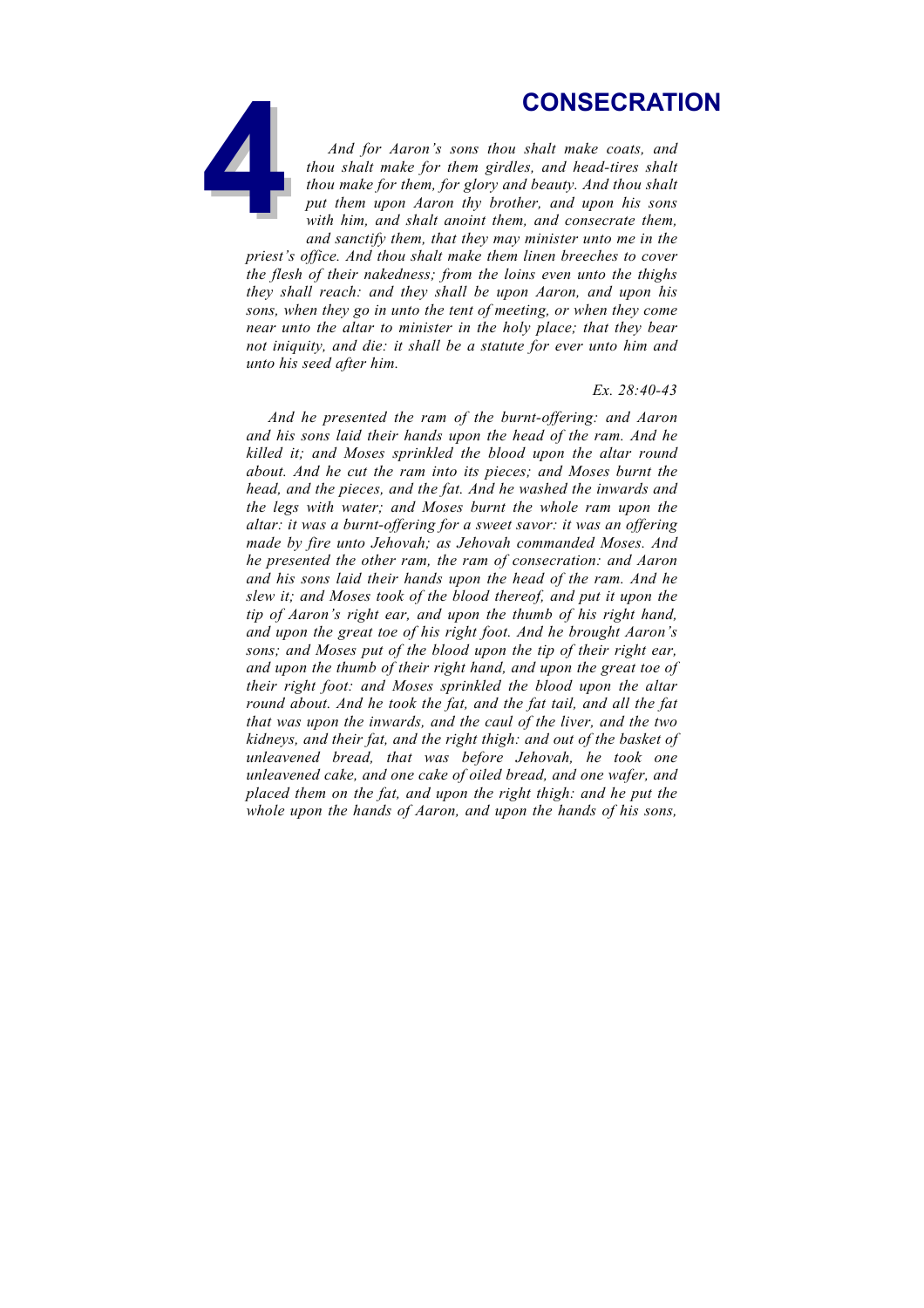*and waved them for a wave-offering before Jehovah. And Moses took them from off their hands, and burnt them on the altar upon the burnt-offering: they were a consecration for a sweet savor: it was an offering made by fire unto Jehovah.* 

*Lev. 8:18-28* 

*Neither present your members unto sin as instruments of unrighteousness; but present yourselves unto God, as alive from the dead, and your members as instruments of righteousness unto God. Know ye not, that to whom ye present yourselves as servants unto obedience, his servants ye are whom ye obey; whether of sin unto death, or of obedience unto righteousness? I speak after the manner of men because of the infirmity of your flesh: for as ye presented your members as servants to uncleanness and to iniquity unto iniquity, even so now present your members as servants to righteousness unto sanctification.* 

*Rom. 6:13,16,19* 

*I beseech you therefore, brethren, by the mercies of God, to present your bodies a living sacrifice, holy, acceptable to God, which is your spiritual service. And be not fashioned according to this world: but be ye transformed by the renewing of your mind, that ye may prove what is the good and acceptable and perfect*  will of God. For I say, through the grace that was given me, to *every man that is among you, not to think of himself more highly than he ought to think; but so to think as to think soberly, according as God hath dealt to each man a measure of faith.* 

*Rom. 12:1-3* 

*Or know ye not that your body is a temple of the Holy Spirit which is in you, which ye have from God? and ye are not your own; for ye were bought with a price: glorify God therefore in your body.* 

*I Cor. 6:19-20* 

*For the love of Christ constraineth us; because we thus judge, that one died for all, therefore all died; and he died for all, that they that live should no longer live unto themselves, but unto him who for their sakes died and rose again.* 

*II Cor. 5:14-15*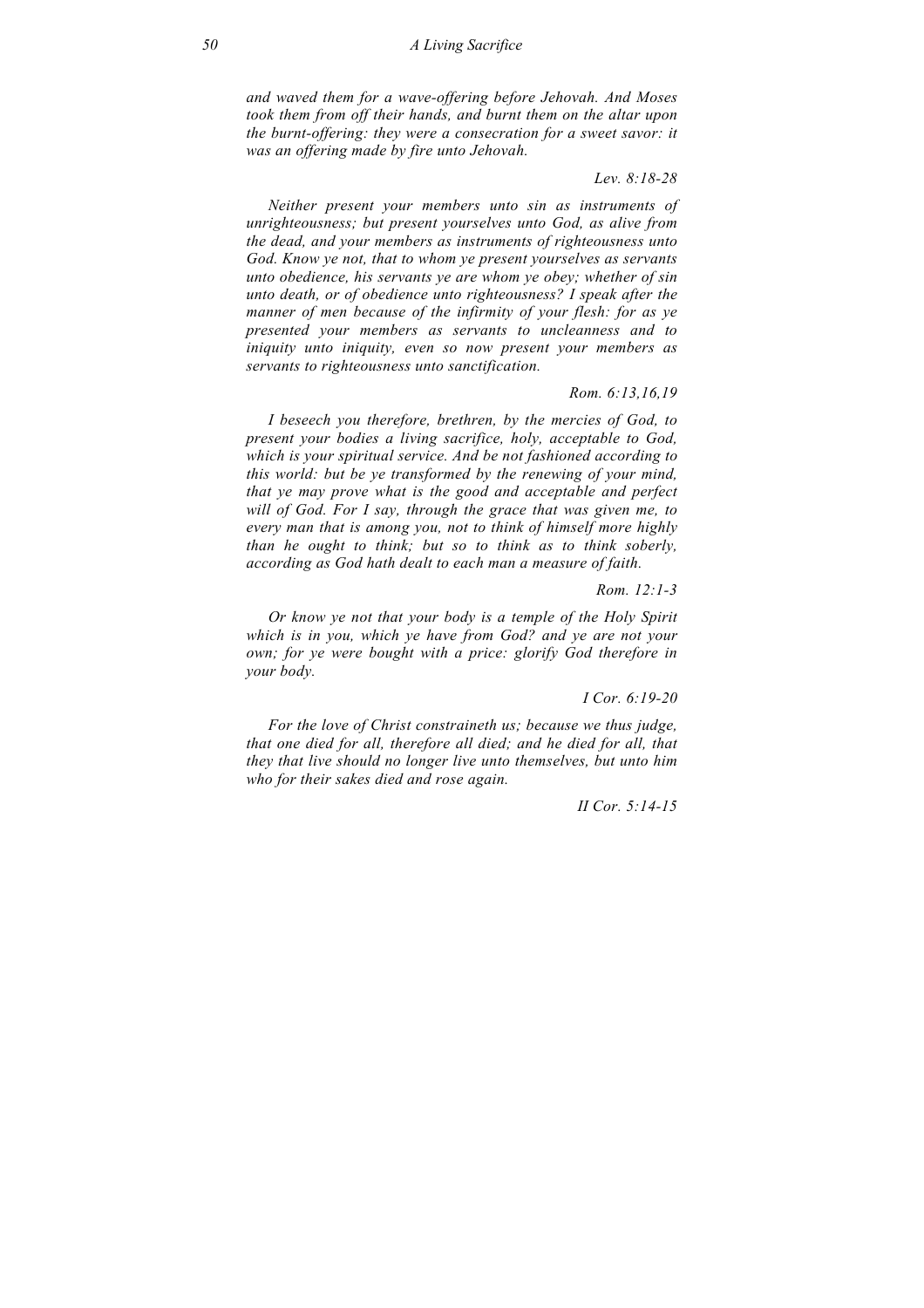In order to build up a new believer, the first problem to solve is the matter of consecration. But whether or not he can take in this lesson depends largely on how well he has been saved. If the gospel has not been well presented, the one who comes to the Lord Jesus may consider himself as doing God a great favor. For a person like him to be a Christian adds much glory to Christianity! Under such an illusion how can any one speak to him about consecration? Even a queen has to be brought to the place where she gladly lays her crown at the Lord's feet. We need to all realize that it is we who are favored by the Lord in being loved and saved. Only then can we willingly lay down everything.

However, consecration is one of the most difficult doctrines in the Bible. The doctrines of sanctification, of righteousness, and of justification are all clearly defined in the Word of God; but the teaching of consecration seems to be vaguely taught. Almost two thousand years have passed and the subject of consecration has yet to be mastered.

The Word of God seldom touches directly on the subject of consecration. In the New Testament we have Romans 6 and 12; in the Old Testament, Exodus 28 and 29 and Leviticus 8. The New Testament refers to presenting our bodies and the members of our body to God, while the Old Testament deals exclusively with the setting apart for holy service of Aaron and his family. These are the only passages in the entire Bible where consecration is directly mentioned. We do not know why the Word of God touches so little on this first Christian experience of service. But we do know that it is therefore imperative that we understand clearly what little the Bible does directly teach.

# *The Bases of Consecration*

Let us search the New Testament first. There we find how the children of God are constrained by love to live unto the Lord who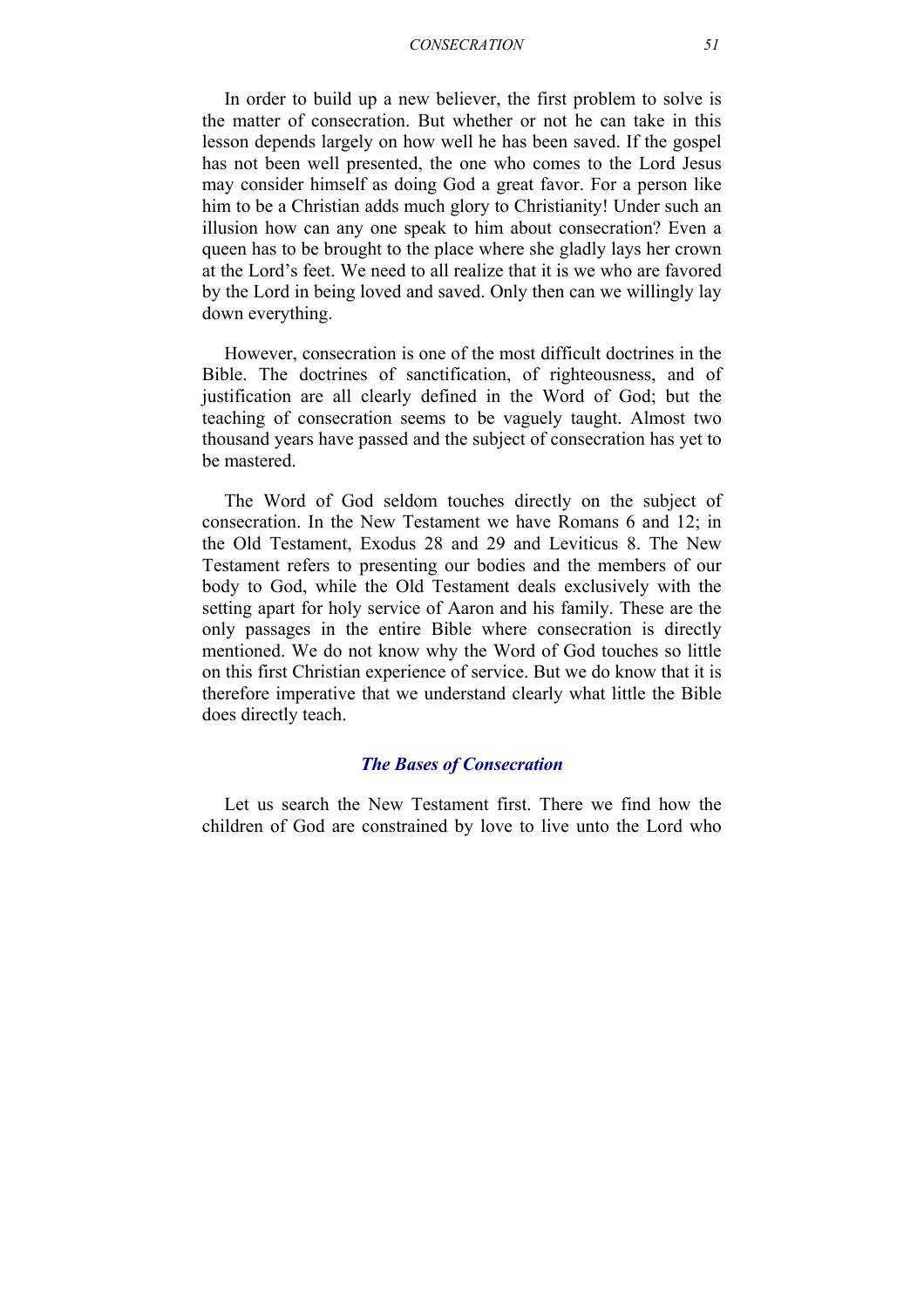died and rose again for them (2 Cor. 5:14). The word "constrained" means to be tightly held or to be surrounded so that one cannot escape. When a person is moved by love, he will experience such a sensation. Love will bind him and thus he is helpless.

Love, therefore, is the basis of consecration. No one can consecrate himself without sensing the love of the Lord. He has to see the Lord's love before he can ever consecrate his life. It is futile to talk about consecration if the love of the Lord is not seen. Having seen the Lord's love, consecration will be the inevitable consequence.

However, consecration is also based on right or divine prerogative. This is the truth we find in 1 Corinthians 6:19-20. "Or know ye not that your body is a temple of the Holy Spirit which is in you, which ye have from God? and ye are not your own; for you have been bought with a price: glorify God therefore in your body." Today among Christians this matter of being bought with a price may not be clearly understood. But to the Corinthians at the time of the Roman Empire, it was perfectly clear. Why? Because at that time they had human markets. just as one could go to the market to buy chicken or duck, so one could buy human beings in the human market. The only difference was that whereas food prices were more or less established, in the human market the price of each soul was established by bidding at auction. Whoever bid the highest price got the man, and whoever owned the slave had absolute power over him. Paul uses this metaphor to show us what our Lord has done for us and how He gave His life as the ransom to purchase us back to God. The Lord paid a great price—even His own life. And today, because of this work of redemption, we give up our rights and forfeit our sovereignty. We are no longer our own, for we belong to the Lord; therefore we must glorify God in our bodies. We are bought with a price, even the blood of the cross. Since we are bought, we become His by right, by divine prerogative.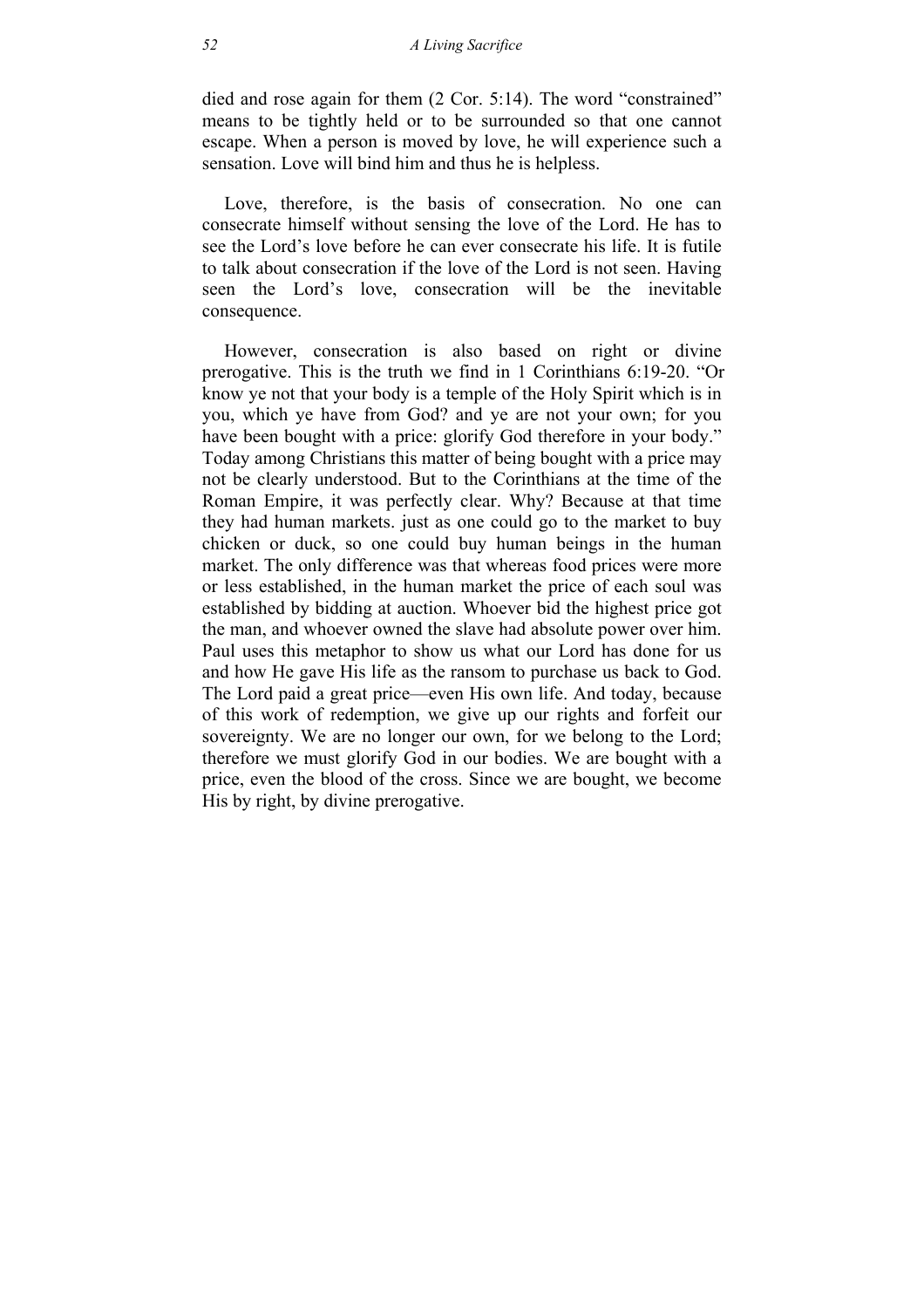On the one hand, for the sake of love we choose to serve Him; and on the other hand, by right we are not our own: we must follow Him; we cannot do otherwise. According to the right of redemption, we are His; and according to the love which redemption generates in us, we must live for Him. One basis for consecration is legal right and the other basis is responsive love. Consecration is thus based on the love which surpasses human feeling as well as on right according to law. For these two reasons, we cannot but belong to the Lord.

Young believers should thoroughly understand this. You are bought back by the Lord. You are like a slave whom the Lord purchased with the highest bid. Hence for you to be a free person is totally out of the question. Christ, the Son of God has bought you not with silver and gold, but with His precious blood. Herein is love; such love ought to constrain all the young ones not to live for themselves from this day forward.

# *The Real Meaning of Consecration*

We should know that being constrained by love is not yet consecration; nor is seeing the Lord's right yet true consecration. After one has been constrained by love and has seen the Lord's prerogative, he needs to do something additional. This extra step puts him in the position of consecration. Being constrained by the Lord's love and knowing that he has been purchased, he quietly sets himself apart from everything in order to be wholly the Lord's. This is the consecration depicted in the Old Testament. It is the acceptance of a holy office, the office of serving the Lord. "O Lord, being loved, what else can I do than to separate myself from everything that I may serve You? Hereafter no one may use my hands or feet or mouth or ears, for these my two hands are to do Your works, my two feet to walk in Your way, my mouth to sing Your praise, and my ears to listen to Your voice." This is consecration.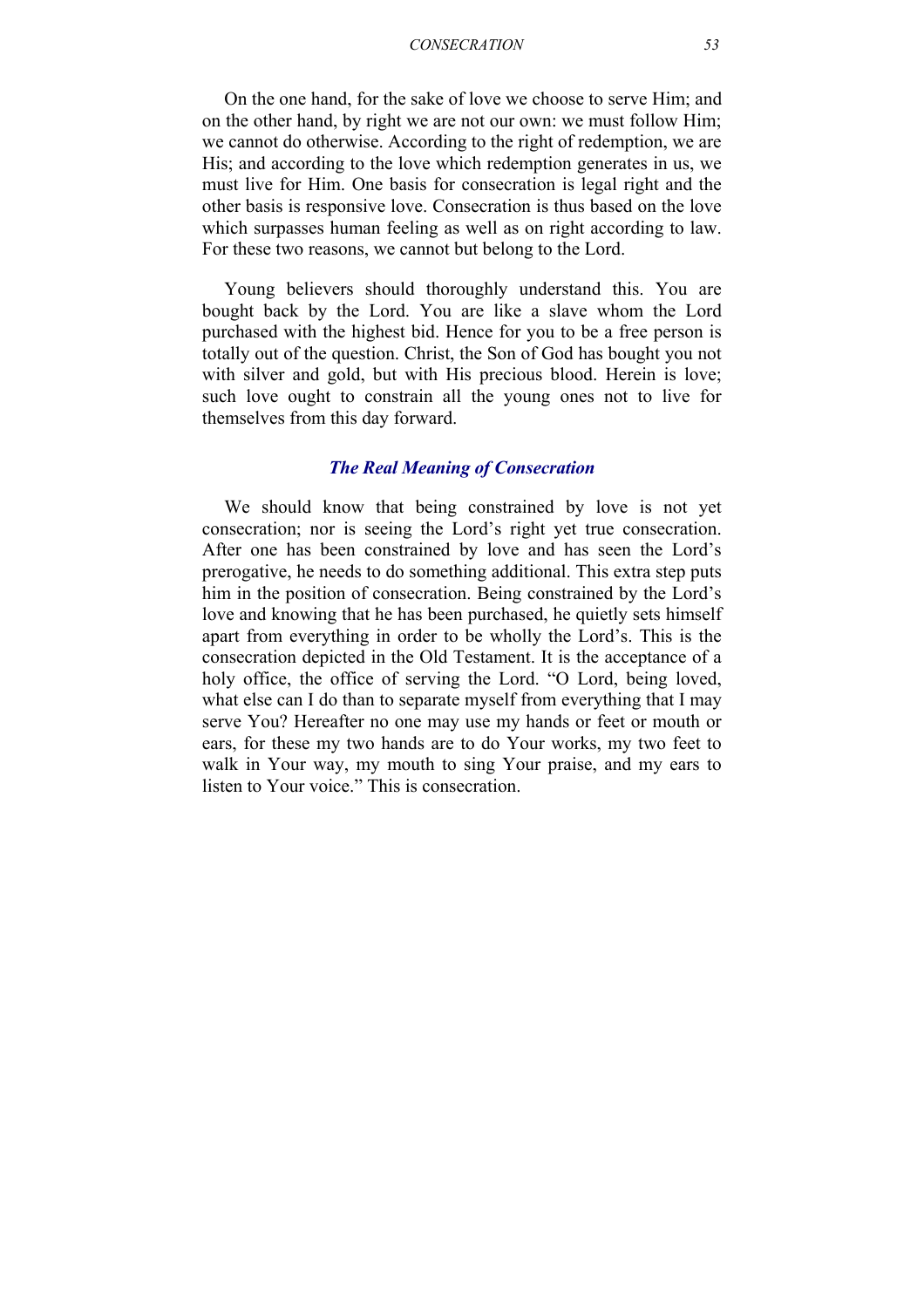Suppose you purchase a slave and bring him home. At the door of your house, the man kneels and does you homage, saying, "Master, you have bought me. Today I gladly hearken to your words." For you to have purchased him is one thing, but his kneeling before you and proclaiming his desire to serve you is something else. Because you have purchased him, he acknowledges your right. But because you have loved him even though he is such a man, he proclaims himself wholly yours. This alone is consecration. Consecration is more than love, more than purchasing; *it is the action which follows love and purchasing*. Henceforth the one who consecrates himself is separated from everything in this world, from all his former masters. Hereafter he will do nothing but what his Master commands. He restricts himself to doing only the things of that one Master. This is what consecration really means.

# *They Who Are Consecrated*

Let us now turn to Exodus 28 and 29 with Leviticus 8:18-28. When we read these passages, we are immediately touched by the fact that consecration is something very special. There are so many people in this world, yet no one is able to consecrate himself to the Lord. The entire nation of Israel was chosen by God, but not the entire nation became a consecrated nation. Not all the twelve tribes of Israel were able to enter into consecration, for only the tribe of Levi was chosen. And not even the whole tribe of Levi was consecrated; one family alone, the family of Aaron was consecrated.

This indicates that consecration is not a matter for the world, for the chosen people, for the twelve tribes, or for the Levites; it belongs exclusively to one family. One has to be of that family before he may be consecrated. If he does not belong to that particular family, he has no way to consecrate himself. Only those of this one family, the house of Aaron, may become priests.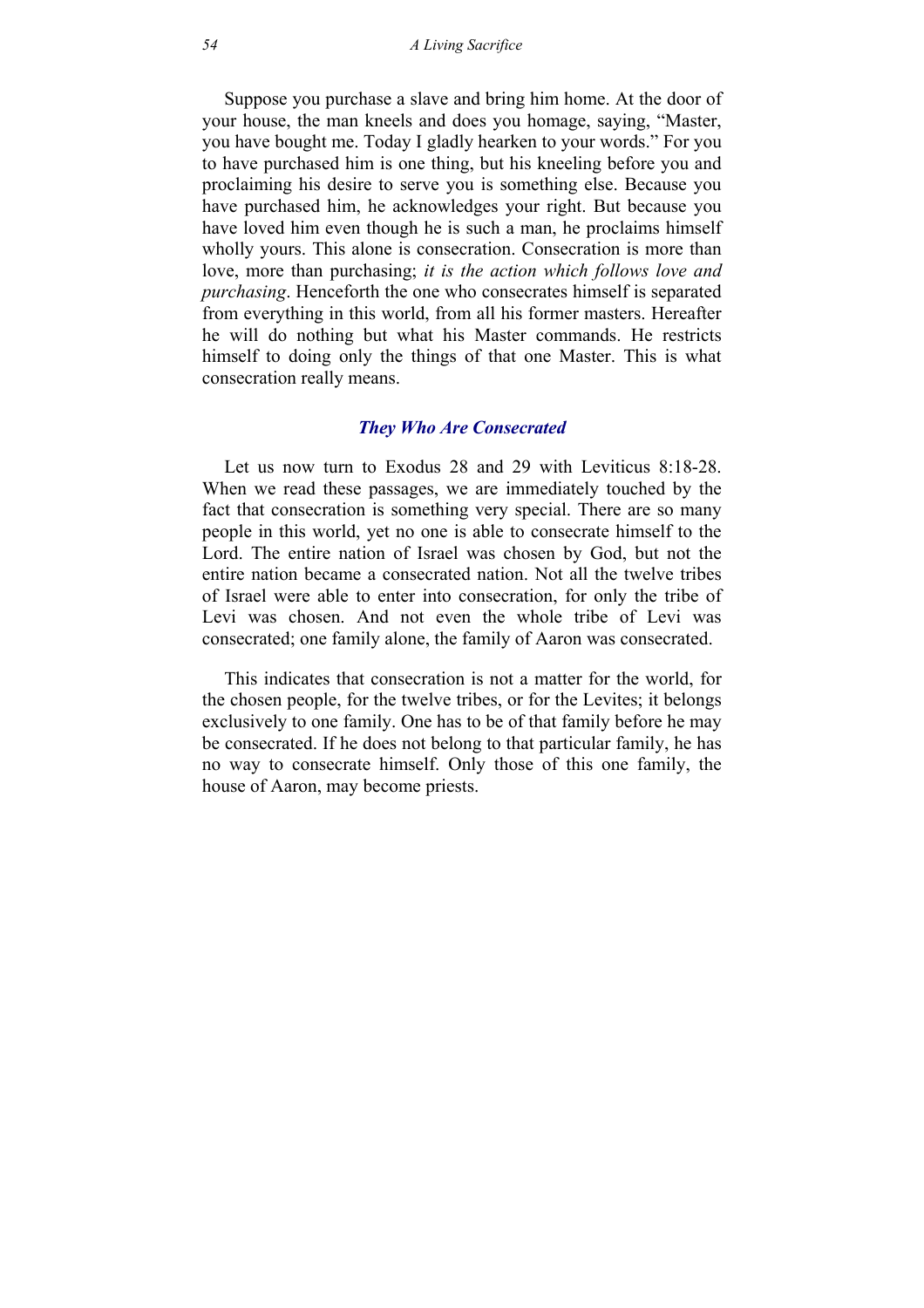Thank God, today we belong to this family, for all who believe in the Lord are of this household (see Revelation 1:5-6). Today *all* the redeemed ones are priests, chosen by God to be priests. Formerly, only those of the house of Aaron were consecrated; anyone else who dared to intrude was immediately cut off. Today, too, remember that only those chosen by God can be consecrated; only people of the one family may be consecrated. But, thank God, today we do belong to this family, for God has chosen us to be priests.

One thing is clear: men do not choose to consecrate themselves to God; it is God who chooses men to be consecrated to Him. All who consider themselves as doing a favor for God by forsaking all to serve Him are actually strangers to consecration. Let them beat a hasty retreat, for they are not the chosen. No one who thinks of service as rendering God a favor and an honor is a chosen one. Who can set himself apart to do the Lord's work? It is God who favors us to have a part in His exclusive work. It is God who gives glory and beauty to us. The Old Testament priest wore two garments, one for glory and one for beauty. In consecration, God clothes us with glory and with beauty. It is God who selects us to serve Him. Let us boastingly declare what a Lord we have. This is what consecration is.

May we realize that consecration means we are chosen for the honor of serving God. Consecration is God granting us glory. We should kneel and pray: "Thank God that I may have a part in His service. Yes, there are many things in the world, but in this one thing I am really privileged to participate." In consecration, we are being exalted; we are not making a sacrifice. Indeed, we do sacrifice, but there is not the consciousness of making any sacrifice. Consecration demands the highest sacrifice, yet it is filled with the sense of glory and not with the awareness of sacrifice.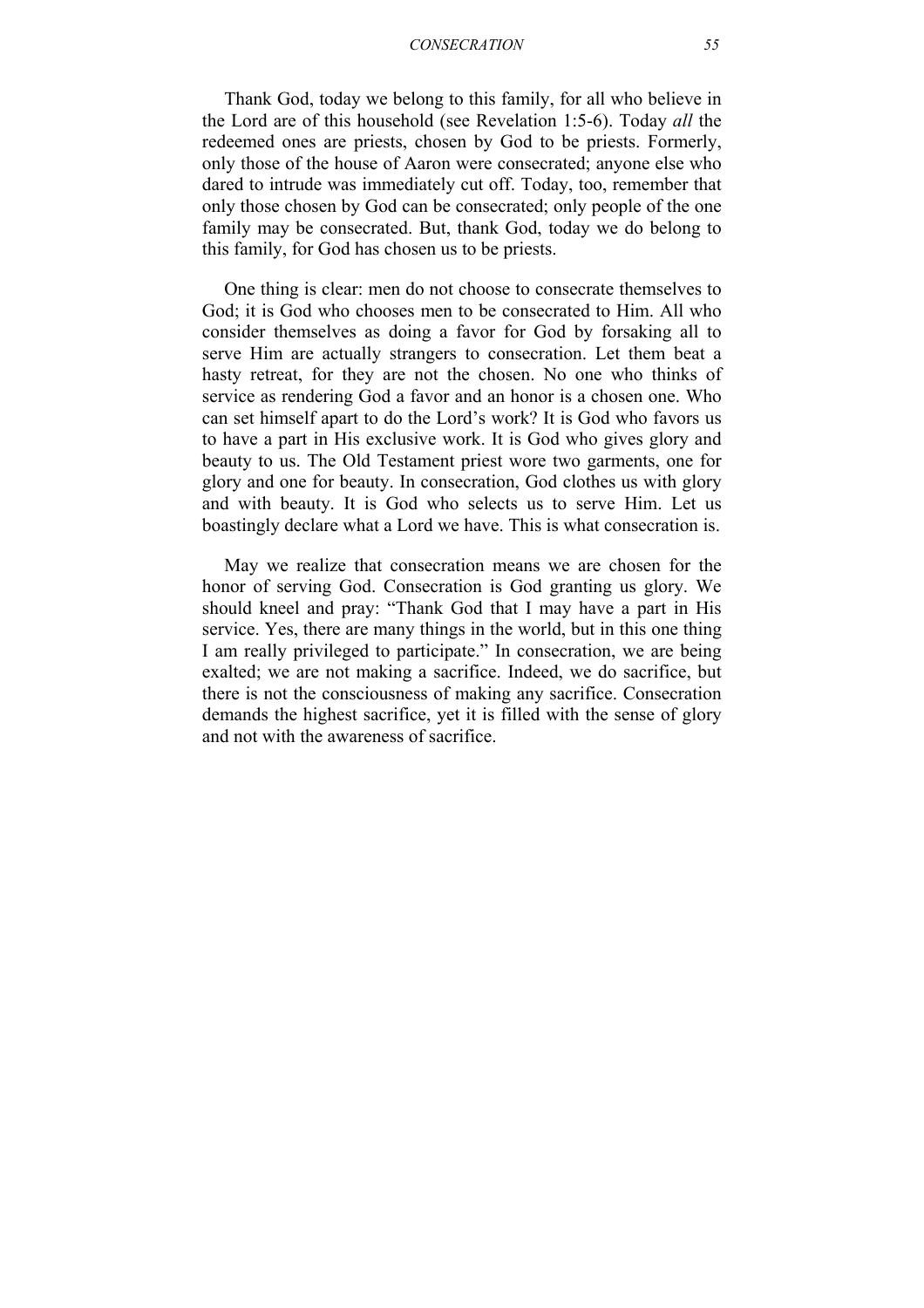# *The Way of Consecration*

Take a closer look at Leviticus 8. There are four things to be offered: a bullock of sin-offering; two rams, one of burnt-offering, the other of consecration; and a basket of unleavened bread for a wave-offering.

This is a clear picture of the way of consecration. The first problem which faces one who is to be consecrated to God is atonement. The matter of atonement is a big one, so it requires a big animal, a bullock to solve it. Whoever is to be consecrated must be saved, must belong to the Lord. This, being the foundation of consecration, is a tremendous work and therefore requires a big sacrifice like a bullock to accomplish it.

What follows are the two rams: one as a burnt-offering to be burnt, the other as a consecration-offering to enable Aaron to serve God hereafter. A burnt-offering has to be wholly burnt. The priests are not allowed to eat of its flesh since every part of it must be burnt. Hence it is a step further than the sin-offering. The sin-offering merely solves the problem of our sins, but the burnt-offering gives us acceptance before God. The Lord Jesus bore our sins on the cross; this is the atoning work of our Lord. He rent the veil of the temple in His death, rent it from top to bottom so that He might bring us to the Holiest of all; this is the burnt-offering. Both offerings start at the same place, both beginning with sinners. But sin-offering only atones our sins, while burnt-offering brings sinners to God for acceptance. So burnt-offering makes us accepted in the beloved Son. It goes further than sin-offering, for it speaks of the fragrance of the Lord Jesus in God's presence and hence His acceptance by the Father. Today by offering up a burnt-offering, we too are accepted. Thus we have negatively the forgiveness of sin through the sin-offering, and positively our acceptance in the Lord Jesus.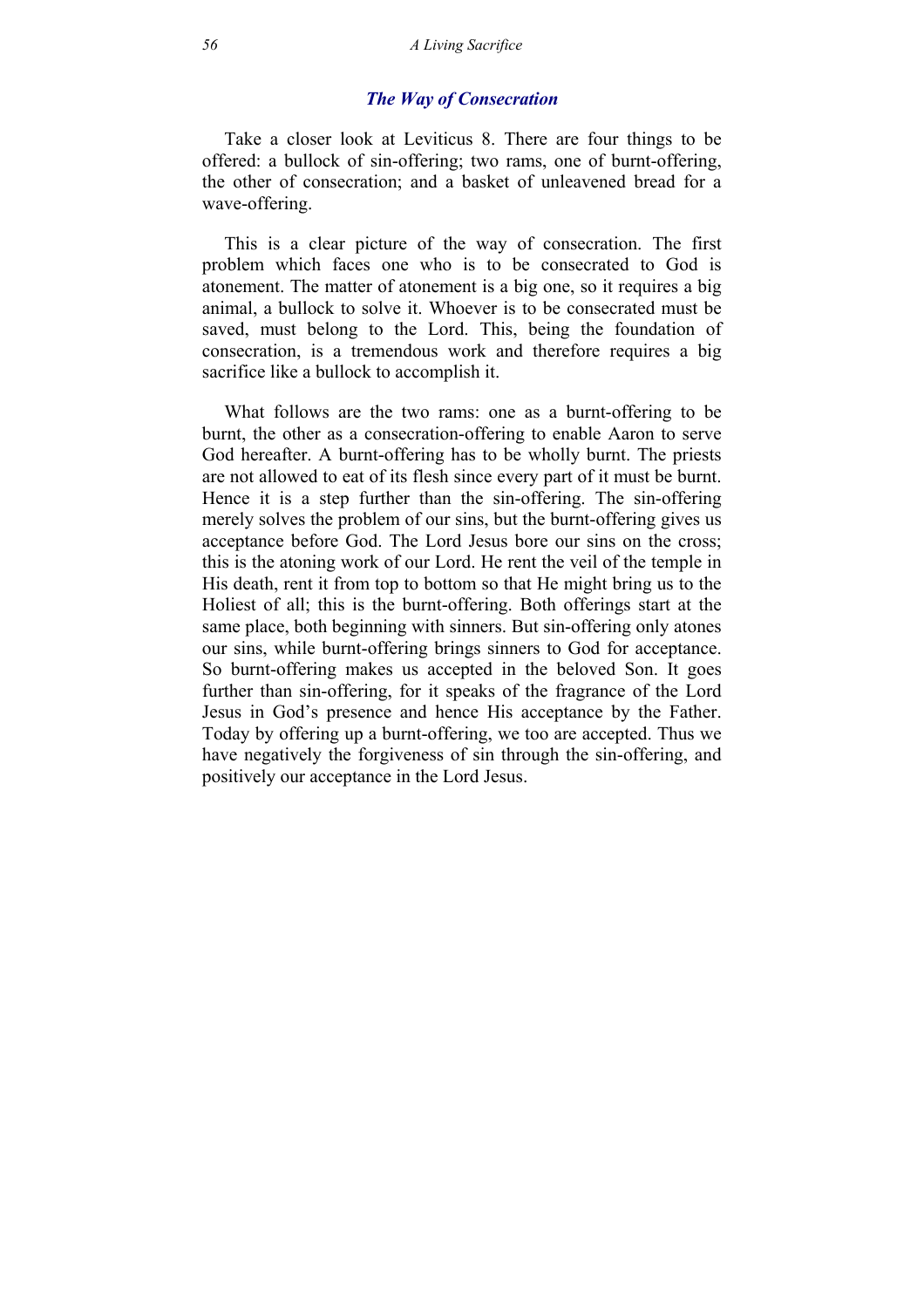After the slaying of the first ram, the second ram was slain. The blood of the second ram was put upon the tip of the right ear of Aaron and his sons, and upon the thumb of their right hand, and upon the great toe of their right foot. This was called the offering of consecration and was not completely burnt as the burnt-offering ram was. This ram's blood was first put on the tip of the right ear, the thumb of the right hand, and the great toe of the right foot of the person consecrated. This means that according to the acceptance which Christ has before God, I now stand in the position of a servant who hearkens to God's voice, does His will, and walks in His path. Hereafter my ears, my hands, and my feet belong exclusively to God. Since I have been accepted in Christ, I present my whole being to the Lord.

Where the mark of blood is, there is the ground of God's prerogative. Where the sign of blood is, there is the call of love. The blood both testifies that I am purchased by the Lord and bears witness that He has loved me. The blood here is the price which Christ paid for my redemption and it is also the love of which the New Testament speaks. The ram has been slain, so I offer up my whole being. Thus I become a living sacrifice, for blood is upon me. Though I am alive, yet have I been wholly consecrated. I have presented myself as a living sacrifice to God.

Note especially the wave-offering which follows the killing of the second ram. The putting of blood on the tip of the right ear, the thumb of the right hand, and the great toe of the right foot of the one to be consecrated is still a preparation for consecration. Consecration comes when Moses

*took the fat, and the fat tail, and all the fat that was upon the inwards, and the caul of the liver, and the two kidneys, and their fat, and the right thigh (or shoulder): and out of the basket of unleavened bread, that was before Jehovah, he took one unleavened cake, and one cake of oiled bread, and one wafer, and placed them on the fat, and upon the right thigh: and he put the*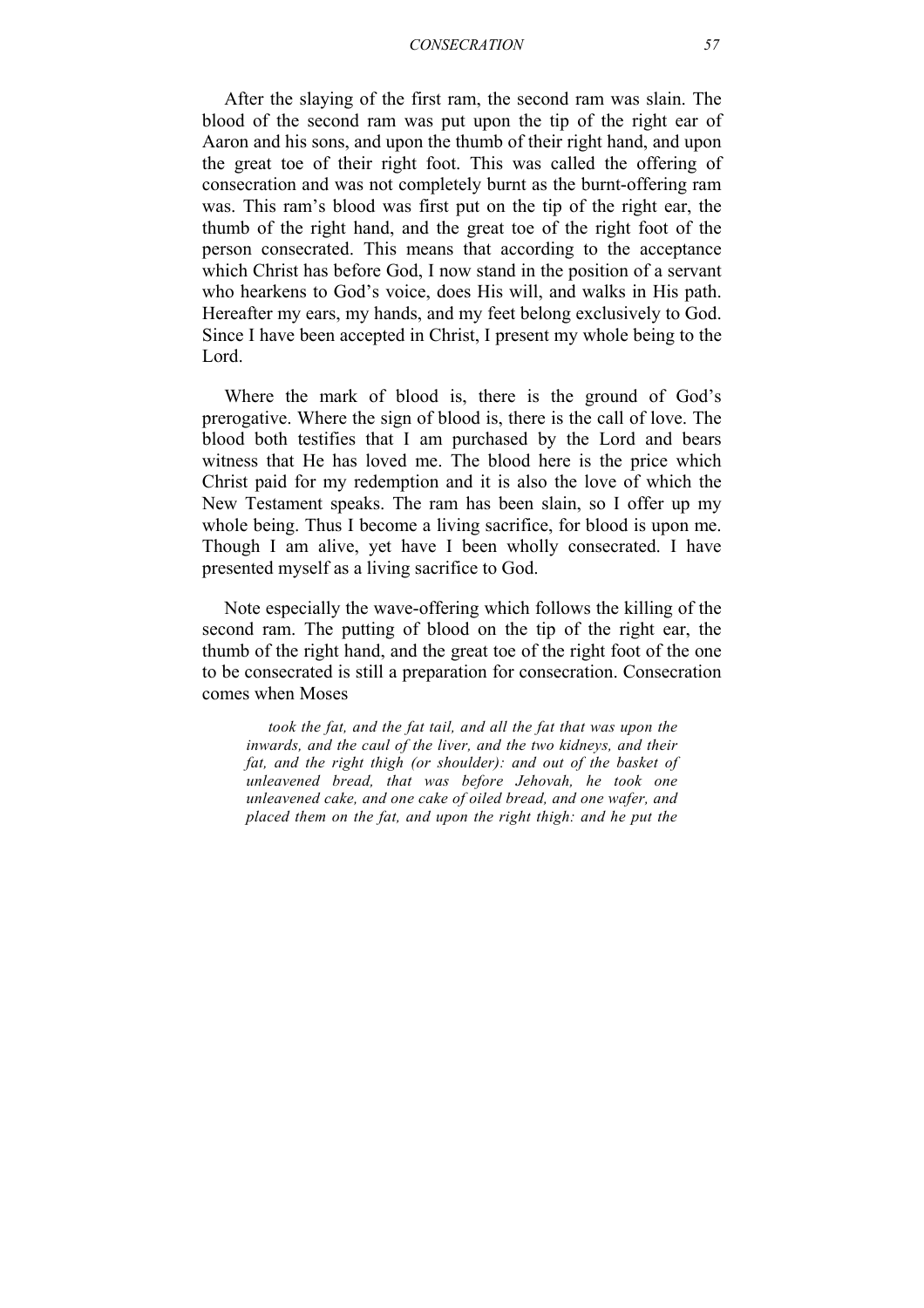*whole upon the hands of Aaron, and upon the hands of his sons, and waved them for a wave-offering before Jehovah. And Moses took them from off their hands, and burnt them on the altar upon the burnt-offering: they were a consecration for a sweet savor: it was an offering made by fire unto Jehovah.* 

*Lev. 8:25-28* 

All who study typology agree that the shoulder and the bread represent two different aspects of the Lord Jesus. Shoulder is where strength is. The shoulder of the ram shows us the divine character of the Lord Jesus just as the fat points to the glory of God. Bread reveals His humanity. He is an unleavened, spotless, perfect man. He is full of the Holy Spirit, most sensitive and most tender. His inward feeling and spiritual sense are exceedingly fine. He is not rude but gentle, like a thin cake or wafer which can be broken by a mere touch. These were put in Aaron's hands to be waved before God. First Aaron's hands were filled and then the things from his hands were burnt on the burnt-offering. This is called consecration.

Let us add here a little explanation. In Hebrew the word, "consecration," actually means, "to fill the hands." The hands were at first empty, but then they are filled. At the time that Aaron's hands were filled, that was the time of his consecration. His hands were so full that he could not hold anything else; this is consecration. In his hands he held the shoulder and fat of the ram and the unleavened bread; this too is consecration. To be fully occupied with the divinity as well as the humanity of the Lord, with the divine strength and the unleavened life of the Lord, with the Holy Spirit and with the Lord's sensitivity—this is the time of consecration.

God called Aaron and his family to serve Him as priests. But Aaron could not come imprudently. He must have his sins solved and he himself must be accepted in Christ. His hands must do God's bidding, his feet must walk God's way, and his ears must hear God's word. Further, his hands, being the highest expression of service, needed to be filled with Christ. Only then was he consecrated. What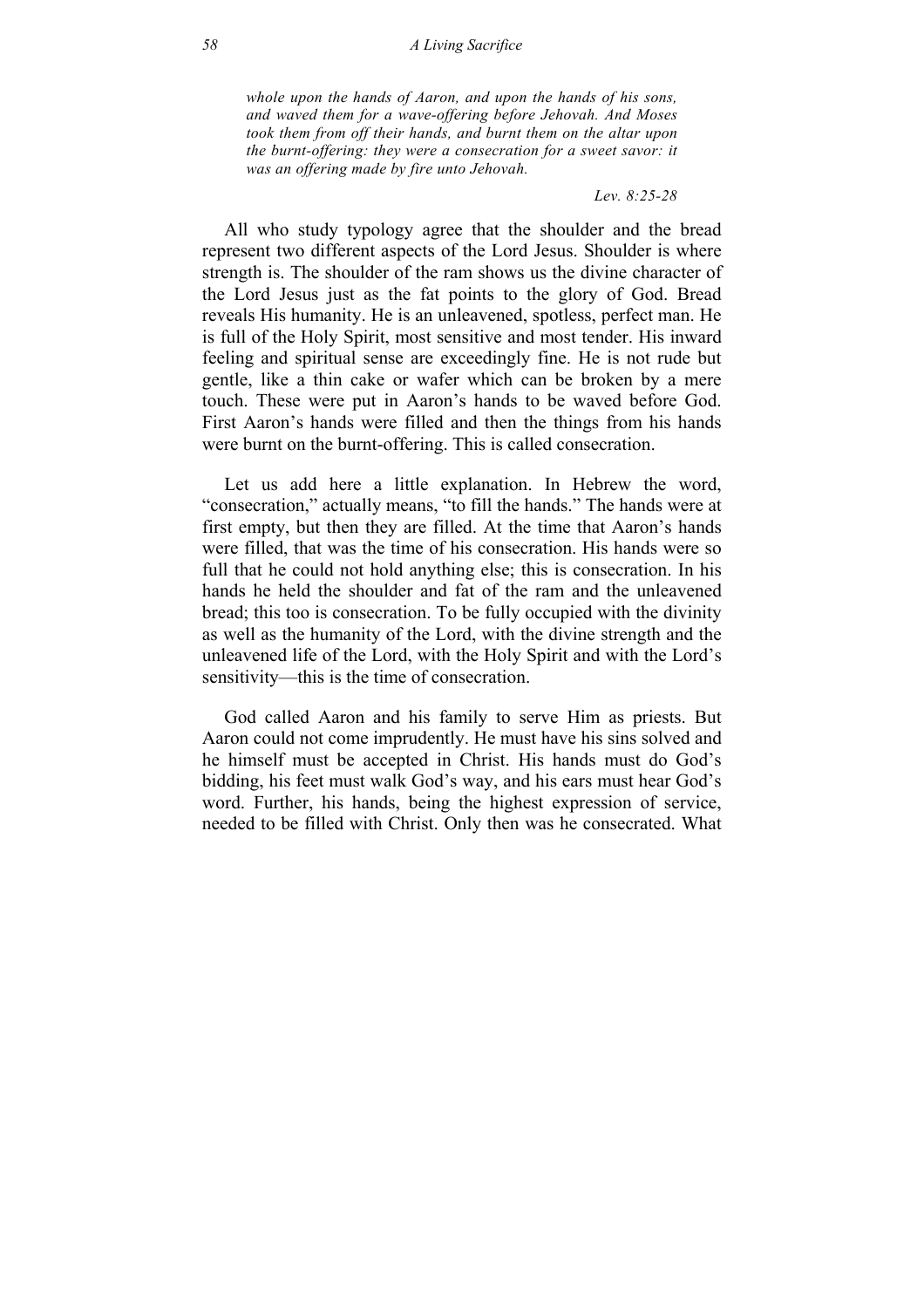then is consecration? It is simply doing what Paul urged: "I beseech you therefore, brethren, by the mercies of God, to present your bodies a living sacrifice, holy, acceptable to God, which is your spiritual service." We need to come to the Lord and see that there is only one way for us to spend our life, and that is, to serve God. We have no other way but that of serving God.

In order to serve God, I present my whole body. Hereafter no one can borrow my ears to listen to another's voice, or my hands to do another's bidding, or my feet to walk another's path. Aside from the Lord, no one can use me any more. I am here for the service of God. My whole body is devoted to His service. I have handed myself over like a sacrifice; I am wholly devoted to Him. I even take a further step: I have my two hands filled with Christ (here the ears, hands and feet are joined in one); I wave and I heave what are in my hands. This action is called consecration.

Therefore consecration means that having been touched by the Lord's love and having seen the Lord's right, I come to God and beg to serve Him. I come on my own accord, not because I am called. I pray: "O God, I now belong to the Lord, for I am bought by Him. Formerly I was under the table hoping to eat of the crumbs that fell down, but hereafter, O God, do not let me serve You under the table. Once I received grace like a dog, but now I cannot serve You at the door as a dog. I today choose to serve You. I know I am accepted in Christ. May I not be permitted to have a little part in Your service? I ask for Your mercy that I may be allowed to serve You. You did not pass over me but You saved me. Now I request of You once again, do not pass me by but let me be among the many who serve You."

Thus we come to the Lord and are accepted. Thus have we laid everything before Him to be for His use. Romans 12 tells us our whole bodies must be presented; this coincides with the ears, hands and feet of the Old Testament. So now the Old and the New Testament join in one.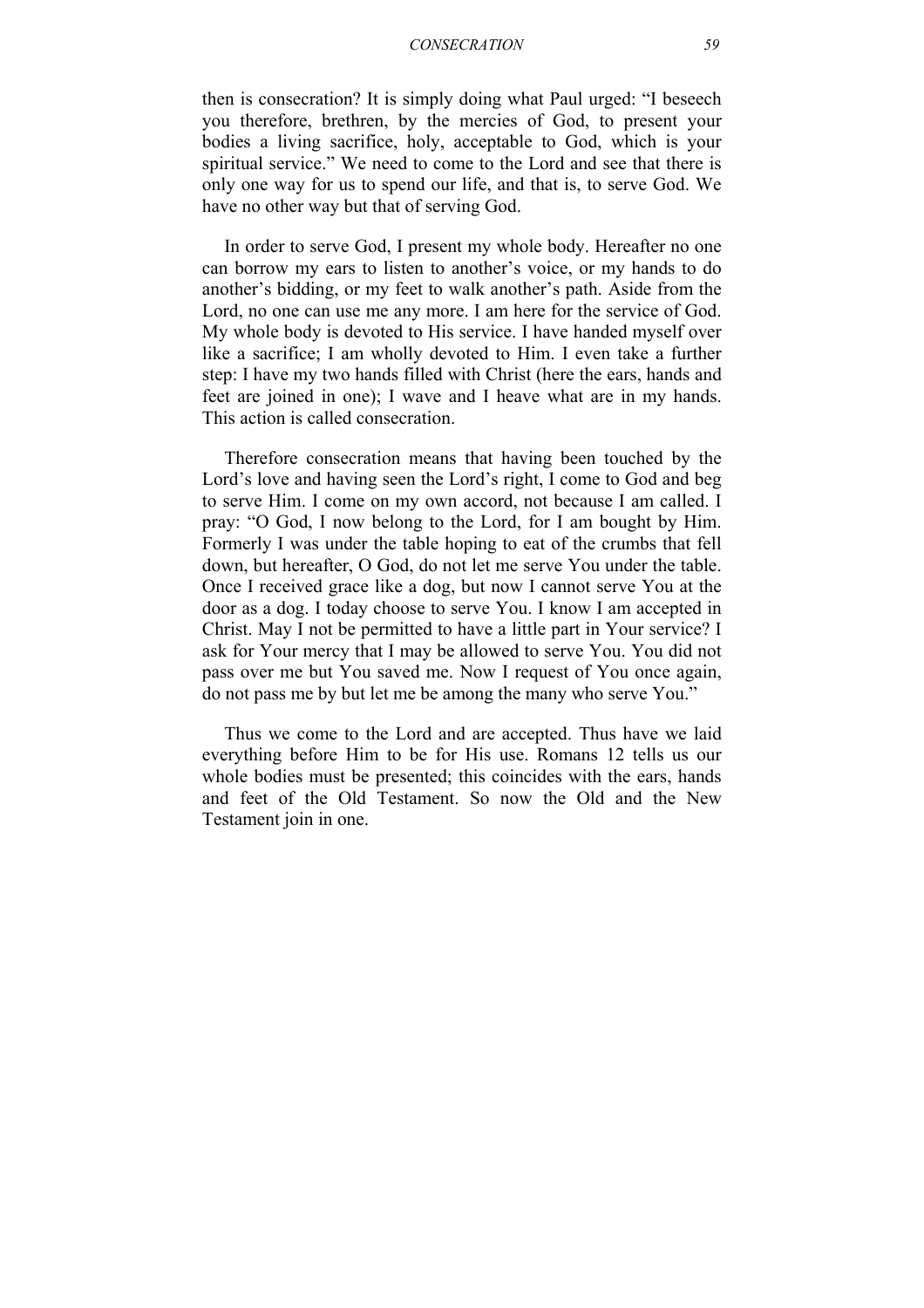# *The Aim of Consecration*

Consecration aims not at preaching or working for God, but in serving God. The word "service" in the original bears the sense of "waiting on," that is, waiting on God in order to serve Him. Consecration does not necessarily involve incessant labor, for its aim is to wait upon God. If He wishes us to stand, we stand; if He wants us to wait, we wait; and if He desires us to run, we run. This is the true meaning of "waiting on" Him.

What God requires of us is to present our bodies to Him, not for the purpose of ascending the pulpit or of evangelizing far distant lands, but of waiting upon Him. Some may indeed have to accept the pulpit, because they are sent there by God. Some may be constrained to go to distant lands, for they are commissioned by God to go. The work itself varies but the time consumed remains the same—our lifetime. We need to learn to wait on God. We offer our bodies that we may be those who serve.

Once we become Christians, we must serve God for life. As soon as a medical doctor becomes a Christian, medicine recedes from being his vocation to being his avocation. So will it be for the engineer. The Lord's demand occupies the first priority; serving God becomes the major job. Should the Lord permit, I can do some medical or engineering work to maintain a living, but I will not be able to make either of them my life work. Some of the early disciples were fishermen, but after they followed the Lord they did not hope any more to be great and successful fishermen. They might be allowed to fish occasionally, but their destiny was altered.

May God be gracious to us, especially to young believers, that we may all see how our vocation has been changed. Let all the professors, doctors, nurses, engineers, and industrialists see that their vocation is now to serve God. Their past vocations have receded to avocations. They should not be too ambitious in their special fields,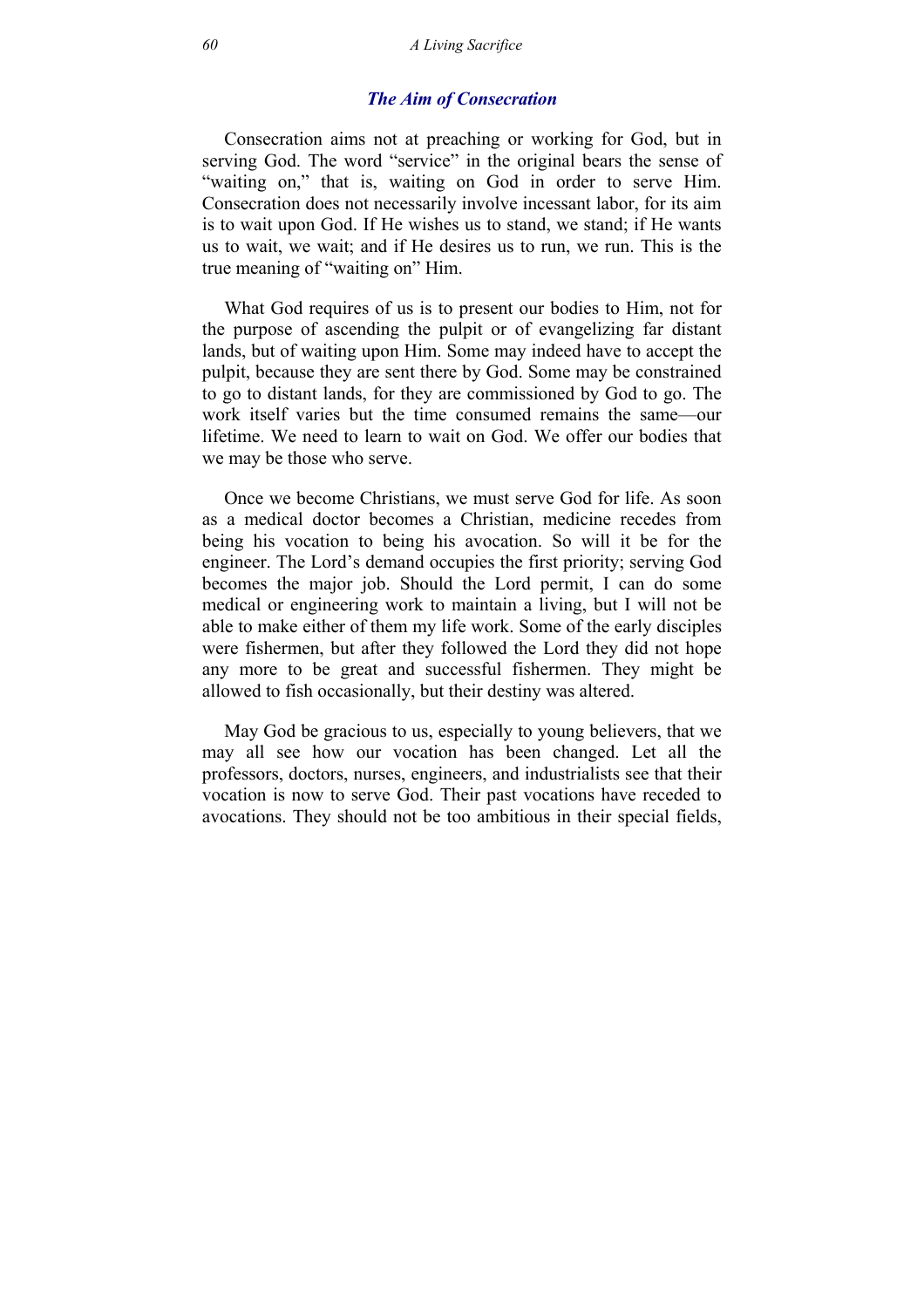though the Lord may still give some of them special positions. We who serve God cannot expect to be prosperous in the world, for these two are contradictory. Hereafter we are to serve God alone; we have no other way or destiny.

In consecration, our prayer is: "O Lord, You have given me the opportunity and privilege to come before You and serve You. Lord, I am Yours. Henceforth my ears, hands, and feet, being bought by the blood, are exclusively Yours. The world can no longer use them, nor will I use them either." What, then, is the result? The result will be holiness, for the fruit of consecration is holiness. In Exodus 28 we have consecration on the one hand and holiness to the Lord on the other.

We need to be brought to see that after we become Christians, we are spoiled for everything else. This does not mean we will be less faithful in our secular jobs. No, we must be subject to authorities and faithfully fulfill our tasks. But we have seen before God that our life must be spent in the way of serving God; all other jobs are side lines.

# *The Song of Consecration*

There is a chorus which runs: "I am His, I am His. Glory to His name, For I am His." Though the refrain is simple, yet it must have been written by one who knew what consecration is. Such a song can only be sung by redeemed ones. And only redeemed ones can consecrate themselves.

I feel strongly during these years that the way consecration is preached is wrong. It should not be preached as if we were begging people to consecrate; we should tell people instead that the way is now open for consecration. If I hang out a placard, announcing that I am commissioned to find those with ability to work for the president, I suppose many will invite me for dinner; many will seek for the job of serving the president. Is it not strange that we beg people to come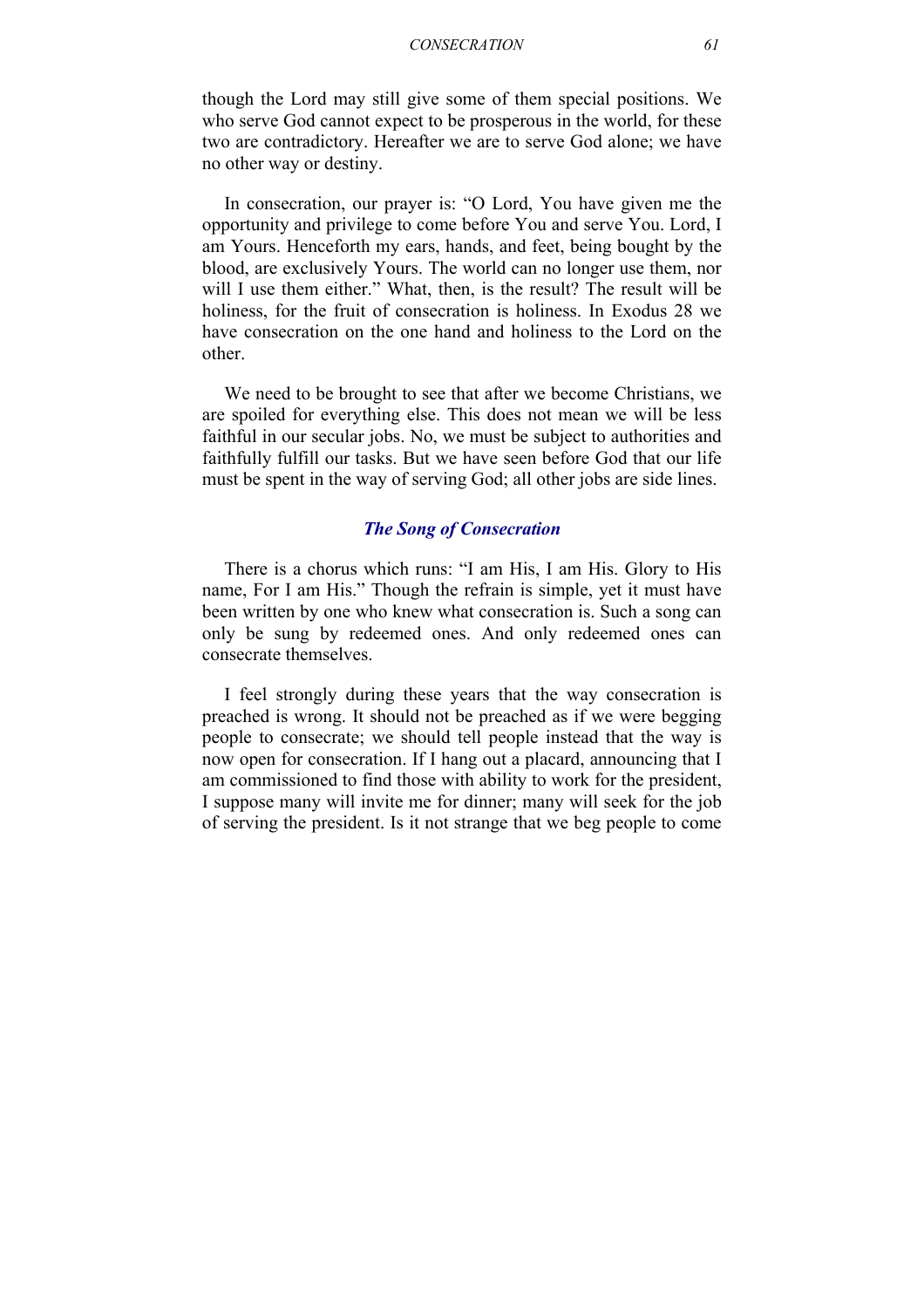to serve God? Let me tell you: there is a way open for you to serve the Lord of Hosts. You come to serve God, not to do God a favor.

Perhaps, though, I desire to serve God but am uncertain as to whether I will be accepted. However, the Old Testament passages show us that we do have God's permission to consecrate ourselves. The New Testament confirms this by saying that by the compassions of God I should present myself to Him, for it is my spiritual service. To be privileged to be God's slaves is our greatest honor.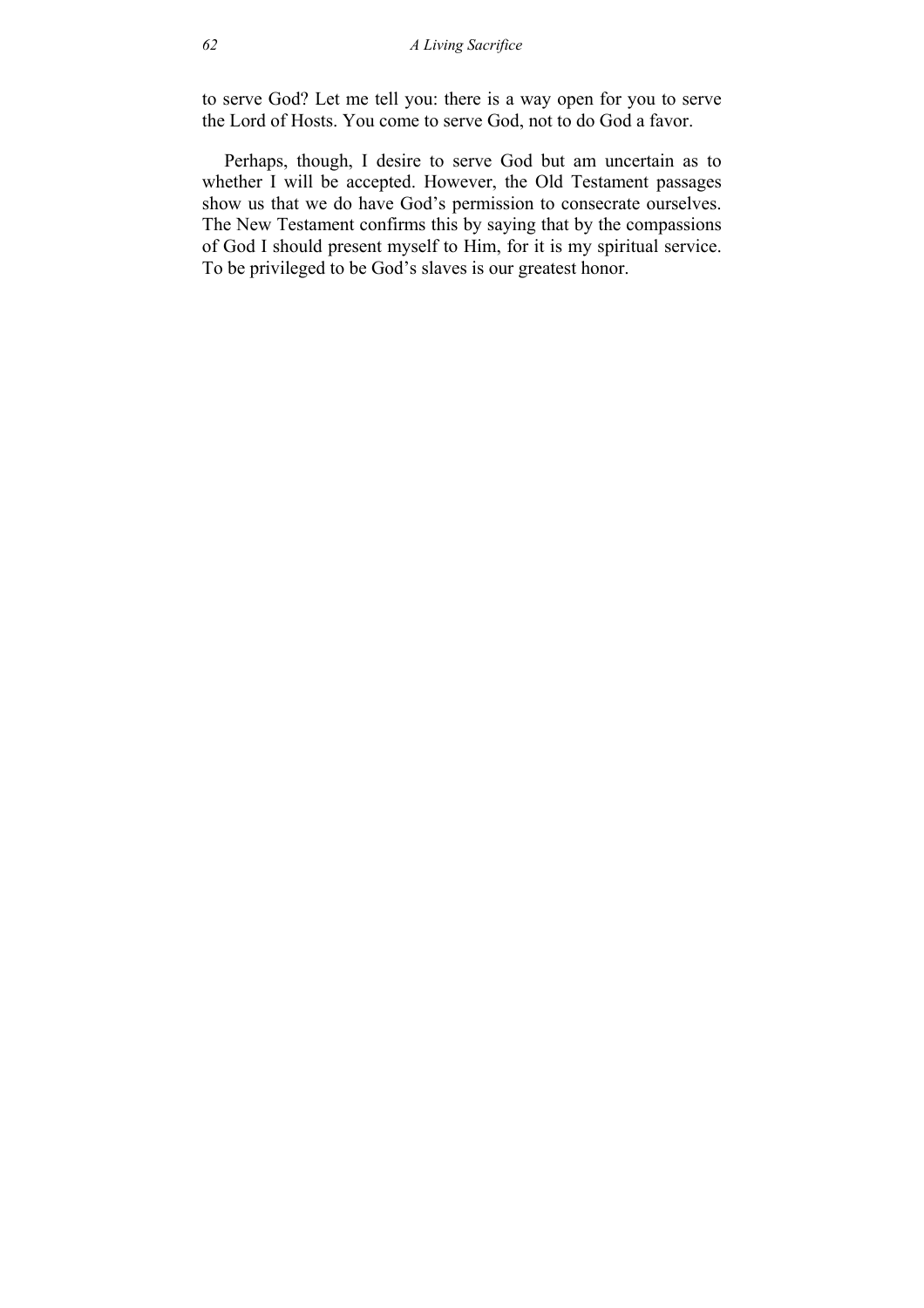

# *The Importance of Studying the Bible*

**STUDYING THE BIBLE**<br> *The Importance of Studying the Bible*<br>
No good Christian should be ignorant of the Word<br>
of God, for God's way of speaking to men today is to No good Christian should be ignorant of the Word of God, for God's way of speaking to men today is to reiterate the words He has already spoken. It is extremely rare to find God speaking to anyone with words that are not found in the Bible. Although at times God does speak directly to some who have gone on far with the Lord, yet even these utterances are largely words which He has already set forth in the Scriptures. God's speaking, then, is His repeating what He has said before. Young believers, if unfamiliar with what God has already spoken, create a problem for God in that they do not have the foundation for God to speak to them.

The Bible is the Word of God. It reveals to us all that God has done for us in the past. It also shows us in what ways God has led men to know Him in days gone by. In order to know the richness and fullness of God's provision for us, we must study the Bible. And to understand by what steps God will lead us to Himself, we also need to study the Bible.

Furthermore, when God desires to use us to speak for Him, He usually uses the words He already has spoken. Should we be ignorant of these words, it is difficult for God to speak through us. We then will be useless persons before Him. Thus we need to store the Word of Christ richly in our hearts that we may hear those words which God wants to speak to us now and also that we may know how God has walked in the past.

The Bible is a big book and a serious one. If we were to spend the whole of our life in the study of it, we would but touch its fringes. How can any believer know the Word without spending time on it? It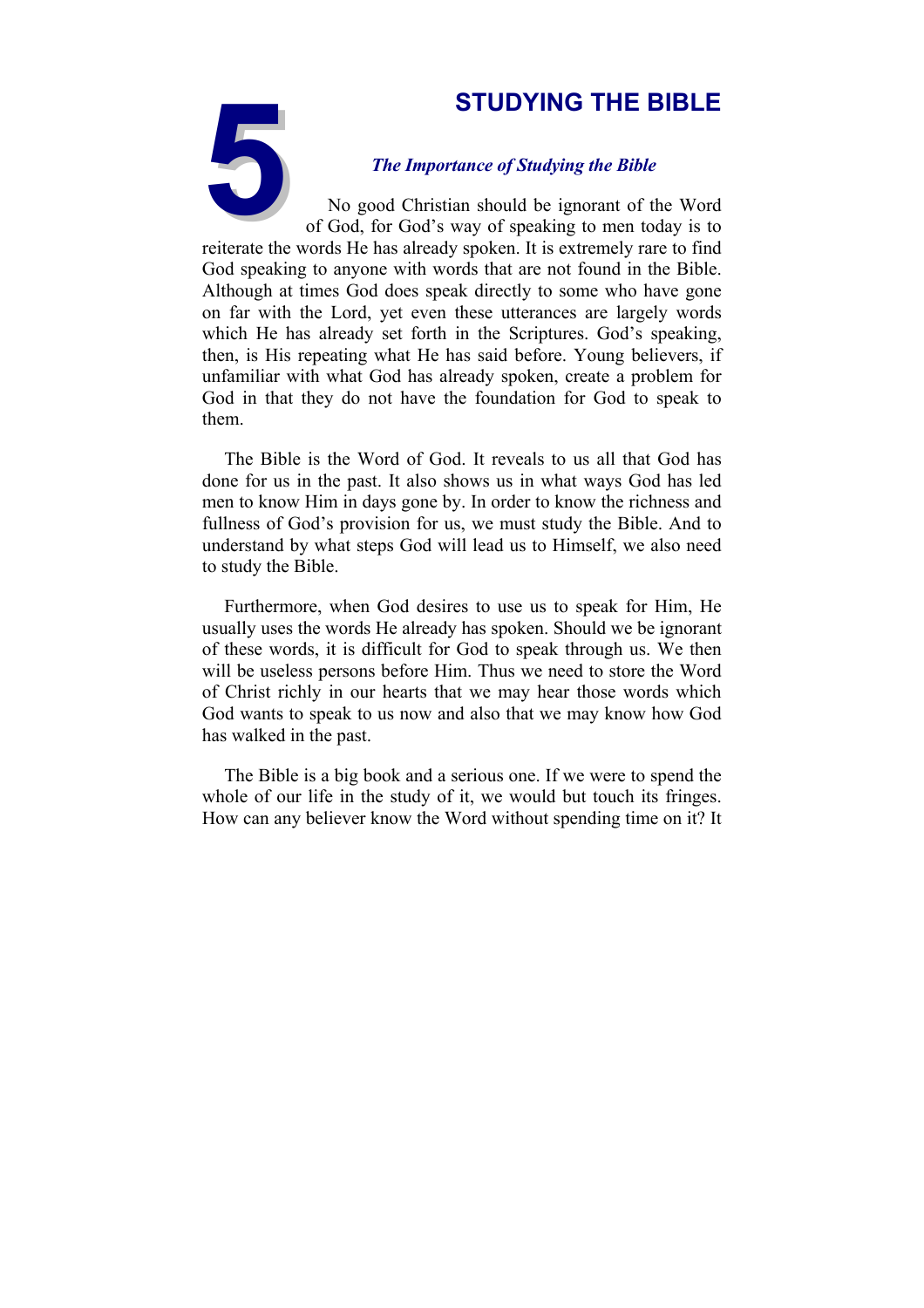is absolutely impossible. Thus young people especially ought to be diligent in studying God's Word so that as they reach middle age and then old age, they will have a rich supply of the Word for the needs both of themselves and of others.

Whosoever wishes to know God must study God's Word well. Every new believer needs to recognize the importance of studying God's Word at the very start of his Christian life. Let me be very frank with you: there are too few who really know the Bible. This generation is far inferior in the study of the Word. We do not see many of those giants of the Word of four or five decades ago. Today we mostly meet superficial readers. Where can we find people who have thoroughly studied the Bible? This generation is way behind in understanding of the Word. We are not talking here about spiritual life but rather about understanding. People may be able to get something of a devotional nature out of the Book, but few today really study the Bible.

The hope now is in the young people. We expect to have within these five or ten years a number of people who have really studied the Bible. This is not as simple as it sounds, for it requires lots of time. There must be a solid foundation in God's Word; otherwise nothing can be built. The expounding of the Bible that we hear today is wholly inadequate. Such a shallow life in the church is a disgrace before God.

# *How to Study the Bible*

How, then, should we study the Bible? Four basic principles are:

- (a) Find or discover facts
- (b) Memorize the Word
- (c) Analyze, deduce and compare the Word
- (d) Receive enlightenment from God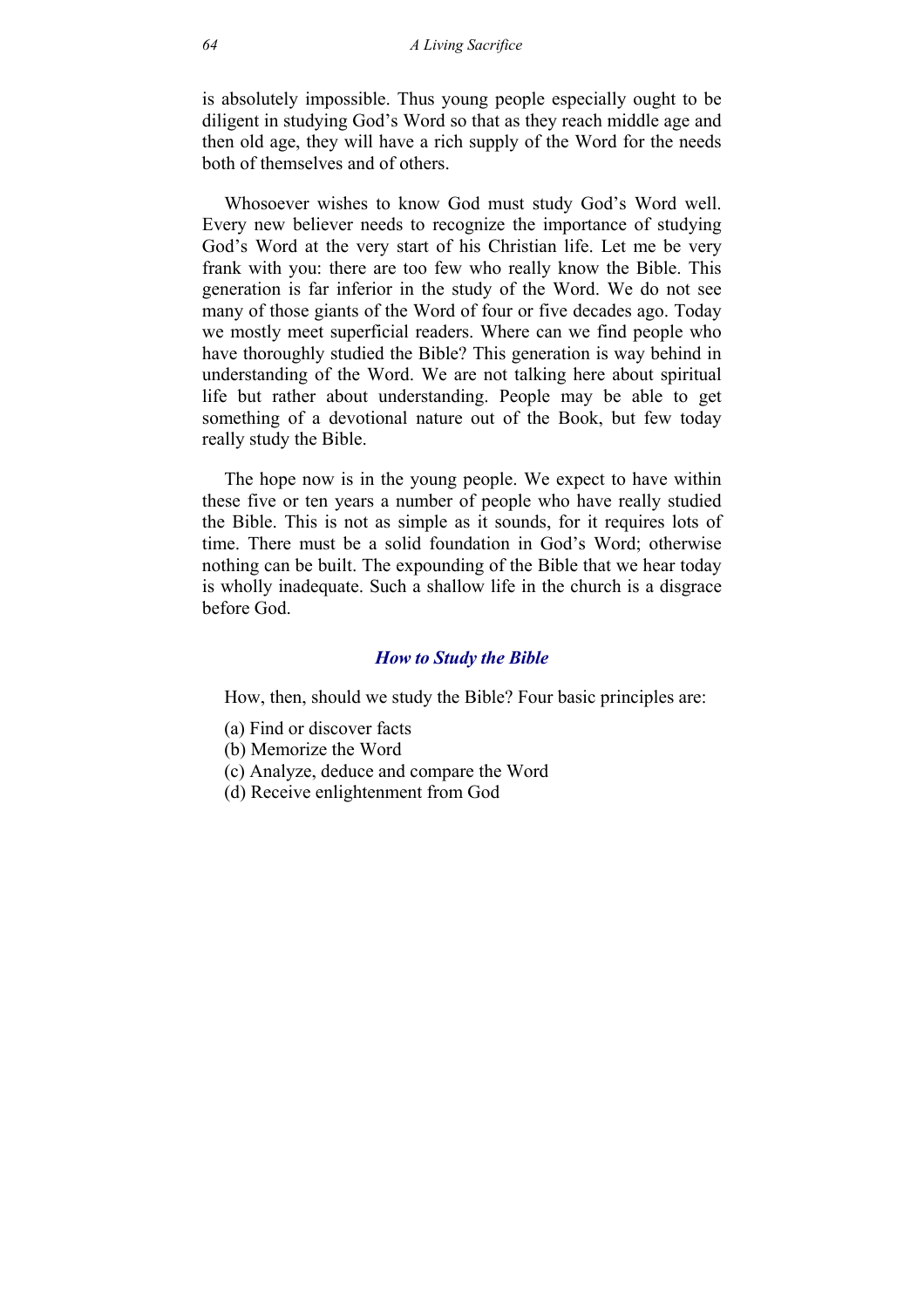However varied may be the external methods, the basic principles of studying the Word remain unchanged. And the order given above should also be kept: first fact finding, next memorizing, then analyzing, and finally receiving enlightenment.

The Bible contains many spiritual facts which to the spiritually blind are hidden. If one discovers any fact in the Bible, he already has half the light and hence has fulfilled half of the study purpose. It is therefore absolutely necessary to find facts; otherwise we will not be able to receive God's enlightenment, for the light of God shines only on the facts in His Word. Why does God speak in this way or in that way? Through analysis, comparison, and deduction we are open to enlightenment. Thus shall we be fed and thus shall we be able to feed others. If we study the Bible carelessly, God's Word will leak away and we will not know what is in it.

For example: the earth's gravitational force is a fact. It is a universal law, yet it awaited Newton to discover this law of gravitation. Before the time of Newton, though for thousands of years the force of gravitation had been there, yet the law had remained undiscovered. One day Newton was resting underneath an apple tree and an apple fell on his head. Through this incident he discovered the law of gravitation. The question was not whether there was or was not such a fact; the question was simply the discovery of the fact.

It is likewise a matter of great importance to be able to discover cardinal facts in the Bible. For example, what the Bible says and what it does not say are deeply significant. Why does it say things differently in different places? God has forbidden that a single word of the original Bible be changed. Why then in some instances is the singular number used whereas in other instances it is the plural? Why sometimes are years clearly mentioned and other times many years just skipped over? All these are facts to be noticed.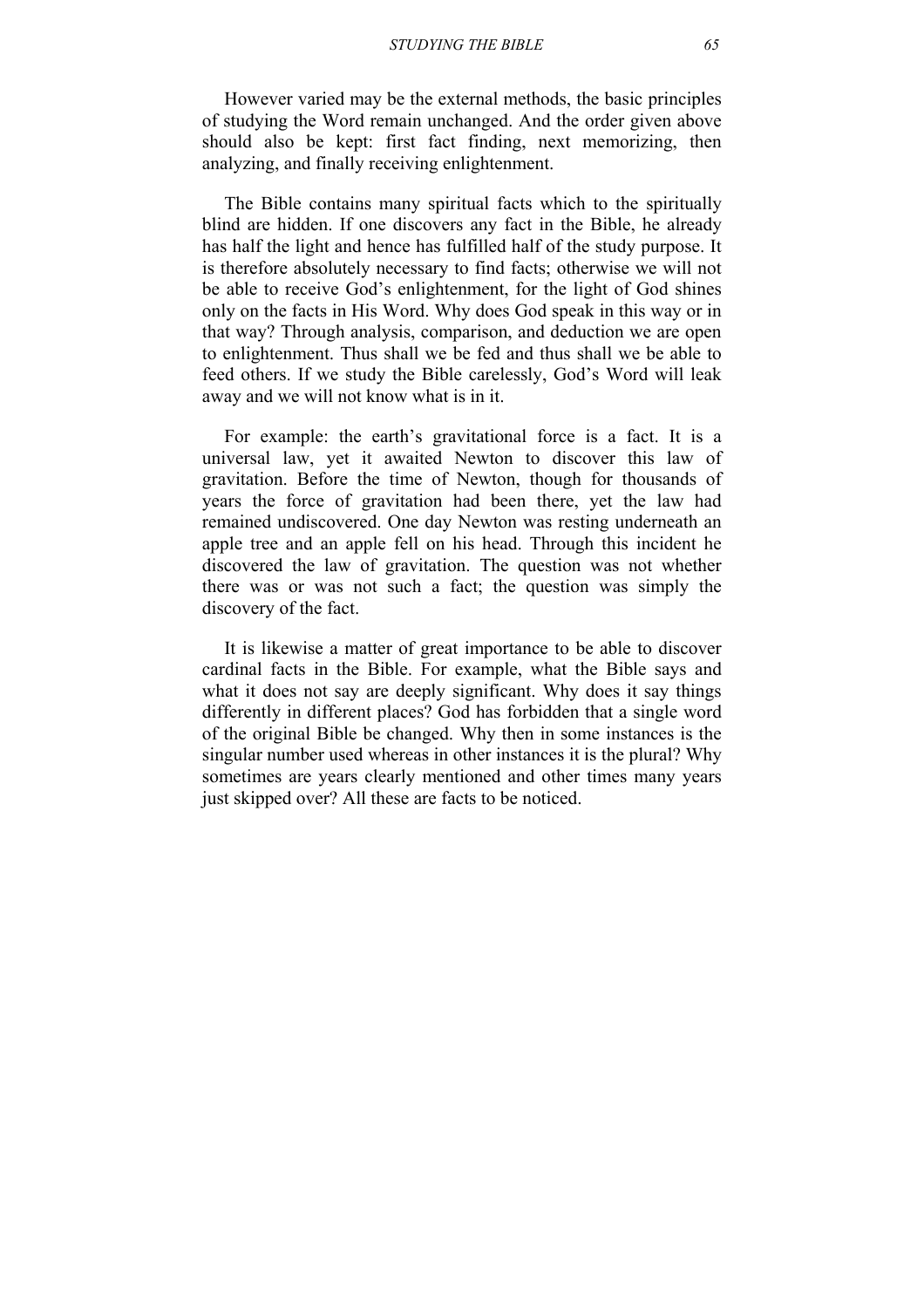For the above reasons, one who studies the Bible must be a careful person before God. He cannot afford to be inattentive. He must be a single-minded individual, for the Word of God is pure. As soon as he hears God's Word, he should know where the emphasis lies. But many Christians read the Word without hearing anything. They find neither its facts nor its keys.

#### 1. SAMPLES OF COMPARATIVE METHOD

Let us take some simple illustrations:

#### "IN CHRIST"

In studying God's Word, we will see that the New Testament only uses terms such as "in the Lord," "in Christ," "in Christ Jesus," never does it say "in Jesus" or "in Jesus Christ." This is what we call the discovery of fact. We should try to remember all instances where these terms are employed. Then we should compare them with the terms that are not used. Why in a certain place is the phrase "in Christ" used but not "in Jesus"? Why does it say "in Christ Jesus" but not "in Jesus Christ"? Why does the Bible never once use the term "in Jesus Christ"? As we analyze and compare the Word, we can expect God to give us light that we may see.

We now are shown that "Jesus" is the earthly name of our Lord. "Jesus Christ" means this Jesus will one day be Christ. "Christ" is the name given to Him after His resurrection and anointing by God. "Let all the house of Israel therefore know assuredly, that God has made Him both Lord and Christ, this Jesus whom ye crucified" (Acts 2:36). Hence it is His name of resurrection. Then in Romans we find "Christ Jesus," which means the Christ of today is the Jesus of yesterday. Christ Jesus has become His name now. The term "Jesus Christ" is quite different from that of "Christ Jesus." Christ is formerly Jesus, and Jesus later will be Christ. We can only be in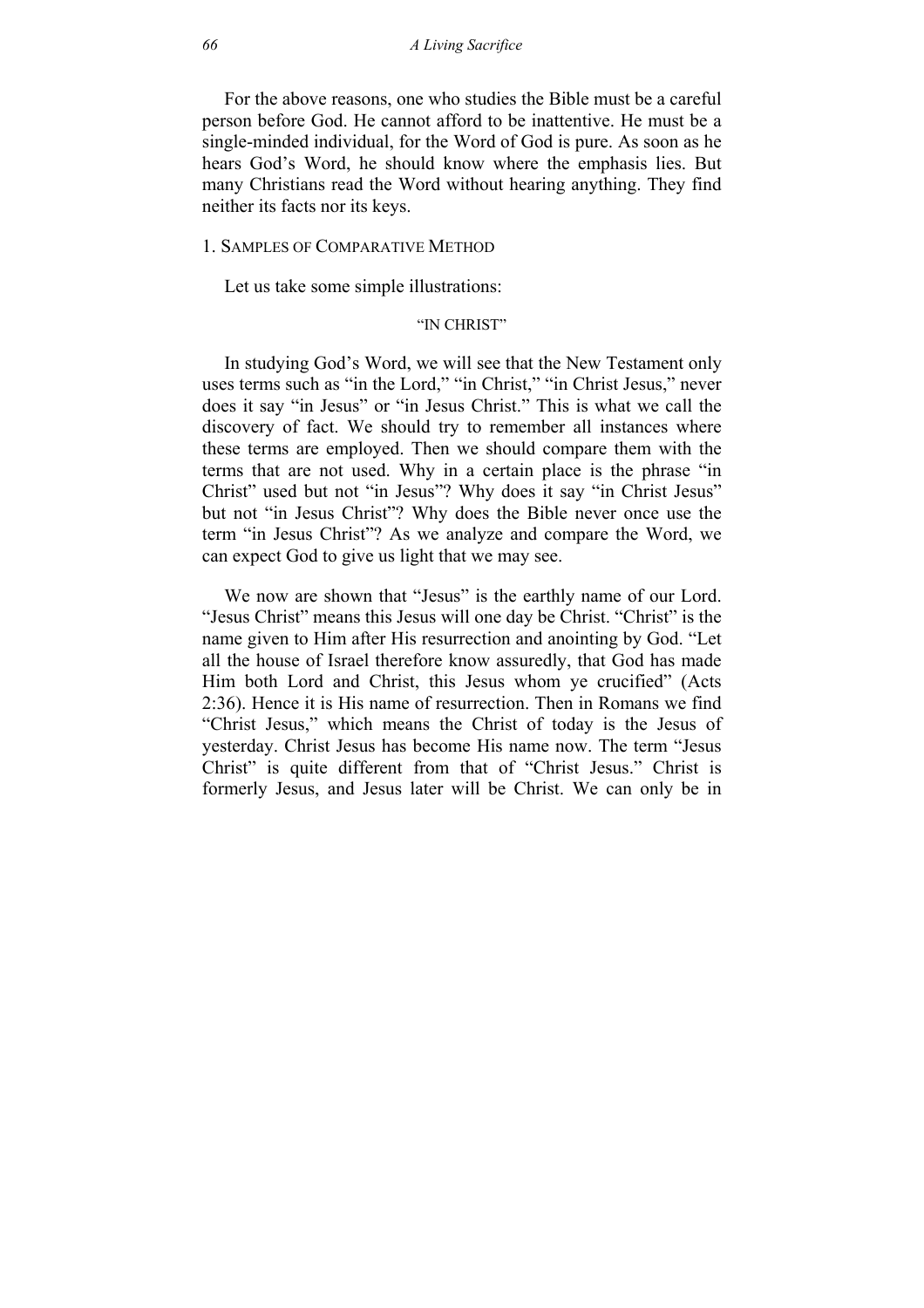Christ but never in Jesus. We can be in the Lord or in Christ Jesus, but not in Jesus Christ.

When our Lord lived on earth, we could not be in Him. For if we were, we would share His cross and the work of redemption. No, He alone is God's only begotten Son; we have no part in it. His birth in Bethlehem is something we cannot share. Then why is it we can be in Christ? "But of Him are ye in Christ Jesus" (1 Cor. 1:30). It does not say in Jesus, but in Christ Jesus. For we are actively united with Him in His resurrection after He died and was raised from among the dead. There God has made Him Christ; and there by His Spirit God has joined us to Him.

#### "BLOOD" AND "CROSS" IN ROMANS

We know that Romans, chapters 1-8, deal with the redemptive work of the Lord. These eight chapters are further divided into two parts: chapters 1-5:11 form one part and chapters 5:12 through chapter 8 another part. All who study the Bible are amazed by the fact that in the first part the cross is not mentioned whereas in the second part the blood is never referred to. The first part speaks only of the blood but not of the cross; the second part focuses on the cross and not on the blood.

After knowing and memorizing what it is God has spoken and what it is He has not spoken, we can then start to analyze. Basically there are two methods of analysis: one is to dissect in order to scrutinize more carefully; the other is to gather together in order to have a more comprehensive picture. As we individually consider Romans 1-8, maybe within an hour or half an hour we will be given light to see that the forgiveness of sins and justification are by the blood but that deliverance from the power of sin must be through the cross. Deliverance comes not from the blood but from the cross, while forgiveness comes not from the cross but from the blood.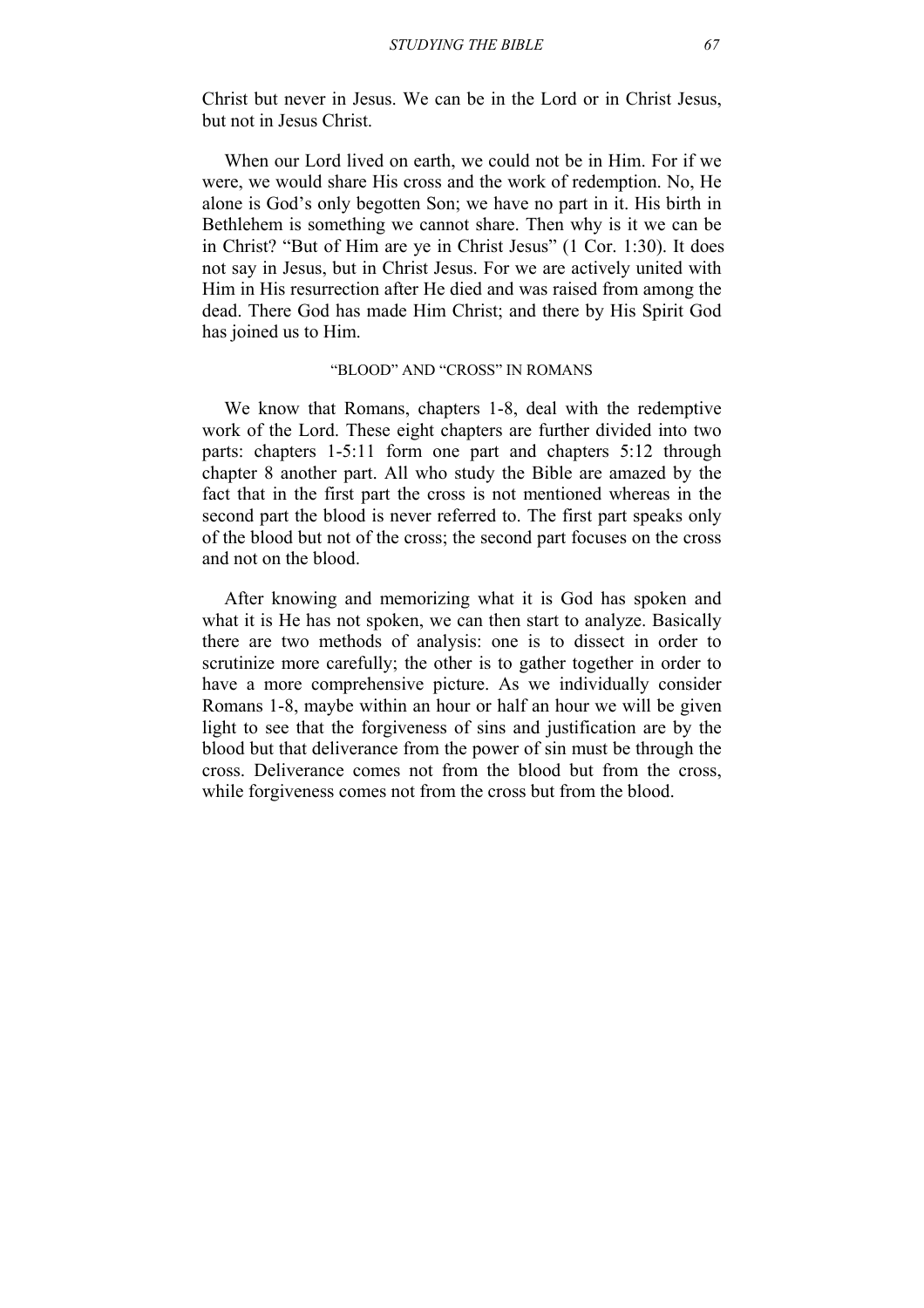Having memorized sufficient Bible verses, one may attempt to analyze them before God. He may not be able to understand them at first, but after trying for a month or even half a year he may be given understanding. I have mentioned before that if anyone is able to find facts, he has already received half of the light. If one is unable to discover facts, it only proves he has an eye ailment. Young people, therefore should start out as careful readers. He is a careless person who does not seek for facts. He will not know either what God has said or what God has not said. How can this be called the study of the Word of God?

Do remember one thing: whether or not one is able to be a minister of God's Word depends on whether he can find facts while studying the Bible. Each and every minister of God's Word needs to be a vigilant, accurate person. Facts are like mountain peaks, protruding out conspicuously. Only the lazy, the careless, the confused and the insensitive do not know how to read the Bible because they are unable to find the facts of God.

#### 2. SAMPLE OF THE ANALYTICAL METHOD

Let us now turn from the comparative method to the analytical method. For an example, let us use John's record concerning the sending of the Holy Spirit. In reading chapters 14 and 16, we find the promise of the Lord Jesus. Is there anything special in this promise? Consider chapter 14:16-20,

*And I will pray the Father, and he shall give you another Comforter, that he may be with you for ever, even the Spirit of truth: whom the world cannot receive, for it beholdeth him not, neither knoweth him: ye know him; for he abideth with you, and shall be in you. I will not leave you desolate: I come unto you. Yet a little while, and the world beholdeth me no more; but ye behold me: because I live, ye shall live also. In that day ye shall know that I am in my Father, and ye in me, and I in you.*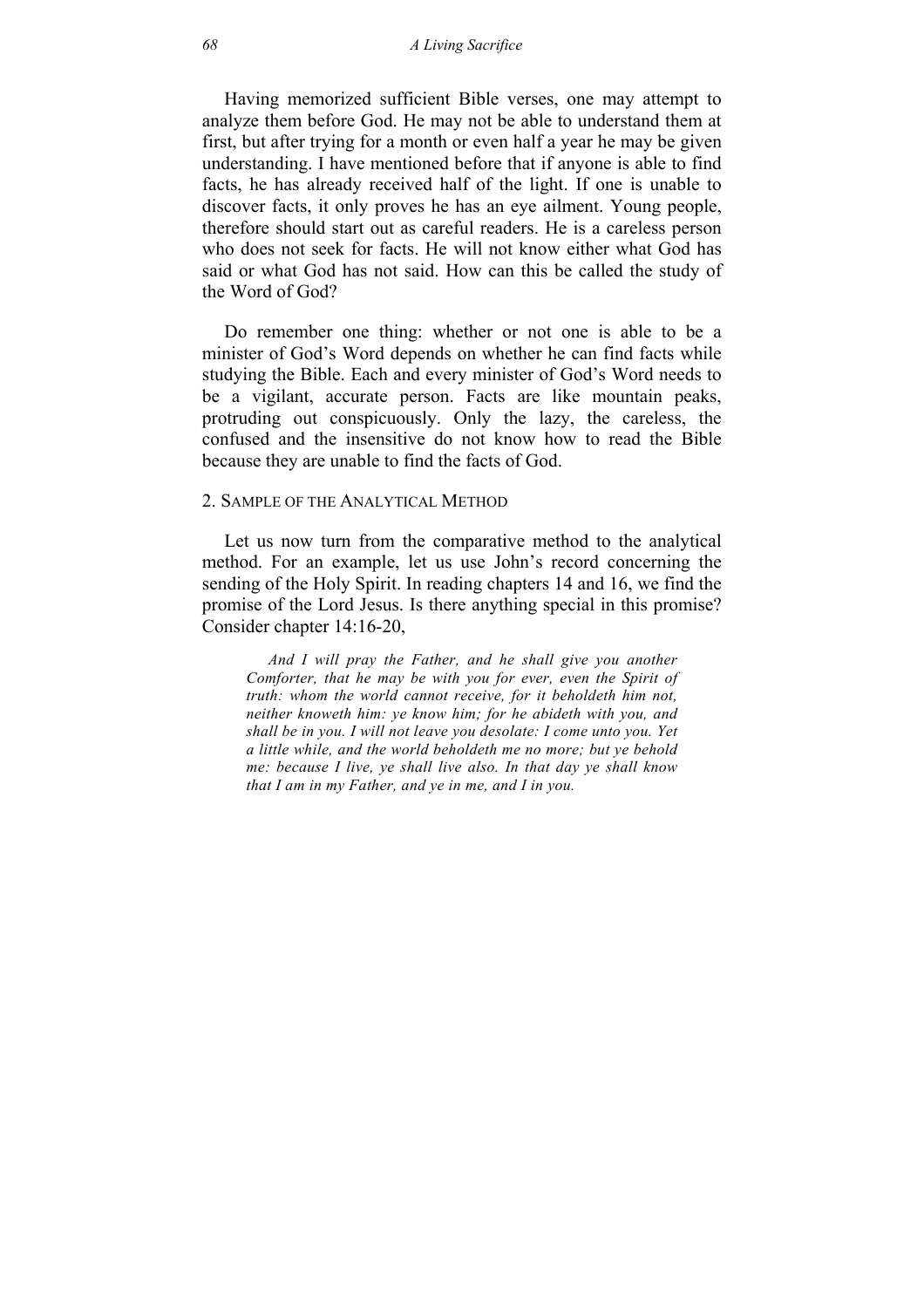What fact do we here discover? In the first part of this passage, we find the word "he" or "him" is used, but in the second part the pronoun is changed to "I" or "me." There is a shift from "him" to  $\cdot$ "me"

Having noticed that fact and memorized all these verses, we should now proceed to analyze them. The Lord mentions another Comforter. "Another" implies that this is a second one. For instance, "I will give you another cup," simply means, "I will give you a second cup." "I will ask another one to help you," invariably refers to a second helper. The Father will send you another Comforter, that is, the second Comforter. Since there will be the second Comforter, there must previously have been the first Comforter, just as another helper implies the presence of the first helper, and another cup a first one.

The fact has thus been established that there are two Comforters. What does the Lord say about the second Comforter? "He may be with you for ever." Who is He? We do not seem to know Him, and yet the Lord says, "Whom the world cannot receive; for it beholdeth him not, neither knoweth him: ye know him." Why? "For he abideth with you." Had I been one of the twelve disciples on that day, I would certainly ask: "O Lord! You say the Comforter abides with me, but I neither see Him when I am asleep nor when I am awake. I do not see Him when eating or when walking. In fact, I have never known Him. How can you say that I know Him?"

But notice: immediately following the word, "For he abideth with you and shall be in you," he continues with, "I will not leave you desolate: I come unto you." In analysis, we discover the "he" has changed to "I." In other words, "I" am "he." While the Lord Jesus is on the earth, He is the Comforter; that is, the Holy Spirit in Him is the Comforter. This is seeing light. On earth, the Lord and the Holy Spirit are one, for the latter abides in Him. He is seen and known by the disciples, because He abides with them.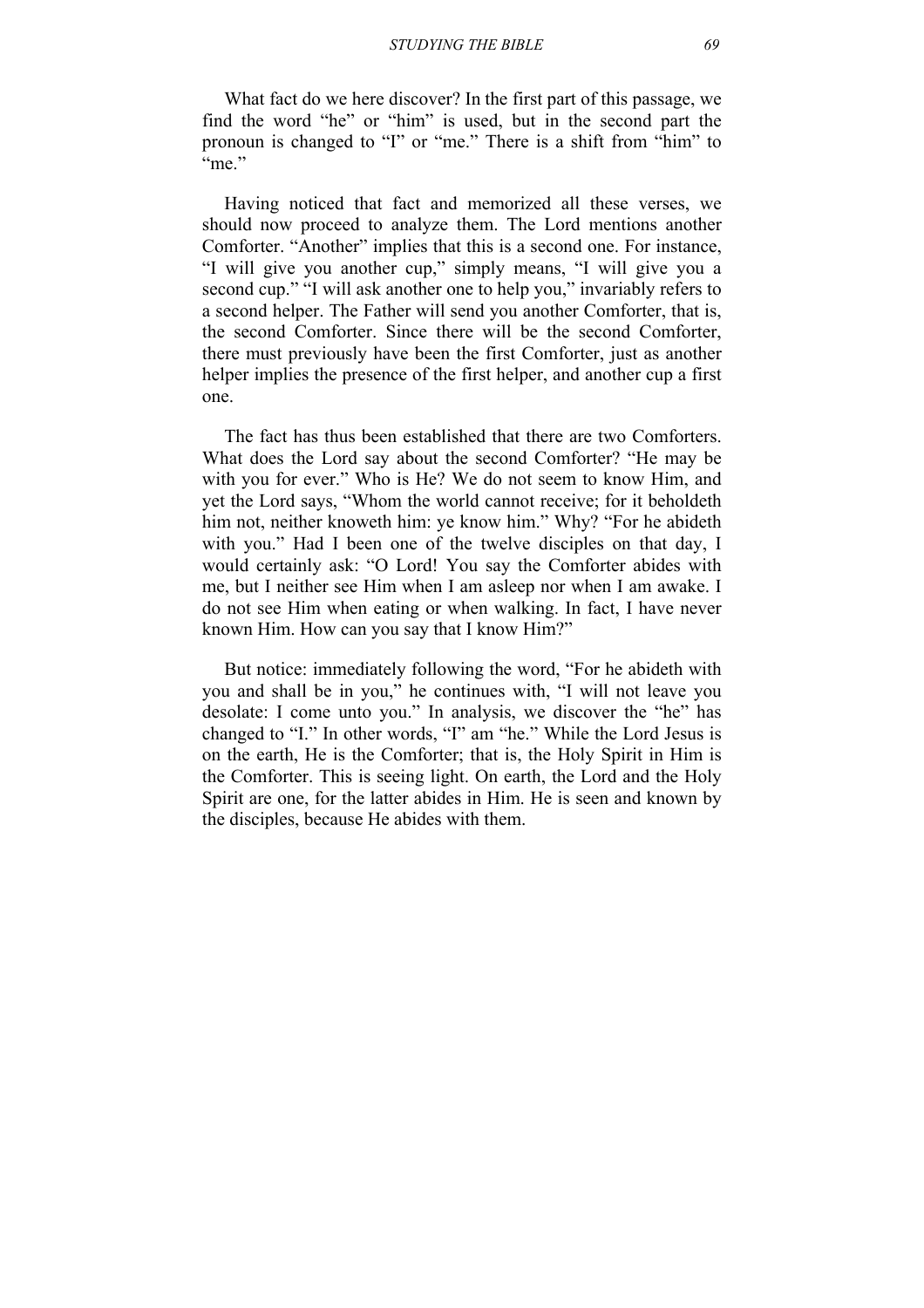But now, another Comforter is given. The Lord is to die, to be resurrected and to come again. How will He come? He will come in the Holy Spirit so that He may not leave His disciples desolate. "Yet a little while, and the world beholdeth me no more; but ye behold me: because I live, ye shall live also." For a little while you do not see Me, yet after a while you shall see Me again and I will live in you. In verse 17, "he shall be in you," but now in verse 20, "I in you." The "he" above is therefore the "I" of the following verses. The first time it is the Holy Spirit in Christ, the latter time it is Christ in the Holy Spirit. Who is the Holy Spirit? The Holy Spirit is the second self of the Lord Jesus. As the Son is the Father's second self, so the Holy Spirit is the second self of the Son. The form alone is changed.

It is therefore evident that the basic principle in studying the Bible is to find facts. It really does not depend on how many chapters one has read or how much he has memorized. If he cannot find facts, he will receive no light from God. For a worker, the ability to find facts in the Bible is a foundational requirement. Paul was one who had great ability in finding facts. Listen to what he says in the third chapter of Galatians. When he read Genesis, he found in God's promise to Abraham, "in thy seed shall all the nations of the earth be blessed" (Gen. 22:18), that seed there is singular, not plural, and therefore points to Christ. Paul had discovered a fact in the Bible. Now there are tens of thousands of facts like the one just mentioned. Whether or not one is rich in God's Word depends largely on his ability to find out facts.

## 3. SAMPLE OF THE DEDUCTIVE METHOD

Let us turn to illustrate the deductive method: take for instance the matter of making images. Exodus 20:4 commands: "Thou shalt not make unto thee a graven image, nor any likeness of any thing that is in heaven above, or that is in the earth beneath, or that is in the water under the earth." But in Genesis, God Himself says, "Let us make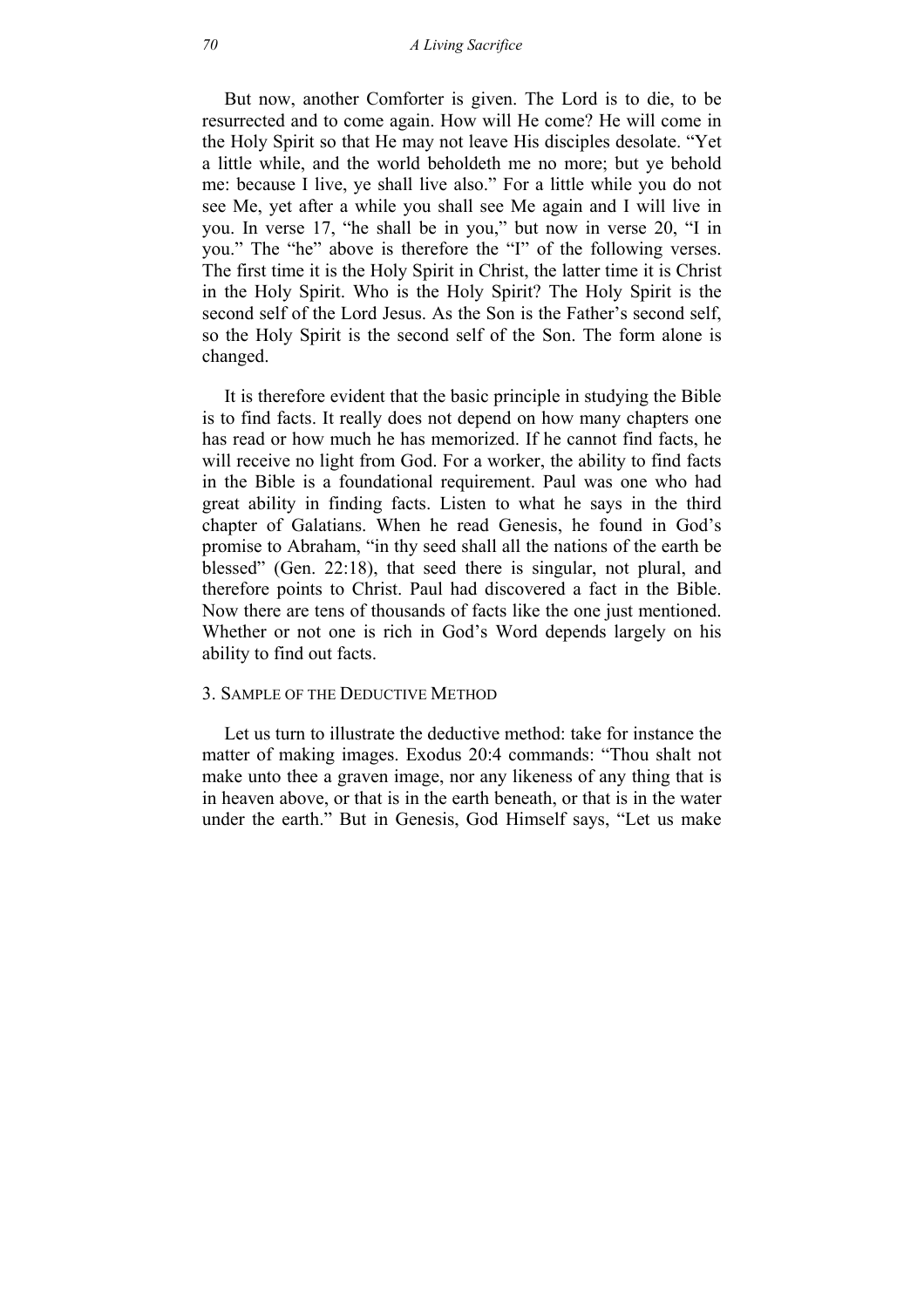man in our image, after our likeness. . . . And God created man in his own image" (Gen. 1:26-27). Also in Exodus 26, God ordered the people of Israel to "make a veil of blue, and purple, and scarlet, and fine twined linen: with cherubim the work of the skilful workman shall it be made"  $(v, 31)$ . The cherubim have the likeness of a man: and every one has four faces—that of a man, a lion, an ox and an eagle (Ez. 1:5,10). This veil is to separate the Holiest from the Holy Place.

After gathering together these passages, the question will naturally be asked: did God contradict Himself? On the one hand He commanded not to make any image and He judged Israel because they made the image of the golden calf; on the other hand He Himself ordered them to make the image of the cherubim. Why does the Bible both permit and forbid the making of images? Why is no image permitted except that of cherubim? To what does the image of the cherubim point? This will lead us to Hebrews. Hebrews 10:20 indicates that the veil typifies the flesh of Christ, meaning the Lord Jesus Himself. In other words, all images are idols except the One who is the image of God. Notice what Genesis 1:26-27 said. When the Godhead was in council, it was decided to make "a man in our image." But when it came to actual creative work, "God created man in *his* own image." In verse 26 it is the plural "our," while in verse 27 it becomes the singular "his." Such transfer from the plural pronoun to the singular is a fact to be reckoned with. It reveals that in the Godhead only one Person has an image, and that Person is Christ. By combining all these passages, we conclude that God rejects all images except the one image—His own Son.

Some Notable Students of the Bible<sup>∗</sup>

-

<sup>∗</sup> Editor's Note: In reading this section, it must be kept in mind that these messages were given in 1948. However, the principles still retain their value and thus the message has been left in its original form.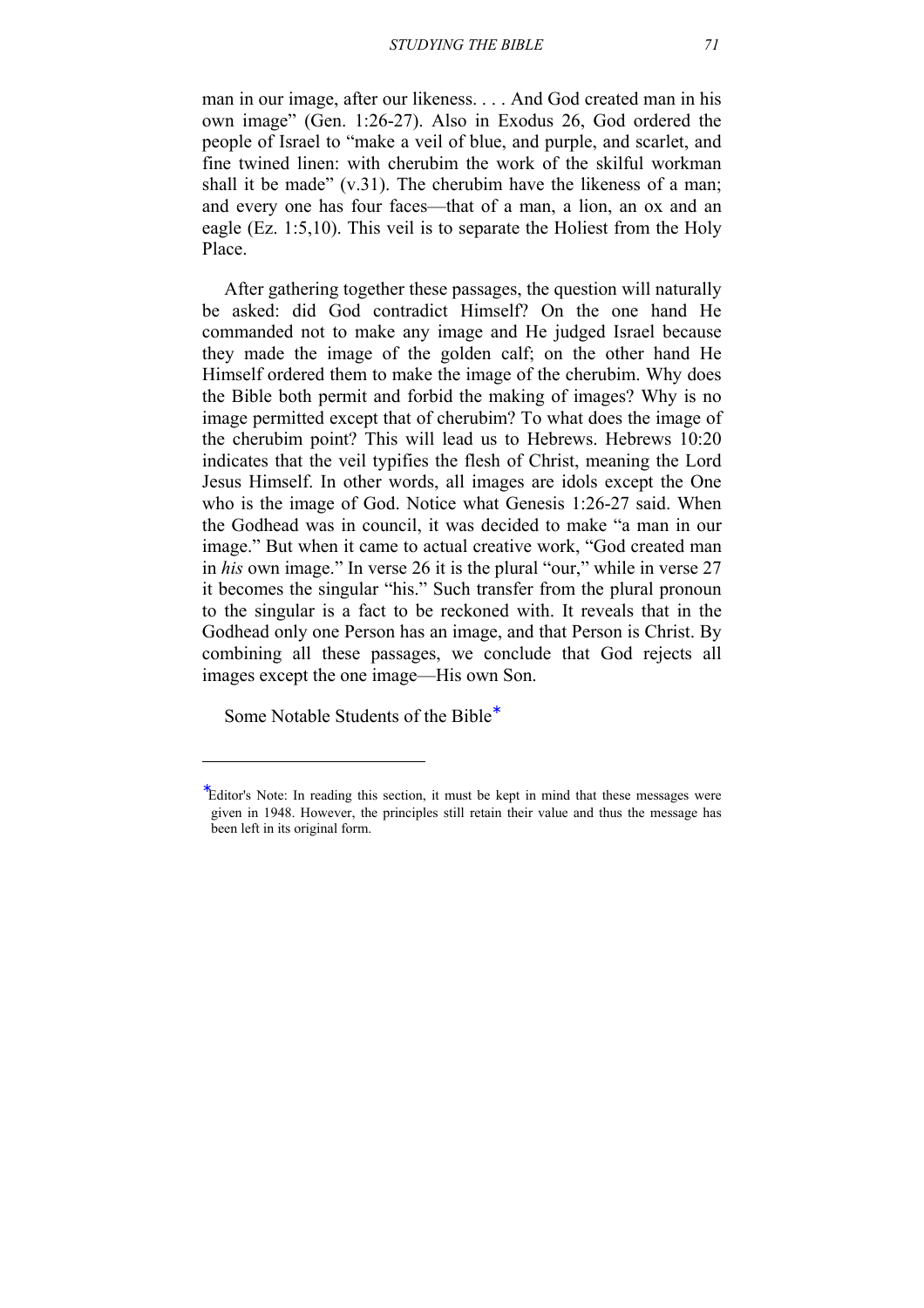Through the centuries many children of God have spent time on the Word of God. Some of the best brains of these two thousand years have been engaged in God's Word. Indeed, God has chosen first rank minds from this world for His Word. This is part of the heritage of the Church.

First, let us mention the lower critics, those who scrutinize the letter of the Bible. People such as Tregelles, Dean Alford, Wordsworth and Westcott are giants among thousands of such critics. Why was such a task necessary? Because there was no printing press when the Bible was first written, and it was a forbidden book too. If anyone was found with a Bible, he could be thrown to the wild beasts. In order to read the Bible, he had to copy it himself. He could only copy a little at a time and he had to copy in a great hurry lest he be found by the police. Under such circumstances, error in copying was inevitable. Even with today's typesetting, mistakes are unavoidable; how much more was the possibility of making mistakes when every word had to be copied by hand? It would be extremely easy to miss a stroke or add a dot. People in the first century copied in a hurry, and people in the later centuries copied from hand to hand. Today we have a great number of handcopied manuscripts with some variations in letters.

Hence, God has raised up many who specialize in criticizing the letters of the Bible. They gather many manuscripts and compare them word by word, stroke by stroke. It is a time consuming job, for every letter in the Old and New Testaments has to be verified. Some experts have traveled to several countries, visiting many museums for the sake of verifying just one letter. Their devotion ought to move us to tears. They are the great scholars of Hebrew and Greek. They spend all their life on such research. How we thank God for raising them up for this difficult task.

Then we have the translators of the Bible. Many people all over the world have spent a great deal of time in carefully translating the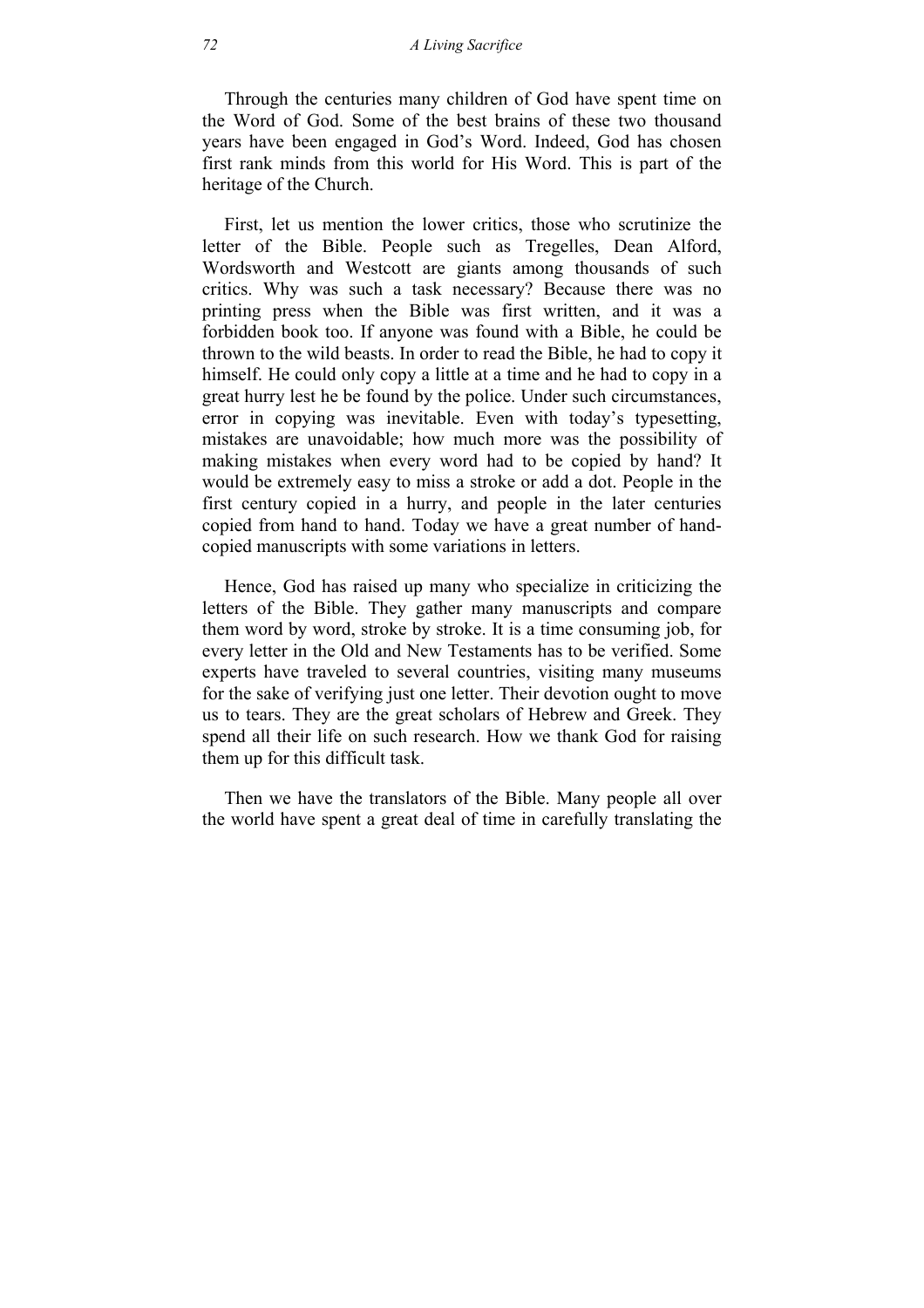Bible. For example, J. N. Darby was used of God to translate the Bible into French, German and English. The popular edition of the Chinese Bible is the combined work of a number of scholars. Sometimes as much as eleven hours were spent on one verse.

Next there are those who write Bible dictionaries. God has raised up many in different countries to study words, animals, plants, beasts and cattle. They have given us Bible dictionaries which greatly help us in understanding. Otherwise how could we know what cedar and hyssop are? Everything in the Bible has been studied, even the difference between a body coat and a cloak. Among the writers of Bible dictionaries are Philip Schaff and William Smith. Schaff's dictionary, written a century ago, is considered one of the best.

Next comes the compilers of concordances. Since the Bible is such a large book, it is not easy for us to find a particular verse: hence the need of a concordance. As a matter of fact, the Bible is the only book that has a concordance. The first concordance ever compiled was Cruden's. Cruden spent many years in compiling his concordance. While undertaking this tremendous task for such a long time, his mind became deranged and the work had to be stopped. However, he resumed the compiling after his recovery six years later. He literally gave his life for the compilation. It is now simple and easy for us to find a principal word in the Bible, but many were the hours spent gathering all the verses in the Bible where that particular word occurs. It required almost a superhuman memory and a prodigious painstaking effort to arrange all the principal words in order. After Cruden, there came Strong's, Young's, and Wiggram's concordances, but all of them are based on Cruden's work. Each concordance has its own specialty and all four are quite reliable.

Following the above compilers are those who do research on Biblical chronology. They scrupulously try to compute the years from the creation of man to Christ. Among these are Archbishop Ussher and Philip Mauro. The wonder of the Bible is that there are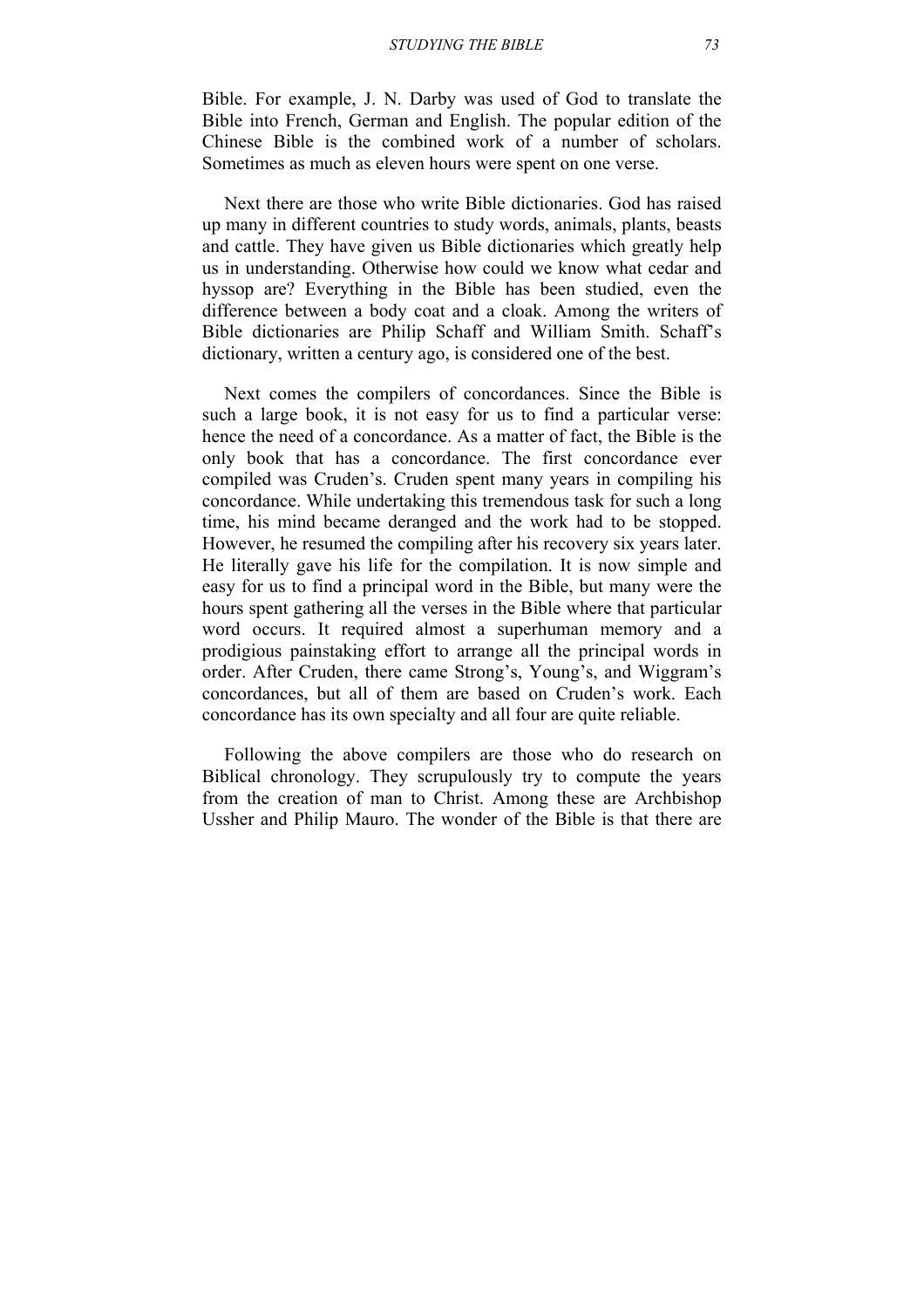scriptural verses which connect without any interruption from the creation of the world to the time of Christ. God has preserved this chronology by giving us a verse here and a verse there. At times it seems as if some verses are missing, yet by diligent searching we can always find the missing links. The years from the creation of Adam to the birth of Christ are like a chain without a break.

Next are the people who study the numerical structure of the Bible. Of these, there are two different schools: one is represented by F. W. Grant, and the other by the Jewish scholars called Massorites. Thirty years ago, a Russian by the name of Ivan Panin also did computation on numerical structure.

It is marvelous to know that each number in Scripture has its particular structure. For example, consider the number twelve: we have twelve tribes, twelve apostles, twelve foundations, twelve months, and twelve fruits. God uses the number twelve with consistency. He intends to manifest His work in that number. Grant in his *Numerical Bible* has opened this up to God's children.

Another school has tried to add up the alphabet of the scriptural words. We know neither Hebrew nor Greek has numerical numbers such as the Arabic 1, 2, 3 and 4. They use their alphabets to represent numbers. Each Hebrew or Greek letter has a numerical value. Ivan Panin, the famous mathematician during the Czarist regime, and his students have added up the letters of all the Bible.

Another school has counted the alphabet in the Old Testament according to paragraphs and verses. This was to help copyists of later generations from making mistakes. For instance, suppose there are 504 letters in a certain paragraph. If the paragraph comes out with 505 letters, it means the copyist has written one word too many. The five books of Moses are made up of 187 chapters, 5845 verses, 63,467 words, and over 300,000 letters. I am not trying to say that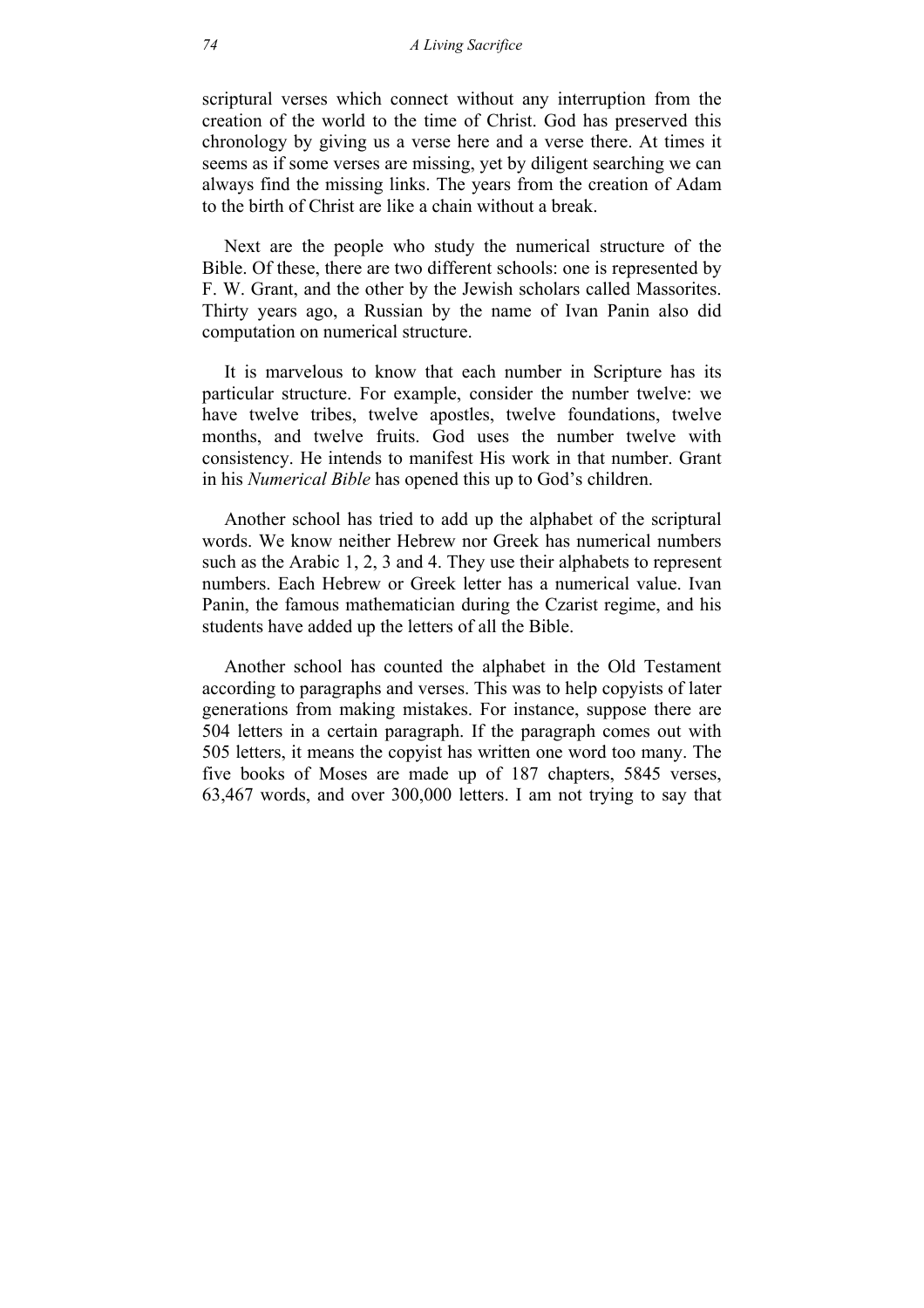such computation has any special value; I simply wish to show young believers how people have spent their time on the Bible.

There is a fourth school represented by Howard Osgood, a most learned person. He spent lots of time studying the Scripture and counted all the Bible words. For example: the total number of words used in the Old Testament is 6417 of which 1798 words are used only once, 728 words are used twice, 448 words are used three times, and 3443 words are used more than three times. In the New Testament, the total number of words used are 4867, of which 1654 words are used once, 654 words twice, 383 words three times, 2176 words used more than three times. The grand total of the words used in the Old and the New Testaments amounts to 11,284 words. That is to say, the Bible in its original language was formed by using these 11,284 words.

Lastly, there are some people who specialize in studying terminologies or emphases in the Bible. For example: Newberry specialized in studying terminologies, Rotherham in studying emphases. We know that in the original Greek every sentence in the Bible has its emphasis. The emphasis in Matthew 5: "Ye have heard that it was said to them of old time . . . but I say unto you," is on the word "I"; that in Matthew 6: "They have received their reward . . . and Thy Father who seeth in secret shall recompense thee," is on "they have" and "Thy Father shall." Rotherham spent his whole life in finding these emphases.

## *Practical Hints in Studying the Bible*

Finally, the Bible must be read daily and consecutively. It is best if the Old and the New Testaments are read together. The reading should not be too fast but rather daily and systematically.

George Muller before his death thanked God for enabling him to read the Bible one hundred times. Young believers should remember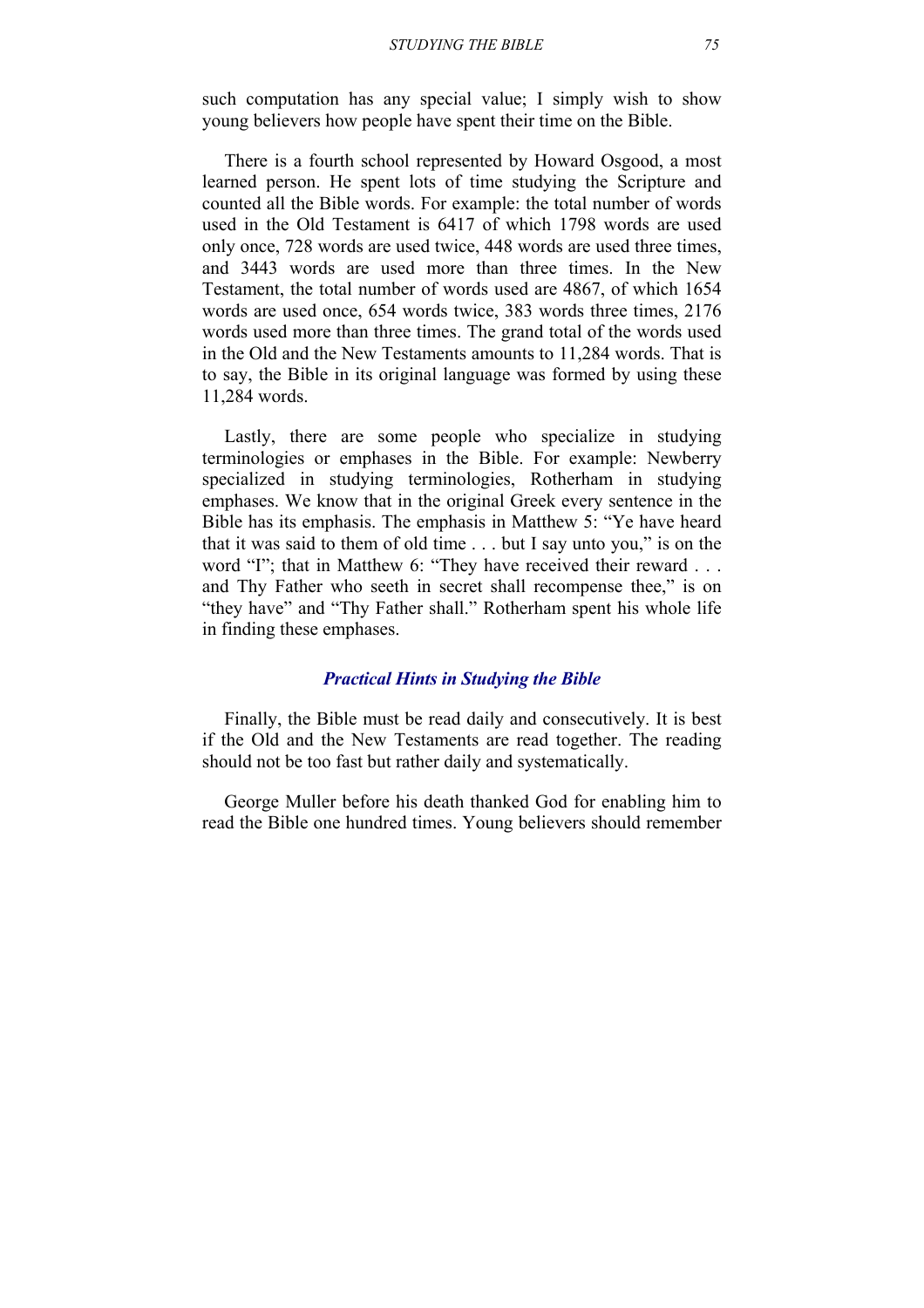the number of times they have read through the Bible. Begin with Matthew in the New Testament and Genesis in the Old Testament, and read through both Testaments. Mark down the number of times in your Bible. We hope every believer will be able to read through one hundred times. If a person lives to be a Christian for fifty years, he should have read the Bible at least twice each year for him to reach one hundred times.

In studying the Bible, two different times should be set apart and two Bibles should be used. The morning time of reading should be accompanied by prayer. It is for the purpose of building up one's own spiritual life. Only three or four verses each morning are enough. Prayers with meditation should be mixed with the reading. The afternoon time is devoted to knowing more of God's word; therefore a longer time may be spent in the reading. This is also the time to find out facts in the Bible. If possible, use two Bibles: one for the morning and one for the afternoon. In the morning Bible, nothing should be written inside except a record of the dates in which one has had special dealings with God while reading a particular passage. The afternoon Bible should record the light received in the reading; hence everything of value can be written in, and circles, straight lines, or colored lines can be drawn all over the pages.

By reading the Word over and over again, gradually our knowledge of the Bible will be increased. If possible, try to memorize one or two verses each day. This may be difficult in the beginning, but it will be a great help later on.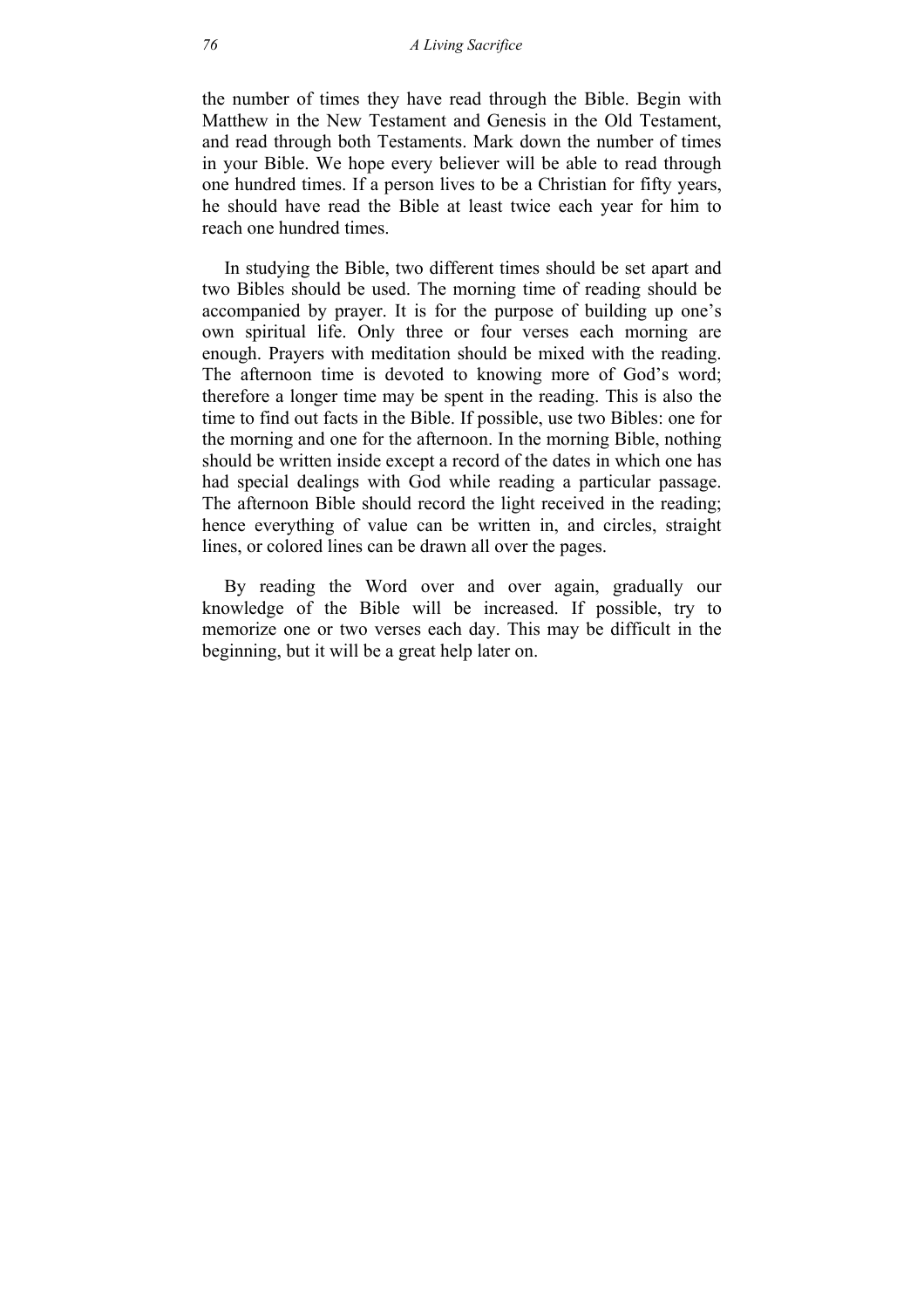



**FRAYER**<br>
Learning to pray follows studying the Bible. Prayer<br>
is both the most profound and the simplest of all<br>
Christian exercises. A person newly saved can pray.<br>
Yet, many of God's children even on their deathbeds<br>
co Learning to pray follows studying the Bible. Prayer is both the most profound and the simplest of all Christian exercises. A person newly saved can pray. Yet, many of God's children even on their deathbeds confess that they have not yet mastered the art of

prayer.

Answered prayer is one of the basic privileges or rights of a Christian. A Christian is given by God the right of having his prayers heard. If one has been a Christian for three to five years and has not had one prayer answered, his Christian life must be quite questionable. For a child of God not to have his prayers answered is wrong. A Christian's prayers ought to be answered.

"Hitherto have ye asked nothing in my name: ask, and ye shall receive, that your joy may be made full" (John 16:24). He who prays often and has his prayers answered often will be a happy Christian. This is a fundamental experience that every believer must have. One may be careless in other spiritual matters, but in this matter of answered prayer a Christian cannot afford to deceive himself. It is either yes or no. He must seek to have prayers answered.

Ask a new believer if he has prayed today. Ask him if God has heard his prayer, for prayer is not beating the air, nor something done casually. The aim of prayer is its answer. If no answer to the prayer is forthcoming, the prayer is in vain. One must learn to have his prayers answered. Prayer is not just for spiritual devotion; it is also for being heard. If it is solely for devotion, one may pray for hours without expecting any answer. But if prayer is for an answer, then one must pray until the answer comes.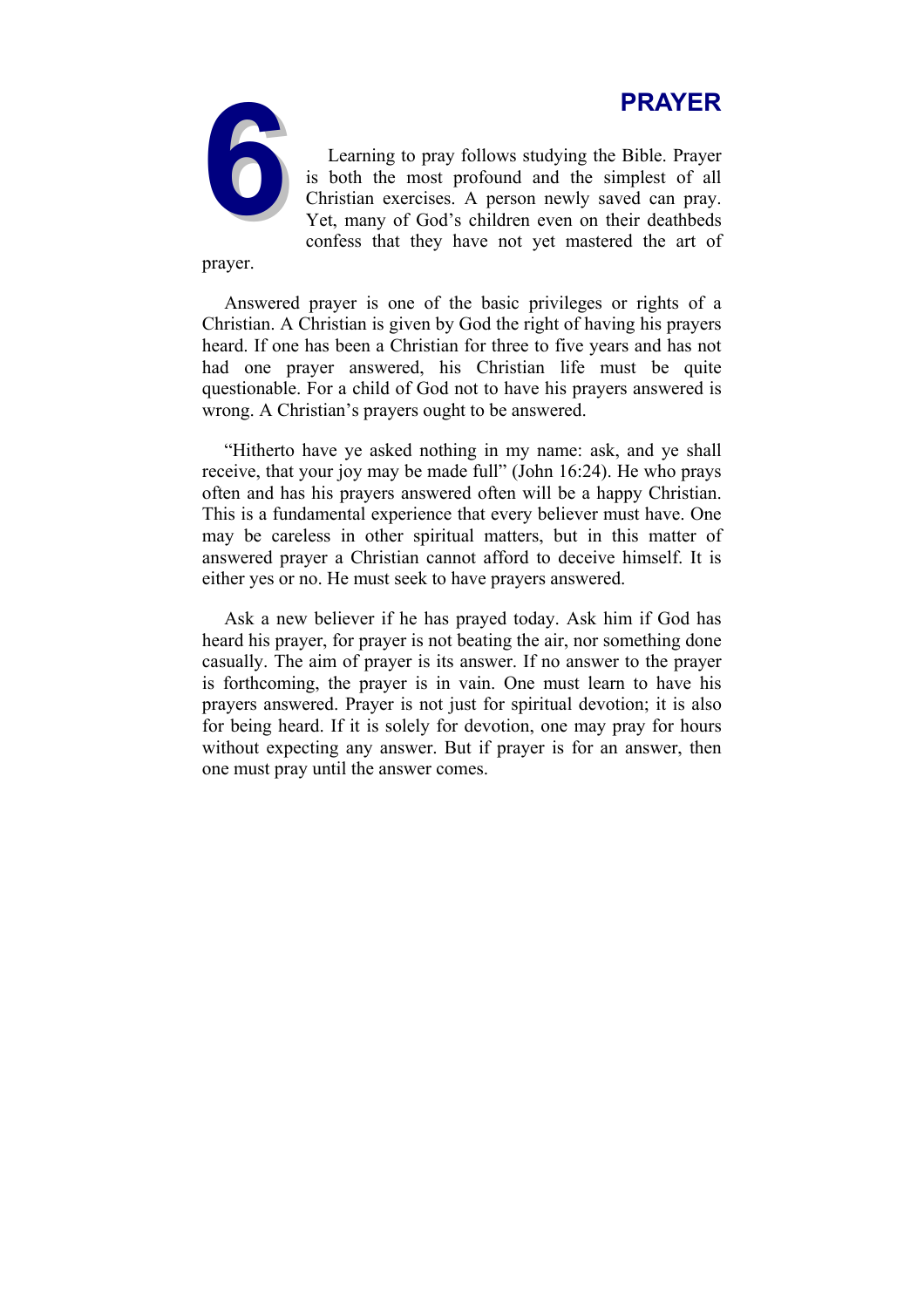It is therefore imperative for beginners to learn this lesson well so that they may have their prayers answered. It would be a difficult task to correct this foundational lack if one has perhaps been praying three to five years without receiving an answer.

## *The Conditions for Answered Prayer*

A number of conditions for answered prayer may be found in the Bible, but we will pick out a few which we believe are quite sufficient for beginners. These few may well cover over half of the requirements learned by advanced Christians.

1. ASK

To pray one must really ask. "Ye have not, because ye ask not" (Jas. 4:2). "And I say unto you, Ask, and it shall be given you; seek, and ye shall find; knock, and it shall be opened unto you. For every one that asketh receiveth; and he that seeketh findeth; and to him that knocketh it shall be opened" (Lk. 11:9-10).

When I was newly saved, I professed that I prayed daily. One day a sister in the Lord asked me, "Have your prayers been answered by God?" I was surprised because to me prayer was simply praying and nothing more. I prayed but I never thought of whether or not I was heard. Since that time, however, I have prayed to be heard. After she asked me I first examined my prayers to see how many God had answered. I discovered that I had not prayed many prayers of the type that required answers. My prayers were mostly general, so the answers really did not matter too much. It was like asking God for the sun to rise tomorrow; it would rise whether one prayed or not! After having been a Christian for a whole year, I could not find a single instance of answered prayer. Yes, I had knelt before God and uttered many words, but I had not really asked for anything.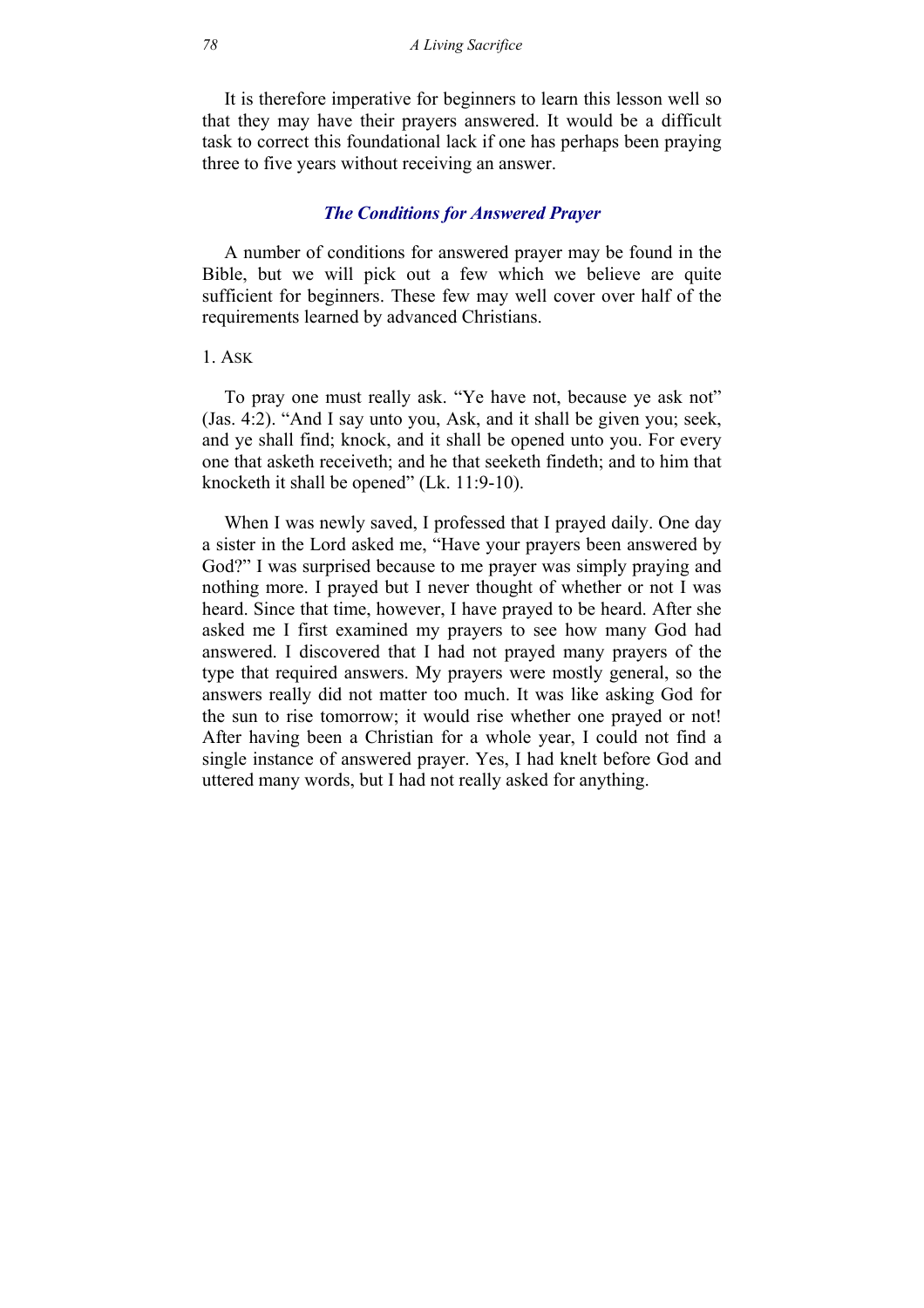"Knock, and it shall be opened unto you," says the Lord. But I had been knocking on the wall! The Lord will not open the wall for you, for He does not know what you really want. If you are truly knocking on the door, He will surely open it for you. If you ask for one thing, the Lord will give that thing to you. Suppose there are several things here: a hymn book, a cup, a Bible, a table cloth and a fountain pen. What do you really want? "Seek," says the Lord. You cannot ask God for a department store; you must ask for something definite.

"Ye have not, because ye ask not." Asking needs to be specific. This is what both seeking and knocking signify. It is seeking for one particular object; it is knocking on the door, not on the wall. Many may pray for a whole week and yet not have asked for a single thing. They do not receive because they have not asked. They have the form of prayer, but they lack the object of asking.

Young Christians should learn how to pray specifically. Do not imitate some brothers who stand and pray in the church for twenty minutes or half an hour but, when asked later what have they prayed for, are at a loss to answer. Many learn to pray long prayers, but yet do not know how to pray for definite things.

Suppose you ask your father or husband or wife or child to get you something. You must tell him or her what it is that you want. Can a doctor go to a pharmacy to obtain a drug without saying what drug he wants? Can one go to the market and not know what to buy? How strange it is for men to come to God's presence without anything definite in mind—just as if anything will do. The difficulty or hindrance to prayer lies in this particular respect. We must ask specifically, not just generally.

Beginners should be clear about this condition of prayer. Otherwise, in times of difficulty they will not be able to pray through. General prayer does not meet a specific need. It may do for ordinary days, but it will not be sufficient when need arises. If our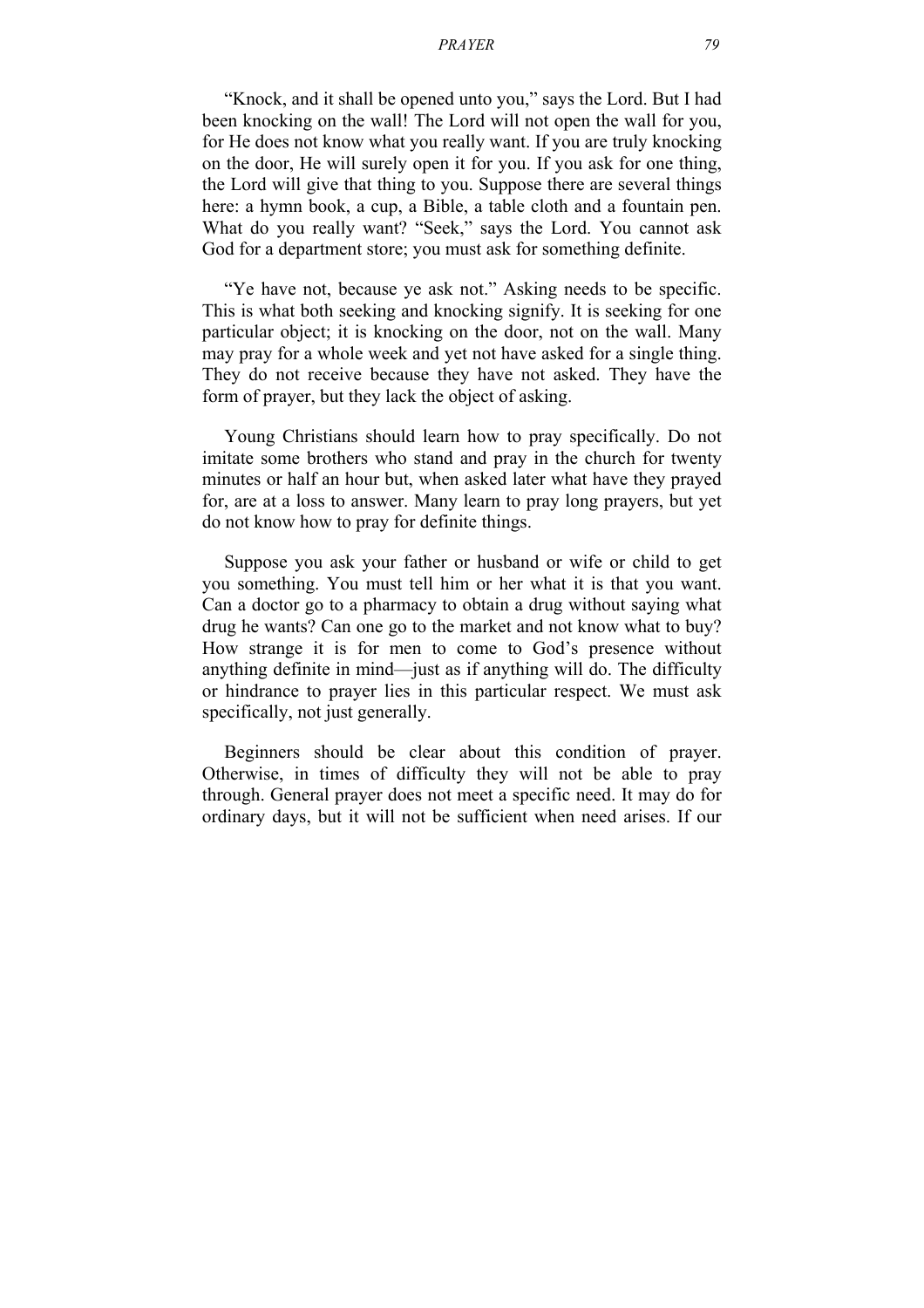prayer is general in nature, we shall find no help in our hour of need, for then our problems and happenings are all very specific. Only by learning to pray specifically can we have specific experience to meet specific difficulty.

### 2. DO NOT ASK AMISS

Men ought to ask of God. Scripture, however, lays down a second condition: do not ask amiss. "Ye ask, and receive not, because ye ask amiss" (Jas. 4:3). Men may ask God for their needs, but they are not supposed to ask unreasonably or beyond their measure. It requires a few years of learning before anyone can pray so-called "big prayers" before God.

In the early days of our spiritual life, it is rather difficult for us to differentiate between big prayers and praying amiss. It is best for us at the beginning not to ask according to our lusts nor to ask wantonly for what we are not in need of. God will only supply our need and give us that which is necessary. Many times, though, God does grant us exceedingly abundantly above all that we ask. But if the young ask wrongly they will not be heard.

What is meant by asking amiss? It means asking beyond your measure, beyond your need, beyond your actual want. For instance, I have a certain need and I ask God to supply it. I ask according to the amount of my need. If I ask beyond my need, I will be asking amiss. If my need is great, I can ask God to supply that great need. But I should not ask for more, for God has no delight in hearing flippant prayer. Prayer ought to be measured by need; it should not be offered recklessly.

To ask amiss is like a four year old child asking for the moon in heaven. It is far beyond his need. Likewise, young believers should learn to keep their place in prayer. Only after they have more spiritual experience should they pray big prayers. But for now, let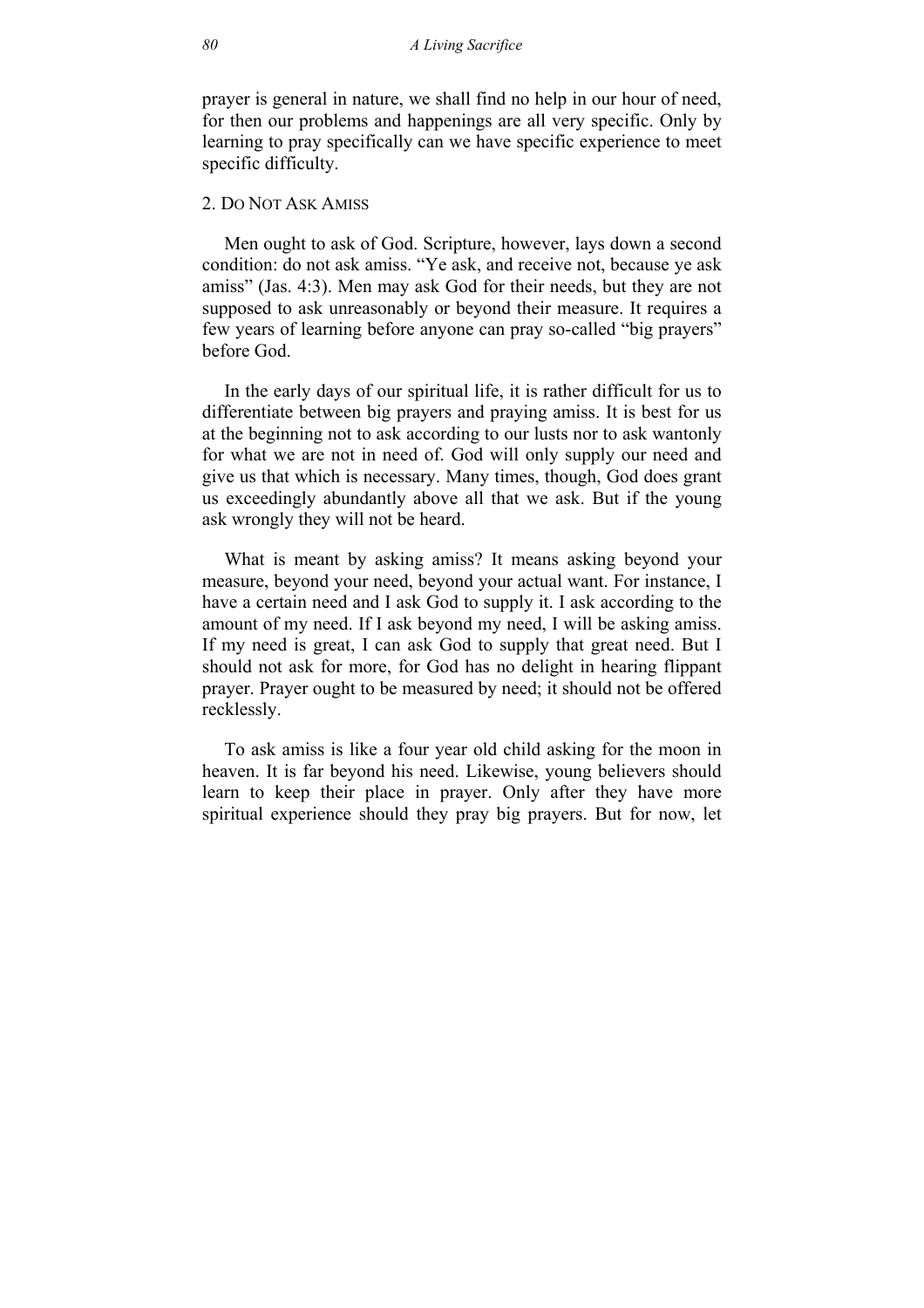them pray within measure. Let them not open their mouths too wide lest they exceed the limit of actual need.

#### 3. SIN MUST BE DEALT WITH

It may be that men have asked and have not asked wrongly, yet still are not heard. Why? Perhaps it is because there is a basic hindrance—sin standing between God and man.

"If I regard iniquity in my heart, The Lord will not hear" (Ps. 66:18). If anyone has a known sin in his heart and his heart clings to it, he shall not be heard. What is meant by regarding iniquity in the heart? It simply means there is a sin which one in his heart will not give up. Though a person may have great weaknesses, God will forgive them. But if one has a sin of which he is aware and yet still desires it in his heart, then it is more than a weakness in outward conduct; it is regarding iniquity in his heart.

The man in Romans 7 is quite different. He declares that what he does is something which he hates. He has failed, but he hates that failure. The man, however, who regards iniquity in his heart is one who will not give up his sin. He neither gives it up in his conduct nor in his heart. The Lord will not hear the prayer of such a person, for sin has hindered his prayer from being answered.

It is important that young believers drive away all iniquities from their heart. Every sin must be confessed and be put under the blood. Though it may not be easy to overcome all one's sins, yet one must not regard iniquity in his heart. God may forgive our weaknesses, but He will not permit us to regard iniquity in our heart. It is of no avail to be outwardly delivered from sin and still be inwardly attached to it. Therefore, young Christians should at the start of their Christian life ask God to be gracious to them that they may be holy in their heart as well as in their conduct. There must be a thorough dealing in the heart for the heart to hate each and every sin and not retain or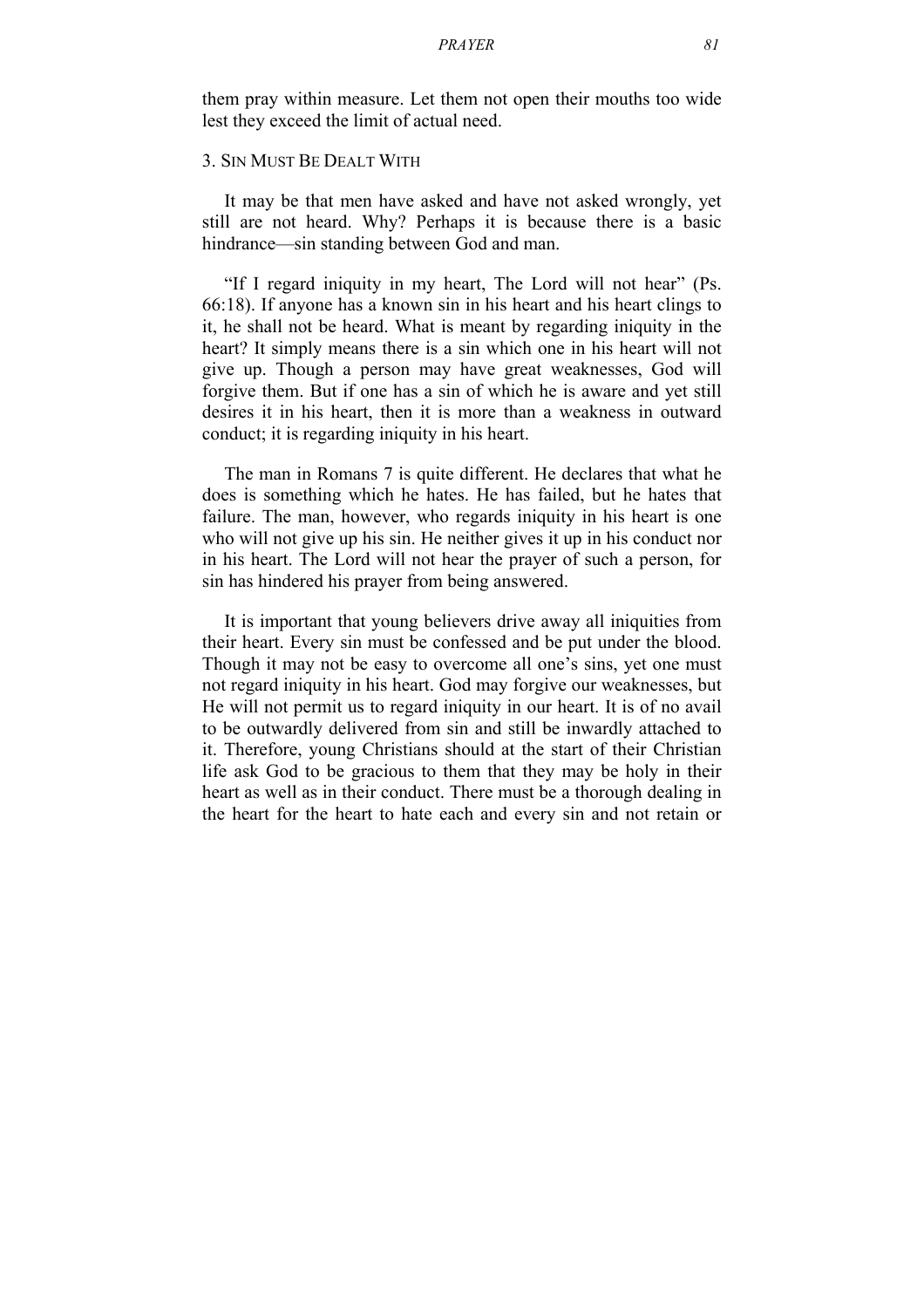love or regard one single iniquity. If there is sin in the heart, it is futile to pray because the Lord will not hear.

"He that covereth his transgressions shall not prosper; But whoso confesseth and forsaketh them shall obtain mercy" (Prov. 28:13). Sin must be confessed. After it is confessed, the Lord will forgive and forget. One should go to the Lord saying: "Here is a sin which my heart does regard and finds hard to give up, but now I ask for your forgiveness. I am willing to forsake it; I ask you to deliver me from it that it may not remain with me. I do not want it and I resist it." The Lord will pass over your sin if you so confess before Him. Then your prayer will be heard. This is a matter that should not be overlooked.

#### 4. MUST BELIEVE

There is yet a positive condition that must be fulfilled, and that is, one must believe. Otherwise prayer will not be effectual. The incident in Mark 11:12-24 shows us clearly the necessity of faith in prayer. The Lord with His disciples came out from Bethany. He hungered on the way. Seeing a fig tree afar off, He approached that He might find some figs, but He found nothing except leaves. So He cursed the tree, saying, "No man eat fruit from thee henceforward for ever." The next morning they passed by and saw the fig tree withered away from the roots. The disciples were astonished. And the Lord answered, "Have faith in God. Verily I say unto you, Whosoever shall say unto this mountain, Be thou taken up and cast into the sea; and shall not doubt in his heart, but shall believe that what he saith cometh to pass; he shall have it. Therefore I say unto you, All things whatsoever ye pray and ask for, believe that ye receive them, and ye shall have them."

One must believe when he is praying, because if he believes then he shall receive. What is faith? Faith is believing that he receives what he prays for.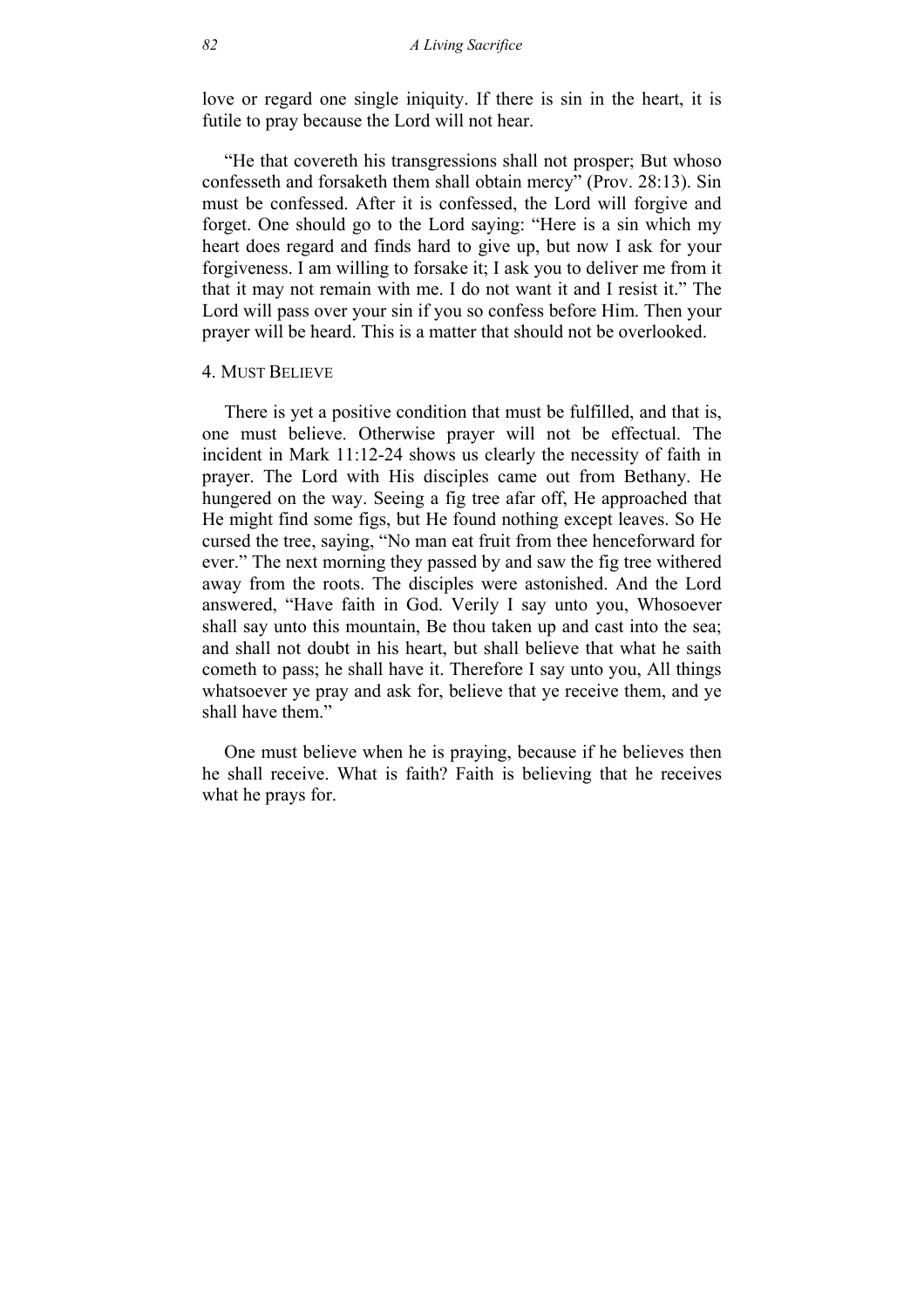#### *PRAYER 83*

We Christians often have a wrong concept of faith. The Lord says, he who believes that he *receives* shall receive; but we Christians maintain, he who believes that he *will receive* shall have it. Thus we have here two different kinds of faith. The Lord uses the word "receive" twice (Chinese version): once "he receives," then he "shall receive." Many believers, however, fasten their faith to "shall receive." We pray to the Lord, believing that we *shall* receive what we ask. We believe the mountain *will* be removed to the sea. Great seems to be our faith. But we have disassociated faith from "he receives" to he "shall receive." This is not the kind of faith our Lord is talking about. The faith of which Scripture speaks is associated with "he receives." It is far more exact than "shall receive."

I was brought to the Lord through the instrumentality of Miss Dora Yu. Years later she got sick, having cancer of the breast. She heard that I had recently been healed of my tuberculosis. So she wrote and asked me to visit her in Kiang-wan, Shanghai. She thought she showed great faith by saying to me, "I believe God will heal me." I told her that this could not be reckoned as faith, for the Lord Jesus never associates faith with "shall receive." So we had a long conversation that day.

As you know, cancer is a disease which destroys many cells and eats away the flesh. It is most painful and gives off a bad odor. At first the doctor suggested an operation, but later on surgery was useless. Miss Yu, however, maintained that God would heal her. When I tried to show her that merely believing God would heal was not faith, the missionaries who were by her side remonstrated with me and reminded me of Miss Yu's great faith. I answered: "She must believe that God *has* healed her. Only this is faith. It is not believing God *will* heal, rather it is believing God *has* healed. To believe that God will heal or even that God must heal is mere expectation, for faith deals with God's past and present while hope deals with God's future. If I believe God will heal me tomorrow, then I am only *expecting* God to heal me."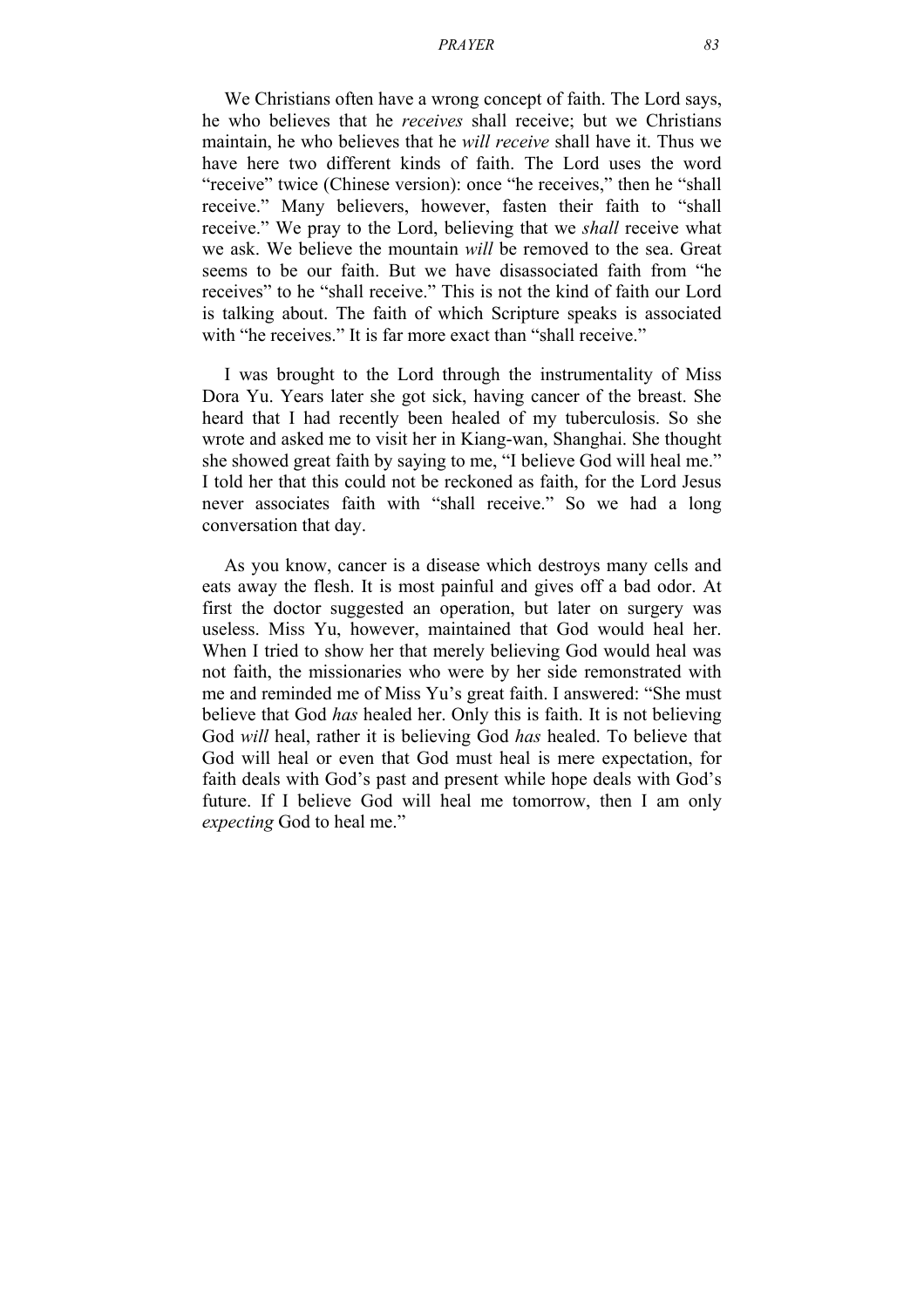Two months later, I received a letter from her. She wrote in her letter, "I have decided today to get out of bed within two or three days, for I believe that God will heal me." As I was rather busy that day and could not visit her at once, I wrote her saying, "First faith, then work. Such work is living. If work precedes faith, it is dead. This is a basic principle. If you believe that you are healed, then your getting out of bed is living; otherwise it is dead."

The next day I hurried to her place. I pleaded with her not to get up. I said to her again: "If you are healed, you can get up; but you cannot get up in order to be healed." She did not get up that day, and she passed away to be with the Lord later on.

So, what is faith? Faith is when you are brought to the place whereby you can claim God has already heard your prayer. It is not when you say God will hear you. You kneel down to pray, and somehow you are able to say: Thank God, He has heard my prayer. Thank God, this is done. Now, this is faith, for it adheres to "he receives." If you rise from your knees and proclaim that you believe God will hear you or God must hear you, however insistent you are, nothing will happen. Your decision does not produce any result.

The Lord says, "Believe that ye receive them, and ye shall have them." He did not say: "Believe that ye will receive them, and ye shall have them." Brethren, do you get the key? True faith knows "it is done" already. Thank God, for He has heard my prayer.

To new believers, permit me to say something out of my experience. Prayer may be divided into two parts: the first part is praying without any promise until the promise is given, praying without God's word to having God's word. All prayers begin this way. Pray by asking God, and keep on asking. In George Muller's case, some prayers were answered in one minute while some were not yet heard even after seven years. This part is the praying part. The second part is praying from the point at which the promise is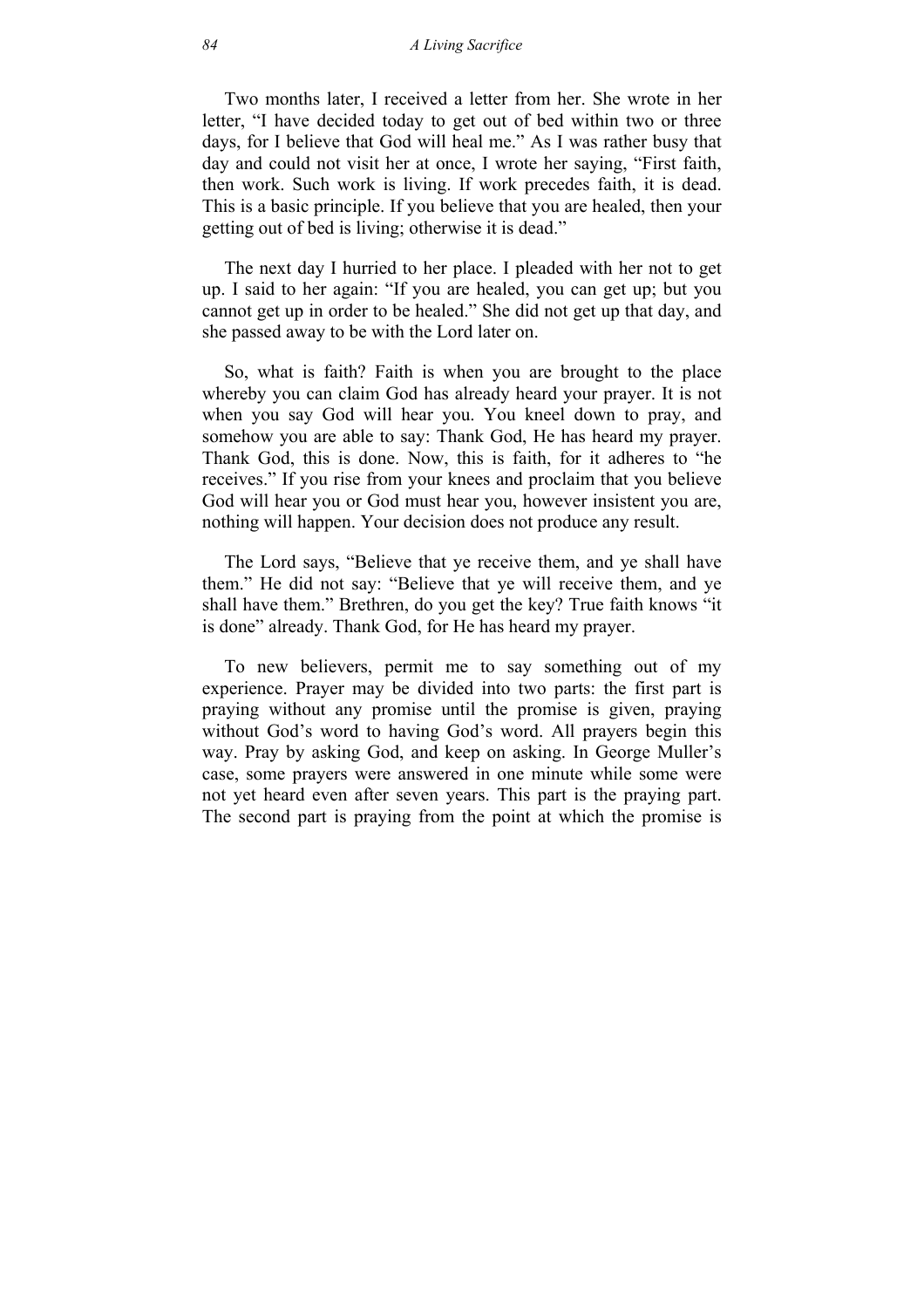#### *PRAYER 85*

given to the realization of the promise, from having God's word to the fulfillment of His word. During this period, there should be praise, not prayer. So, the first part is prayer and the second part is praise. Pray in the first part from no word to God's word. Praise in the second part from having the promise till the promise is fulfilled. This is the secret of prayer.

To the people of this world, prayer has only two focal points: I have not, so I pray; after I pray, God gives to me. For example: I prayed yesterday for a watch. After several days, the Lord does give me a watch. This is from nothing to something. But to Christians, there is a third point, a point in between these two: faith. If I pray for a watch and one day am able to claim that God has heard my prayer, then I have reached the point of faith, I know inwardly that I have the watch though my two hands are still empty. A few days later, the watch arrives. Christians need to know how to receive in the spirit; otherwise they have neither faith nor spiritual insight.

Men ought to pray earnestly; they should pray till faith is given. We may say that the first part is praying from no faith to faith; the second part is praising from faith to actual possession. Why should we divide prayer into these two parts? Because once having faith, one can only praise, not pray. If he continues to pray, his faith will be lost. He should use praise to remind God, to speed up the fulfillment. God has already promised to give, what more can he ask? Brothers and sisters all over the world have had such experiences—after faith is given, further prayer is impossible The one thing to do is to say, "I praise you, Lord." Alas, some brothers do not have this knowledge. God has already promised, yet they keep on praying; and so they pray till they lose everything. This, indeed, is a great loss.

How should one maintain one's faith? By praising the Lord: "O Lord, I praise You, for You have heard my prayer. You heard me a month ago." How precious are the words in Mark 11:24. Nowhere in the New Testament is faith more expressed than in that precious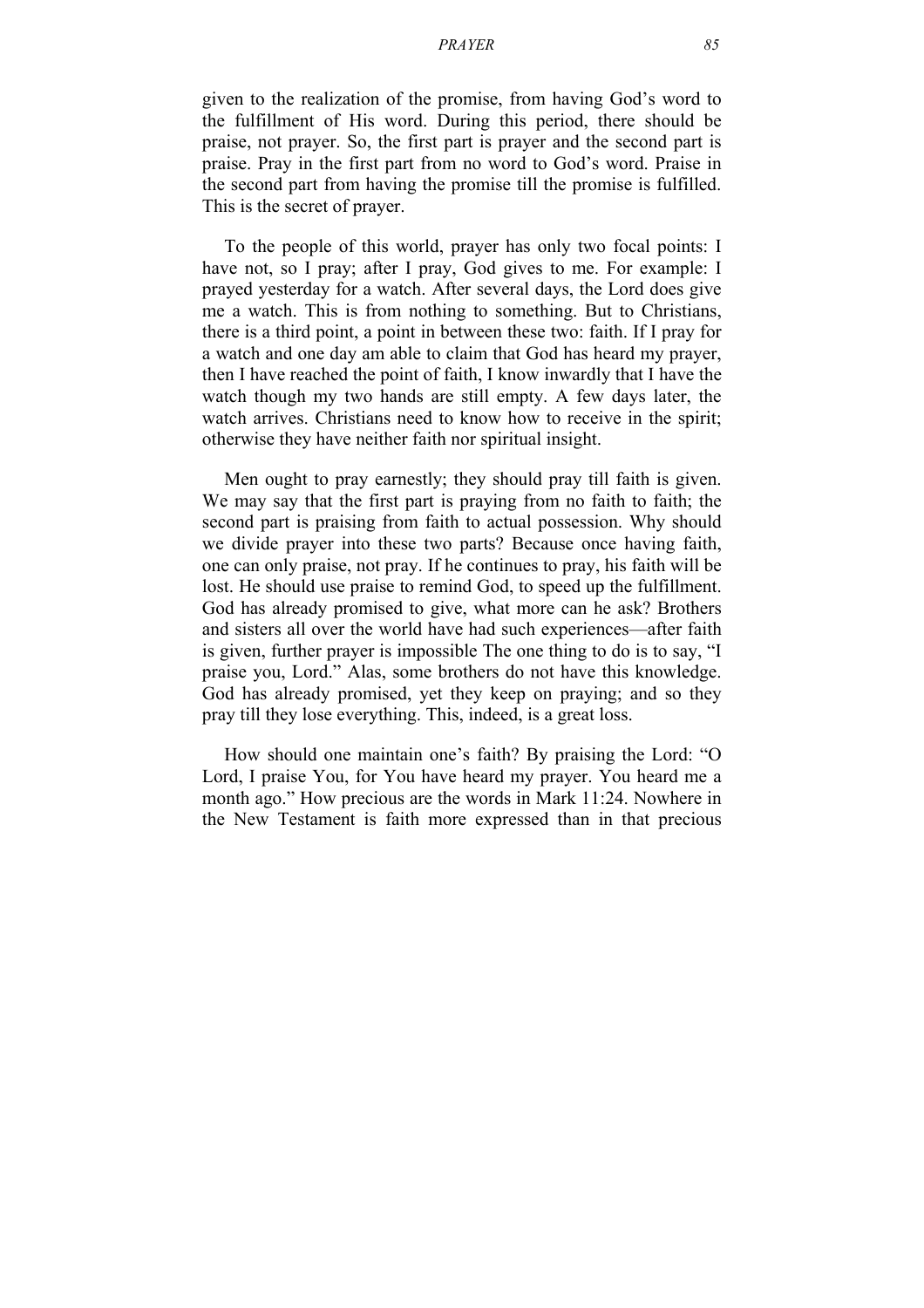verse. "All things whatsoever ye pray and ask for, believe that ye receive them, and ye shall have them." There are three main points here: (a) pray, with nothing in hand, (b) believe, still with nothing, and (c) believe, and the thing is in hand. May new believers really understand what prayer is and know how great a part prayer plays in their lives.

#### 5. KEEP ON PRAYING

There is another side of prayer which may seem contradictory to what we have just said but which is equally real; it is, men "ought always to pray, and not to faint" (Lk. 18:1). The Lord shows us that some prayers require persistency. We must keep on praying till the Lord is worn out, as it were, by our continual coming. This is not a sign of unbelief, rather it is just another kind of faith, "Nevertheless, when the Son of man cometh, shall he find faith on the earth?" says the Lord. This is the kind of faith which believes that by praying persistently God will eventually answer, with or without a previous promise.

Oftentimes we neither do nor can pray the second time for we have not actually asked for anything. How many of our prayers have we prayed two, three, five or ten times? Many prayers once we offer them are forgotten. Need we wonder that God also forgets them? We can pray and keep on praying only when there is a real need. Then we are under a sort of environment which presses us and moves us to pray. After fifty years have gone by, we may still remember that prayer. O Lord, if you do not act, I will keep on praying.

Such prayer does not conflict with that in Mark 11. Mark tells us that we ought to pray till we are given faith; here it tells us that we ought to pray always and not to faint. Many of our prayers are so without heart that they are soon forgotten by the offerers. How can we expect God to hear such heartless prayers? We ourselves have forgotten and yet we wish God would remember. There is no such a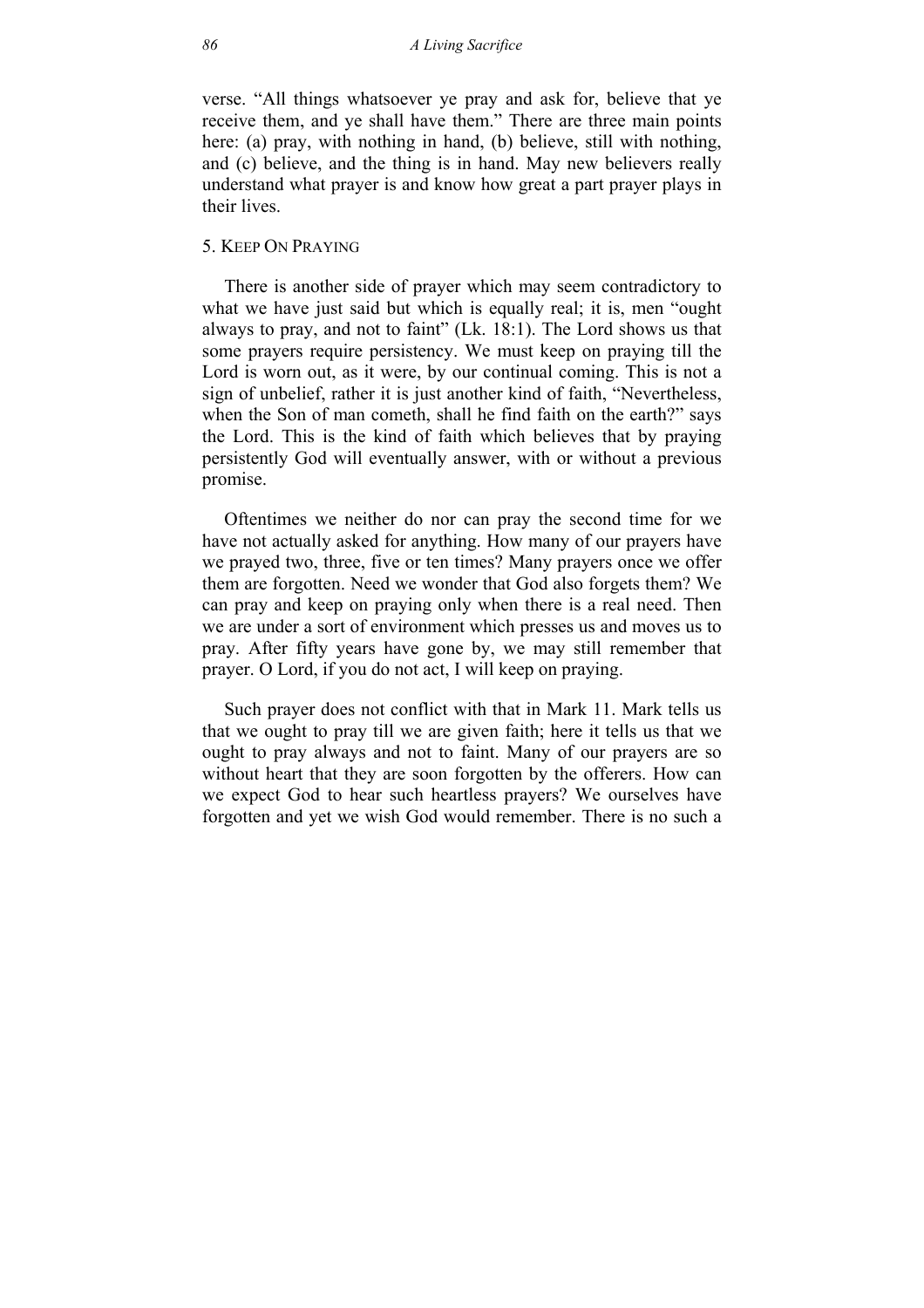#### *PRAYER 87*

thing. Therefore, young brothers and sisters should learn how to pray and how to pray till they have received what they have asked for.

A certain sister prayed many years for her brother. God did not seem to hear and the situation grew worse. However, one day she declared that she knew her brother would be saved. She looked as if she had great assurance. From where did she get this assurance? It was because she had read the story of the widow pleading with an unjust judge to avenge her of her adversary. She said, "God has shown me that I have never troubled Him enough. Early in the morning I will ask God to save my brother, at noon I will ask again for the salvation of my brother, and in the evening I will remind Him again of the same. If I pray day and night, from dawn to dusk, then one day God will be so worn out by me that He will say, 'All right, I will grant salvation to your brother!' I have determined to pray in this way. Therefore I know my brother will be saved." This sister had really mastered Luke 18:5.

Naturally speaking this sister was a timid person, but now she became exceedingly bold. She troubled God to the extent that God could do nothing but save her brother. After a week her brother was saved! The light she received from the Bible was terrific. What nature could not make of her, light from heaven did; she was transformed into a "violent" person.

Therefore, if you are asking for something, you must learn to trouble God. How can you expect Him to hear you if you yourself have forgotten what you have asked for? If your need is real, you will pray always and faint not. Pray till God *has* to hear you.

## *Prayer as a Work to Be Done*

New believers should take prayer seriously as a job to be done.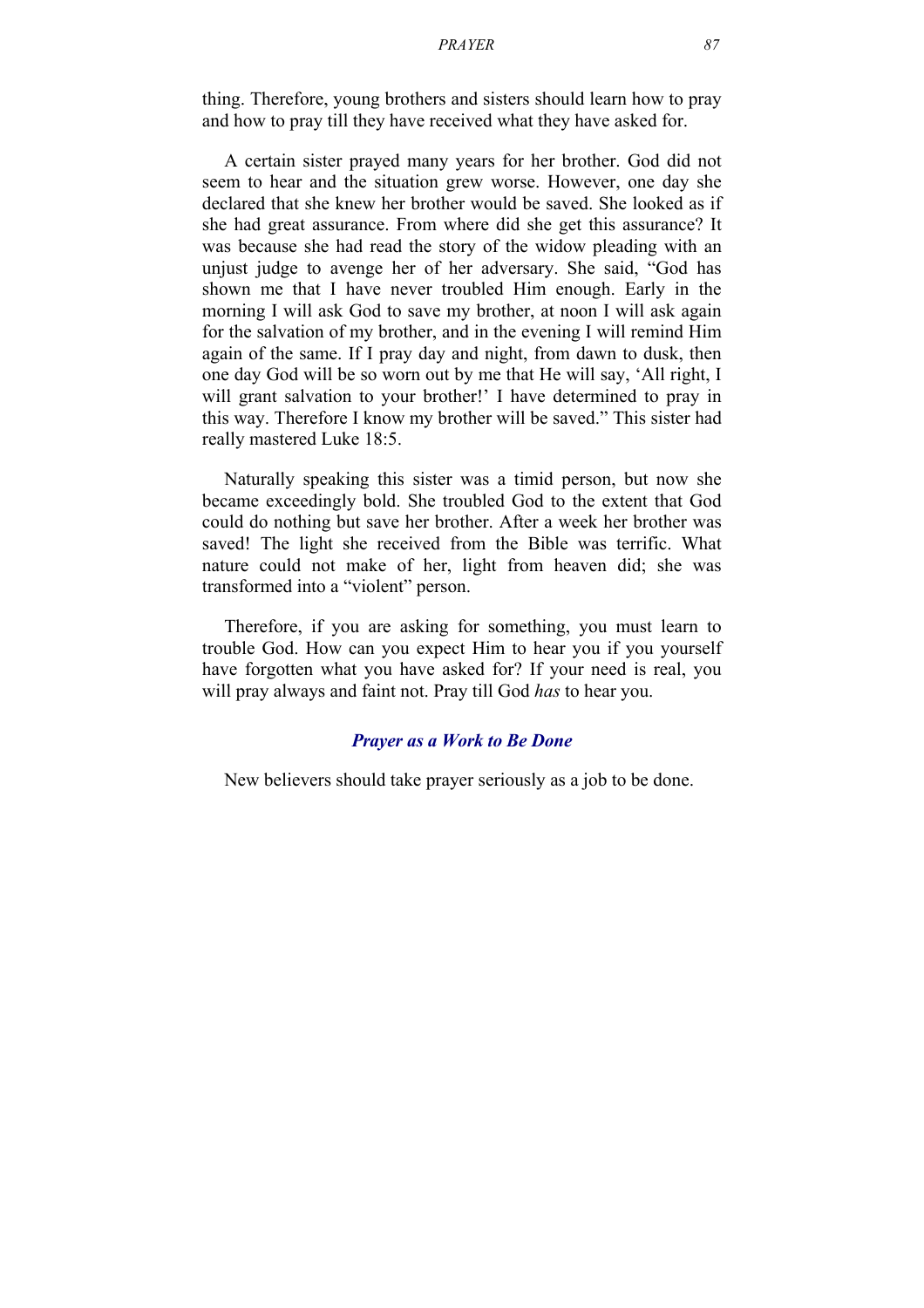First, each one should prepare a prayer-book, a book of prayer accounts. All prayers are to be recorded in this book. Each page should be divided into four items: for example, in my prayer-book of 1948, the first item is the date; the second the subject matter, that which one prays for on a certain date; the third the date of the answer; and the fourth how God answered the prayer. Thus, one is able to know how many things he has asked of God, how many times God has answered his prayers, and how many prayers are still waiting to be heard. In this way one's prayers can be accounted for.

During one year, God answered George Muller's prayers three thousand times. How would he know that figure if he had not recorded them? It is a pity that I threw away my old prayer-books. To look over those old books would be most interesting. Once I was rather ambitious; I wrote down one hundred and forty names in my prayer-book. Eighteen months later, all except two were saved. Some names were entered in the morning and the people saved that very afternoon; others were saved after seven or eight months. Once the things are recorded in the book, they become business items to be seriously transacted before God. There can be no let-up. They must be prayed for over and over again, day by day till the transactions are completed.

The chief advantage of a prayer-book is that it enables one to know how many prayers are answered and how many are not. If our prayers are not heard, not answered, something must be drastically wrong. The old as well as the young should keep a prayer-book. Zealousness alone is futile if prayers are not heard. Unless the way to God is clear, the way to men is blocked. He who is powerless before God is powerless before men. Men ought to seek to have power in prayer before God; otherwise they will be useless persons.

Several matters should be recorded in the book and prayed over daily: (a) All children of God should pray daily for the people of the world that they may be saved. (b) God's children should pray for the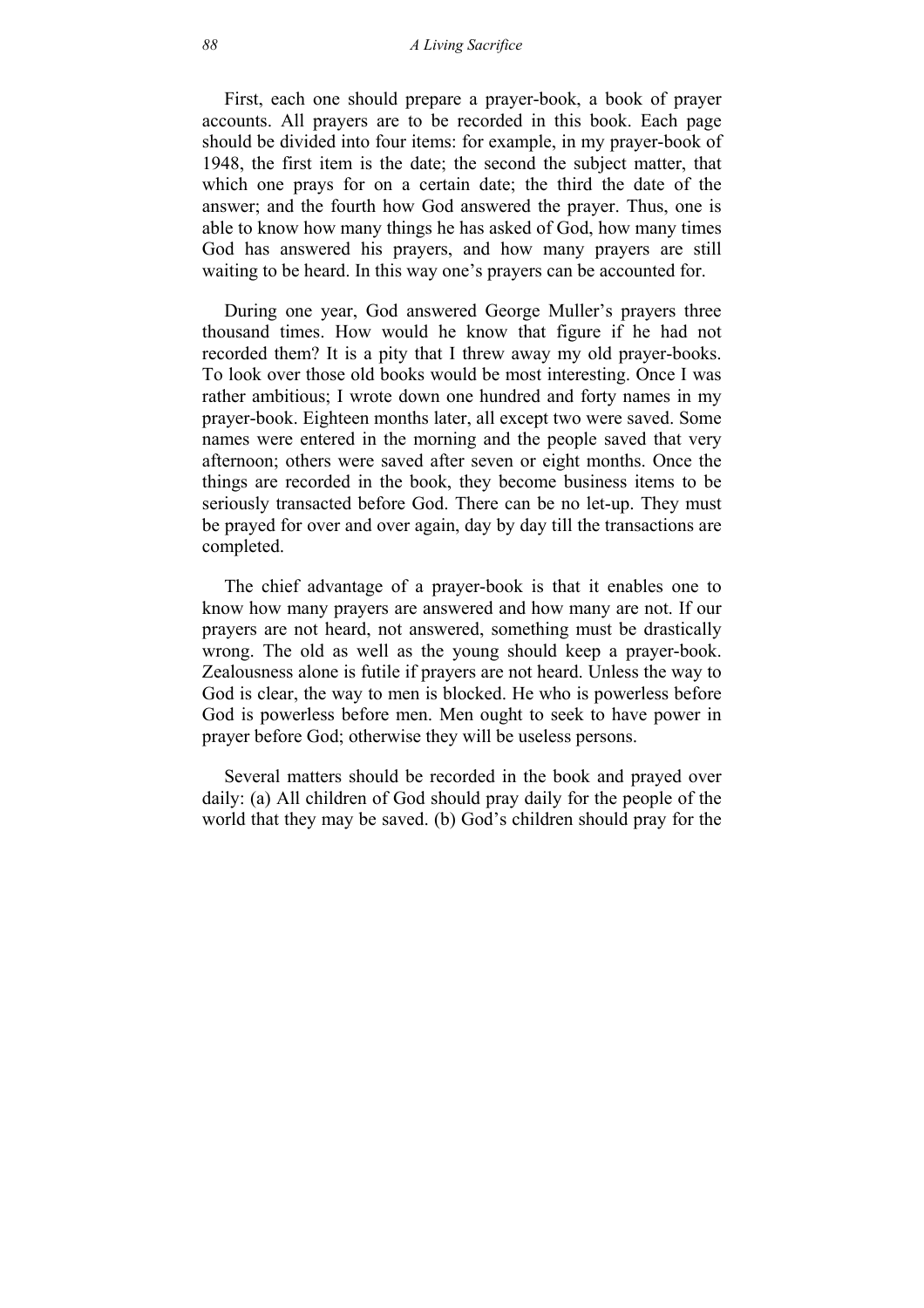full restoration of Israel for they are God's chosen people. Whoever blesses them shall be blessed. (c) Believers should ask the Head of the church to give light, grace, gifts and life to the church. How the church today needs these things. And (d) Christians ought to pray for their countries, that they may lead a tranquil and quiet life in all godliness and purity. These are four big items for which we must pray as well as for other things recorded in our prayer-book.

In using the prayer-book, let it be observed that some subjects in the book need to be prayed over daily, while others may be prayed for once a week. This depends largely on how many things are recorded. If there are not too many, all can be covered by prayer each day. If there are a large number, they can be so arranged that each day of the week certain ones will be covered. I myself for two years set apart each Saturday for a whole day of prayer.

#### *Prayer Has Two Ends*

Prayer has two ends: one end is in the person who prays and the other end is the thing or person prayed for. Oftentimes the first end needs to undergo transformation before the other end can be changed. It is futile just to hope for the other end to change. We must learn to pray: "O Lord, where do I need to be changed? Is there yet sin that has not been dealt with? Is there any selfish desire which needs to be purified? Is there any practical lesson of faith that I must learn? Or is there anything that I need to forsake?" If there is need on our side for change, then let it be changed first. Too many of God's children hope the prayed for end may be realized, while they themselves refuse to be changed.

If young brothers and sisters learn the lesson of prayer from the outset as well as learn the lesson of studying the Bible, the church will be greatly strengthened. God will grant a glorious future which will far surpass our past.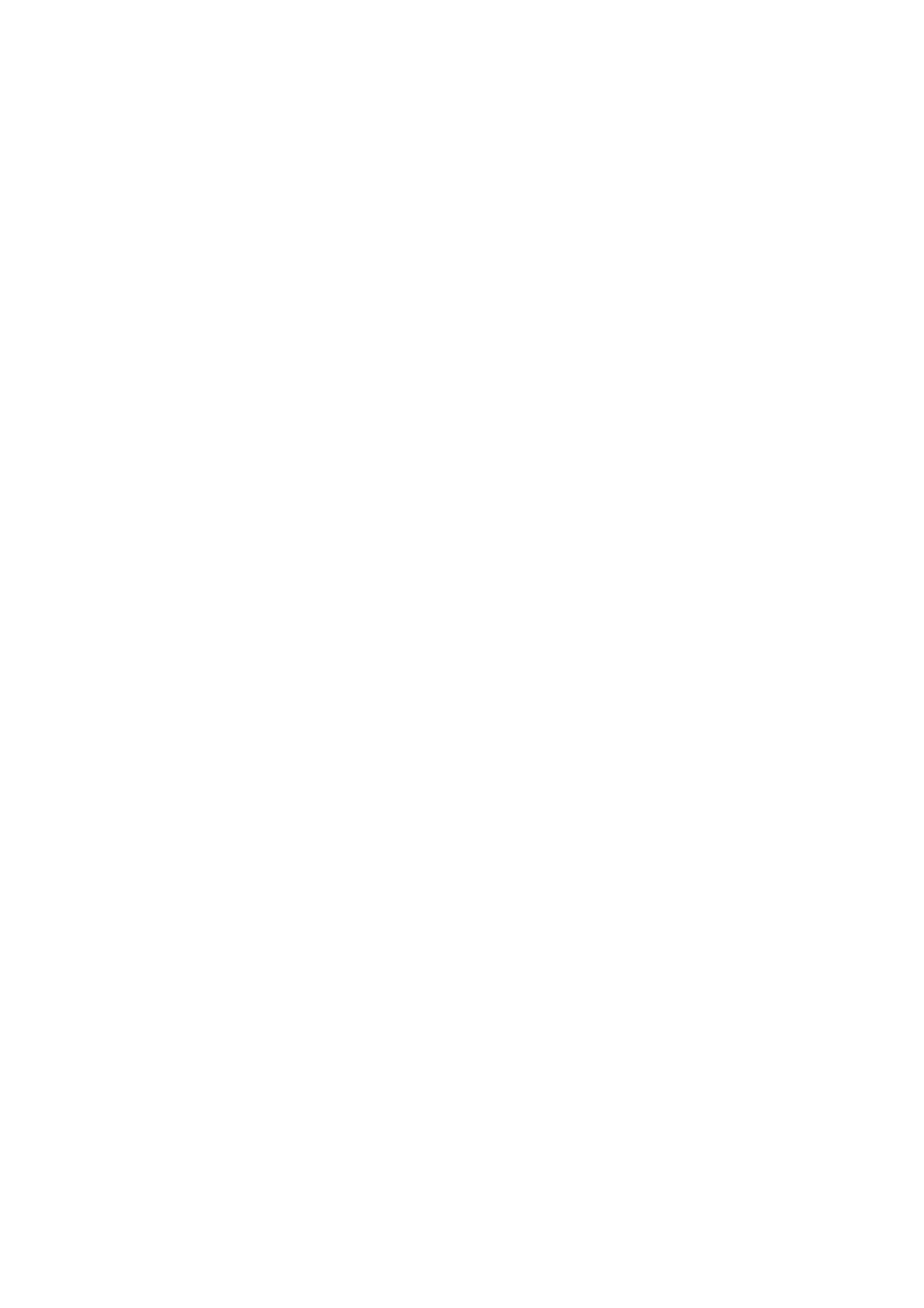**1989**<br> **1989**<br> **1989**<br> **1989**<br> **1989**<br> **1989**<br> **1989**<br> **1989**<br> **1989**<br> **1989**<br> **1989**<br> **1989**<br> **1989**<br> **1989**<br> **1989**<br> **1989**<br> **1989**<br> **1989**<br> **1989**<br> **1989**<br> **1989**<br> **1989**<br> **1989**<br> **1989**<br> **1989**<br> **1989**<br> **1989**<br> **1989** *Let us get up early to the vineyards; Let us see whether the vine hath budded, And its blossom is open, And the pomegranates are in flower: There will I give thee my love.* 

*S.S. 7:12* 

*Awake up, my glory; awake, psaltery and harp: I myself will awake right early. I will give thanks unto thee, O Lord, among the peoples: I will sing praises unto thee among the nations.* 

*Ps. 57:8-9* 

*Awake, psaltery and harp: I myself will awake right early. I will give thanks unto thee, O Jehovah, among the peoples; And I will sing praises unto thee among the nations.* 

*Ps. 108:2-3* 

*And they gathered it morning by morning, every man according to his eating: and when the sun waxed hot, it melted.* 

*Ex. 16:21* 

*O God, thou art my God; early will I seek thee. My soul thirsteth for thee, my flesh languisheth for thee, In a dry and weary land without water.* 

*Ps. 63:1 (Darby)*

*When he slew them, then they sought him, and returned and sought early after God.* 

*Ps. 78:34 (Darby)*

*Oh satisfy us in the morning with thy loving-kindness, That we may rejoice and be glad all our days.* 

*Ps. 90:14* 

# *Why Must We Rise Early?*

That which we wish to lay before new believers now is extremely simple: we must rise early from our bed each day.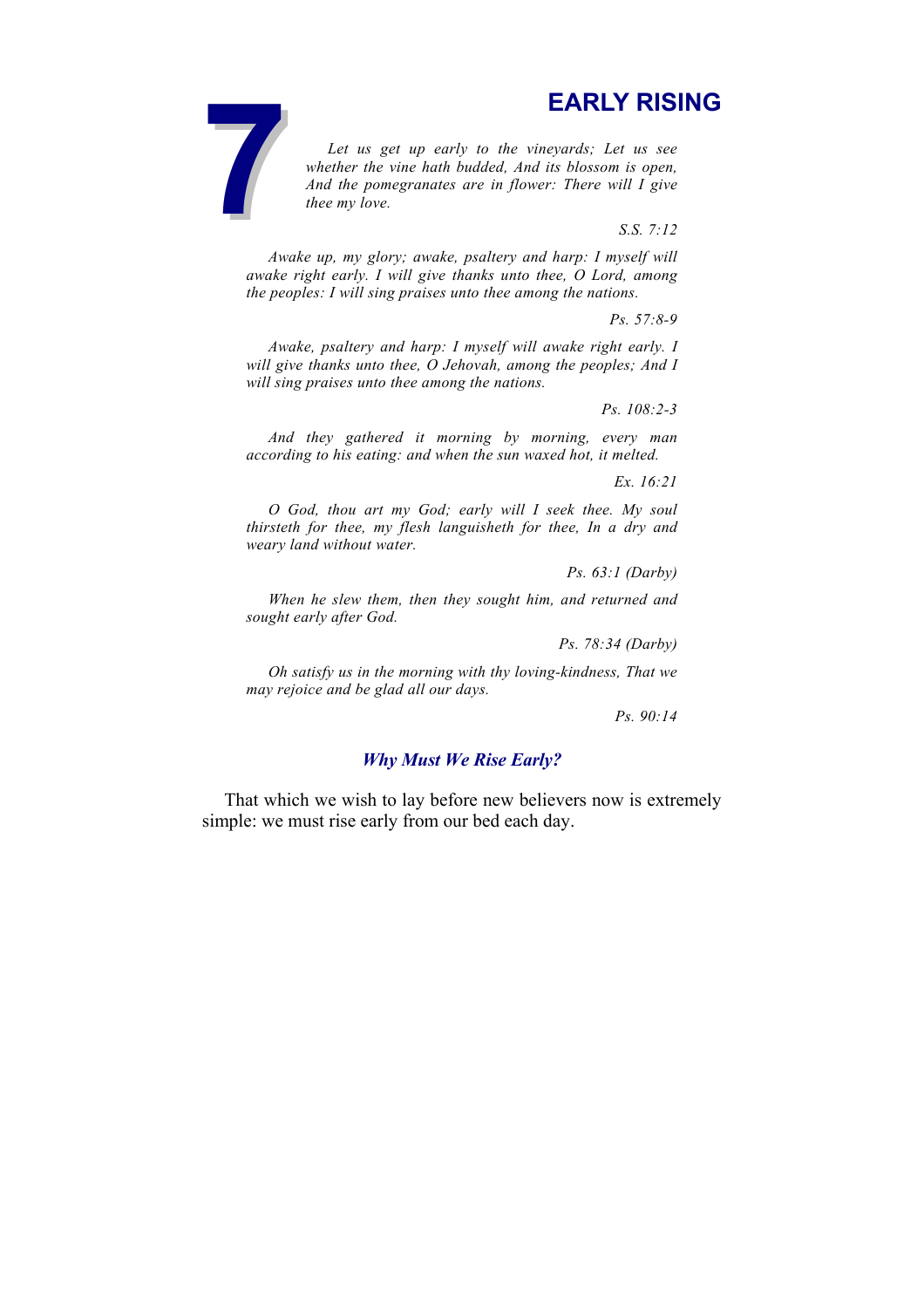Let me quote the words of Miss Groves, a co-worker of Miss M. E. Barber, who has helped us greatly. She stated that the first choice giving evidence of one's love towards the Lord is the choice between one's bed and the Lord. If one chooses to love his bed more, he sleeps longer; but if he chooses to love his Lord more, he will rise up a little earlier. She spoke these words to me in 1921, but I still sense the freshness of them even today. Yes, a man has to choose between the bed and the Lord. If you love your bed more, sleep on longer; but if you love the Lord more, you must rise up earlier.

Why must we rise early? Because the early morning is the best time to meet the Lord. Other than those few who have organic diseases of the body, all brothers and sisters should be encouraged to rise early. Most of us do not have organic diseases, but are sick only from loving ourselves too much! If the doctors advise us that we have some organic disease such as tuberculosis or heart trouble, then we should not rise up early. We do not want to go to extremes. Those who are sick, we persuade to rest more. But for most, we wish them to rise as early as possible. Dawn is the best time to meet the Lord, the best opportunity to commune with Him.

Many of God's servants in the Bible had the habit of early rising. Manna has to be gathered before the sun rises. Anyone who wishes to eat the food God has promised for him must rise up early. As the sun gets hot the manna melts, and then there will be none. Every young believer needs to know that to receive spiritual nourishment before God, to obtain spiritual food, to be spiritually uplifted and to enjoy spiritual communion, he has to rise up a little earlier. If he rises too late, he will lose his food. The sickly Christian life which prevails among God's children today is less due to any serious spiritual problem than it is to rising up too late in the morning. Do not, therefore, count this a small matter. The spiritual problem of many actually lies in their failure to rise up early in the morning.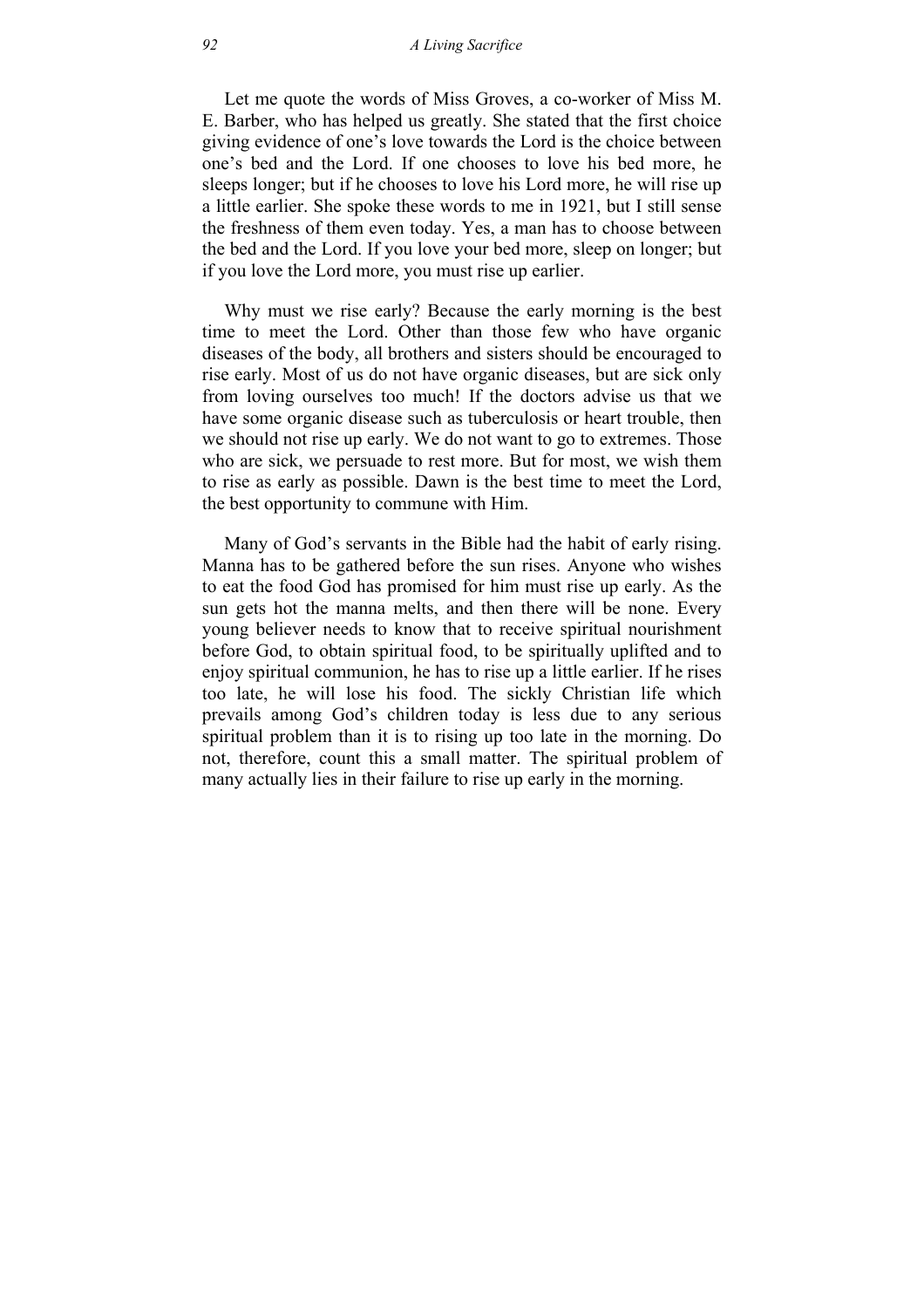#### *EARLY RISING 93*

It is as if in the early morning before or just as the day begins to dawn, God dispenses His provision of spiritual food and holy communion to His children. Whoever rises late will miss it. Many of God's children do not lack in consecration, zeal and love, and yet they fail to be good Christians because of getting up too late. Rising early has much to do with spiritual life. I have never met a prayer warrior who rises late, nor have I known anyone close to the Lord who gets up late. All who know God at the very least go to God early in the morning.

"As the door turneth upon its hinges, So doth the sluggard upon his bed" (Prov. 26:14). How does the sluggard act on his bed? He is like a door turning upon its hinges. The slothful person will turn in his bed, but will never leave it. He will turn this way and that way but yet remain in bed. Many people simply cling to their beds. Turning to one side, they find the bed lovely; turning to the other side, they find it still lovely! They love to sleep, to sleep a little longer, and to linger more in bed. Let brothers and sisters notice, however, that if they desire to serve God they must daily rise early.

Whoever purposes before God to rise early will soon experience manifold spiritual profit. His prayer at other times of the day cannot be compared with his early morning prayer. His Bible study at other hours cannot equal that of the morning hour; and his communion with the Lord is never as sweet at other moments as at daybreak. Remember well that the early morning is the best time of the day. We ought to present our best time to God, not to men or to the affairs of the world. He is a fool who spends his whole day in the world and then in the evening, when he is dog-tired, kneels down to pray and read the Bible before retiring to bed. Who can wonder if his prayer, his Bible study and his communion with the Lord are defective? His problem is one of getting up too late in the morning.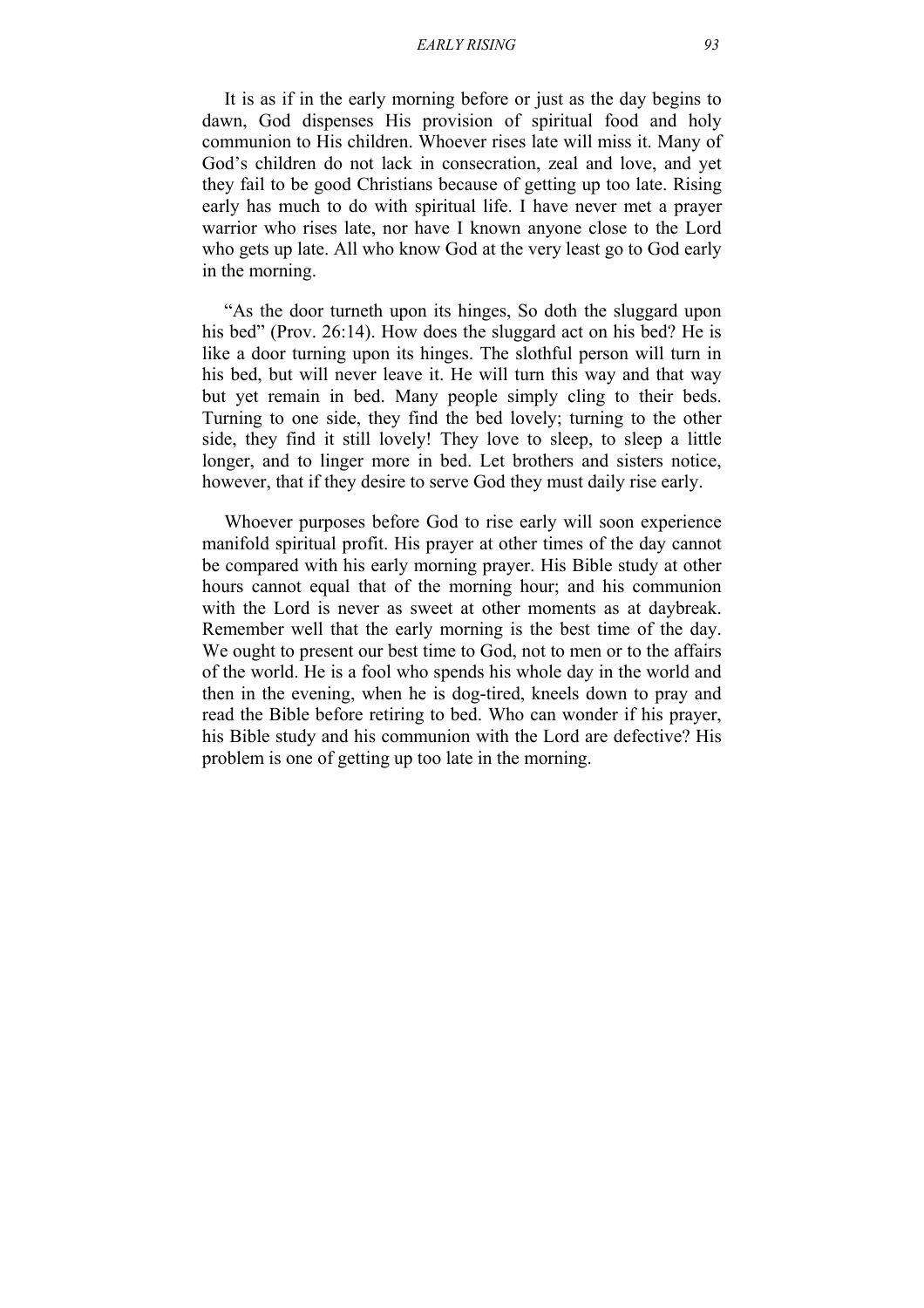# *Examples of Early Rising in the Bible*

God's servants in the Bible were all early risers. Let us note some of them:

## 1. *Abraham*

*And Abraham gat up early in the morning to the place where he had stood before Jehovah.* 

|                                                   | Gen. $19:27$ |
|---------------------------------------------------|--------------|
| And Abraham rose up early in the morning $\ldots$ |              |
|                                                   | Gen. $21:14$ |
| And Abraham rose early in the morning $\ldots$    |              |
|                                                   | Gen $22.3$   |

## 2. *Jacob*

*And Jacob rose up early in the morning . . .* 

*Gen. 28:18* 

## 3. *Moses*

*And Jehovah said unto Moses, Rise up early in the morning, and stand before Pharaoh . . .* 

*Ex. 8:20* 

*And Jehovah said unto Moses, Rise up early in the morning. . .* 

*Ex. 9:13* 

*And Moses wrote all the words of Jehovah, and rose up early in the morning . . .* 

*Ex. 24:4* 

*. . . and Moses rose up early in the morning, and went up unto mount Sinai . . .* 

*Ex. 34:4*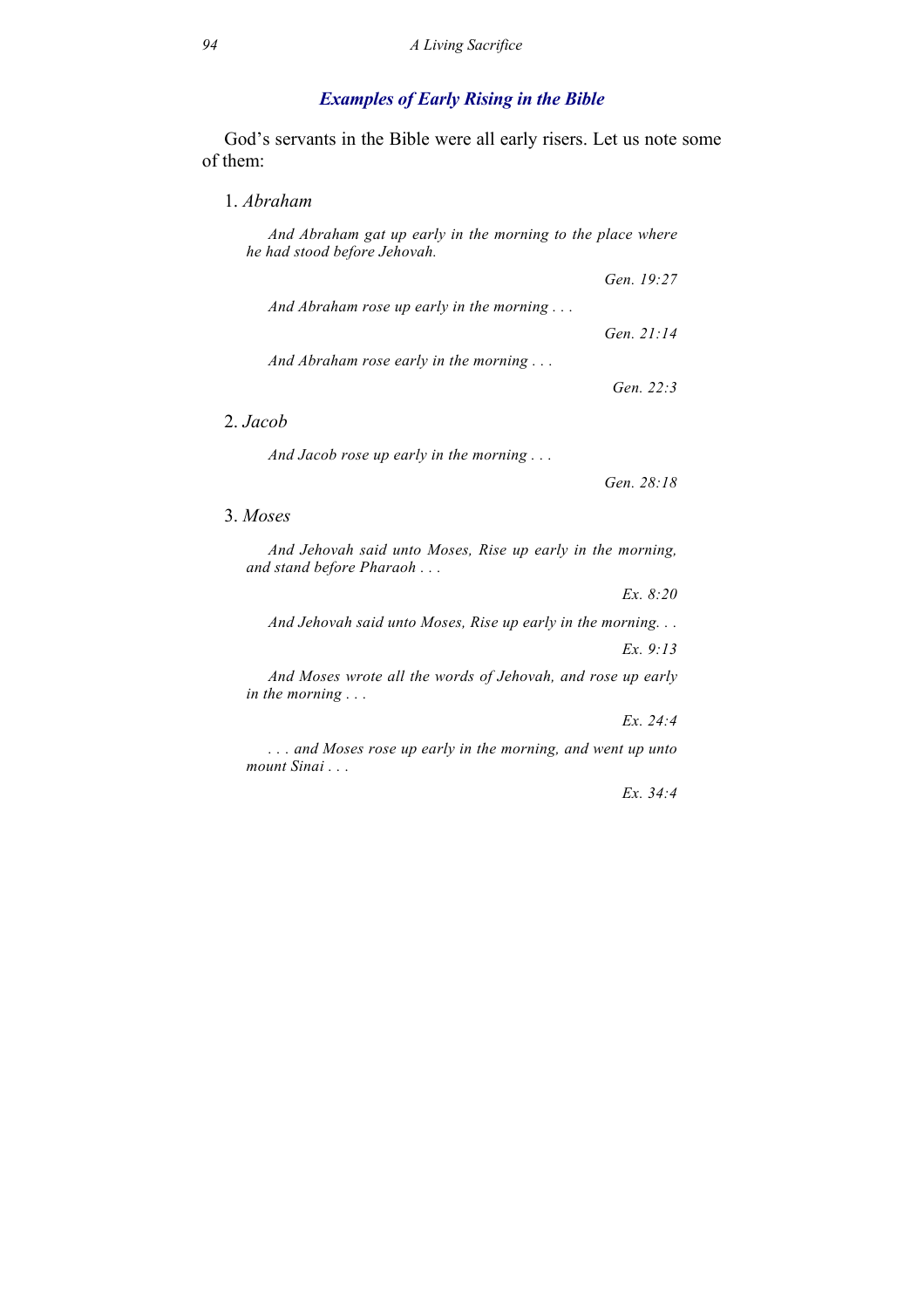#### 4. *Joshua*

| And Joshua rose up early in the morning $\ldots$  |                    |
|---------------------------------------------------|--------------------|
|                                                   | Josh 3:1           |
| And Joshua rose early in the morning $\ldots$     |                    |
|                                                   | Josh 6:12          |
| So Joshua rose up early in the morning $\ldots$   |                    |
|                                                   | $J \alpha sh$ 7:16 |
| And Joshua arose up early in the morning $\ldots$ |                    |
|                                                   | Josh 8:10          |

# 5. *Gideon*

*And it was so; for he rose up early on the morrow . . .* 

*Judg. 6:38* 

#### 6. *Hannah*

*And they rose up in the morning early, and worshipped before Jehovah . . .* 

*I Sam. 1:19* 

#### 7. *Samuel*

*And Samuel rose early to meet Saul in the morning . . .* 

*I Sam. 15:12* 

## 8. *David*

*And David rose up early in the morning . . .* 

*I Sam. 17:20* 

# 9. *Job*

*. . . Job sent and sanctified them and rose up early in the morning, and offered burnt-offerings . . .*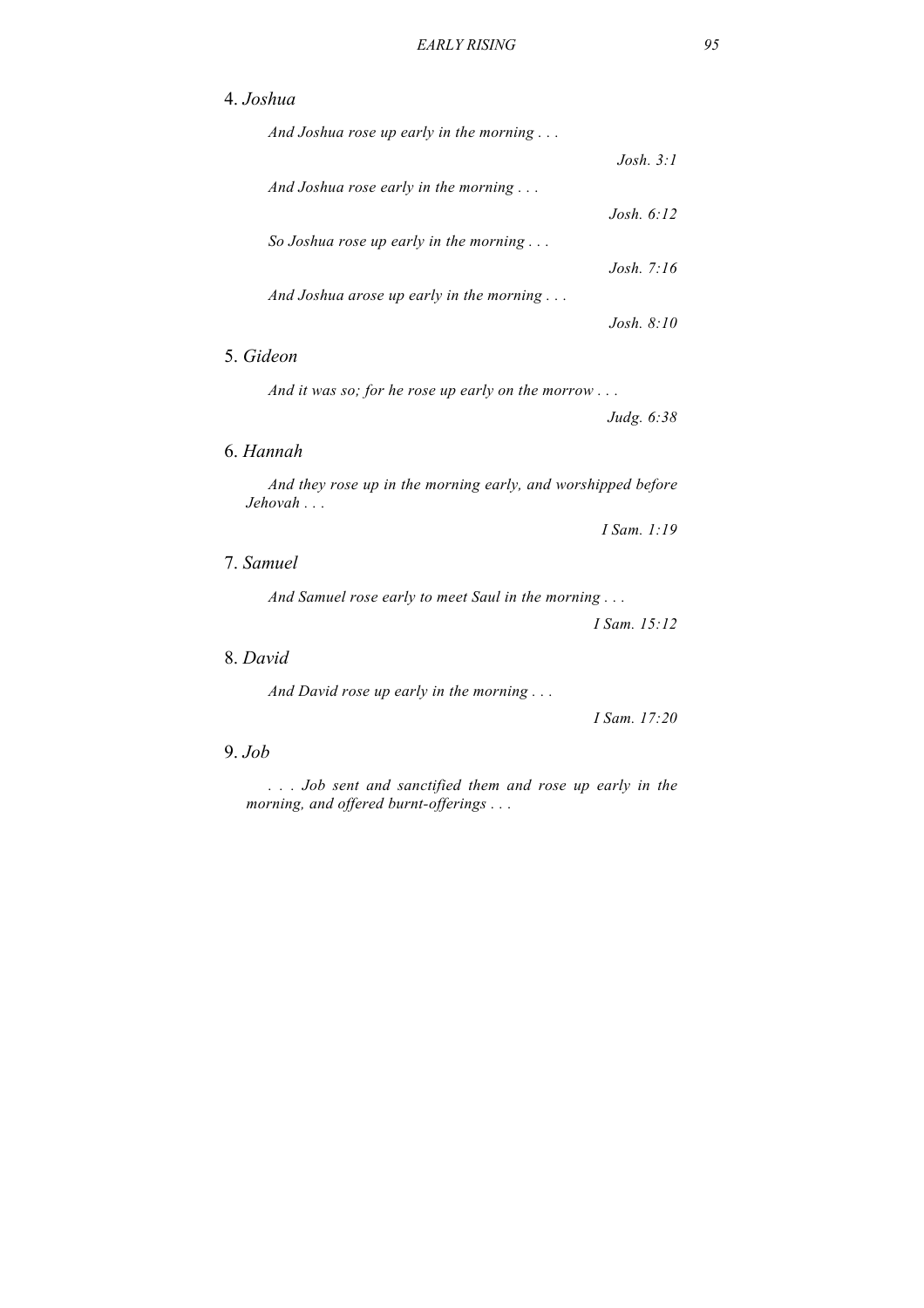*Job 1:5* 

10. *The Apostles*

*. . . they entered into the temple about daybreak . . .* 

*Acts 5:21* 

11. *Mary*

*Moreover certain women of our company amazed us, having been early at the tomb . . .* 

*Lk. 24:22* 

*Now when he was risen early on the first day of the week, he appeared first to Mary Magdalene . . .* 

*Mk. 16:9* 

*Now on the first day of the week cometh Mary Magdalene early, while it was yet dark, unto the tomb .* 

*John 20:1* 

12. *The Lord Jesus*

*And in the morning, a great while before day, he rose up and went out, and departed into a desert place, and there prayed.* 

*Mk. 1:35* 

These scriptural verses all mention about early rising; it was during this time that many things in relation to God's work and consecration were transacted. God's best servants both in the Old and in the New Testaments were all early risers. They all had the habit of communing with God, dealing with God, and working for God in the early morning. Although we do not find in the Bible any direct command of God to bid us rise early, we nonetheless have sufficient examples of many faithful servants of God who were all early risers.

Therefore new brothers and sisters who wish to follow the Lord must not contemptuously ask, what is the difference between an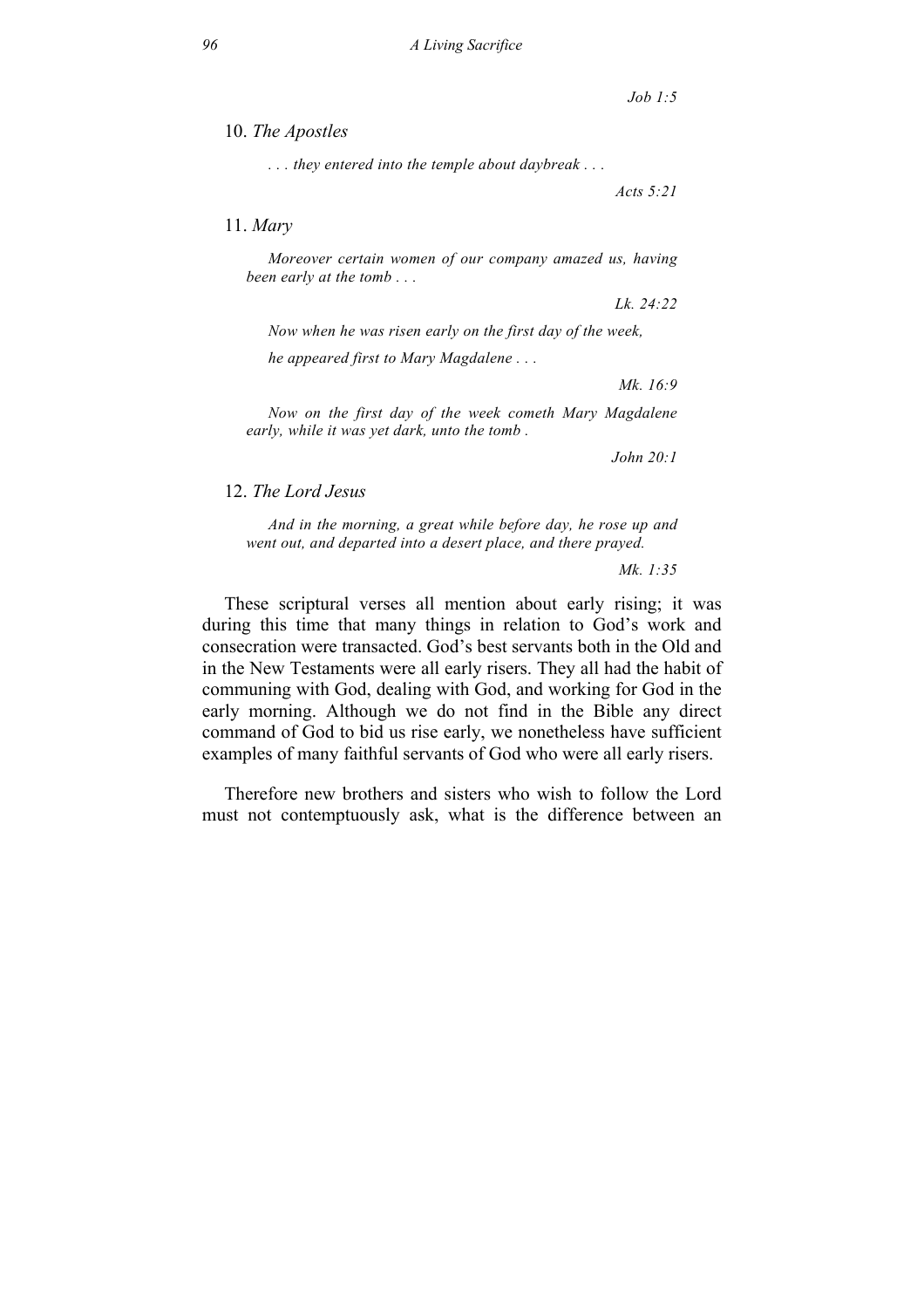#### *EARLY RISING 97*

earlier or a later hour? We have enough experience to convince us that rising an hour late will spoil our Bible study, and rising two hours late will finish our prayer. I personally can testify that though I spend as much time in reading the Bible, yet an hour earlier produces much more than an hour later. Those two hours are not the same. The results in our Bible study and in our prayer are different.

Early rising is a great blessing. It is our desire that as he begins his Christian life, not one would miss this blessing of early rising. During the first three years of my Christian life, at least fifty times people asked me how early did I rise. It is such a great blessing, they did not want me to miss it. The world may see no difference in rising two hours earlier or two hours later; such a thing might not make any difference in the things of the world. But let me tell you, in spiritual things, it actually makes a great difference.

Not only were so many of God's servants early risers, even the Lord Jesus Himself rose early. He got up before dawn to pray; He called the twelve disciples early in the day. If we do not rise early enough, we no doubt will become exceedingly poor spiritually.

Besides the twelve Biblical examples mentioned above, we could mention a great number of God's servants through the centuries who were also early risers.

All of whom I have known or read, who have been of some use in God's hand, pay attention to this matter of early rising. They call it morning watch. Have you ever heard of people keeping watch after the sun is up? No, they keep watch until the sun arises. So morning watch must be kept quite early, or otherwise it will not be reckoned as a watch.

Morning watch is truly our Christian heritage; God's children should not throw it away. Even as the church has practiced this morning watch for so many years, so should we maintain and pass it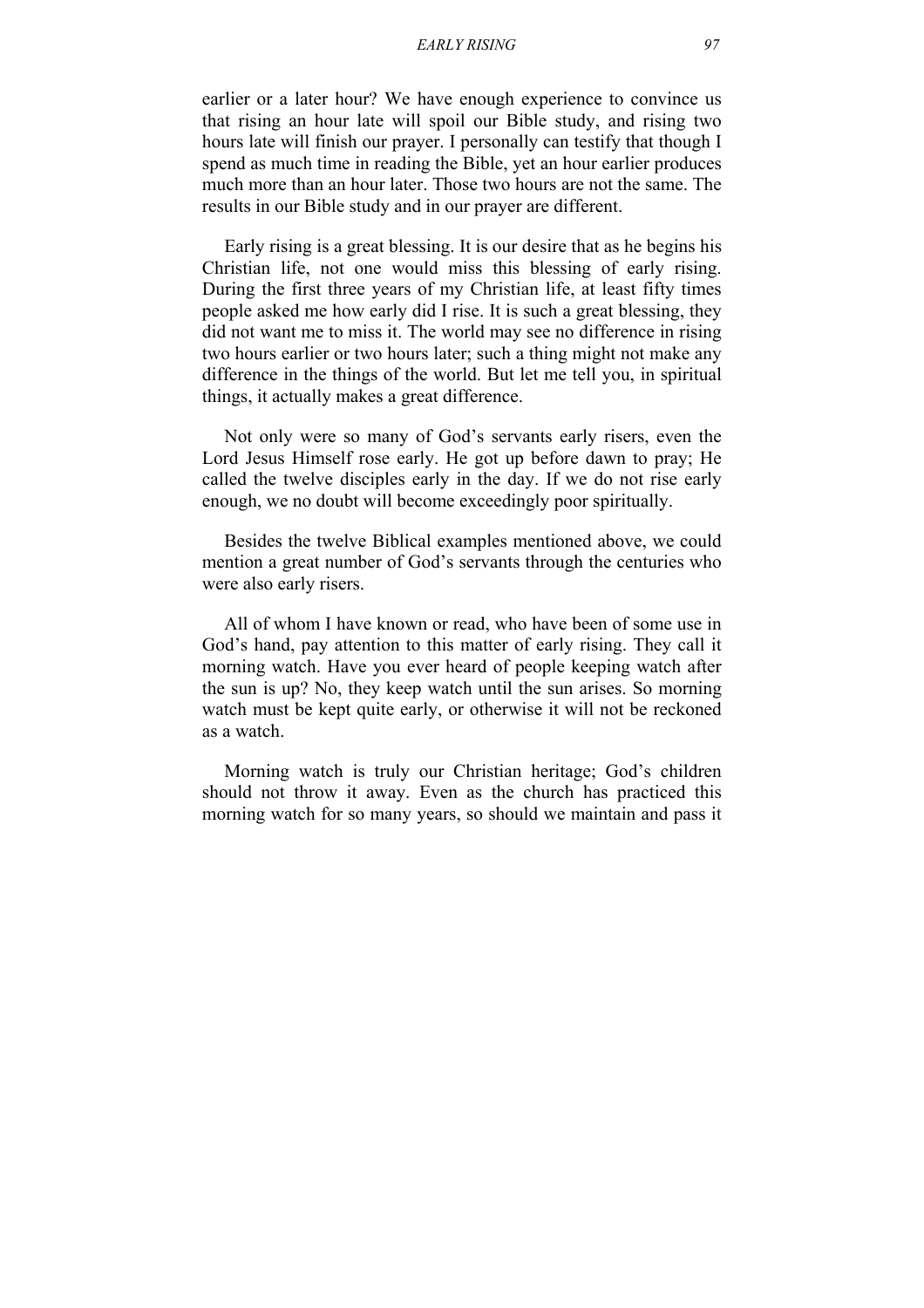on to the next generation. We will keep the name, calling it morning watch, and exhort the younger generation to rise early in the morning to meet God.

I have known some missionaries greatly used of the Lord, such as Miss M. E. Barber and Miss Groves. They were both early risers. For many decades, Miss Groves always got up before five in the morning and Miss Barber between four and five in the morning. They told me that they dared not sleep too warmly lest they could not get up in the early morn.

George Muller rose early; so did John Wesley. Many great servants of God got up early. And thus we also expect young brothers and sisters to get up early and not allow time to glide away in sleep.

## *What to Do After Rising Early*

Our aim is not just to get people out of bed in the early morning. We are seeking for spiritual value and spiritual content. So here are a few things which people should do after rising:

#### 1. COMMUNE WITH GOD.

Men rise early in the morning that they may commune with the Lord. "Let us get up early . . . There will I give thee my love" (S.S. 7:12). Being the best time of the day, it should be spent in holding fellowship with God, in waiting quietly before God, in meditating in God's presence, in receiving guidance and impressions from God, and in allowing God to speak to us, our spirits being open to Him.

Communion means having one's spirit opened to God. As the spirit is opened to God, so is one's mind opened. This gives God opportunity to confer light, to supply a word, to grant an impression, and to render a living touch; it also gives the soul the privilege of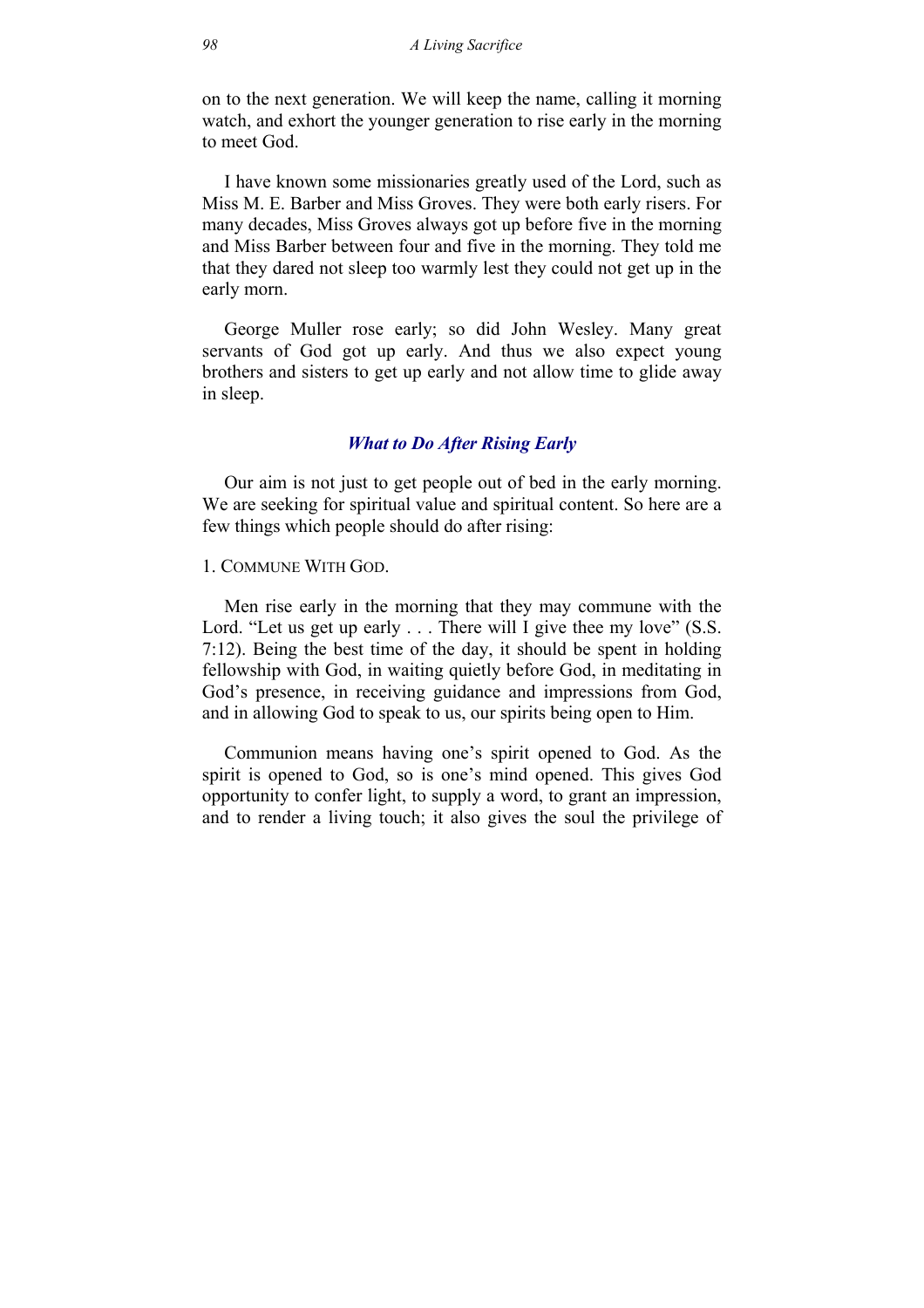learning to touch God, to meditate and contemplate, and to draw nigh in heart to God. This, in short, is communion with God.

#### 2. SING AND PRAISE.

The morning hour is the best hour to sing praises unto the Lord. We may send forth our highest praises at the morning hour.

#### 3. SEEK BEFORE GOD FOR FOOD.

This is the time to gather our manna. What is our manna? (Of course, manna points to Christ, but this is not our emphasis here.) It is the Word of God which we daily enjoy and through which we receive strength to walk in the wilderness. Manna is food in the wilderness and has to be collected in the early morning. How can one be satisfied and nourished if he spends the early morning in attending to other affairs?

We have mentioned before that every person should have two Bibles: one to be read at leisure in the afternoon in which many things may be written, and one to be used in the morning in which nothing should be written for it is purely for the gathering of manna. For the morning, do not read long portions; rather open a short passage of the Bible before God and mix prayer with the Word, singing with reading, and communion with the Bible.

We assert that we rise up early for communion. This does not mean that communion is the first step, praise the second step, reading the Bible the third step and prayer the fourth step. Actually it is combining all these, having them mixed together before God. You may appear in God's presence with His Word open before you as suggested in Malachi ("Remember ye the law of Moses my servant, which I commanded unto him in Horeb for all Israel, even statutes and ordinances" Mal. 4:4), or you may join your prayer with the reading of the Word; you may confess your sins after reading God's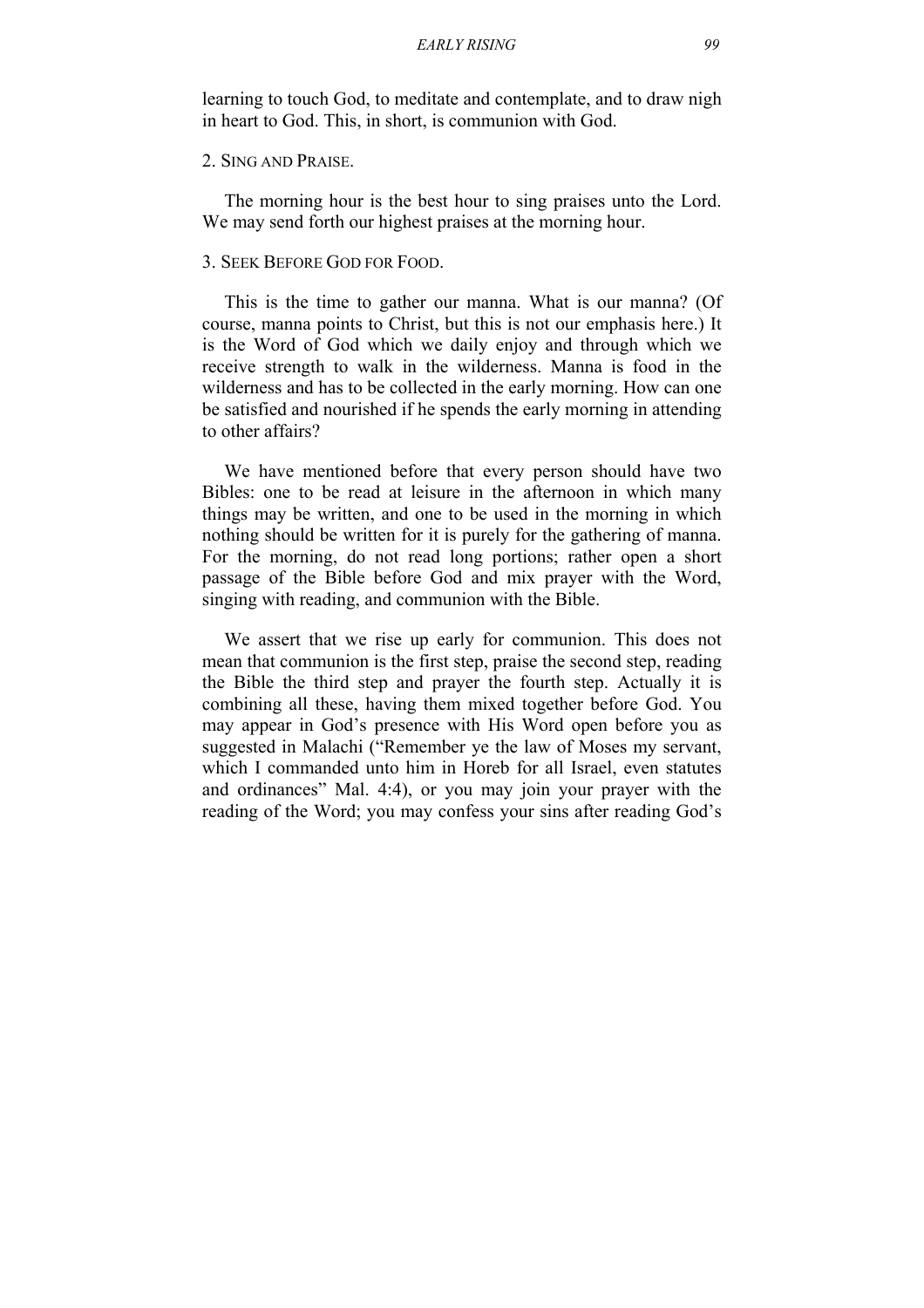Word, or you may thank God for specific grace you have received; you may make a special request according to the Word you have read, or you may simply tell the Lord that this particular thing mentioned in the Scripture is just what you lack. To many words, you can say "Lord, I believe"; to many promises you can respond with "Lord, I receive." Sometimes you feel you want to thank the Lord, for His promise is so great; sometimes you are constrained to pray for your brothers and sisters as well as for yourself because you find their condition and yours contrary to what the Bible affirms. No, you are not criticizing or accusing anyone before God; you are merely asking God to fulfill His word in your brethren as well as in you. You, therefore, are confessing both your own sins and the sins of the church. You pray for your own self and for others. You believe on your own behalf and on the behalf of others. You give thanks for both yourself and others.

For this purpose, Bible reading in the early morning should not cover too long a portion. Three to five verses ought to be sufficient for an hour's prayer and communion. Pray and commune with God over everything. There are good examples of this in Nehemiah and David, of how they knew God and knew how to commune with Him.

In the psalms of David, we find he often shifts in the persons he addresses from "you" to "He." At one moment he is talking with men, and at the next moment he has turned it into prayer to God. In the same psalm, he may speak a few words before men and then direct his next words to God. If we do not know how to read the psalms, we will be at a loss to know at what he is aiming. But these very psalms prove that David was one who had communion with God. For myself I cannot speak to the brethren and to God at the same time; yet David's psalms were written with these two mingled.

Such also was Nehemiah. He mixed the managing of earthly affairs with prayer. As he was engaged in his task, he would say a few words and offer a short prayer. Even when he answered the king,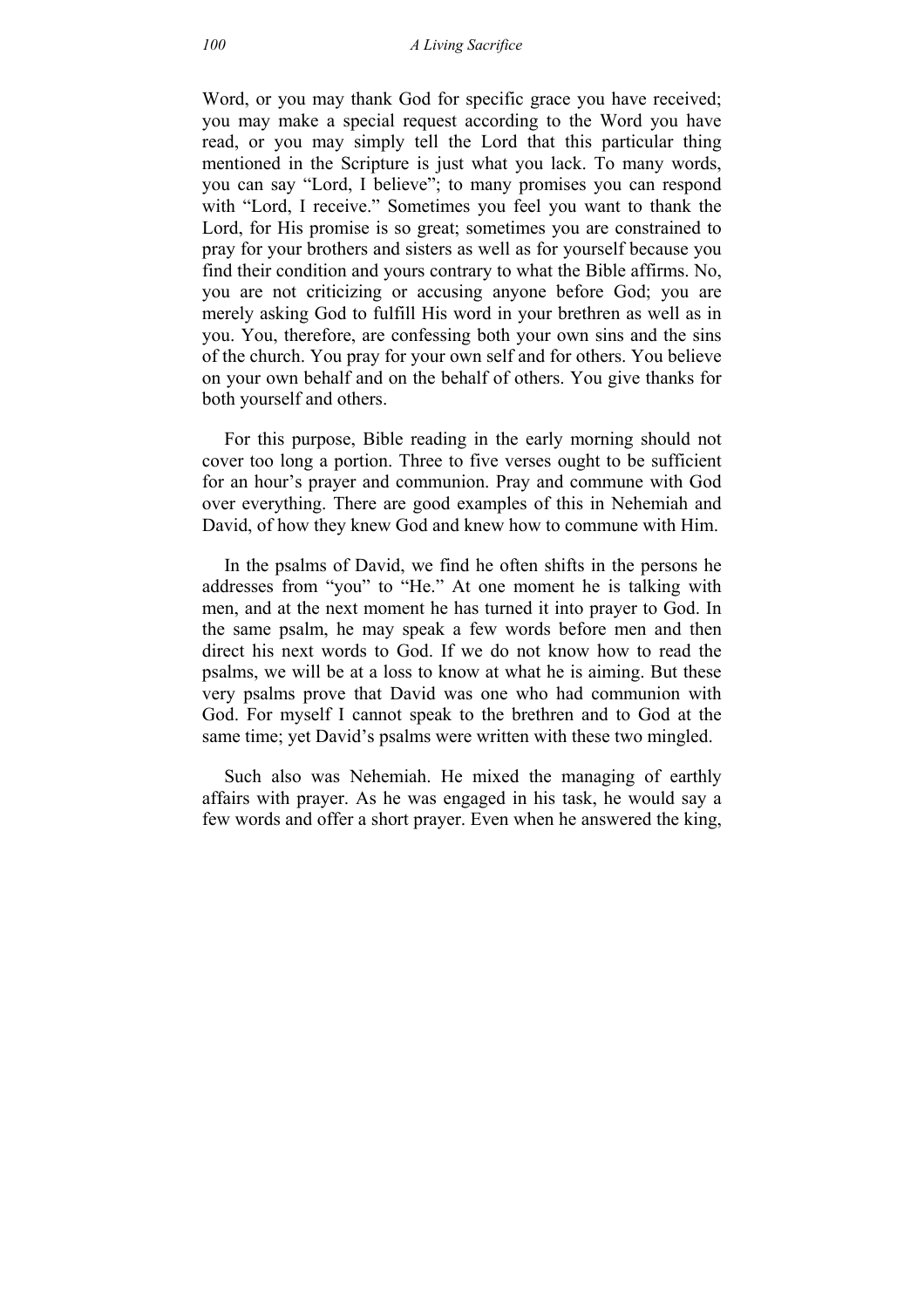he was talking with the Lord as well as with the King. Blending is an important principle in a believer's life.

A similar feature is found in Paul's epistles. For instance, the Letter to the Romans is addressed to the believers in Rome, yet time and again we find Paul's words run to the Lord as if he had quite forgotten the Romans.

Many readers may have read the life of Madame Guyon. Her autobiography has one special feature: whereas most biographies are written for men to read, hers is both for God and for men. In one instant she speaks to LaCombe (for it was LaCombe who bid her write her autobiography); at the next she talks with the Lord. This is what we call communion. Where it begins and where it ends are indefinite. As soon as one's spirit rises up, he or she goes forth to meet the Lord. It is not necessary to lay down the affairs of the world in order to pray, nor to take them up only after prayer is finished.

Indeed, early in the morning is the best time to gather manna. Learn to blend prayer and praise and communion into the Word of God. For a while you are on the earth and in the next moment in heaven; you are in your own presence for a second and then move on to God's presence the next instant. In so spending your time each morning before God, you will be daily satisfied. You will have fed on the Word of Christ, for Christ is the Word of God. You will also have allowed the Word of Christ to dwell in you richly. This way of reading the Word of God, of feeding on the manna, is indispensable. To the many weak brothers and sisters staggering in the wilderness, we would like to ask whether they have eaten. They cannot run because what they have eaten is not sufficient to nourish them. Manna must be gathered in the early morning; therefore get up a little earlier lest you miss your food.

Let there be communion, praise, manna and prayer in the early morning. "O God, thou art my God; early will I seek thee" (Ps. 63:1)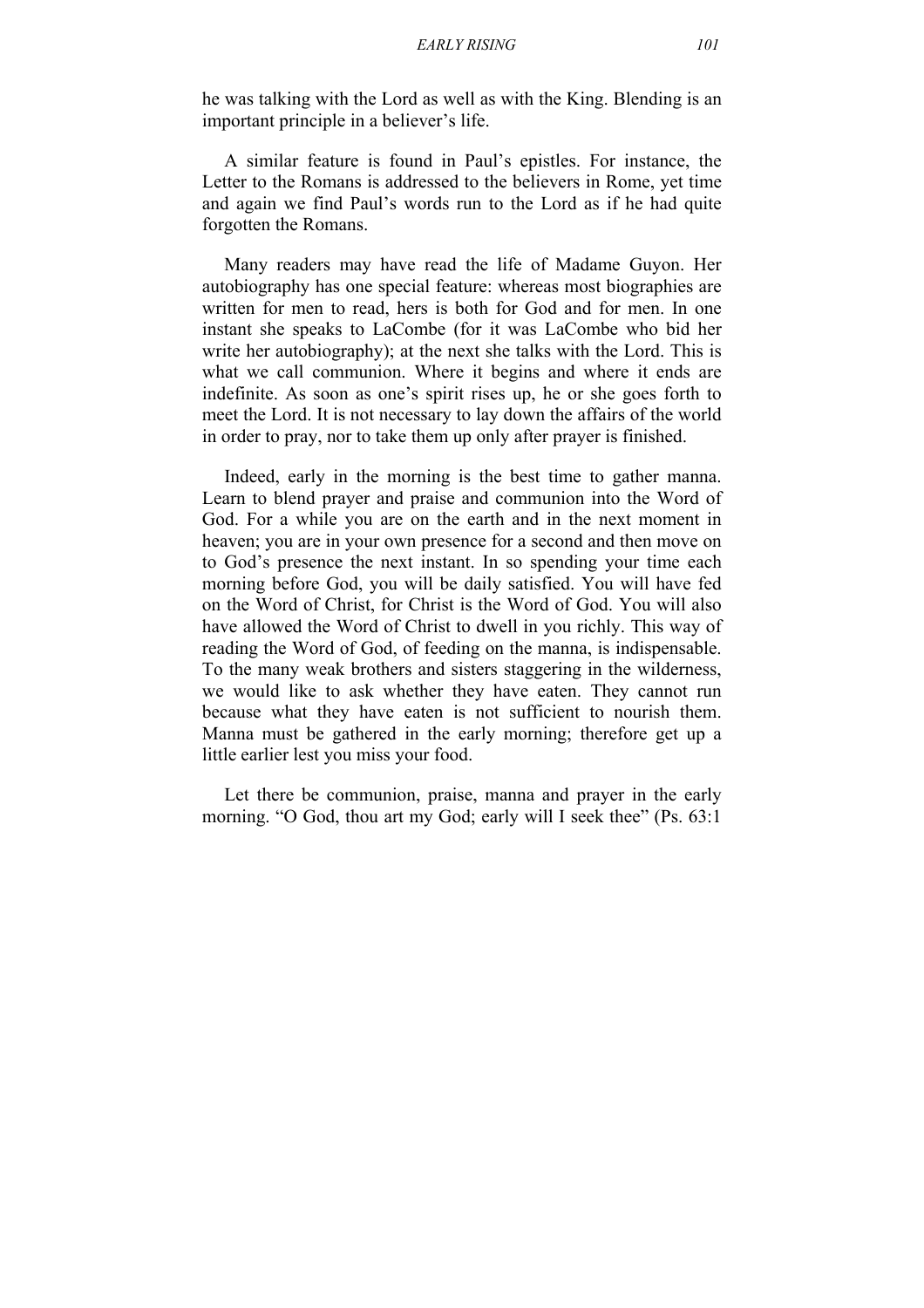Darby). "And returned and sought early after God" (Ps. 78:34) Darby). In both psalms we find the word "early" in the original. Early in the morning is the time for prayer. After having communed with God and fed on manna, one is strengthened to lay all things before God and to carefully pray over them. It takes strength to pray; the weak cannot pray. With the new strength gathered from communion and from feeding on the manna, one is able to pray—for himself, for the church and for the whole world.

So every new believer needs to know the four things he ought to attentively do before God each morning: communion, praise, Bible reading and prayer. If he neglects these four, the day will declare it. Even a person like George Muller confessed that whether or not he was fully fed before God in the morning determined his spiritual condition for the whole day. His early morning foretold the day. Many Christians find their days hard because their mornings are ill spent. (I acknowledge that a person would not be easily affected by outward circumstances if he knew the separation of spirit and soul and thus the consumption of the outward man. This, however, is a totally different aspect.) To new believers, the exhortation must be directed towards early rising, for once they become careless about this, they will be careless about almost everything. The difference it makes in the day is exceedingly great, whether one has had nourishment in the morning or has gone hungry.

I remember a well-known pianist once remarked: "If I do not practice for one day, I notice something wrong; if I do not practice for two days, my wife notices something wrong; and if I do not practice for three days, the whole world notices something wrong." Let us not forget that if we fail to have a good morning with the Lord, not only ourselves and our wives but the whole world will surely know it. Why? Because we have failed to reach the source of our spiritual life. Young believers ought to discipline themselves very strictly and get up early in the morning to practice communion,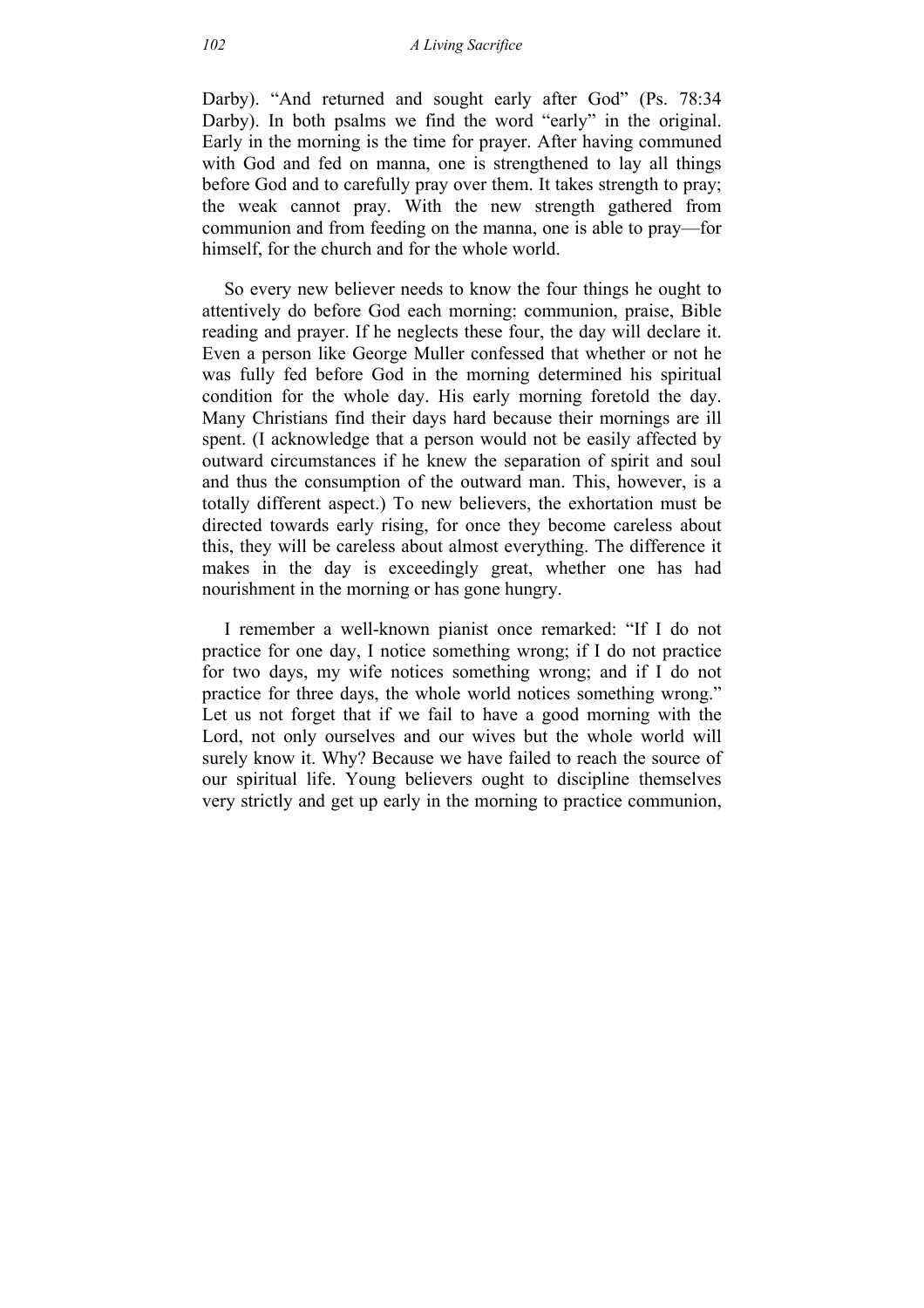praise, Bible reading and prayer before God that thus they may be well nourished.

## *Things to Be Observed in Early Rising*

Finally, we would like to mention a few things which are related to the practice of early rising:

a) To rise early, one needs to go to sleep early. All early risers have the habit of going to bed early. It is improper to expect to retire late and rise up early. That would be like burning the candle on both ends.

b) Do not set too high a standard for rising early. Some decide to rise up at three or four o'clock in the morning. They try it for a few days and quit. Trying to rise too early will end up in failure. Let us rather take a moderate course—say, around five and six o'clock, just before or at the dawning of the day. If the time is set too early, it will be difficult to sustain. To set too high a standard will produce a bad conscience and we need to maintain a conscience without offence. Thus we do not advocate extremes. Let us each consider the matter carefully before God, taking into consideration the physical and environmental conditions of our lives, and then set a standard for ourselves as to what is the appropriate time for us to rise.

c) Cultivate the habit of early rising. It is inevitable that one will meet some difficulty in the first few days of early rising. He will love his bed and find it hard to climb out. It takes some time to establish a habit. In the beginning one has to force oneself to rise, but after a while he can get up early without effort.

Human nerves are like the tree on the hilltop that bends in the direction of the wind. If it is blown always in one direction, it develops the habit of leaning in that direction. Suppose you have the habit of rising late. It is like having your nerve bent northward. But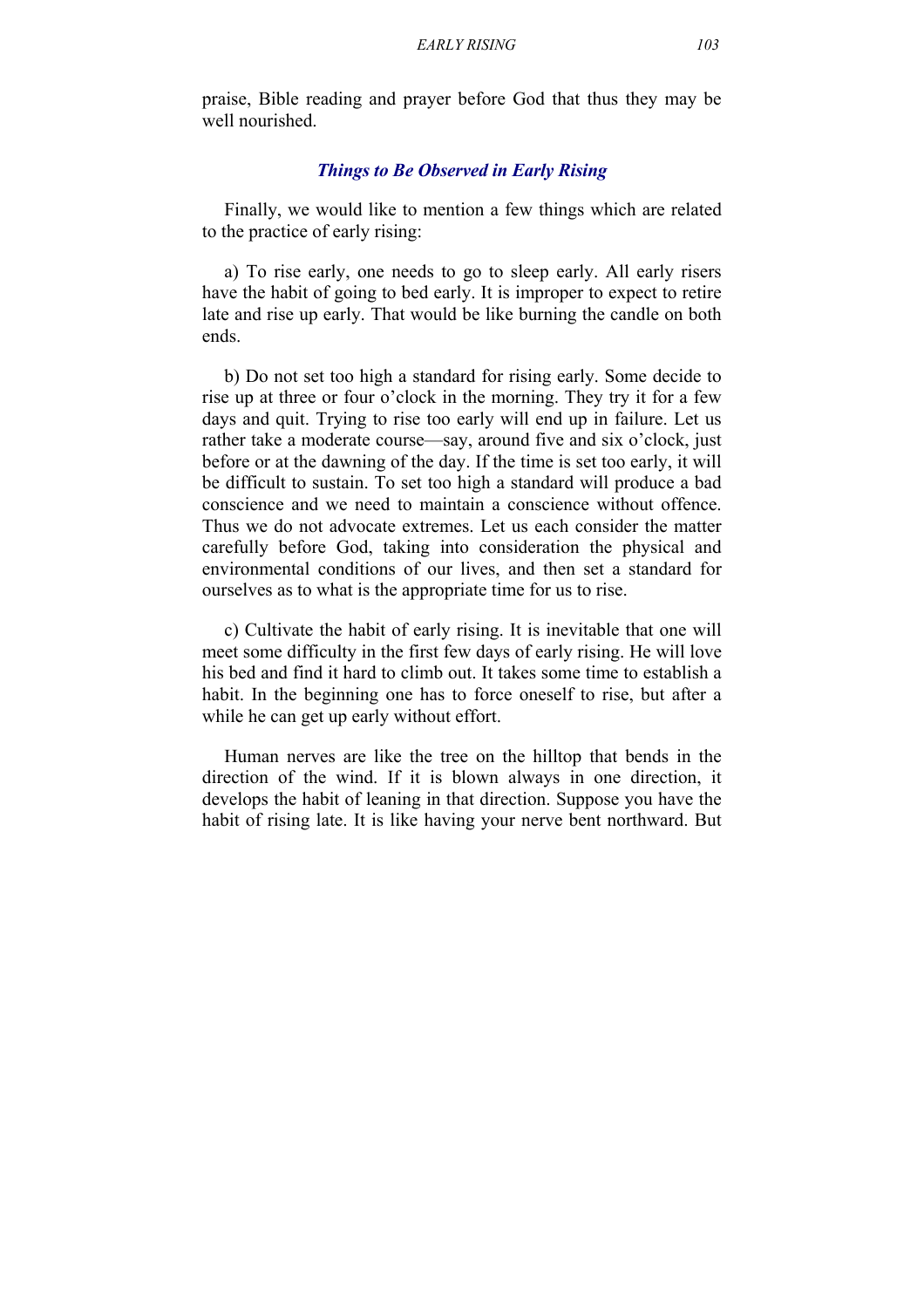after you try to rise up early many times, your nerve will begin to turn its direction southward. Then, instead of it being difficult to get up early, you will find it hard to get up late, for you cannot sleep any longer! Until that habit is formed, though, ask God to give you grace that this good habit of early rising may be developed. Try it many times; do it again and again. Daily learn to desert your bed and get up early until you have formed the habit of rising early to enjoy the grace of morning communion with God.

d) Our sleep should not exceed eight hours. Pardon me for bypassing physicians in speaking directly to new believers. I think few people need more than eight hours of sleep. Do not make yourself an exception. Unless your doctor prescribes more rest because of some organic disease, eight hours is quite sufficient for the ordinary person. Do not worry about your health in rising early. Many love themselves too much and worry themselves to ill-health. The average need for an ordinary person is six to eight hours of sleep. So long as you keep to the average, you will have enough rest.

e) The sluggard needs a little push. We are now in the Church, being members of the Body of Christ. How, then, can we be careless? The sluggard among us needs a little pushing, a little pulling, a little shaking. Likewise, those who sleep only three or four hours need a little correction too, for the lack of rest may become the cause of sickness. The average is eight hours; too much is unnecessary, too little is insufficient.

## *Give Help to the Young Believers*

I hope that those who are more advanced in the Lord and have some weight before God will take up the responsibility of maintaining the practice of morning watch in the church. They themselves should both rise early and should help the young into this blessed state. Whenever there is opportunity, they should ask the young: "Brother, at what time do you get up these days?" Many rise